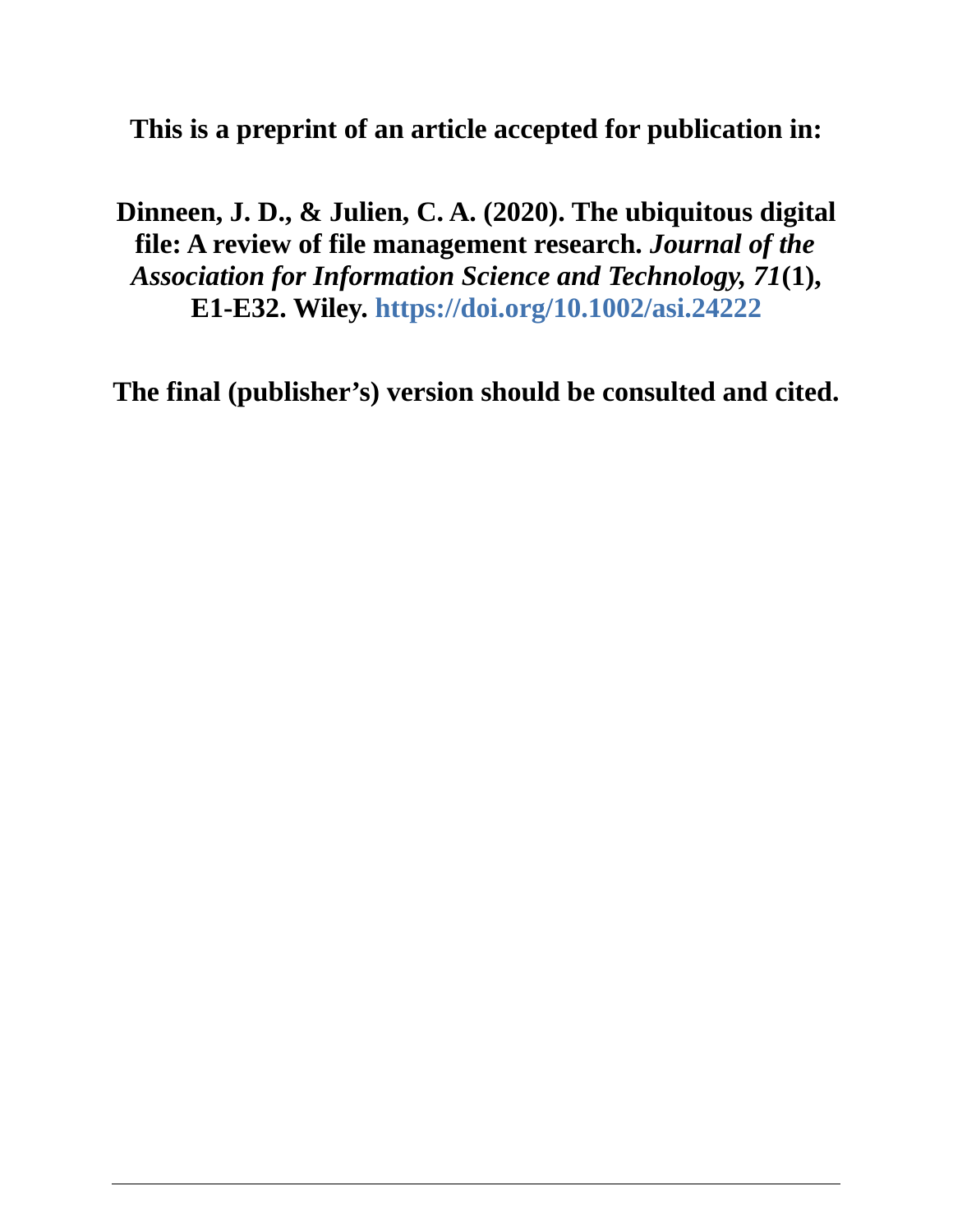The ubiquitous digital file: a review of file management research

Jesse David Dinneen School of Information Management, Victoria University of Wellington PO Box 600, Wellington, New Zealand 6140 jesse.dinneen@vuw.ac.nz +64 4 463 6916 Corresponding author

> Charles-Antoine Julien School of Information Studies, McGill University 3661 Peel St., Montreal, Quebec, Canada, H3A 1X1 charles.julien@mcgill.ca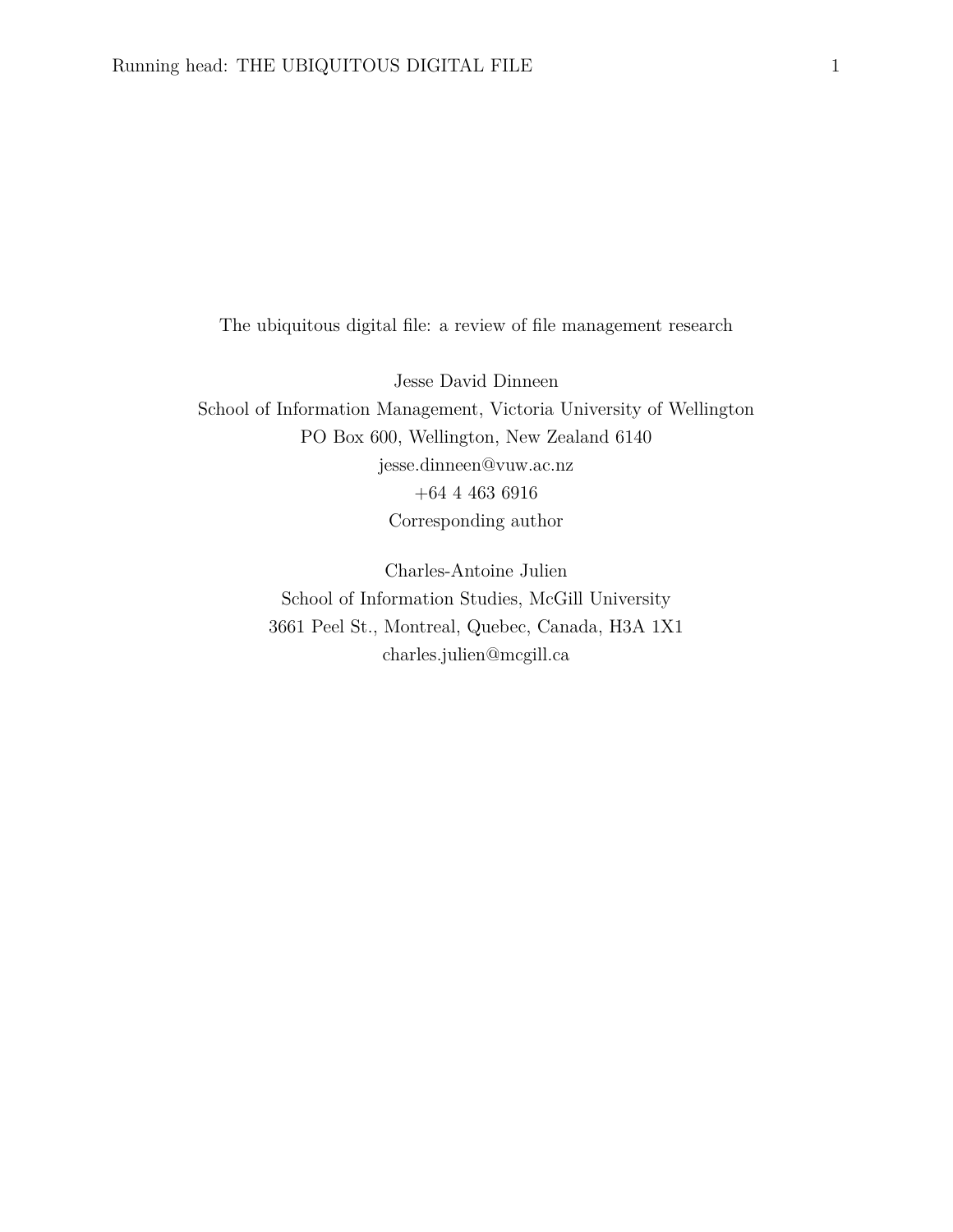#### Abstract

Computer users spend time every day interacting with digital files and folders, including downloading, moving, naming, navigating to, searching for, sharing, and deleting them. Such *file management* has been the focus of many studies across various fields, but has not been explicitly acknowledged nor made the focus of dedicated review. In this paper we present the first dedicated review of this topic and its research, synthesising more than 230 publications from various research domains to establish what is known and what remains to be investigated, particularly by examining the common motivations, methods, and findings evinced by the previously furcate body of work. We find three typical research motivations in the literature reviewed: understanding how and why users store, organise, retrieve, and share files and folders, understanding factors that determine their behaviour, and attempting to improve the user experience through novel interfaces and information services. Relevant conceptual frameworks and approaches to designing and testing systems are described, and open research challenges and the significance for other research areas are discussed. We conclude that file management is a ubiquitous, challenging, and relatively unsupported activity that invites and has received attention from several disciplines and has broad importance for topics across information science.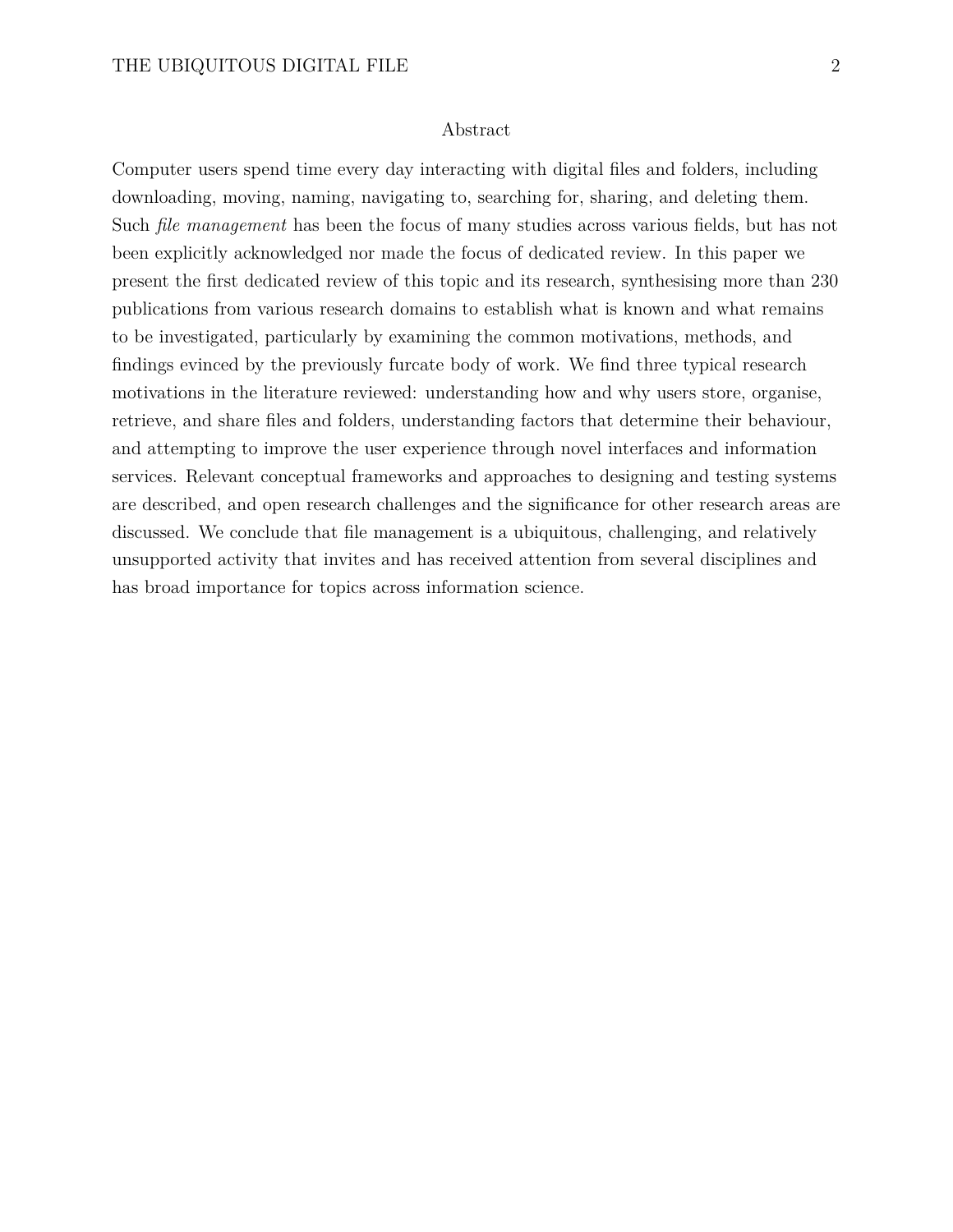The ubiquitous digital file: a review of file management research

#### **Introduction**

Computer users spend time every day interacting with digital files and folders, including creating, downloading, naming, moving, saving, copying, reviewing, navigating, searching for, sharing, and deleting them. This activity, called *file management* (FM), is so fundamental and common to knowledge work specifically and modern computer use generally that one could consider a citizen of the information age who never has cause to interact with files to be exceptional. FM is also difficult, personal, deeply psychological in nature (Lansdale, 1988), and increasingly complex, as additions and improvements to FM like desktop search, tagging functions, networked storage, and cloud services have expanded the number possible user interactions and challenges. For example, users can keep files locally, remotely, and in the cloud, synchronise them across devices, organise them as files or as format-specific collections using local and Web-based applications, and navigate and search through them in multiple ways, and they can do all of this as individual users or in collaboration with others. FM is therefore one of the most central activities involved in using a computer, and is thus a fundamental aspect of living in the information society.

FM can be supported by personal information management (PIM) systems and software, especially so if their design is informed by an understanding of the behaviour that users exhibit and its determinant factors. Many studies have worked towards improving this understanding and implementing its lessons in improved systems, and yet this literature and their subject have not been formally acknowledged, reviewed, summarised, synthesised, or reflected upon in a dedicated review. It would aid work in this area to explicate what is known about the phenomenon, how it can be investigated, which aspects could or should be explored next, and how the study of FM can benefit from and contribute to various scholarly disciplines. The goal of this paper is therefore to provide a review of the relevant literature, and in doing so to demarcate the body of scholarly work about file management and understand the current state and limits of its knowledge.

As PIM is the research area most closely related to FM, with FM possibly constituting a subset of PIM research (i.e., with a particular focus on files and folders), many works of PIM are included in this review. FM research is the nonetheless the review target; more precise scope and inclusion criteria are provided in the review methodology, and the relationship of FM to PIM and other areas is explicated in greater depth in the discussion section. A description of the composition of the review follows. In the remainder of the introduction we provide a history and context of files leading to definitions and necessary background information, and then detail our review methodology (goals,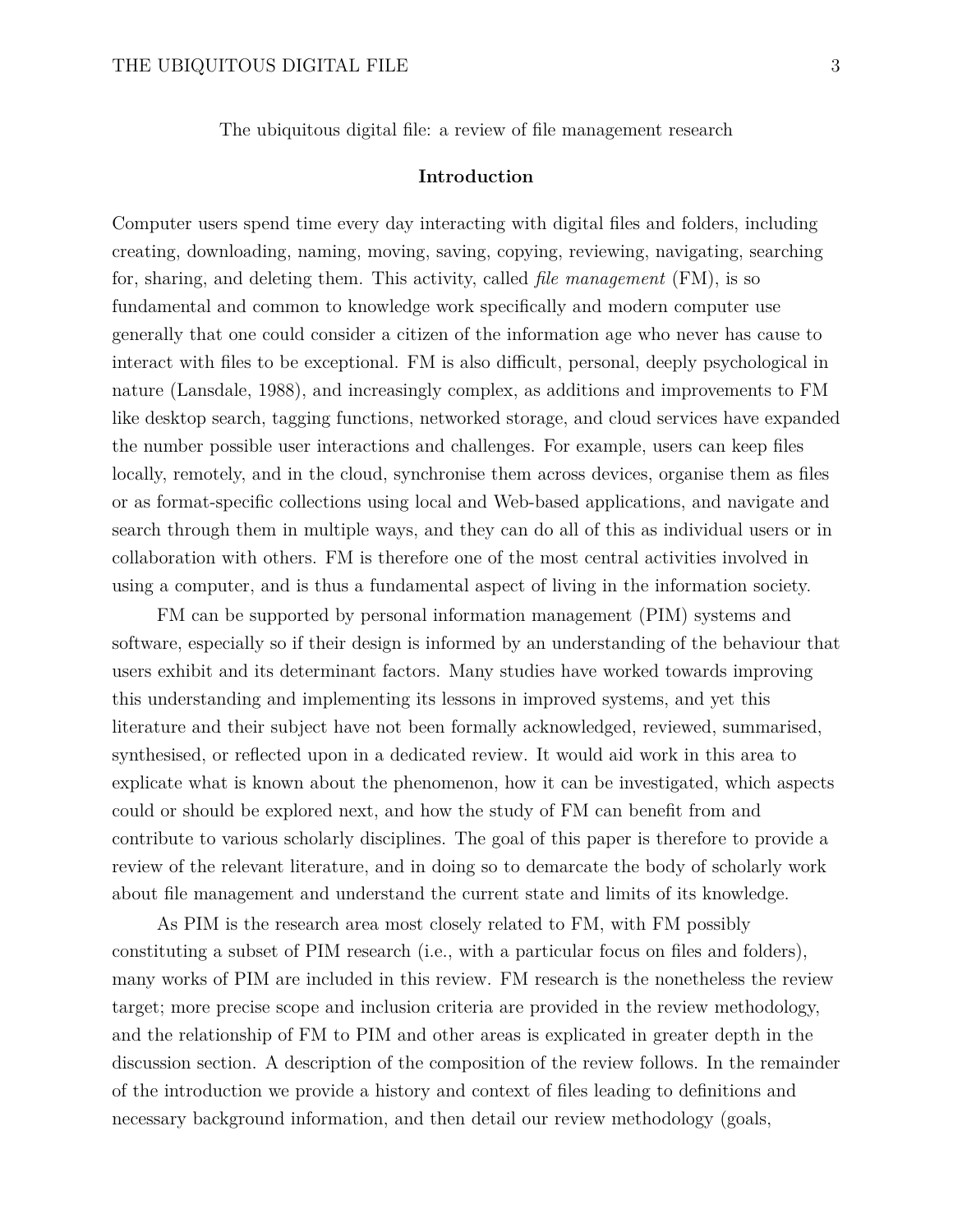literature sources, keywords, etc). The results of our review begin with a detailed synthesis of the motivations of FM research, comprised of understanding user behaviour (storing, organising, retrieving, sharing), understanding internal and external factors determining FM, and designing augmented, novel, or alternative FM systems. We then review the theory, methods, and frameworks seen in the FM literature reviewed, before turning to discuss the review results as a whole. The discussion is composed of two parts, beginning with an explication of the overlap and therefore the importance of FM research to related areas within and beyond the info sciences, wherein we suggest particular topics for future research. In the second half of the discussion we comment on particular challenges awaiting future FM research, including those relevant to each of the areas reviewed (e.g., improved systems, theory and methods, etc), with subsections dedicated to mobile FM and the future of files and FM systems. In the conclusion we summarise the review.

### **History and context of files**

The word *file* can have multiple senses related to computer files (Harper et al., 2013), but the sense used in the reviewed literature and adopted here refers to what is perhaps the most common: representations of digital content stored in file systems and presented to users through the metaphor of a paper file (e.g., a physical document, not to be confused with the British use of file to mean *a folder*). In simple cases, files are used to represent, for example, a document, an image, some audio data, an executable program, a database, an ongoing session in some software, or an archive of any of such files. Folders extend the file metaphor to provide categorised access to files and to more folders by containing them, and are presented to the user as though arranged in a spatial hierarchy that starts at a common *root* folder and may contain a minimal default folder structure. Though the term *directory* is often used interchangeably for *folder* (and is the conventional term in some operating systems), in this manuscript we use *folder* to refer to what the user sees or otherwise experiences (e.g., what they see in their file manager, what they move and rename) and *directory* when referring to applications' view of or interaction with locations within the file system.

The focus of this review is thus research into how users interact with digital files as described above, including actions such as the following, though additional relevant actions are conceivable and may become common in the future: creating, naming, renaming, downloading, uploading, attaching, copying, organising, cutting, pasting, tagging, linking via symlink or shortcut, navigating, searching, deleting, and restoring. Such actions are done in contexts that may be occupational (e.g., personally managing company files), personal (e.g., maintaining files for personal use), or both. In other words, what concerns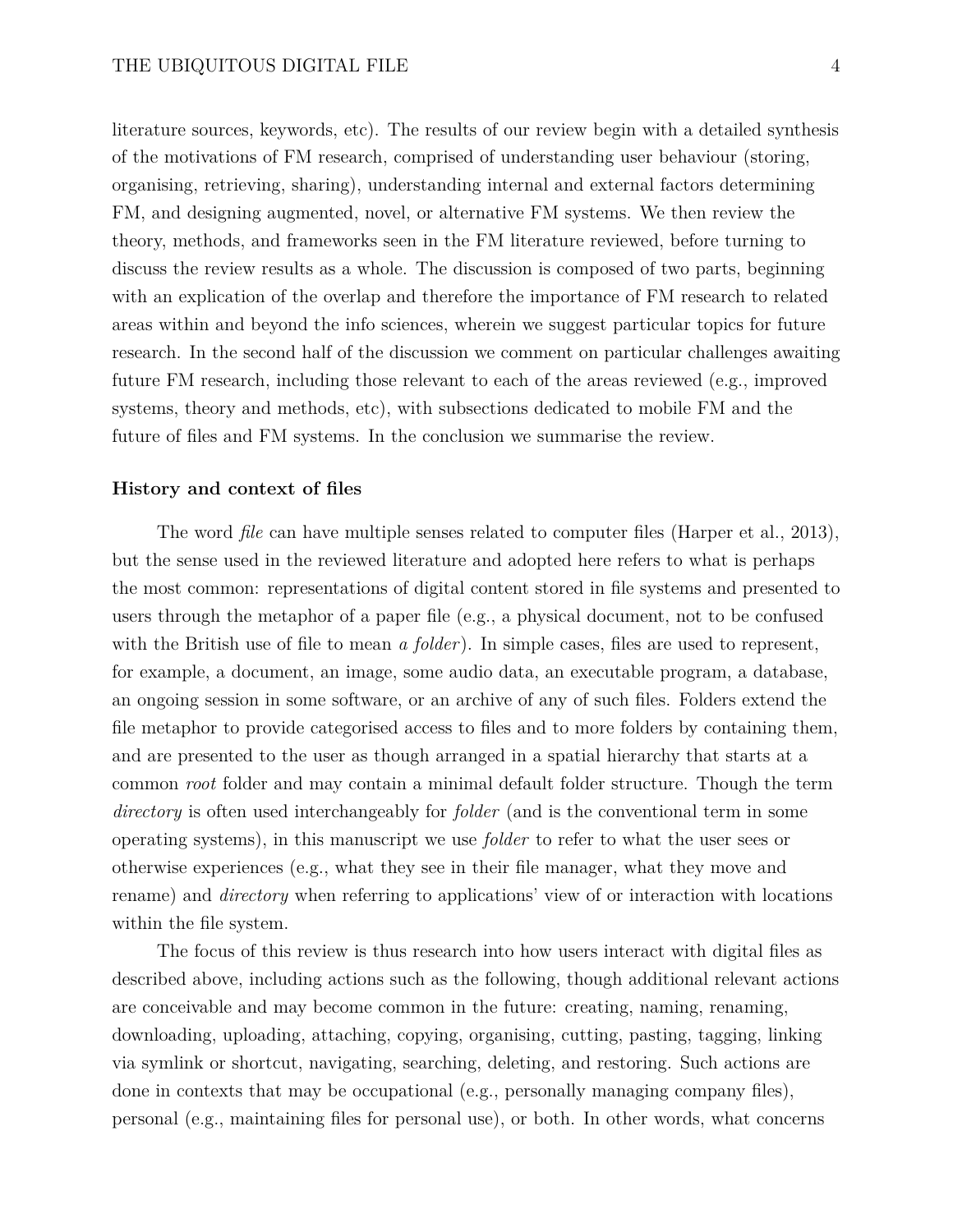this review is what is seen in file management software, including the common dedicated graphical interfaces (e.g., File Explorer and Finder), command line interfaces, and applications' file open and save dialogues, but not in related contexts where digital items only resemble files; for example, emails presented to a user in a Web-based mail client, though likely sortable into folders, are not the focus of this manuscript as such until they are downloaded and stored as files, for example, by a user saving them to their laptop as eml files. Digital items may also be viewed and managed with items of the same format in particular applications, for example as a collection of songs in iTunes or photos in a photo viewer. Although these items likely also exist as files, we do not regard managing the items within the format-specific application as file management, at least for the purpose of this review, but because such contexts are highly relevant to FM, we address them later in this manuscript.

Today's metaphor for digital content as files organised in folders dates back to the 1960s (Corbató, Merwin-Daggett, & Daley, 1962) and reflects the *memex* envisioned by Vannevar Bush, 1945 by providing a 'private file and library... in which an individual stores... books, records, and communications' (§6), albeit without the associative access Bush had hoped for. Perhaps as a consequence of this utility, the file metaphor has been successful and indeed pervasive in computing for over 40 years (Harper et al., 2013). Although this metaphor for digital content has been questioned (Halasz & Moran, 1982) and warrants critical reflection and refinement (Harper et al., 2013), it is one of the oldest in computing, is widely used (e.g., is used in Windows, Mac OS, GNU/Linux, BSD, Solaris, Android, iOS, Windows Mobile...), and is currently without a serious alternative. However, operating systems (OSes) store, handle, represent, and manage files and folders in a related but different way to how they are presented to, handled, and managed by the typical user (Harter, Dragga, Vaughn, Arpaci-Dusseau, & Arpaci-Dusseau, 2012); for example, in POSIX systems (Mac OS, GNU/Linux), folders (directories) are actually files, devices are represented as files, and the OS and its applications may read and write to a file many times while the user is simply viewing it. This review focuses primarily on files and folders as they are presented to the user, but user-file interaction is of concern as much to those designing file systems as it is to those seeking to understand users' behaviour and improve the relevant software and interfaces.

The original method for performing file management was to enter commands, like *mv* for moving and *cp* for copying, into a prompt (i.e., command line interface). This method persists today, though given the popularity of graphical desktop environments and windowed applications it is likely that most file management is done in graphical file manager applications and dialogues initiated, for example, when opening a file in an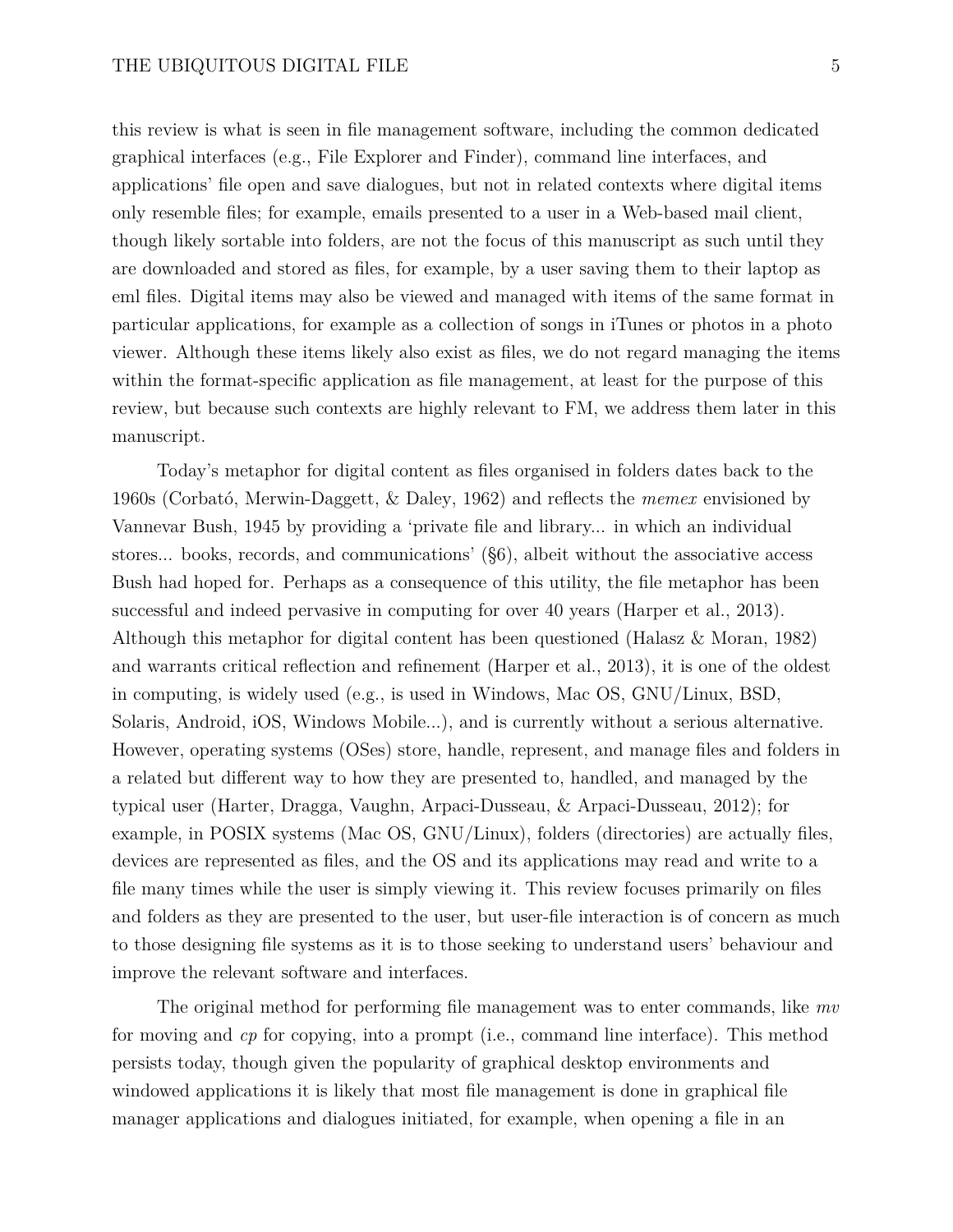application, to directly manipulate file and folder icons. In Microsoft and Apple's current desktop OSes, graphical software for managing files is provided by default (namely, File Explorer and Finder, respectively), and while alternative file managers are available, each with different features and views of files, it is currently unclear to what extent users install or are aware of these.

Regardless of the operating system, users likely spend much time performing the actions described above; so far as we know the exact time spent managing files per day or year has never been calculated for an individual or collectively, but given the most recent estimate from the US Census Bureau is that 78.5% of all households have at least one desktop or laptop computer (File  $\&$  Ryan, 2014), it is reasonable to assume the aggregate time spent interacting with files is considerable. As we detail below, the phenomenon of FM has received considerable attention from various fields of study, but the resulting body of research has never before been explicitly identified, acknowledged, or synthesised. We next describe our methodology for reviewing the relevant literature, and then proceed to the review.

## **Review methodology**

The goal of this review is to demarcate the body of scholarly work about the management of digital files and folders in common computing environments (i.e., desktops, laptops, tablets, and mobile phones) and understand the current state of knowledge about the immediately relevant phenomena identified in such work. We pursued this goal by identifying and searching scholarly research databases (e.g., Web of Science, Scopus, Google Scholar...) that index journal articles and conference proceedings dealing with, for example, personal information management, human-computer interaction (e.g., proceedings of ACM conferences), desktop interface design, information behaviour, information science (e.g., *Information Research* and *JASIST*), software development, and personal digital archiving. We searched with keywords including *personal information management*, *file management*, *file system*, *desktop management*, *folder organisation*, and *file retrieval* and various additional permutations. We then scanned the manuscripts' references to identify additional relevant articles and proceedings (i.e., citation pearl growing; Ramer, 2005). We included manuscripts describing information management, personal or otherwise, or general computer use where the management or presentation of files were primary topics of the work, excluding those that did not contain such content. Although some works discussed may be associated with patents, patents were not explicitly searched and included. As the literature to be reviewed could (and indeed did) come from various disciplines, we attempted to include any manuscripts describing cognate and relevant concepts with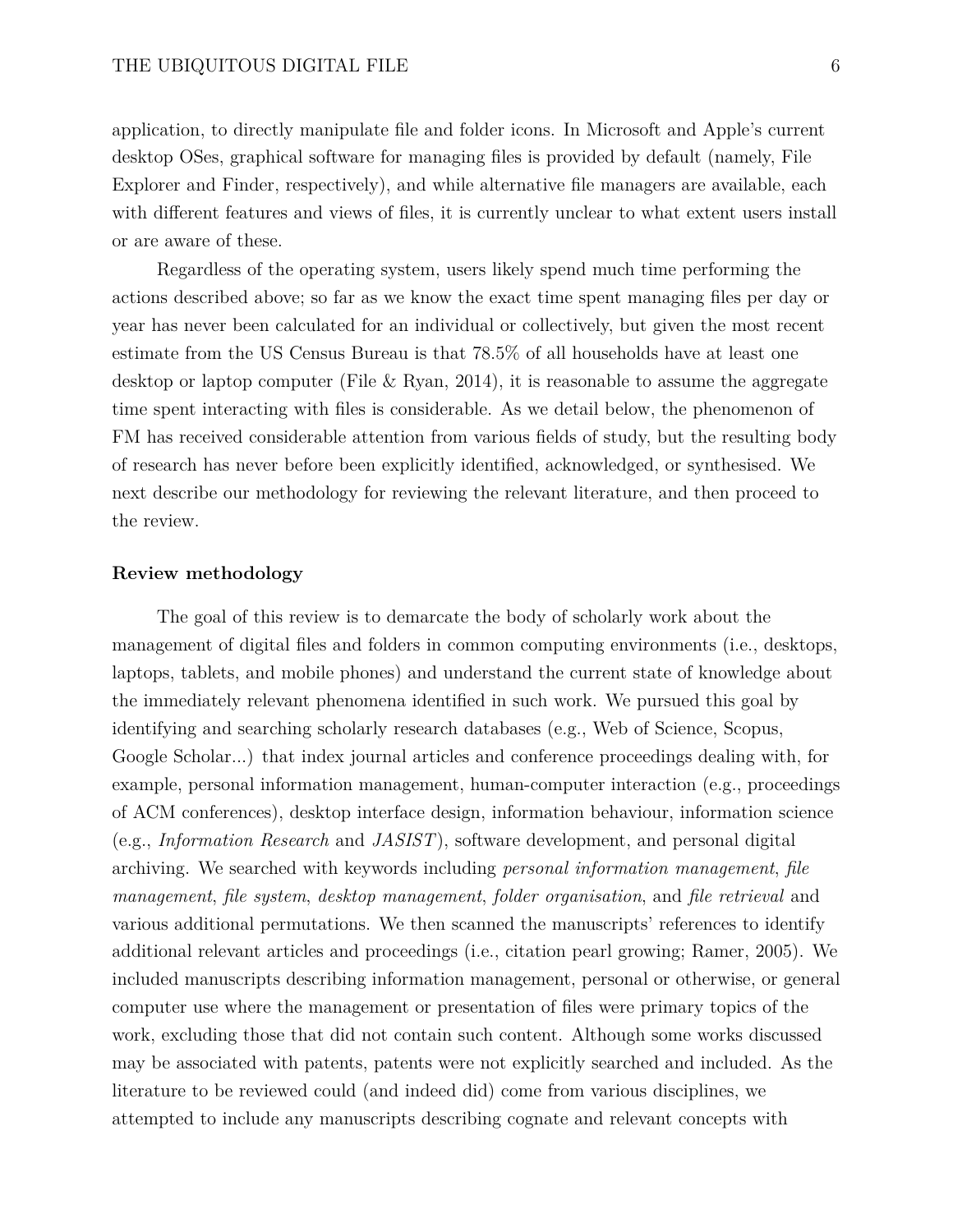varying terminology (i.e., performed knowledge translation when possible). We also included in our review any tangentially-related works if they commented on or helped to elucidate trends or topics seen in the included literature.

The result of our literature search was over 200 manuscripts with publications dates from 1960 to 2018, including reports of quantitative and qualitative empirical studies, the development of novel systems at various stages of completion, opinion pieces (e.g., reflection on interface design), and reviews of PIM. We are not aware of any prior, dedicated review of FM (i.e., beyond a subsection in a PIM review or targeted literature review section in an FM study). Table 1 summarises characteristics of the review, its procedure, and its outcomes. Although the works reviewed here are numerous, we accept as a limitation of our review that the fundamental and ubiquitous nature of digital files means that potentially many additional studies exploring cognate issues with differing terminology may not have been seen, despite our best efforts, and thus would be missing from our review. We analysed the included manuscripts to capture common themes, such as motivations and findings, concepts and methods, limitations, and directions identified for future research. The results of our analyses are discussed in turn.

| Review characteristic                   | Details                                                                                                                                                                                                                                                                                                                                                                                                                                                                                                                                                                                                                                                                                           |
|-----------------------------------------|---------------------------------------------------------------------------------------------------------------------------------------------------------------------------------------------------------------------------------------------------------------------------------------------------------------------------------------------------------------------------------------------------------------------------------------------------------------------------------------------------------------------------------------------------------------------------------------------------------------------------------------------------------------------------------------------------|
| Goal                                    | Identify and review work investigating the management of digital files (i.e., file management)                                                                                                                                                                                                                                                                                                                                                                                                                                                                                                                                                                                                    |
| Databases searched                      | Web of Science, Scopus, Google Scholar, ProQuest, SciTech Premium Collection, Library & Infor-<br>mation Science Abstracts (LISA), Applied Social Sciences Index & Abstracts (ASSIA)                                                                                                                                                                                                                                                                                                                                                                                                                                                                                                              |
| Keywords used                           | personal information management, file management, folder management, folder organisation, file<br>system, desktop management, file retrieval, file search, file sharing                                                                                                                                                                                                                                                                                                                                                                                                                                                                                                                           |
| Additional strategies                   | Citation pearl growing, knowledge translation                                                                                                                                                                                                                                                                                                                                                                                                                                                                                                                                                                                                                                                     |
| Formats identified<br>Styles identified | Journal articles, conference proceedings, books and chapters, workshop reports, technical reports<br>User studies, system development and testing papers, reviews, editorials                                                                                                                                                                                                                                                                                                                                                                                                                                                                                                                     |
| Disciplines identified                  | personal information management, human-computer interaction, interface design, information be-<br>haviour, information science, software development, information retrieval, information visualisa-<br>tion, personal archiving                                                                                                                                                                                                                                                                                                                                                                                                                                                                   |
| Journals                                | ACM Transactions on (1) Information Systems, (2) Computer-Human Interaction (3) Storage;<br>Annual Review of Information Science and Technology; Archivaria; Computer; Human-Computer<br>Interaction; Information Research; Interacting with Computers; International Journal of Man-<br>Machine Studies; Journal of the Association for Information Science and Technology; Journal of<br>Documentation; Library Hi-Tech; Operating Systems Review; Performance Evaluation; Scientific                                                                                                                                                                                                           |
| Proceedings of                          | Reports: Software: Practice and Experience<br>Annual Meeting of the Association for Information Science and Technology (ASIST); ACM Con-<br>ference on (1) Computer-Supported Cooperative Work (CSCW), (2) Human Factors in Computing<br>Systems (CHI), (3) Hypertext and Media (HT), (4) Intelligent User Interfaces (IUI), (5) Informa-<br>tion Retrieval $(IR)$ , $(6)$ Information Visualisation $(IV)$ , $(7)$ Supporting Group Work $(GROUP)$ , $(8)$<br>User Interface Software and Technology (UIST); ASLIB Association for Information Management,<br>iConference, International Conference on Knowledge Management (ICKM), I-SEMANTICS, Joint<br>Conference on Digital Libraries (JCDL) |
| Exclusion criteria used                 | Management or presentation of files or similar concepts not a primary topic of the work except<br>where work provides commentary on or aids discussion of relevant trends or topics                                                                                                                                                                                                                                                                                                                                                                                                                                                                                                               |
| Works included                          | $\sim$ 230                                                                                                                                                                                                                                                                                                                                                                                                                                                                                                                                                                                                                                                                                        |
| Table 1                                 |                                                                                                                                                                                                                                                                                                                                                                                                                                                                                                                                                                                                                                                                                                   |
|                                         |                                                                                                                                                                                                                                                                                                                                                                                                                                                                                                                                                                                                                                                                                                   |

*A summary of the review procedure used and its outcomes. Ellipses indicate partial lists.*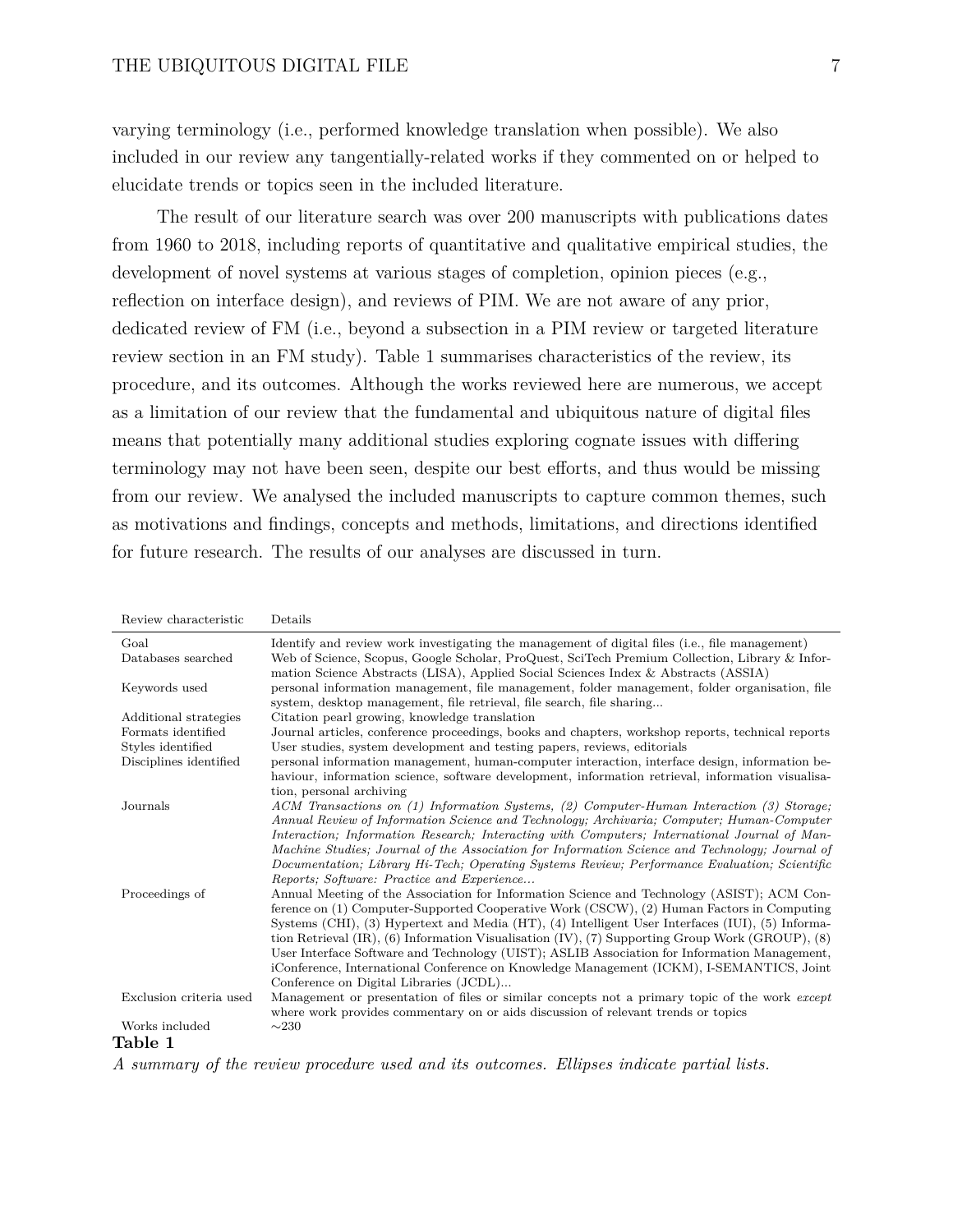### **Motivations of file management research**

In this section we present FM literature showing three common research motivations: understanding user behaviour (or *what* users do, including when and where they do it), understanding the individual differences and external factors relevant to this behaviour (or *why* they do it), and aiming to improve file management systems and software (or *how* to better support users). Each motivation is discussed and presented with tables summarising the relevant literature, and the theoretical and conceptual frameworks and methodologies employed across the studies are examined in the following section. Two considerations should be kept in mind about our presentation of FM research in this section. First, the works presented span decades during which the nature of computing has evolved, and thus to some extent FM has evolved and users' behaviour likely has as well. It is nevertheless sometimes useful to present together the results of studies from disparate eras of computing; readers should therefore take care when considering the overall results of such studies. Second, as our review revealed that studies of mobile FM are still quite rare (i.e., there is not yet a relevant trend in the literature), we largely omit such work from this section and instead discuss it below in the section on future research directions.

#### **Understanding user behaviour**

Many works have sought to understand the behaviour users exhibit and challenges they face while managing digital files, often following the spirit of research from the 1980s examining how individuals manage paper documents (Case, 1986; I. Cole, 1982; Malone, 1983). This is done under various research topic labels, including but not limited to personal information management, personal digital document management, and personal archiving (or personal digital archiving). Sub-categorisation of this literature reveals four common themes or types of user behaviour examined: file and folder storage (e.g., creating, downloading, naming, managing backups), organisation (e.g., organising the folder structure and categorising files into it), retrieval (e.g., searching, navigating, and tagging), and sharing (e.g., managing shared folders, sending files). The first three of these categories are arguably synonymous with keeping, meta-level, and refinding activities (W. Jones, 2007b), or alternatively with keeping, organising, and exploiting activities (Whittaker, 2011), while sharing activities entail and happen across all other activities. The literature reviewed is reported here along these four behaviour themes, each entailing characterising users' behaviour (or the visible outcomes of their behaviour) and the challenges users face in performing relevant actions. Discussion of users' behaviour within the broader purview of PIM research can be found in the entry on PIM in the *Encyclopaedia of Library and Information Sciences* (W. Jones, Dinneen, Capra, Pérez-Quiñones, & Diekema, 2017).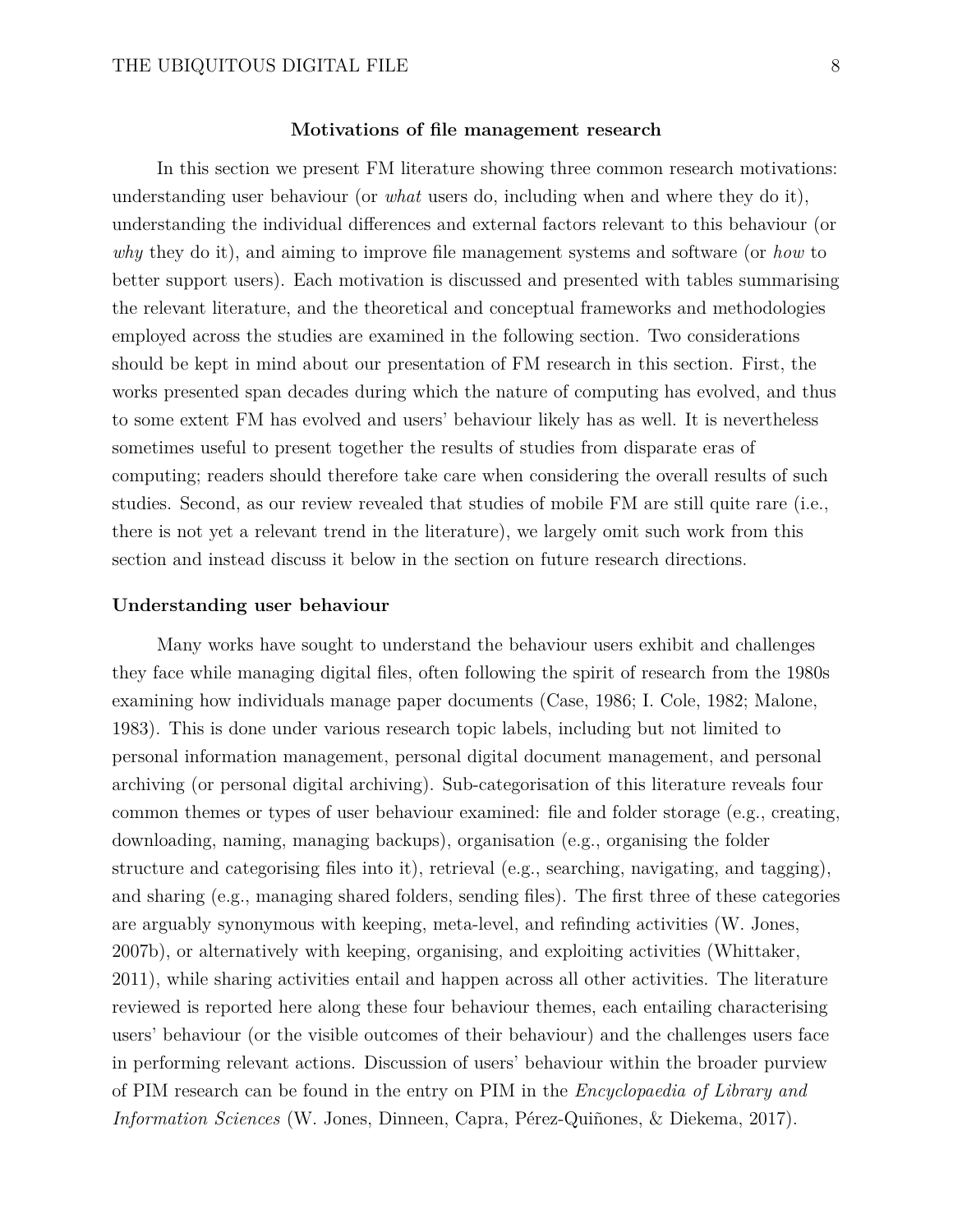**Storing.** Actions done to store files and folders include creating, downloading, naming, moving, copying, backing up, and synchronising (or syncing). Though reports of the number of files users store vary greatly, the number is always large: recent studies have found averages from approximately 4,700 (Hicks, Dong, Palmer, & McAlpine, 2008) to 15,000 files per user (Massey, TenBrook, Tatum, & Whittaker, 2014), with minimums as low as 1,000 (Gonçalves & Jorge, 2003) and maximums as high as 56,994 (Whitham & Cruickshank, 2017). The number of folders stored also varies across studies, for example from 56 (Boardman & Sasse, 2004) to 1,044 (Henderson, 2005), and in a study of one organisation the average increased 370% (from 2,400 to 8,900) over a five year period (Agrawal, Bolosky, Douceur, & Lorch, 2007).

Users' files come from various sources, including the Web (Huvila, Eriksen, Häusner, & Jansson, 2014; W. Jones, Bruce, & Dumais, 2001), external devices (Capra, Vardell, & Brennan, 2014), and peer-to-peer or cloud software (C. Marshall & Tang, 2012), though do not often come from their cell phones, despite the ability to download files to smart phones from the Web (Capra, 2009). Several studies have sought to understand the contents of users' collections, finding for example that document and image files are the most common types kept by students and knowledge workers (Gonçalves & Jorge, 2003; Hicks et al., 2008), and that files may be regarded by users as ephemeral, archived, or current for their intended use (Nardi, Anderson, & Erickson, 1995).

Understanding the challenges of storing so many files is a primary concern of FM studies, and several challenges have been identified. Some challenges are due to the imperfect analogue between the digital desktop and its files with the physical counterparts they are modelled after. For example, some users do not understand the desktop's location in relation to the rest of the accessible disk (Ravasio, Schär, & Krueger, 2004), and for some it is not an attractive place to store files since it is often covered with other windows and does not have the multiple flexible views of its content that the file manager provides (Kaptelinin, 1996). Other challenges are due to the proliferation of digital files – with so many files stored, it is difficult to remember that a file exists when it is needed (W. Jones, Dumais,  $\&$  Bruce,  $2002$ ) – and to the limited support from systems for linking digital documents (i.e., files) to related physical documents (Tayeh & Signer, 2018).

Another aspect to storing files and folders is how they are named, which has drawn attention in FM research as generating meaningful and descriptive names for files and folders helps users find and understand files (Crowder, Marion, & Reilly, 2015), but is also difficult, especially if trying to create names that are concise and unique. In studying file naming behaviour, users have been found to exhibit considerable creativity in file naming (Carroll, 1982), though patterns are identifiable: files are named to display the document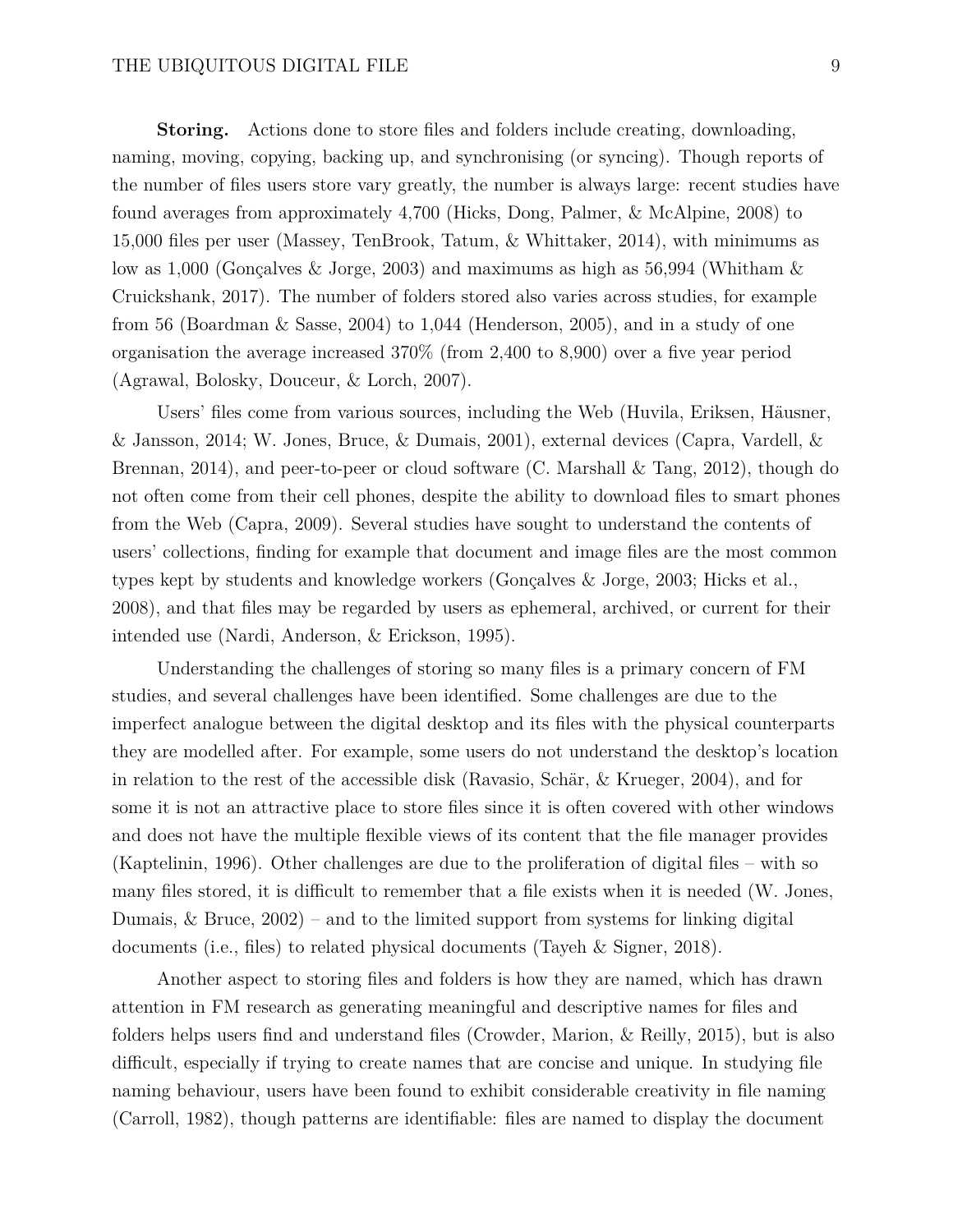they represent, their purpose, a project title, or a relevant creation date or deadline (Hicks et al., 2008), but may also contain characters to facilitate file sorting (W. Jones et al., 2015). Folder names have been found to represent their files' genre, a relevant task, a particular topic meaningful to the user, or a period of time (Chaudhry, Rehman, & Al-Sughair, 2015; Henderson, 2005), and may also represent a priority ranking, their use as storage of information contents, or a combination of these and other themes (Khoo et al., 2007). Folder names may also reflect categories of an external document (e.g., the sections of a curriculum vitae) and, like files, may contain characters to facilitate sorting by name (W. Jones et al., 2015). Beyond alphabetical characters, users also make use of numbers and punctuation such as white space, the underscore, and the hyphen (Gonçalves & Jorge, 2003). The mean length of users' file names may be increasing as the system's limits increase: studies have shown an increase from 6 characters (Carroll, 1982), to 12.6 (Gonçalves & Jorge, 2003), and recently to 18.8 (Fitchett & Cockburn, 2015). Despite all the creativity and possibilities in file naming, duplicated file and folder names are common (Henderson, 2005; Hicks et al., 2008) and are further increased by system-generated folders (Henderson & Srinivasan, 2009); this duplication poses a challenge to retrieving files whether by navigating or searching (e.g., by file name).

The introduction of the cloud and desktop synchronising software, such as Dropbox, has likely changed the nature of users' file storage behaviour, though the nature of this change is still being investigated. Users find synchronisation across devices tedious (Santosa & Wigdor, 2013) and are confused by the cloud and by syncing software: they do not understand what such software is, does, or how it interacts with their local storage or other cloud software (C. C. Marshall, Wobber, Ramasubramanian, & Terry, 2012). They may conceive of it as a file repository, shared repository, personal replication store, shared replication store, and synchronisation mechanism (C. Marshall  $\&$  Tang, 2012), and try to understand it as it relates to their local storage (Tang, Brubaker, & Marshall, 2013). Users' storage behaviour on the cloud requires further study, as we discuss again below in the context of file sharing behaviour.

A growing portion of studies have examined how and when users back up their files and folders. Though what exactly constitutes a back up is conceived of variedly in the literature, it typically refers to copies of valuable portions of a collection made to provide redundancy or version control, stored on separate physical media of various formats, and not frequently accessed or modified. When backing up their files, people may rely on dedicated back up, sharing, or syncing services such as Dropbox or Apple's Time Capsule to make their back ups  $(C.$  Marshall  $\&$  Tang, 2012). However, some people feel these methods are not reliable or do not fit well into their schedules or operations, and so may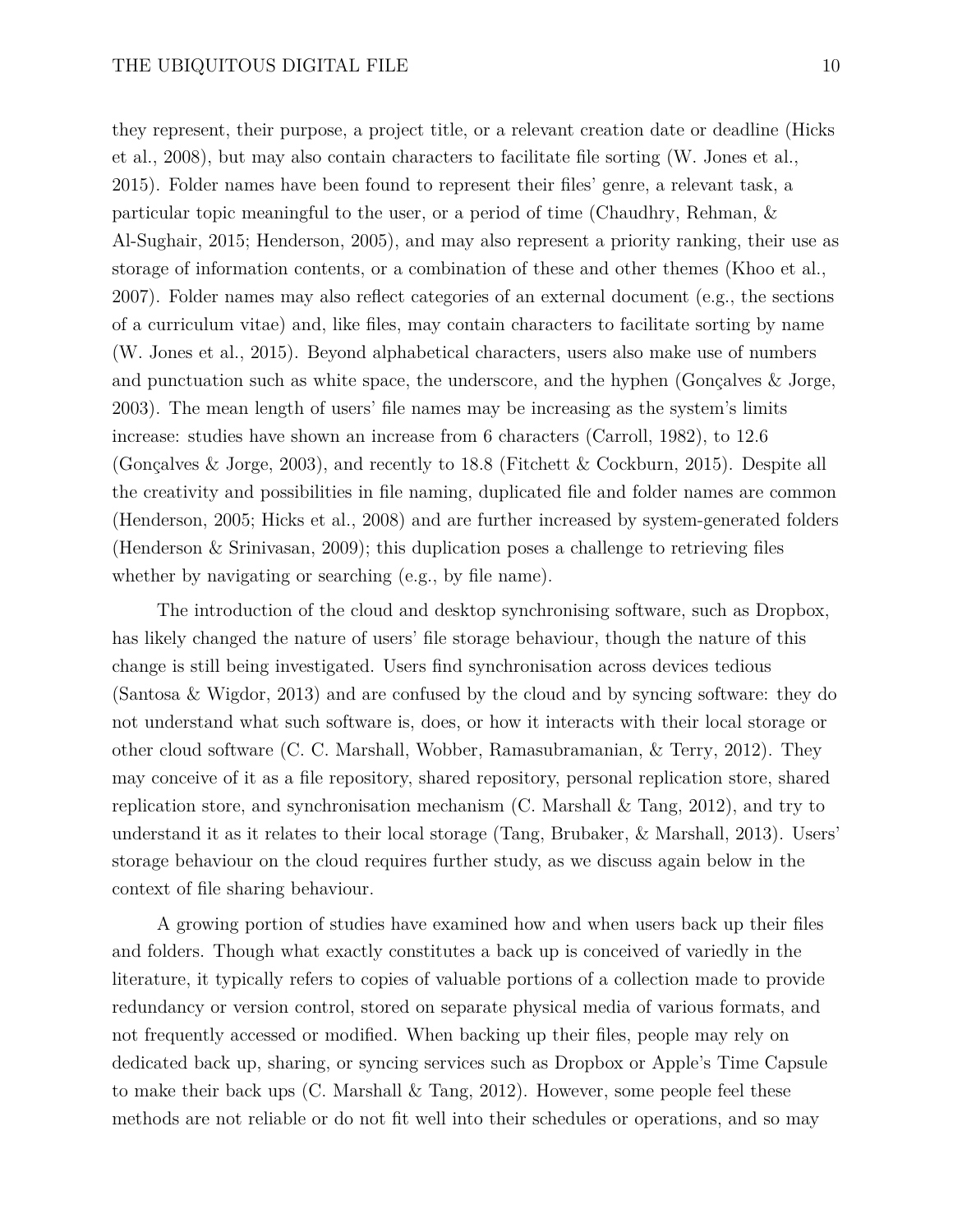initiate and make back ups manually (Capra et al., 2014; Dearman & Pierce, 2008), for example as a consequence of related activities (Kljun, Mariani, & Dix, 2016). Not all users make backups (Kljun et al., 2016), but may nonetheless feel that they should be doing so or doing so more frequently (Kearns, Frey, Tomer, & Alman, 2014).

**Organising.** Organising actions include renaming, creating subfolders, creating shortcuts, symlinks or hard links, filing (e.g., downloading and then moving to a more permanent location), copying directly or by pasting, moving directly or by cut and paste, and deleting (Oh, 2012b). This is typically done using the folder hierarchy, and with various motivations, including giving the user a place for files to persist (Whitham & Cruickshank, 2017) and to help them make sense of, summarise, group, and maintain an overview of the files (W. Jones, Phuwanartnurak, Gill, & Bruce, 2005; Ravasio et al., 2004; Whitham & Cruickshank, 2017), which in turn aids memory about the files organised so that they may be retrieved later (Whitham & Cruickshank, 2017; Xie, Sonnenwald, & Fulton, 2015). The file manager software installed on virtually every computer aims to facilitate this process, but with uncertain results: some users have reported that the locations of OS-provided default folders are confusing and that the system-ascribed metadata was not useful for understanding their collections (Ravasio et al., 2004), while others make distinct use of the desktop, default folders, and secondary folders (Paré, 2011). Despite this confusion, some users do indeed store files in default folders, including files that are *active* or currently being frequently accessed (Bergman, Whittaker, Sanderson, Nachmias, & Ramamoorthy, 2010), in locations such as *My Documents* and on the desktop (Khoo et al., 2007); one study found use of the default folders among users at one organisation grew over five years, accounting for 40% of all files (Agrawal et al., 2007).

Users also create, arrange, and remove folders (e.g., when revising their folder structure to accommodate files that were previously difficult to categorise; Oh & Belkin, 2014) in locations beyond the default folders, such as the root of their hard drives (Ravasio et al., 2004) or at the root of their home folders. A developing line of research into the process of organising files has begun to identify discrete stages in FM organisation, including initiation; identification; temporary categorisation; examination and comparison; selection, modification, and creation; and categorisation (Oh, 2012a, 2013), and has begun to extend characterisations of users' organisational styles (e.g., filers and pilers as first suggsted by Malone, 1983) with descriptors like fuzzy, rigid, or flexible (Oh, 2017).

In performing organisation actions, users determine the shape of the overall folder tree with which they interact, and that shape can be described by measuring properties of the tree like its height, depth (the maximum number of steps taken when navigating into consecutive subfolders), and consistency (deviation in shape among its main branches).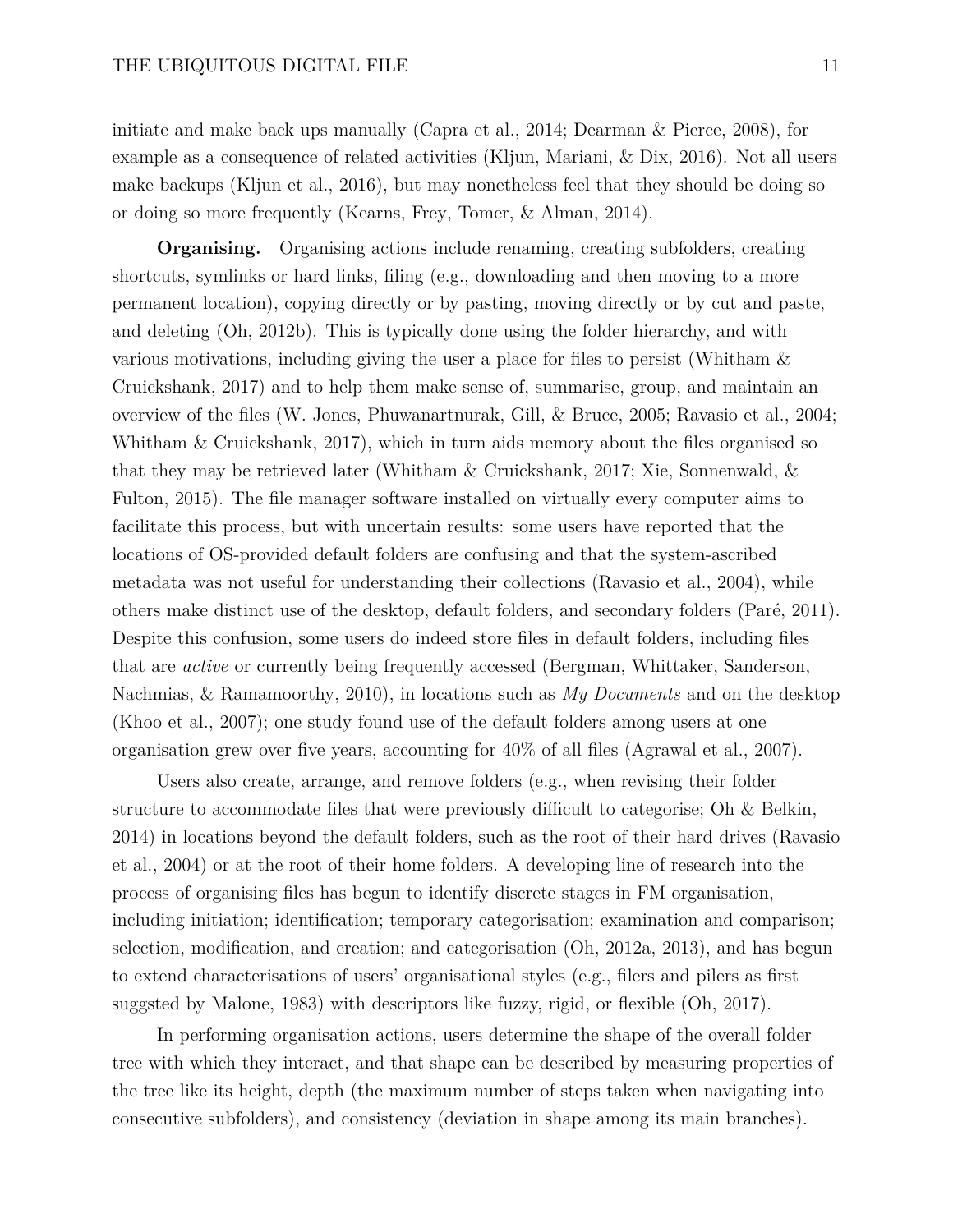Such measurements comprise a tree topography, or quantitative description of how people organise their digital items, from which descriptions of particular aspects of user behaviour can be identified, measured, and described (e.g., two thousand files outside of default locations but within the user's folders imply they have chosen to create or acquire and store as many). Descriptions such as these have been provided in many studies, including in those using quantitative data to complement and give scale to qualitative findings. Among disparate contexts, participant groups, and file system measures used in previous studies, users' organising behaviour has been found to vary wildly.

As mentioned above, users may be spreading their files across as few as 56 folders or as many as 9000. Figures reflecting the total number of folders are of limited use in analysing the organisation behaviour, however, as folders can contain any number of files; they can, for example, contain many files, acting as traditional storage locations, or only other folders, thus acting as a navigation fork (Bergman et al., 2010).

User-created hierarchies may vary greatly in maximum depth; a range from one level of depth (i.e., no subfolders) to sixteen levels deep was found in a single study (Henderson & Srinivasan, 2011). Deeper structures are in part a result of larger collections (Henderson & Srinivasan, 2009), and depth in turn contributes to an increase in file name redundancy (Henderson, 2011) and time required to retrieve files (Bergman et al., 2010). Users may create hierarchies that display consistency among their internal *branches* (Gonçalves & Jorge, 2003) or not (Henderson, 2005). Hierarchies may present the user with many navigation decisions by having a high average *branching factor*, or number of subfolders per folder, of 41.8 (Hicks et al., 2008), or a very low branching factor, for example of only 1.84 (Gonçalves & Jorge, 2003).

The location of files within the folder hierarchy is another object of inquiry in FM studies, as where users put their files later affects how long it takes to retrieve them (Bergman, Gradovitch, Bar-Ilan, & Beyth-Marom, 2013). Users may file every single document despite each classification action being cognitively demanding (Ravasio et al., 2004), or may leave up to 6.5% unfiled (Henderson & Srinivasan, 2011), sometimes called *dumping*, perhaps because they are unsure where to put a file, do not have time to file it, or want it to be easily accessible (e.g., on the desktop; Kamaruddin  $\&$  Dix, 2010). Depending on the user, filing the average file may mean storing it just two levels down from the root of the tree (Bergman, Whittaker,  $\&$  Falk, 2014), while others store most files in deeper levels (Hicks et al., 2008). As the number of files in a folder increases, so does the work required to review them all, and although users report creating new subfolders when a folder contains 3-7 items (Ravasio et al., 2004), the average number of files found in folders has ranged from low figures like 0 (Henderson & Srinivasan, 2009) or 4 (H. Zhang &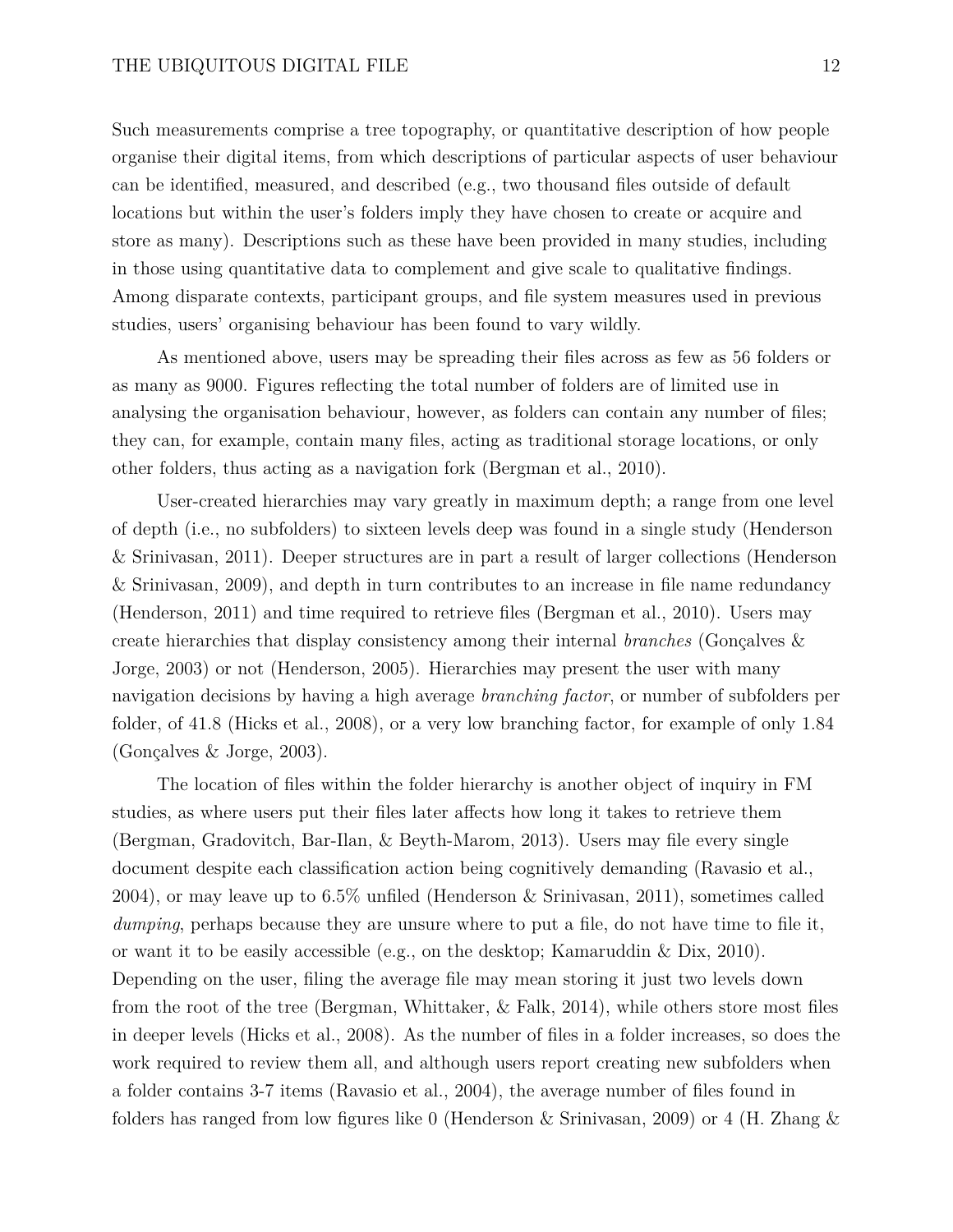Hu, 2014) to 12 (Bergman et al., 2010; Henderson & Srinivasan, 2009) or 16 (Gonçalves & Jorge, 2003; Hardof-Jaffe, Hershkovitz, Abu-Kishk, Bergman, & Nachmias, 2009b). Factors that likely influence the number of items in a folder include, among others, the amount of time that has passed since the collection or folder was created (i.e., more time provides more chances to add files; Boardman & Sasse, 2004) and the format of the files (e.g., users may store all their photos in one folder but are less likely to store all documents in one folder; W. Jones et al., 2015). Default folders have been found to have a mean of 19.42 files per folder (Bergman et al., 2010), and so may be fuller than folders in completely user-created branches, perhaps because they are more likely to be used to store frequently accessed documents (e.g., active project files); a complete comparison will require examining and comparing folder structures beyond those housing recently accessed files, including on devices where backups or personal archives are stored.

Studies have conflicting reports of users creating folders without putting files into them: while one study found users typically do not create empty folders (Khoo et al., 2007), another found that most users do, with 8% (mean) of folders being empty (Henderson & Srinivasan, 2009), and higher percentages being reported in other studies, including 14% (Sienknecht, Friedrich, Martinka, & Friedenbach, 1994) to 18% (Douceur & Bolosky, 1999). Empty folders may be made, for example, by putting nothing in them at the point of their creation, perhaps in anticipation of forthcoming projects Kamaruddin, Dix, and Martin, 2006; Khoo et al., 2007, or by not deleting them when the last file or folder is removed. Users thus appear to differ widely regarding most FM actions; what they seem to have in common, however, is a lack of reliance on soft file linking features such as aliases in Mac, shortcuts in Windows, and symlinks in Linux (Gonçalves & Jorge, 2003; Ravasio et al., 2004). Nonetheless, different approaches or strategies to organising have been identified among the varied findings, albeit rather broadly, so that we can describe organisers as: neat or messy (Boardman & Sasse, 2004), prone to saving or deleting (Berlin, Jeffries, O'Day, Paepcke, & Wharton, 1993), and prone to filing or piling (Malone, 1983), extensive filing or single folder filing (Henderson & Srinivasan, 2011), or mixing approaches (Trullemans & Signer, 2014a). To draw conclusions beyond these, studies are needed with commensurable contexts, participant characteristics, file system measures, and results reporting (Dinneen, Odoni, Frissen, & Julien, 2016).

**Retrieving.** Retrieving files and folders may be done to find them for the first time (e.g., in a shared drive) or to return to them (Dumais et al., 2016); returning to an item is also called refinding, and is distinct from simply finding an item again because the user has additional information about their existence and location and thus may have additional retrieval methods available (Capra, Pinney, & Perez-Quinones, 2005). Specifically,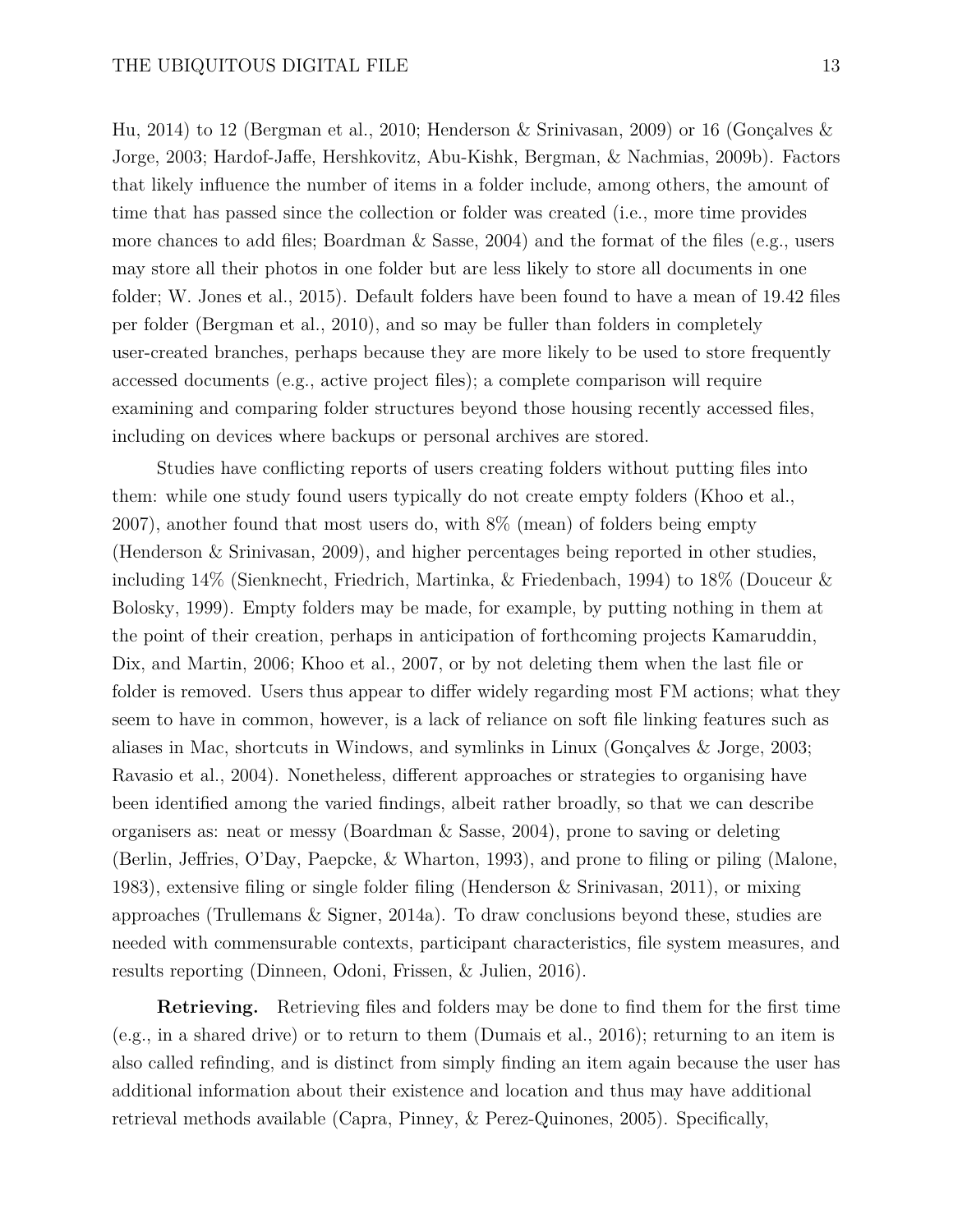retrieving can be done manually, for example by navigating through the folder hierarchy to a file's location, or by searching, for example by file property, keyword, or tag label. Both approaches to retrieval require remembering *something* about the object to be retrieved, such as its location, name, or other properties.

Much FM research has been motivated by understanding navigation and comparing it with search, typically by examining users' behaviour and preferences and their influences. A preference for navigating to files is much more common than a preference for searching (Fitchett & Cockburn, 2015; Song & Ling, 2011), even among users who prefer to search rather than navigate folders when retrieving their emails (W. Jones, Wenning, & Bruce, 2014). There are numerous potential causes for this; users report that they feel desktop search tools are too complicated (Ravasio et al., 2004), the search results are too numerous and not meaningfully ranked (Fitchett  $&$  Cockburn, 2015), and that navigating through folders provides important reminding cues about their collections (Barreau & Nardi, 1995).

These reports are reflected in users' behaviour: users perform navigation far more than searching (Bergman, Beyth-Marom, Nachmias, Gradovitch, & Whittaker, 2008; Fitchett & Cockburn, 2015), even when they knew the name of what they were looking for (Teevan, Alvarado, Ackerman, & Karger, 2004), are given improved search engines (Bergman, Beyth-Marom, Nachmias, et al., 2008), or have not made the effort to maintain a highly-structured information organisation (Teevan et al., 2004). Users typically search their files only as a last resort in rare cases when navigation fails (Bergman, Beyth-Marom, Nachmias, et al., 2008; Fitchett & Cockburn, 2015; Nardi et al., 1995), for example when a folder structure has become unfamiliar over time (Čopič Pucihar, Kljun, Mariani, & Dix, 2016; Narayan & Olsson, 2013). The tendency not to search unless it is necessary is likely due, in part, to navigation being easier to perform: it allows users to explicate less of their information need and the folders presented at each step provide additional context to guide the navigation (Teevan et al., 2004). A neuro-cognitive explanation of the relative ease of navigation has been explored in recent studies (summarised by Bergman & Benn, 2018): navigating tasks require less cognitive effort than searching tasks (Bergman, Tene-Rubinstein, & Shalom, 2013), and large portions of the brain dedicated to spatial cognition and used in real world navigation are activated during FM navigation, whereas smaller areas dedicated to linguistic processing are activated during search tasks (Benn et al., 2015).

A third option for retrieving files is to search by tags; tagging provides an alternative to classifying files into folders by allowing users to assign numerous labels to files that can later be searched or browsed and taxing classification and navigation tasks can be avoided, for example deciding which single folder a file should be placed within. Because of its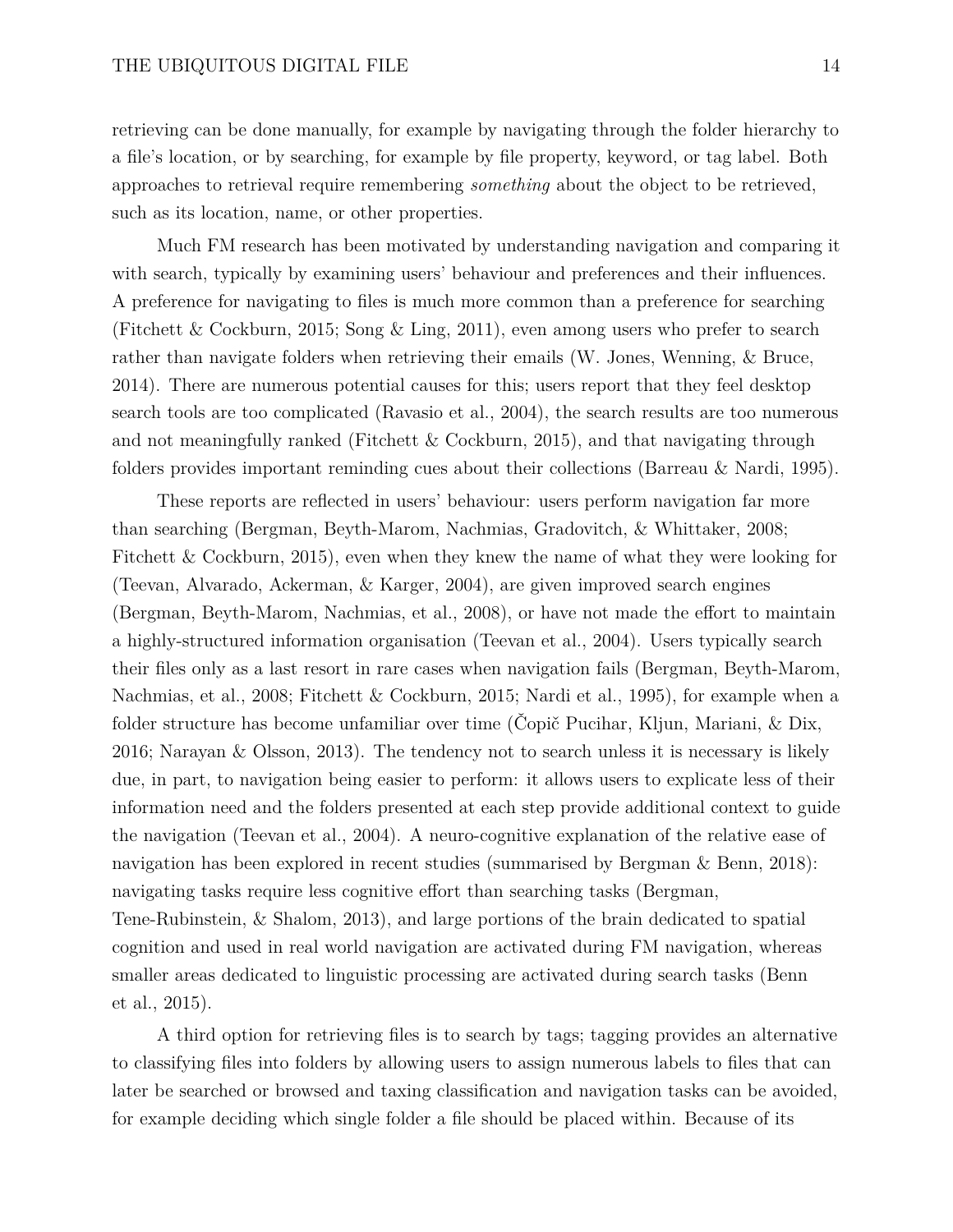promise and use in Web-based contexts and email, tagging has been studied in those contexts, where navigation was still preferred by users to searching tags (Civan, Jones, Klasnja, & Bruce, 2008), and tagging entailed cognitive load for the user (e.g., when deriving label names; Gao, 2011). This has been reflected in FM research into tagging, where users report being less frustrated with folders than tags, and in the end use folders more than tags (Bergman, Gradovitch, Bar-Ilan, & Beyth-Marom, 2013) even when their reported preference was for tagging and they were provided both systems (Bergman, Gradovitch, Bar-Ilan, & Beyth-Marom, 2013). Experienced users may tag faster than they file (Voit, Andrews, & Slany, 2012b), but rarely apply more than one tag (Bergman, Gradovitch, Bar-Ilan, & Beyth-Marom, 2013), thus losing some of the value of the potential for multiple classification of files. The takeaway is somewhat unclear, as noted by (Bergman, Gradovitch, Bar-Ilan, & Beyth-Marom, 2013): from the findings of many studies of tagging, one can see that both folders and tags are better, worse, and no different than their alternative at any given aspect of retrieval. Therefore, work remains to provide the kind of explanation for tagging-vs-filing behaviour and preferences that has recently been done for searching-vs-filing.

Despite relatively clear indications that users prefer and perform navigation in FM contexts, desktop search has a discrete purpose and tagging shows promise, and therefore search and tagging systems will likely continue to develop in the coming years. Improved FM tools may, for example, usefully integrate search and navigation functions (Fitchett, Cockburn, & Gutwin, 2014; Julien, Asadi, Dinneen, & Shu, 2016), or improve searching capabilities by utilising the extensive metadata that users are more likely to remember (Gonçalves & Jorge, 2008a), such as file provenance (Jensen et al., 2010), file type (Blanc-Brude & Scapin, 2007), and time (Dumais et al., 2016).

**Sharing.** Interacting with shared files and folders involves sharing them or having them be shared with you, and then performing the usual storage, organisation and retrieval tasks in a way influenced by the fact that they are shared (i.e., co-managing, also known as Group Information Management or GIM). Sharing files may be a relatively simple and singular act, for example when users share files on USB sticks or in email attachments for personal purposes (Capra et al., 2014) or to circumvent institutional access control policies or difficult software interactions (M. L. Johnson, Bellovin, Reeder, & Schechter, 2009). It may, however, be a complex negotiation of a shared information spaces (e.g., a Dropbox folder or company intranet) and organisational needs, which leaves the files fragmented across multiple locations or services (Čopič Pucihar et al., 2016; Tang et al., 2013; A. Voida, Olson, & Olson, 2013).

Various problems arise in shared file management contexts. Some problems are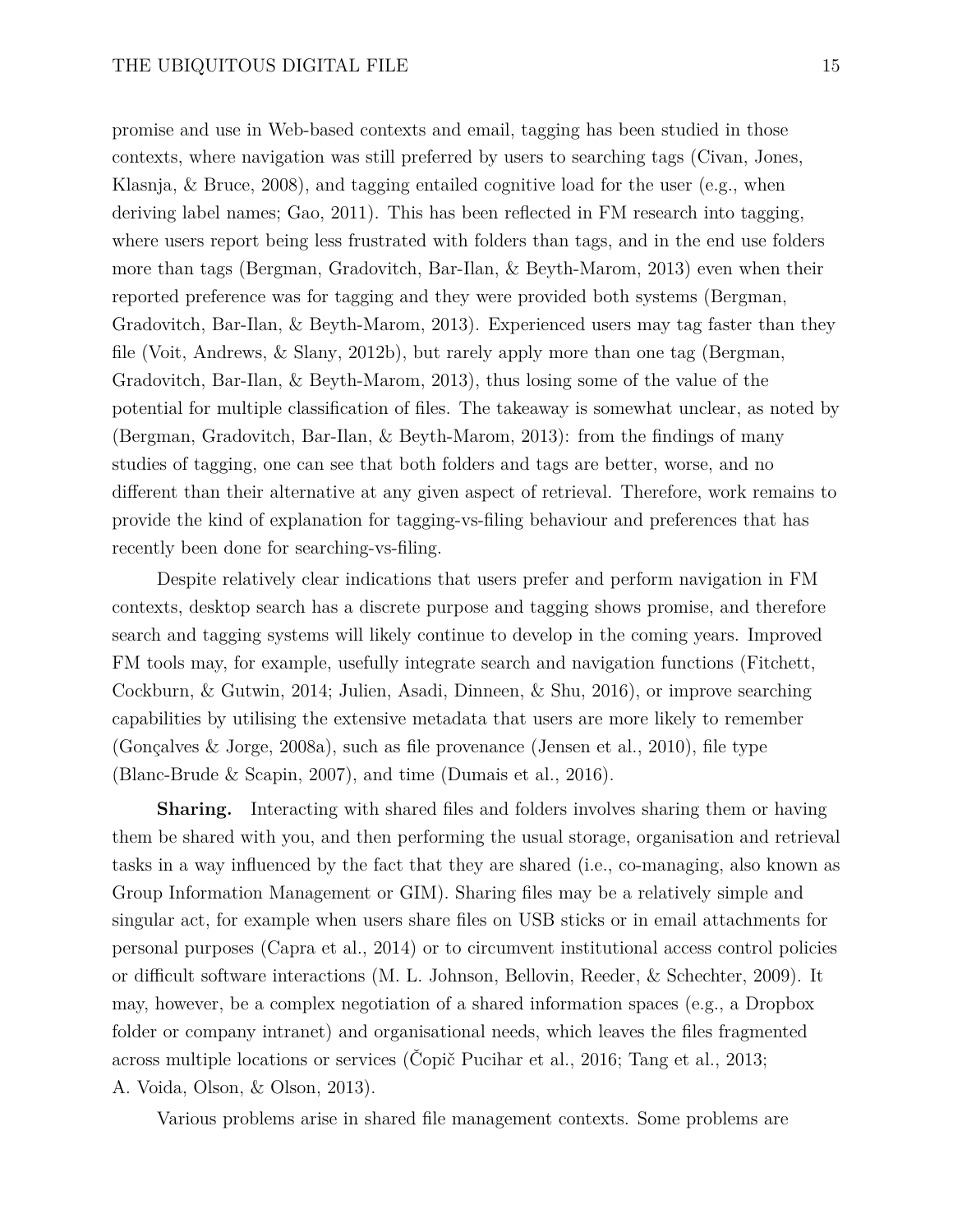relatively simple and likely easy to fix; for example, some interfaces for shared files (e.g., Google Drive) do not always implement the typical features of file managers, like a dialogue for saving files to a particular location (i.e., instead saving files to an implicit root folder rather than a user-created folder). The problem that arises from this particular example is that users retrieve their files from such spaces less successfully and less quickly, but the issue is successfully resolved by implementing the missing dialogue (Bergman, Whittaker, & Frishman, 2018).

Other issues with shared file management are more complicated. For example, individuals' personal information access strategies break down when managing group information, and people struggle to find files in unfamiliar or unintelligible information structures created by others for their own use (Berlin et al., 1993; Čopič Pucihar et al., 2016). Such difficulties may be due to a lack of *mutual intelligibility*; customisation done to make information structures more meaningful for one person often makes them less accessible or intelligible to others (Dourish, Lamping, & Rodden, 1999). If the management of shared folders is treated with an inclusive approach where nothing is deleted, files become copies across multiple versions and locations (i.e., forked), folders may get messy, users may run out of hard drive space (Capra et al., 2014), and users may forget what is shared and thus forget to maintain or cease sharing it (Khan, Hyun, Kanich, & Ur, 2018). If, however, users intend to tidy the shared space, it may be unclear to them who owns any given file (H. Zhang & Twidale, 2012), and they will typically face a lack of policy and direction regarding deletion, naming, and organisation (Capra et al., 2014).

Making changes to item names and moving or deleting items entails changes that other users will may be unaware of and possibly frustrated with (Čopič Pucihar et al., 2016; H. Zhang & Twidale, 2012). In turn, retrieval in shared folders is more time-consuming and prone to error than retrieval from one's own folders, and users may prefer peer-to-peer sharing acts to co-managing a shared information space (Bergman et al., 2014) so long as retrieving co-managed files appears more complicated than retrieving one's own. These problems sometimes lead to the establishment of explicit conventions, strategies, and even tools (Massey, Lennig, & Whittaker, 2014) for managing the shared space, which may tie usefully into other aspects of group work (e.g., establishing a division of labour with the files' contents; Wulf, 1997), but these can be difficult to identify, establish, and follow (Mark & Prinz, 1997). Therefore, implicit and assumed rules often guide users' behaviour (H. Zhang & Twidale, 2012), and thus warrant further study.

Table 2 presents studies that have examined user behaviour, categorised by FM behaviour theme.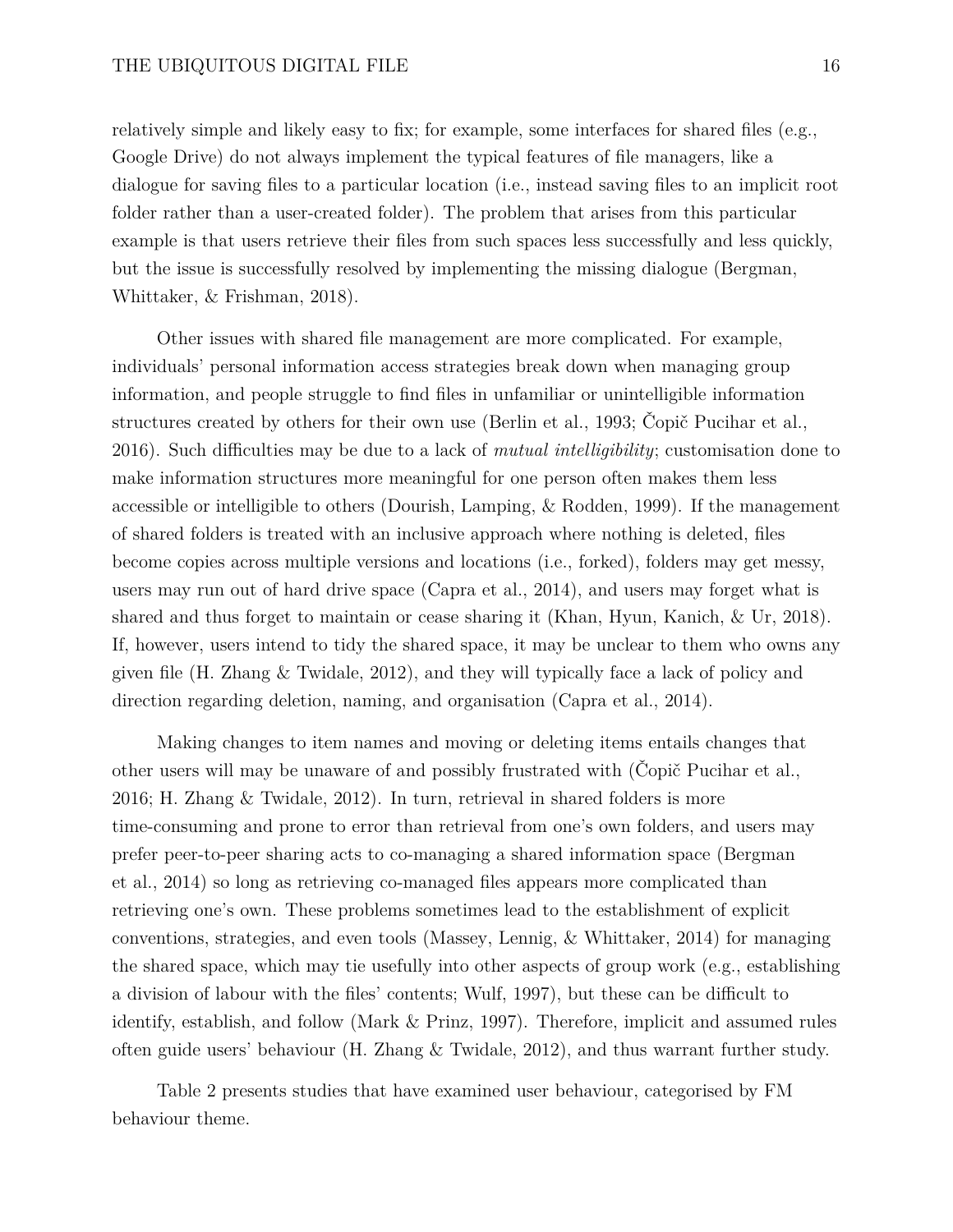## THE UBIQUITOUS DIGITAL FILE 17

| FM theme           | Example actions                                                                          | Studies                                                                                                                                                                                                                                                                                                                                                                                                                                                                                                                                                                                                                                                                                                                                                                                                                      |
|--------------------|------------------------------------------------------------------------------------------|------------------------------------------------------------------------------------------------------------------------------------------------------------------------------------------------------------------------------------------------------------------------------------------------------------------------------------------------------------------------------------------------------------------------------------------------------------------------------------------------------------------------------------------------------------------------------------------------------------------------------------------------------------------------------------------------------------------------------------------------------------------------------------------------------------------------------|
| Storing            | creating, downloading,<br>filing, naming, backing<br>up files                            | Barreau (1995), Capra (2009), Capra, Vardell, and Brennan (2014), Carroll (1982),<br>Crowder, Marion, and Reilly (2015), Dearman and Pierce (2008), Gonçalves and<br>Jorge (2003), Henderson (2005), Henderson and Srinivasan (2009), Hicks, Dong,<br>Palmer, and McAlpine (2008), Huvila, Eriksen, Häusner, and Jansson (2014), W.<br>Jones, Bruce, and Dumais (2001), W. Jones et al. (2015), W. Jones, Dumais, and<br>Bruce (2002), Kaptelinin (1996), Kearns, Frey, Tomer, and Alman (2014), Khoo<br>et al. (2007), Kljun, Mariani, and Dix (2016), C. C. Marshall, Wobber, Ramasub-<br>ramanian, and Terry (2012), C. Marshall and Tang (2012), Nardi, Anderson, and<br>Erickson (1995), Ravasio, Schär, and Krueger (2004), Santosa and Wigdor (2013),<br>Tang, Brubaker, and Marshall (2013), Tayeh and Signer (2018) |
| Organising         | creating<br>subfolders,<br>moving and deleting<br>files and folders                      | Bergman, Whittaker, Sanderson, Nachmias, and Ramamoorthy (2010), Berlin,<br>Jeffries, O'Day, Paepcke, and Wharton (1993), Boardman and Sasse (2004),<br>Chaudhry, Rehman, and Al-Sughair (2015), Goncalves and Jorge (2003), Hardof-<br>Jaffe, Hershkovitz, Abu-Kishk, Bergman, and Nachmias (2009b), Henderson (2005,<br>2011), Henderson and Srinivasan (2009, 2011), Hicks, Dong, Palmer, and McAlpine<br>(2008), W. Jones, Phuwanartnurak, Gill, and Bruce (2005), Kamaruddin and Dix<br>(2010), Kamaruddin, Dix, and Martin (2006), Kaptelinin (1996), Malone (1983),<br>Oh (2012a, 2012b, 2013, 2017), Oh and Belkin (2014), Paré (2011), Ravasio, Schär,<br>and Krueger (2004), Trullemans and Signer (2014a), Whitham and Cruickshank<br>$(2017)$ , H. Zhang and Hu $(2014)$                                         |
| Retrieving         | searching,<br>navigating,<br>tagging files and folders                                   | Barreau and Nardi (1995), Benn et al. (2015), Bergman, Beyth-Marom, Nach-<br>mias, Gradovitch, and Whittaker (2008), Bergman, Gradovitch, Bar-Ilan, and<br>Beyth-Marom (2013), Bergman, Gradovitch, Bar-Ilan, and Beyth-Marom (2013),<br>Bergman, Tene-Rubinstein, and Shalom (2013), Bergman, Whittaker, and Falk<br>(2014), Cutrell (2006), Cutrell, Dumais, and Teevan (2006), Fitchett and Cock-<br>burn $(2015)$ , Jensen et al. $(2010)$ , W. Jones, Wenning, and Bruce $(2014)$ , Narayan<br>and Olsson (2013), Nardi, Anderson, and Erickson (1995), Ravasio, Schär, and<br>Krueger (2004), Song and Ling (2011), Teevan, Alvarado, Ackerman, and Karger<br>$(2004)$ , Voit, Andrews, and Slany $(2011, 2012b)$                                                                                                      |
| Sharing<br>Pohla 9 | sending files, negotiat-<br>ing storage, organisa-<br>tion, retrieval in shared<br>space | Bergman, Whittaker, and Falk (2014), Bergman, Whittaker, and Frishman (2018),<br>Berlin, Jeffries, O'Day, Paepcke, and Wharton (1993), Capra, Vardell, and Bren-<br>nan (2014), Čopič Pucihar, Kljun, Mariani, and Dix (2016), Dourish, Lamping,<br>and Rodden (1999), M. L. Johnson, Bellovin, Reeder, and Schechter (2009), Khan,<br>Hyun, Kanich, and Ur (2018), Mark and Prinz (1997), Massey, Lennig, and Whit-<br>taker (2014), Tang, Brubaker, and Marshall (2013), A. Voida, Olson, and Olson<br>$(2013)$ , Wulf $(1997)$ , H. Zhang and Twidale $(2012)$                                                                                                                                                                                                                                                            |

**Table 2**

*FM studies seeking to understand user behaviour, presented along common themes.*

## **Understanding individual differences and external factors**

Understanding user behaviour and supporting it with improved software both entail understanding how users' individual differences and broader contexts could determine their behaviour. The few studies of these factors' roles in FM are discussed below; a review of their roles in standard PIM contexts like email, the Web, and paper documents is provided by Gwizdka and Chignell (2007).

**Individual differences.** Though it is acknowledged that PIM is deeply personal and psychological (Lansdale, 1988), the current knowledge about how individual differences affect users' behaviour is still minimal, especially with regards to FM.

Some of the concern for individual differences in FM contexts has been on spatial cognition, which is appropriate to the file and folder metpahor: folders are represented as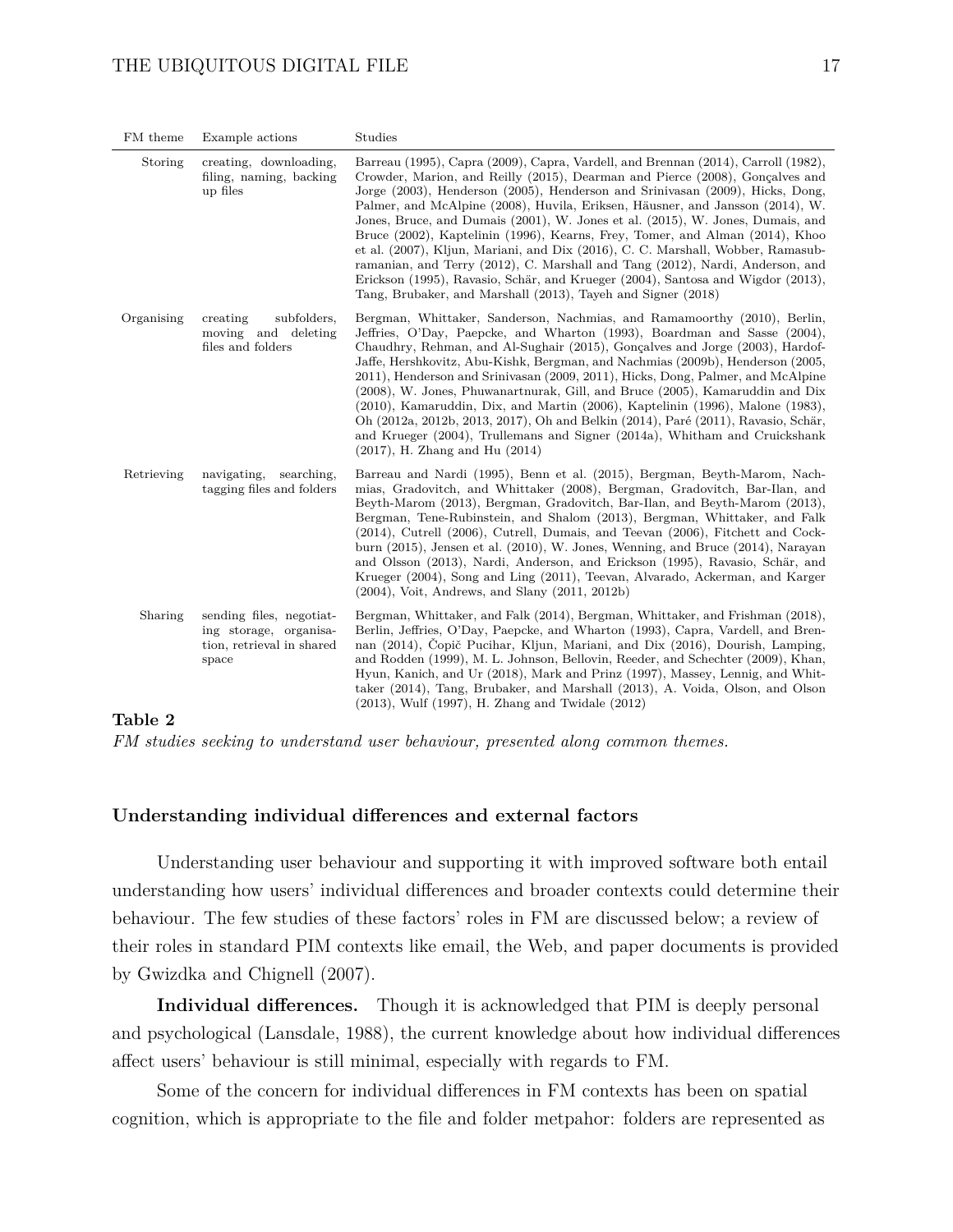being contained within one another and displayed in a two-dimensional space (i.e., represented spatially), users *navigate* through the folder hierarchy space, and users can (and do) arrange files and folders on the desktop as part of their organisational strategy (Ravasio et al., 2004). In virtue of the spatial presentation of files, FM stands to benefit from a large body of work on spatial layout and navigation in computer graphics (c.f.: Chalmers, 1993; Dourish & Chalmers, 1994); due to space constraints we restrict this discussion to individual spatial cognition in FM. An early study of FM found that participants with low spatial ability took twice as long to complete navigation tasks in terminal-based (i.e. text-only, without icons) hierarchical file systems (Vicente, Hayes, & Williges, 1987), although this difference could be partially alleviated with the addition of a simple map (Vicente & Williges, 1988). The terminal-based paradigm for file interaction is no longer the predominant one, and as of yet no work has specifically looked for similar effects in the modern graphical paradigm. It has, however, been noted that users develop preferences towards using either the spatial layout of their folders or patterns in file names when retrieving their files (Krishnan & Jones, 2005), suggesting an active role of spatial ability in modern FM. As discussed above, some work has recently found neuro-cognitive indicators of why spatial cognition plays such a role (Benn et al., 2015), and so future studies may carry out finer-grained investigations of how different FM actions are affected by this role.

Works complementing those discussed above focus on the antecedent to retrieval and navigation, namely, organisation, and the individual differences that may influence it. So far such works have, for example, begun to consider that individual's flexibility in thinking may influence their organisational strategy (Oh, 2017). Notable works have also examined the role of personality style and emotion in FM. Extending into the digital domain work on the influence of personality on the organisation of physical spaces (Gosling, Ko, Mannarelli, & Morris, 2002), one study examined features of file organisation that participants assumed would predict personality (Massey, TenBrook, et al., 2014), and found that conscientious participants were more active organisers, keeping fewer files overall and more files per folder (i.e., fewer folders), but also more files on the desktop. Surprisingly, neuroticism and openness were not correlated with organisational or storage behaviour; future studies examining additional measures of FM may complement these findings. Across two studies examining mood (Massey, 2017) it was found that momentary changes in mood can affect user's FM behaviour, as "sad participants made significantly more folders than happy participants" (p. vii), but that there was no clear relationship between organisation and longer-term trait emotional tendency (e.g., generally happy people didn't have significantly fewer folders or shallower hierarchies than generally unhappy people).

In addition to revealing determining factors that may generalise to other contexts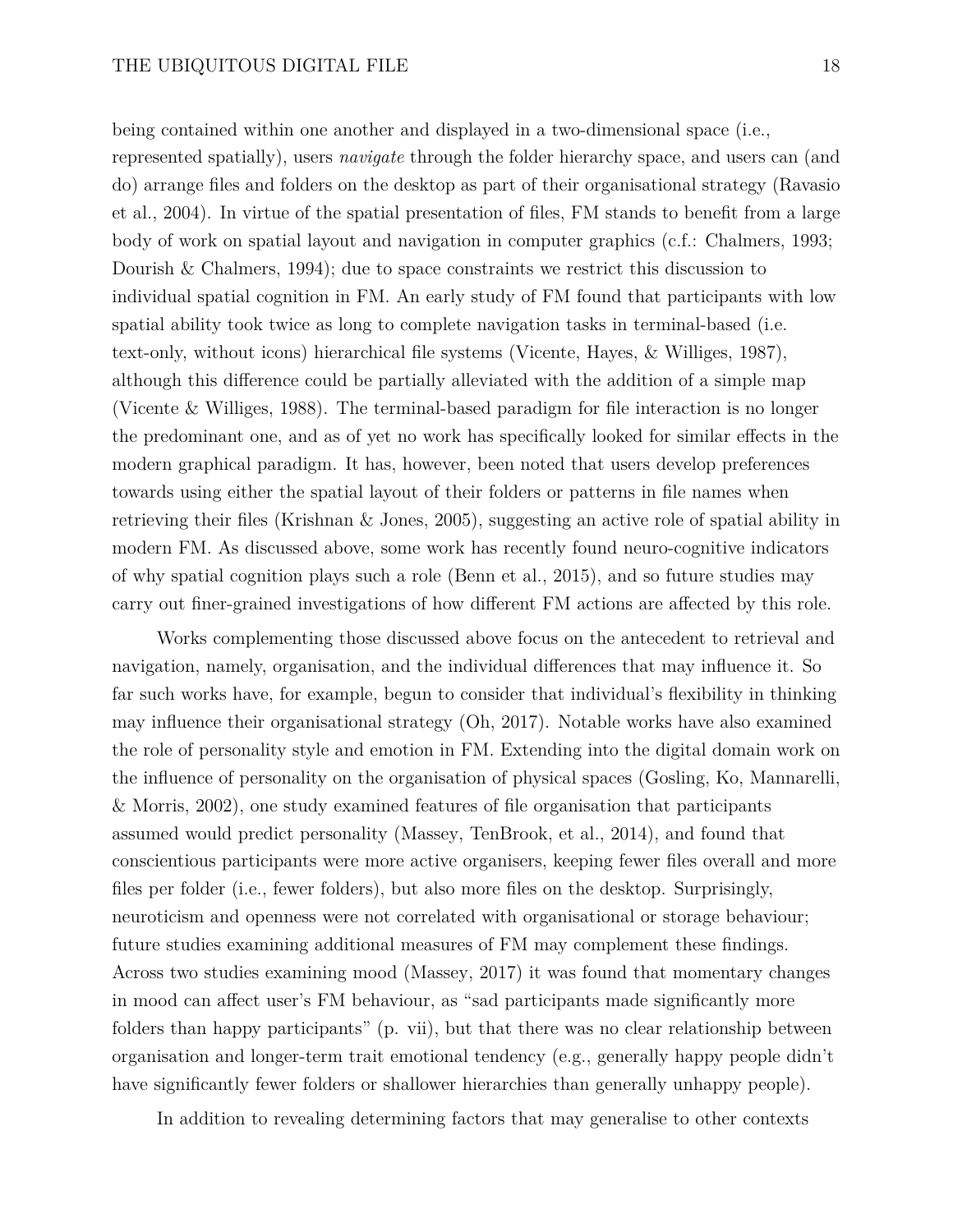where users organise and retrieve information, studies of individual differences in FM may also discover effective ways to support individuals in FM and similar tasks, for example through detailed user modelling and software personalisation. Further such directions for this line of research are discussed below.

**External factors.** It is established that external or contextual factors such as occupation, information task, or time are important to understanding the use of paper documents (Kwaznik, 1991) and digital PIM systems (Capra & Perez-Quinones, 2006). This is a concern in FM research as well, but these factors are not yet well understood. For example, the specific effects of occupation are unclear: though participants' occupations have been suggested to be a factor in determining folder naming strategies (Khoo et al., 2007), folder tree height (H. Zhang & Hu, 2014), and folder organisation (Paré, 2011), occupation seems to have no effect on branching factor (Gonçalves & Jorge, 2003), and findings disagree about the effect of occupation on the total number of files stored (Agrawal et al., 2007; Gonçalves & Jorge, 2003; Henderson & Srinivasan, 2009).

The specific effects of occupation may become clearer as they are explored more narrowly. This may include specific occupational traits like regular activities, demands, and patterns and constraints on time spent organising and retrieving information. Notably, the personal or collaborative management of work files is likely determined in part by institutional policy, for example to delete anything older than two years, or keep everything for at least five years; such policy may be followed, thus determining the contents of a file collection as they do with email (M. L. Johnson et al., 2009), or circumvented if employees find them too onerous (M. L. Johnson et al., 2009).

Another external factor of concern in FM research is the tools used to perform FM: the PIM tool adopted for some task enables, restricts, and affects behaviour of the user (Boardman & Sasse, 2004; Fertig, Freeman, & Gelernter, 1996a), as do tools' surrounding software environments (Kaptelinin, 1996) and the hardware they are housed in. In the context of FM, this includes the computer or hardware device, hard disks, file manager software (sometimes called a file browser – the most popular of which are File Explorer in Windows and Finder in Mac OS), windowing environment (if any), and the operating system (OS). For example, limited disk space and even limited cloud storage space can force users to decide what to store locally and what to archive externally (Barreau & Nardi, 1995; Kljun et al., 2016), and the available views onto files provided by the file manager may influence how files are organised and retrieved. Though the exact differences between the software relevant to FM have yet to be thoroughly catalogued – for example, the differing OSes and their respective file manager applications allow, encourage, discourage, and forbid different interactions with files – it has been suggested by ancillary analyses in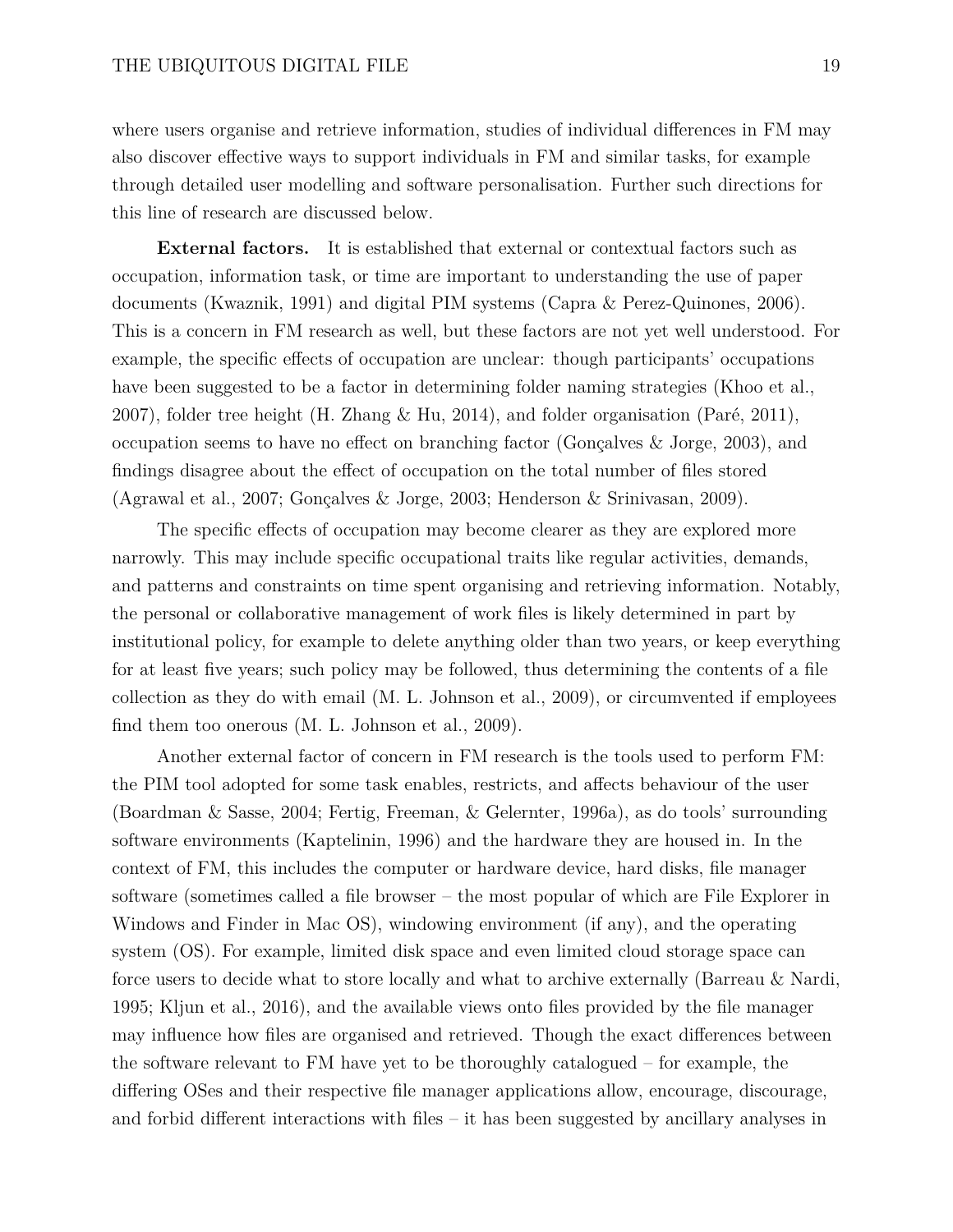several studies (Agrawal et al., 2007; Barreau & Nardi, 1995; Massey, TenBrook, et al., 2014) that such differences may affect users' file storage, management, retrieval, and sharing behaviour. For example, an additional finding of Massey, TenBrook, et al. (2014) was that among participants using Windows, conscientiousness was positively correlated with the number of files kept on the desktop, but no such correlation existed for Mac users.

Only one study has explicitly investigated such potential affects (Bergman, Whittaker, Sanderson, Nachmias, & Ramamoorthy, 2012): while participants retrieved files from their own computers, the researchers noted participants' operating system, file manager presentation mode, retrieval times and success rates, and file and folder organisation. Though collecting data only about recently accessed files, they found that Mac users retrieve files faster than Windows users as a result of a differing organisational strategy: they keep more folders close to the root, with fewer files but more subfolders per folder. They also found that the file manager presentation style with which users performed retrievals best was the icons view, regardless of the OS, and therefore suggested that the Windows default should therefore be changed from the details-based view; users rarely change such defaults (Barreau, 1995). This constitutes a good starting point for understanding the effect of the tool on FM behaviour, and future studies may therefore seek to understand the effects of the OS, file manager, and cloud storage software on storage behaviour and additional variables in organisational behaviour exhibited across participants' recent and archived files.

Hardware, too, may affect users' FM behaviour; limited available hard drive space may cause users to save fewer large files or transfer files to the cloud or external physical drives, and users may be less likely to perform intensive FM actions (like navigating deep trees or making backups) when using a laptop (i.e., using a touch pad, relatively small monitor, and small hard drive) than they would be with typical desktop hardware. Few FM studies have touched upon such topics, but the growth of hard drive capacity, and thus of file storage capacity, can be seen over time in the FM literature. For example, in the mid 1990s users had, roughly, only 80 MB to 1.5 GB of storage space (Nardi et al., 1995), but in a study of one work place taking place a decade later, the mean capacity per participant increased from 8 to 46 GB over a five year period (Agrawal et al., 2007). In that study mean hard drive consumption grew from only 3 to 18 GB across five years, suggesting that at least the employees at that organisation are not restricted by hard drive space, but the adoption of faster, smaller solid state hard drives may introduce another factor into this trend.

A table summarising the individual differences and external factors that have been examined for their role in determining FM behaviour are presented in Table 3.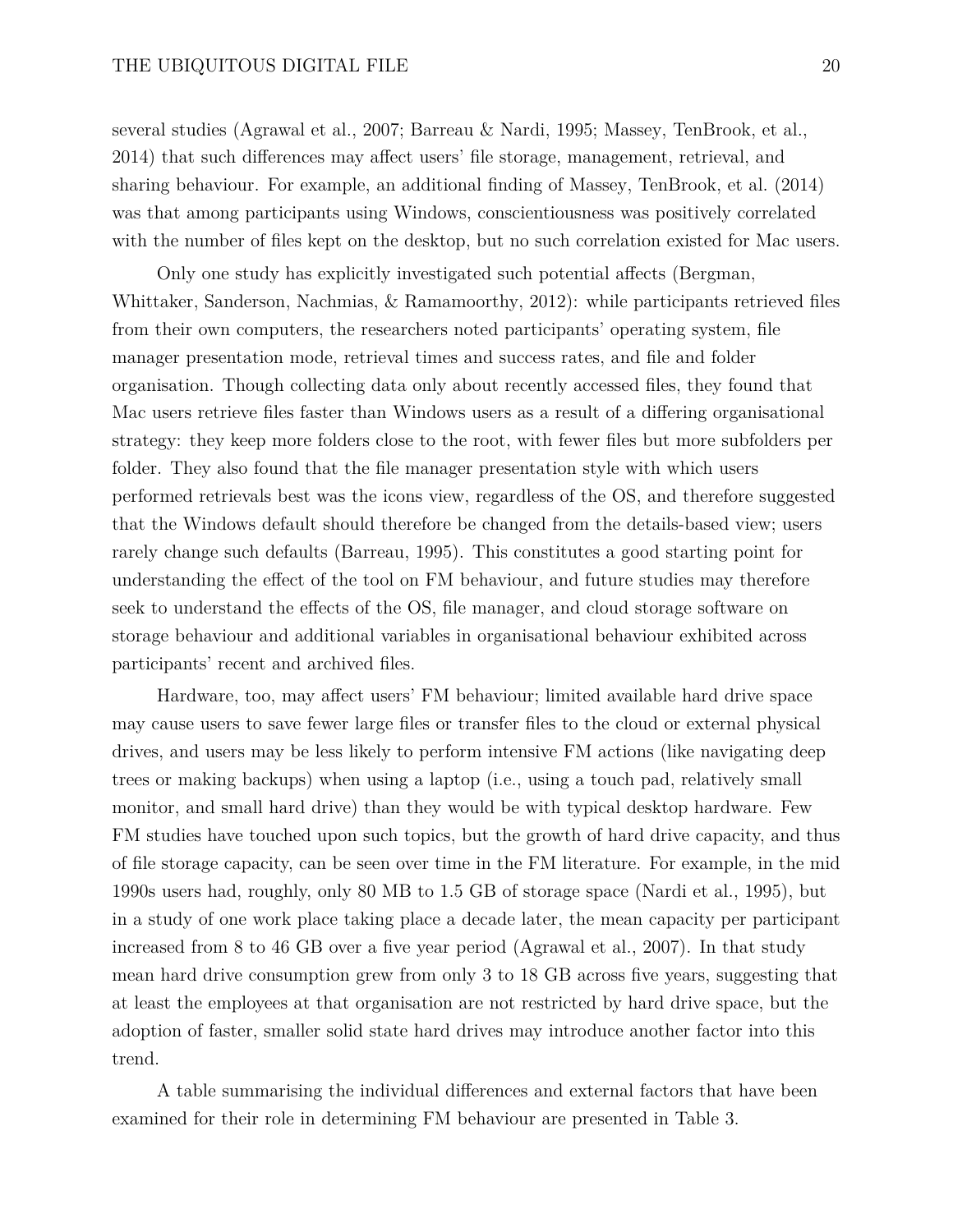| Group                     | Factors                                                                                                                  | Studies                                                                                                                                                                                                                                                                                                                                                                                                                                  |
|---------------------------|--------------------------------------------------------------------------------------------------------------------------|------------------------------------------------------------------------------------------------------------------------------------------------------------------------------------------------------------------------------------------------------------------------------------------------------------------------------------------------------------------------------------------------------------------------------------------|
| Individual<br>differences | personality<br>mood.<br>style,<br>spatial<br>$COP-$<br>ability,<br>nition<br>and<br>perceived importance<br>of documents | Benn et al. (2015), Bergman and Benn (2018), Kwaznik (1991), Lansdale<br>$(1988)$ , Massey $(2017)$ , Massey, TenBrook, Tatum, and Whittaker $(2014)$ , Oh<br>(2017), Paré (2007), Vicente, Hayes, and Williges (1987), Vicente and Williges<br>(1988)                                                                                                                                                                                   |
| External<br>factors       | tool (hardware, OS.<br>FM software), context,<br>information type, time,<br>occupation, task                             | Agrawal, Bolosky, Douceur, and Lorch (2007), Barreau (1995), Bergman,<br>Whittaker, Sanderson, Nachmias, and Ramamoorthy (2010, 2012), Douceur<br>and Bolosky (1999), Fertig, Freeman, and Gelernter (1996a), Gonçalves and<br>Jorge (2003), Henderson and Srinivasan (2009), W. Jones, Dumais, and Bruce<br>(2002), Kaptelinin (1996), Khoo et al. (2007), Nardi, Anderson, and Erickson<br>(1995), Paré (2011), H. Zhang and Hu (2014) |

#### **Table 3**

*FM studies seeking to understand individual differences and external factors determining FM behaviour.*

### **Improving FM systems**

One of the main goals of FM research, as with broader PIM research, is to save users time and effort, and to understand and support their behaviour through improved file management software. There have been many attempts at this, generally either in the form of augmentations to existing FM software or new and alternative metaphors for handling digital content intended to replace some or all of the hierarchical arrangement of files and folders. In both cases the systems are generally purposefully designed, prototypes are built, and these are then tested with live users in semi-natural use or structured experiments (such methodologies are reviewed later in this paper). Although these systems typically have short lives and do not transfer into mainstream use, the novel concepts they develop and evaluate often do eventually trickle into commonly used software (Kljun, Mariani, & Dix, 2015). We review here both augmentations to FM existing software and alternative approaches to managing personal digital content.

**FM software augmentations.** One approach to facilitating file management is to design augmentations to existing FM software to test intuitions about improvements in FM interaction and treat challenges identified in previous studies. By aiming to incrementally improve the current file management paradigm this approach benefits from not overloading users with the task of learning a new system (Bondarenko & Janssen, 2005) or surprising them with unfamiliar metaphors or interfaces (Seebach, 2001).

One motivation in augmenting the file manager is to aid the user when navigating through the folder hierarchy. The oldest of these augmentations improved navigating the folder hierarchy in the command line by providing a map of the hierarchy with the user's current location (Vicente & Williges, 1988), and this was found to enable users with low spatial ability to perform retrieval tasks with the same efficacy as users with high spatial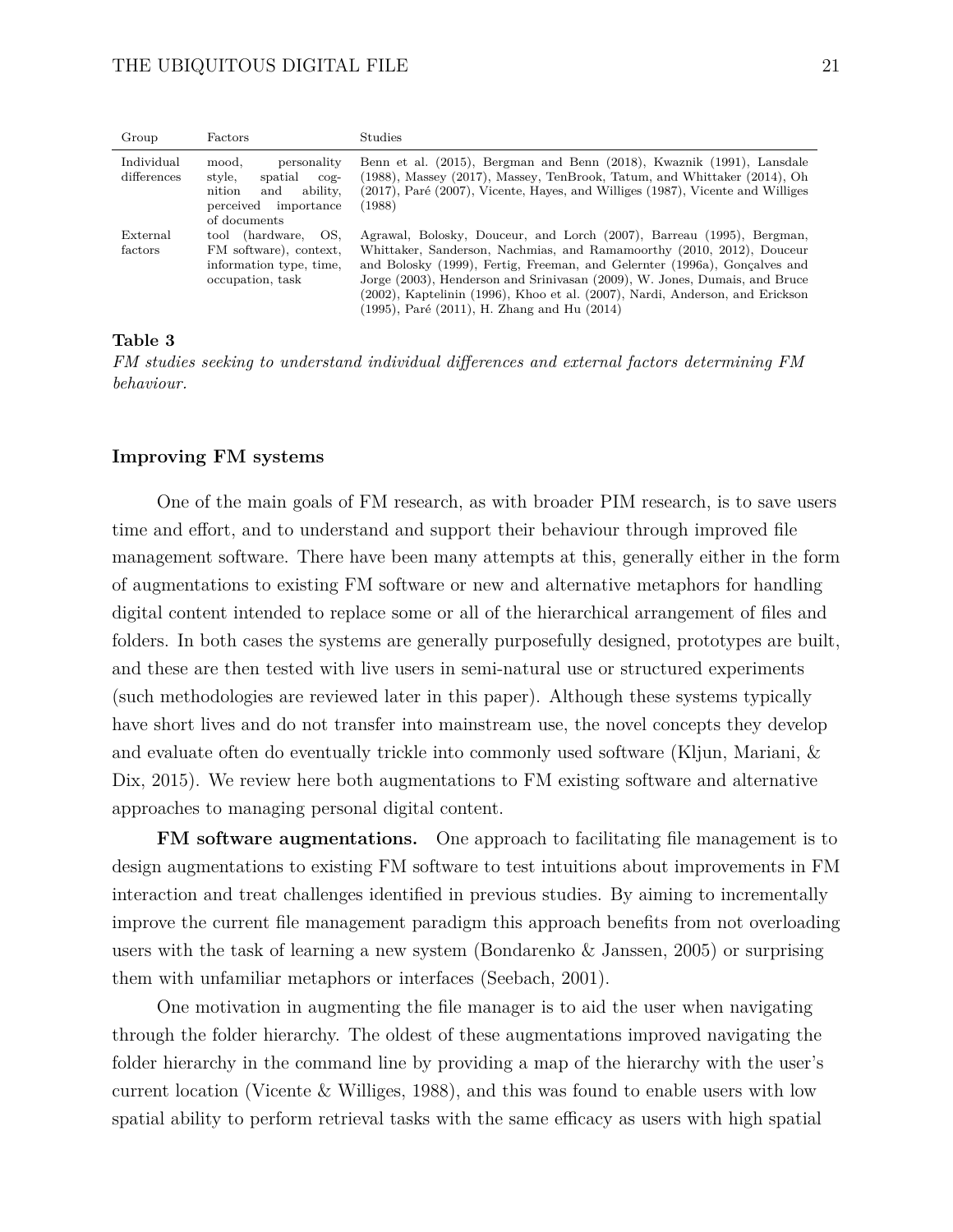ability. More recent attempts improve graphical navigation, for example by highlighting a path to folders that contain file search matches (Fitchett, Cockburn, & Gutwin, 2013, 2014). Navigation has also been improved by allowing users to de-emphasise files (Bergman, Elyada, Dvir, Vaitzman, & Ami, 2015; Bergman, Tucker, Beyth-Marom, Cutrell, & Whittaker, 2009) and by hiding unused folders (Lee & Bederson, 2003) so that fewer navigation decisions are required during re-finding tasks.

As discussed above, there are instances where re-finding by navigation fails and desktop search may be used as a last resort; several studies have sought to augment the relevant software used in such cases. Most of these have focused on improving general search algorithms and interfaces (B. Cole, 2005; Ghorashi & Jensen, 2012; Kim & Croft, 2010; W. Liu, Rioul, McGrenere, Mackay, & Beaudouin-Lafon, 2018; Sauermann, Bernardi, & Dengel, 2005; Seenu, Rao, & Padma, 2014) or applying semantic search to the desktop (Adrian, Klinkigt, Maus, & Dengel, 2009; Handschuh, Möller, & Groza, 2007; Sauermann et al., 2006), for example by using semantic attributes to enhance search ranking (Chirita, Costache, Nejdl, & Paiu, 2006). Others, however, have sought to support specific search contexts, such as finding similar or duplicate files (Manber, 1994) or supporting search with a more interactive interface and drawing on a detailed file metadata index (G. Liu, Jiang, & Feng, 2017). Further tools for searching across PIM objects beyond files and folders are reviewed by Cutrell (2006).

Several FM software augmentations have been motivated by improving the social and networked aspect of file management by supporting the management of shared and cloud-based files and folders. Some augmentations simplify the users' interactions, for example by providing a unified view of local and cloud folders (W. Jones, Thorsteinson, Thepvongsa, & Garrett, 2016), using content and task analysis to suggest locations for new documents to be placed (Prinz & Zaman, 2005), or unifying synchronisation across a users' devices and across multiple users (C. C. Marshall et al., 2012). Other augmentations have aimed to make the complexity of social file management more intelligible to users, for example by allowing them to review the permissions of all shared files (S. Voida, Edwards, Newman, Grinter, & Ducheneaut, 2006), storing the history of shared files (Whalen, Toms, & Blustein, 2008), and visualising the history and permissions metadata (Rode et al., 2006); these augmentations therefore help to clarify the consequences of users' actions on other users' interactions and on the security of their own digital possessions.

In addition to aiding users in understanding shared files, increased file metadata has been used to try to improve the usefulness of files and their retrieval. So far, this has been done manually, by allowing users to link their files to Web resources (Tayeh, Ebrahimi, & Signer, 2018) and assign annotations and images to their folders (W. Jones, Hou,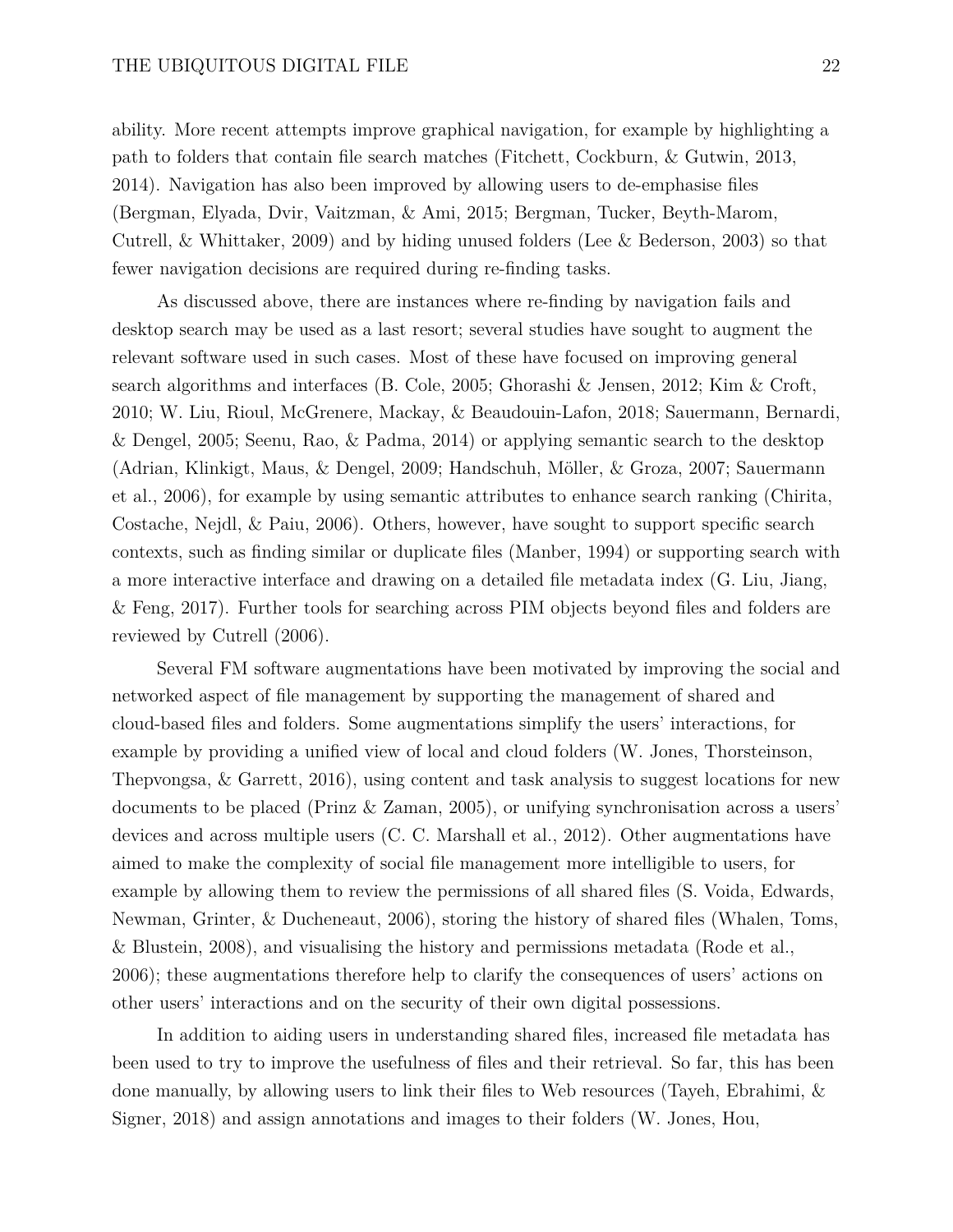Sethanandha, Bi, & Gemmell, 2010; W. Jones, Thorsteinson, et al., 2016), and automatically, by enriching files and folders with content taken from a relevant Web source (He, Li, & Shen, 2013; S. Voida & Greenberg, 2009), or reading file contents to assign them representative icons (Roy, Singh, Chawla, Saxena, & Sinha, 2017). Finally, small but ubiquitous FM actions have not been overlooked, as augmentations have aimed to: make filing new files easier by suggesting locations (Prinz & Zaman, 2005; Sinha & Basu, 2012b), improve file copying tasks by adding a many-to-one feature (Sinha & Basu, 2012c), make moving sensitive files to external destinations more secure alerting users if the files have remained in the original location (i.e., if files have been copied rather than moved; Ishizawa, Andoh, & Nishida, 2010), facilitate planned backups (Cox, Murray, & Noble, 2002), increase the likelihood of retrieving cloud files by prompting users to store them in folders (Bergman et al., 2018), and allow multiple selection of files across simultaneously open folders (Sinha & Basu, 2012a).

**Alternative FM interaction paradigms.** Files and folders do not exist *in* the computer as literal, physical paper files and folders, of course, but are presented in this metaphorical way to provide users with a familiar idea of what digital objects are like and what can be done with them. The paper metaphor and the hierarchy provided with it are not the only possible way to represent and enable interaction with digital objects, and since the adoption of digital files many systems have been developed to implement alternative approaches (Burton, 1981; Burton, Russell, & Yerke, 1969). Some inherent limitations to non-hierarchical approaches like flat, linear, and spatial networks are discussed by (Indratmo & Vassileva, 2008). Below we review studies of systems implementing and testing these and additional approaches.

One theme among systems using non-standard approaches is metaphors that rely on common phenomena in human experience, such as space and time. This is achieved, for example, by putting the files into a different two-dimensional space, like a topic map (Yang, Zhou, Wang, & Lee, 2012), or a three-dimensional space where users can arrange and automatically re-arrange (Agarawala & Balakrishnan, 2006) their documents into piles (Mander, Salomon, & Wong, 1992) and other arrangements (Robertson et al., 1998) in the same way they may be in physical space. This utilises the spatial metaphor already popular in modern computing while avoiding the folder hierarchy, and enables highly personalised user-made reminding cues (Bondarenko & Janssen, 2005).

Research done in information visualisation on how to display hierarchies of various kinds in efficient and usable ways is also directly applicable to the display of the folder hierarchy, and in fact folder tree structures are often the specific cases used to demonstrate various general approaches (Turo & Johnson, 1992; W. Xu, Esteva, & Jain, 2010). Such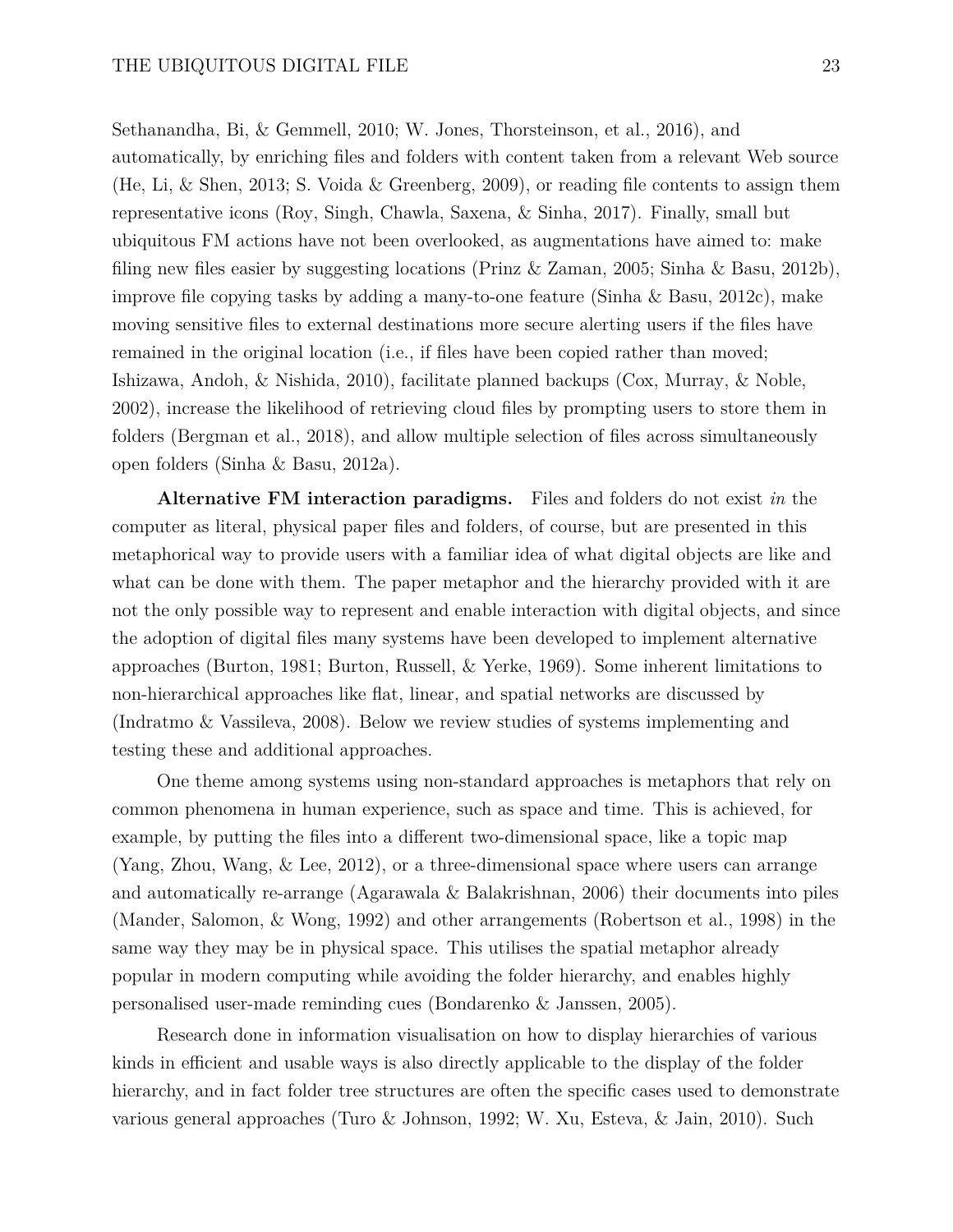work has typically consisted of designing a novel approach and comparing it to various baselines (Kobsa, 2004; Merčun & Žumer, 2013), and has generally focused on visualising especially large trees (Plaisant, Grosjean, & Bederson, 2003) using various two- and three-dimensional approaches. The most prototypical of these visualisations include treemaps (space-filling rectangles) (B. Johnson & Shneiderman, 1991), of which several variations exist (Stasko, Catrambone, Guzdial, & McDonald, 2000; Turo & Johnson, 1992), and animated 3d trees (Robertson, Mackinlay, & Card, 1991).

Files may also be presented chronologically, for example by allowing the user to specify a subset of documents based on some property (file access time or otherwise) and presenting them as a chronologically sorted, two-dimensional array (Fertig, Freeman, & Gelernter, 1996b; Freeman & Gelernter, 1996; Wideroos & Pekkola, 2007). Both spatial and chronological representations of files entail compromise: presenting time as locations in space (on the screen) mixes metaphors, while piles are unstructured containers that are functionally identical to a flat list of folders (Treglown, 2000).

Novel systems also represent digital items without metaphors, however, and typically do so simply as discrete items (whether called files or otherwise) in flat lists or tables sorted, arranged, or grouped by their properties, such as name, type, size, author, content, topic, and so on (Collins, 2007; Collins, Apted, & Kay, 2007; Collins et al., 2009; Dourish, Edwards, LaMarca, & Salisbury, 1999a; Dourish, Lamping, & Rodden, 1999; Dubey & Zhang, 2012; H.-F. Xu & Chen, 2011). By utilising items' properties beyond name and folder location, and the fact that users remember these additional properties (Gonçalves  $\&$ Jorge, 2008a), new interactions are enabled: users may retrieve from their collection by recalling an item's narrative (Gonçalves & Jorge, 2006), or following a path of associations, for example from a user-remembered event to an email in which it is discussed and then to a document that was attached to the email (Kim, Croft, Smith, & Bakalov, 2011). Classifying by property also allows users to assign items to multiple groups, rather than a single folder (Quan, Bakshi, Huynh, & Karger, 2003), thus avoiding the single classification problem of the folder hierarchy. Items' properties can then be used to present items according to a logical division of content, such as in easily understood Venn diagrams (De Chiara, Erra, & Scarano, 2003), or in robust relational databases (Marsden & Cairns, 2003). One broad possibility enabled by focusing on item properties has been to unify digital items of all types (emails, files, Web documents, etc.) and present them together (Völkel & Haller, 2009), for example grouped by their properties (Dong, 2005; Dumais et al., 2016); if effective in its execution, an integrated presentation of files and documents across local storage and the Web would help to alleviate issues of information fragmentation (Bergman, Beyth-Marom, & Nachmias, 2006; Capra et al., 2014) and provide a flexibility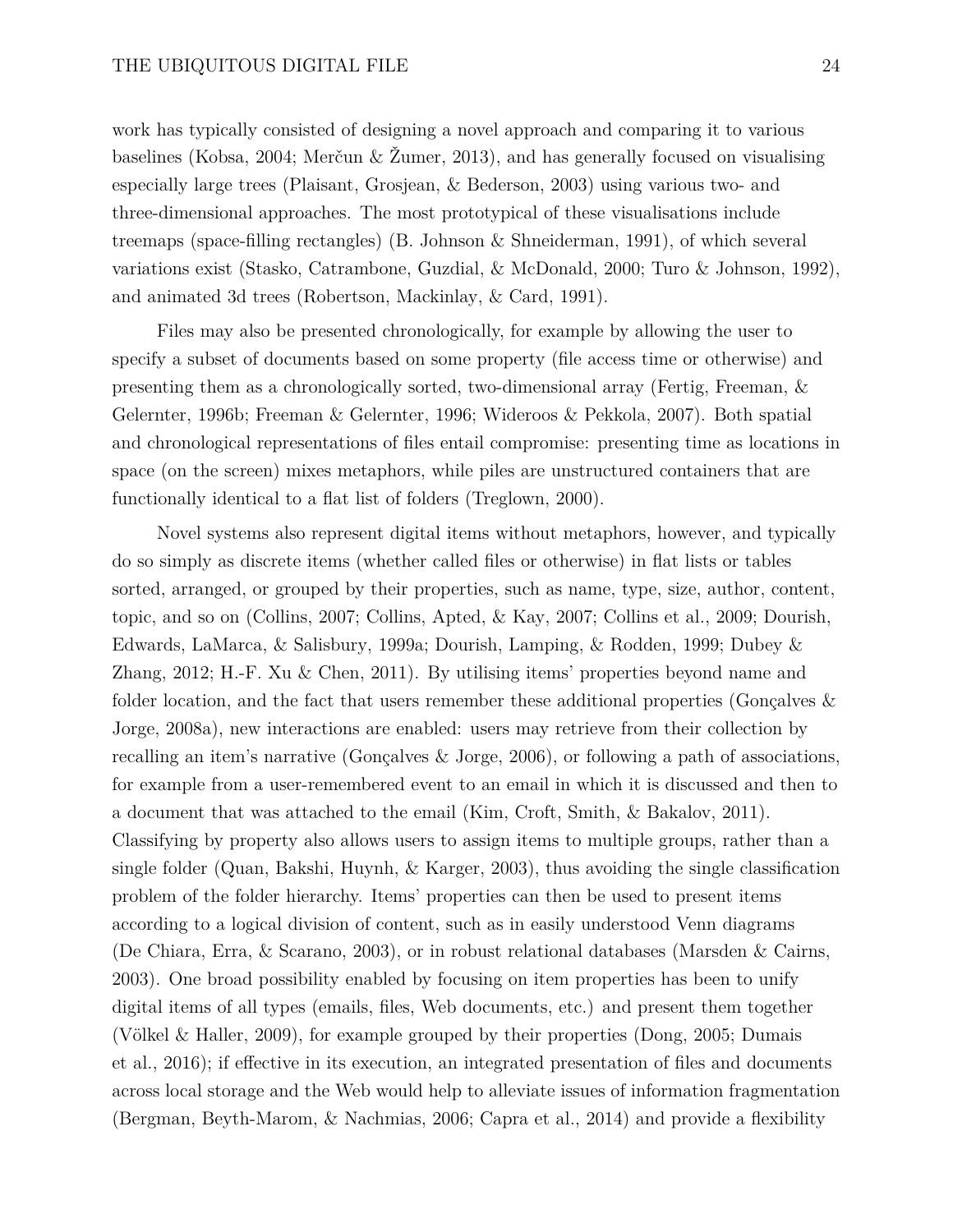that more closely resembles the physical world (Bondarenko & Janssen, 2005).

Another approach is to utilise properties of the user, rather than properties of the digital items, and for this user activity, task, and context have been the most popular thus far. With this approach, digital items need not be categorised in the folder hierarchy, but instead can be presented in a two-dimensional space in clusters representing their relevant activity or task (Krishnan & Jones, 2005; Wideroos & Pekkola, 2006). This can be taken even further by providing computing environments and workspaces dedicated to specific work- and PIM-related activities (Jeuris, Houben, & Bardram, 2014), where only relevant programs are displayed, and suspended while changing tasks. However, demarcating a single task or activity is challenging; approaches to this include allowing users to generate activity names and apply them to files with tags  $(S. Voda \& Mynatt, 2009; S. Voda,$ Mynatt, & Edwards, 2008), determining an activity by analysing the times when files are in use (Krishnan & Jones, 2005), and logging the instances and times of common software interactions (Chernov, Demartini, Herder, Kopycki, & Nejdl, 2008).

As discussed above, tagging has been investigated for its potential use in providing multiple classification of files, thus obviating maintaining a folder hierarchy. Several systems have implemented this, either by using tags without the folder hierarchy (Seltzer  $\&$ Murphy, 2009) or in tandem with it (Albadri, Watson, & Dekeyser, 2016; Voit, Andrews, & Slany, 2011). The ubiquity of the tagging concept means it can be offered as an unobtrusive feature (Oleksik et al., 2009) in both local and Web-based FM systems (Hsieh, Chen, Lin, & Sun, 2008) and in document management systems (Ma & Wiedenbeck, 2009).

Most of these novel approaches have had little effect on file management beyond their initial testing. A tagging feature has been introduced to Mac's Finder application, however, where it is offered alongside the folder hierarchy. This may be the most drastic change that file management will encounter in the near future; because current operating systems deal with files, any software that aims to replace them must still provide users with some access to them (Kaptelinin, 2003), thus prolonging the habit of managing them and therefore the need for such functionality.

A table summarising the system augmentations, alternative FM metaphors, and related hierarchy visualisation studies is presented in Table 4.

## **Theory and methodology in file management research**

In this section we discuss how FM research is carried out, first by noting the current theoretical underpinnings adopted, second by examining the methods used to study user behaviour, and third by examining how systems and services are compared and improved.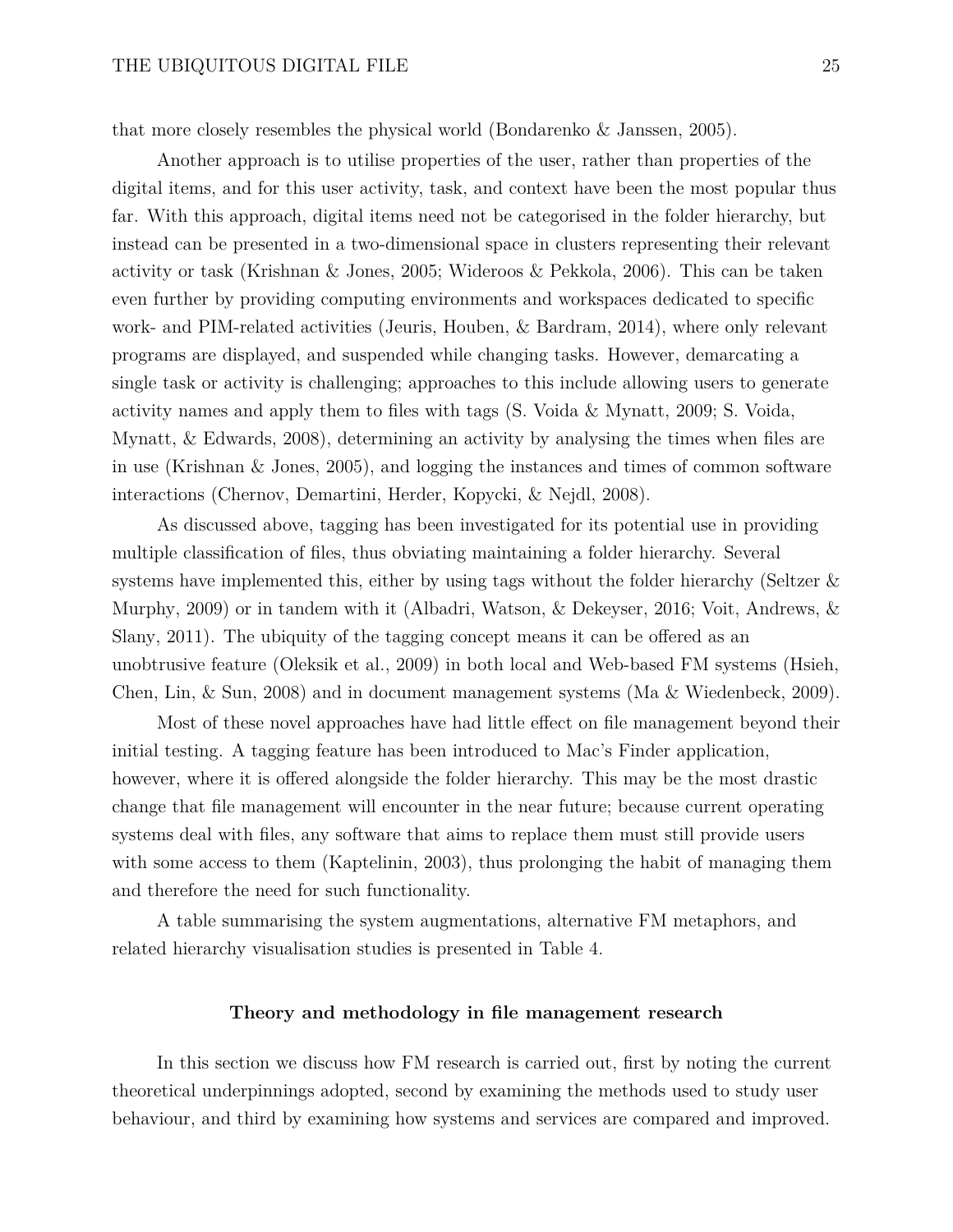| System augmentation                                                                            | Studies                                                                                                                                                                                                                                                                                                                                                                                                                                                                                                                                                                                                            |
|------------------------------------------------------------------------------------------------|--------------------------------------------------------------------------------------------------------------------------------------------------------------------------------------------------------------------------------------------------------------------------------------------------------------------------------------------------------------------------------------------------------------------------------------------------------------------------------------------------------------------------------------------------------------------------------------------------------------------|
| improved and assisted search (12)                                                              | Adrian, Klinkigt, Maus, and Dengel (2009), Chirita, Costache, Nejdl, and Paiu<br>(2006), B. Cole (2005), Ghorashi and Jensen (2012), Handschuh, Möller, and Groza<br>$(2007)$ , Kim and Croft $(2010)$ , G. Liu, Jiang, and Feng $(2017)$ , W. Liu, Rioul,<br>McGrenere, Mackay, and Beaudouin-Lafon (2018), Manber (1994), Sauermann,<br>Bernardi, and Dengel (2005), Sauermann et al. (2006), Seenu, Rao, and Padma<br>(2014)                                                                                                                                                                                    |
| improved cloud and file sharing (7)                                                            | Bergman, Whittaker, and Frishman (2018), W. Jones, Thorsteinson, Thepvongsa,<br>and Garrett (2016), C. C. Marshall, Wobber, Ramasubramanian, and Terry (2012),<br>Prinz and Zaman (2005), Rode et al. (2006), S. Voida, Edwards, Newman, Grinter,<br>and Ducheneaut (2006), Whalen, Toms, and Blustein (2008)                                                                                                                                                                                                                                                                                                      |
| enriched file or folder metadata (6)                                                           | He, Li, and Shen (2013), W. Jones, Hou, Sethanandha, Bi, and Gemmell (2010),<br>W. Jones, Thorsteinson, Thepvongsa, and Garrett (2016), Roy, Singh, Chawla,<br>Saxena, and Sinha (2017), Tayeh, Ebrahimi, and Signer (2018), S. Voida and<br>Greenberg (2009)                                                                                                                                                                                                                                                                                                                                                      |
| improved navigation (3)<br>file or folder de-emphasis $(3)$<br>improved or assisted selecting, | Fitchett, Cockburn, and Gutwin (2013, 2014), Vicente and Williges (1988)<br>Bergman, Elyada, Dvir, Vaitzman, and Ami (2015), Bergman, Tucker, Beyth-<br>Marom, Cutrell, and Whittaker (2009), Lee and Bederson (2003)<br>Ishizawa, Andoh, and Nishida (2010), Sinha and Basu (2012a, 2012c)                                                                                                                                                                                                                                                                                                                        |
| moving, copying $(3)$                                                                          |                                                                                                                                                                                                                                                                                                                                                                                                                                                                                                                                                                                                                    |
| assisted filing $(2)$                                                                          | Prinz and Zaman (2005), Sinha and Basu (2012b)                                                                                                                                                                                                                                                                                                                                                                                                                                                                                                                                                                     |
| assisted backup $(1)$                                                                          | Cox, Murray, and Noble (2002)                                                                                                                                                                                                                                                                                                                                                                                                                                                                                                                                                                                      |
| Alternative metaphor                                                                           | Examples                                                                                                                                                                                                                                                                                                                                                                                                                                                                                                                                                                                                           |
| according to items' properties (19)                                                            | Collins (2007), Collins, Apted, and Kay (2007), Collins et al. (2009), Dourish<br>et al. (2000), Dourish, Edwards, LaMarca, and Salisbury (1999a, 1999b), Dubey<br>and Zhang (2012), Gifford, Jouvelot, Sheldon, and O'Toole (1991), Gonçalves and<br>Jorge (2006), Haller and Abecker (2010), Hardy and Schwartz (1993), Kim, Croft,<br>Smith, and Bakalov (2011), Mosweunyane, Carr, and Gibbins (2011), Quan, Bak-<br>shi, Huynh, and Karger (2003), Sajedi, Afzali, and Zabardast (2012), Salmon<br>(2009), Schaffer and Greenberg (1993), Thai, Handschuh, and Decker (2008), H.-F.<br>$Xu$ and Chen $(2011)$ |
| using tags $(8)$                                                                               | Adrian, Sauermann, and Roth-Berghofer (2007), Albadri, Watson, and Dekeyser<br>(2016), Bloehdorn and Völkel (2006), Hsieh, Chen, Lin, and Sun (2008), Oleksik<br>et al. $(2009)$ , Seltzer and Murphy $(2009)$ , Voit, Andrews, and Slany $(2011, 2012b)$                                                                                                                                                                                                                                                                                                                                                          |
| spatially $(7)$                                                                                | Agarawala and Balakrishnan (2006), Altom, Buher, Downey, and Faiola (2004),<br>Bauer, Fastrez, and Hollan (2005), Mander, Salomon, and Wong (1992), Robertson<br>et al. $(1998)$ , Sinha and Basu $(2012b)$ , Yang, Zhou, Wang, and Lee $(2012)$                                                                                                                                                                                                                                                                                                                                                                   |
| by relevant activity $(6)$                                                                     | Dragunov et al. (2005), Hirakawa, Mizumoto, Yoshitaka, and Ichikawa (1998),<br>Jeuris, Houben, and Bardram (2014), Shneiderman and Plaisant (1994), S. Voida<br>and Mynatt (2009), Wideroos and Pekkola (2006)                                                                                                                                                                                                                                                                                                                                                                                                     |
| chronologically (4)                                                                            | Fertig, Freeman, and Gelernter (1996b), Freeman and Gelernter (1996), Gyllstrom<br>$(2009)$ , Wideroos and Pekkola $(2007)$                                                                                                                                                                                                                                                                                                                                                                                                                                                                                        |
| logically(3)                                                                                   | Bowman, Dharap, Baruah, Camargo, and Potti (1994), De Chiara, Erra, and                                                                                                                                                                                                                                                                                                                                                                                                                                                                                                                                            |
| integrated, combining approaches<br>(9)                                                        | Scarano (2003), Marsden and Cairns (2003)<br>Cutrell (2006), Cutrell, Robbins, Dumais, and Sarin (2006), Dittrich and Salles<br>$(2006)$ , Dong $(2005)$ , Dumais et al. $(2016)$ , Gemmell, Bell, Lueder, Drucker, and<br>Wong (2002), Krishnan and Jones (2005), Nelson (1999), Völkel and Haller (2009)                                                                                                                                                                                                                                                                                                         |
| Related information visualisation<br>studies                                                   | Examples                                                                                                                                                                                                                                                                                                                                                                                                                                                                                                                                                                                                           |
| visualising hierarchies                                                                        | B. Johnson and Shneiderman (1991), Kobsa (2004), Merčun and Žumer (2013),<br>Plaisant, Grosjean, and Bederson (2003), Robertson, Mackinlay, and Card (1991),                                                                                                                                                                                                                                                                                                                                                                                                                                                       |

## **Table 4**

*Studies exploring FM software augmentation or alternative metaphors to files in a folder hierarchy, and studies focusing on related problems in hierarchy visualisation.*

W. Xu, Esteva, and Jain (2010)

Stasko, Catrambone, Guzdial, and McDonald (2000), Turo and Johnson (1992),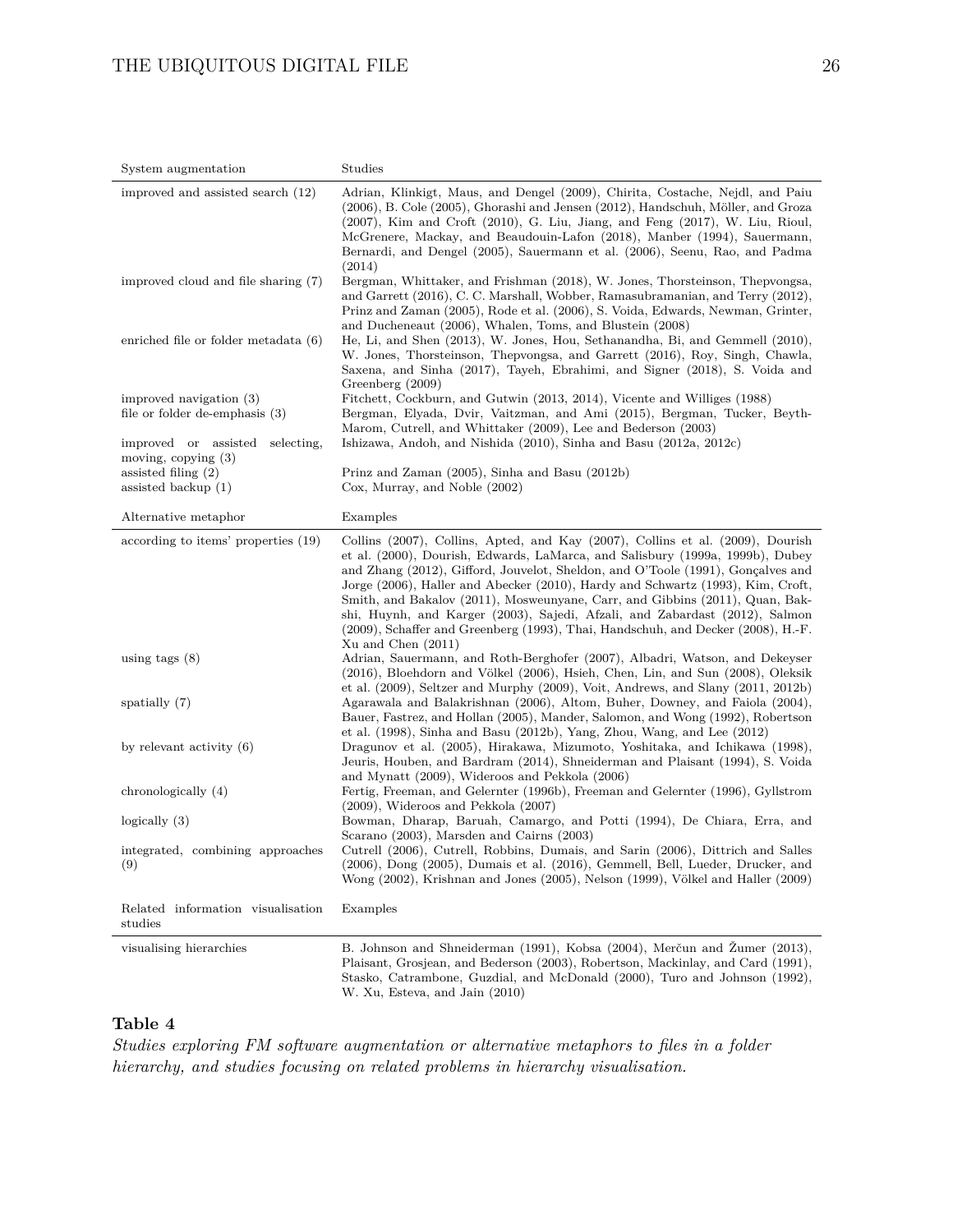### **Theoretical and conceptual frameworks**

There do not currently exist any explicit theories about file management or theoretical frameworks specifically for understanding it. Similarly, to our knowledge no philosophical positions have been discussed in relation to FM or PIM, and the predominant implicit positions taken in FM research are post-positivist or constructivist. Put very briefly, post-positivism takes human perceptions and scientific measurements to be of a *real* world where causes reliably determine effects, but acknowledges the impact of various biases in our knowledge about that world and the methods we use to acquire such knowledge. This position is generally assumed when using quantitative approaches to scientific inquiry. By contrast, a constructivist position, which holds that the world is *constructed* by and consists only of perceptions and interpretations, is typical of qualitative approaches seeking to identify how meaning and behaviour are constructed and conceived of (Bryman, 2012). Both approaches may be useful in FM depending on the research questions being asked, as may the many positions in the spectrum between the two, but careful consideration of how these influence the questions, methods, and conclusions of FM research has yet to be carried out.

There are, however, two models for broadly characterising user behaviour in PIM, and these account for and thus apply straightforwardly to FM contexts. Each characterises user behaviour as describable according to one of three categories; for W. Jones (2007a), these categories are keeping, finding or refinding, and organising (also called metalevel) behaviour, while for Whittaker (2011) these are keeping, exploiting, and managing. The two models are similar, and since exploiting or utilising information often entails (re)finding it, those categories could be collapsed into one (e.g., refinding and utilising), making the approaches roughly equivalent. Alternatively, exploiting and refinding could be kept distinct and serialised (e.g., one refinds and *then* utilises information), making the models complementary. Regardless, these models capture the main concerns of traditional PIM and FM, as is reflected in the sections above that summarise user behaviour. Currently missing from each model, however, is explicit mention of the increasingly social aspect of personal information, which consists not only of co-managing (captured by metalevel or managing) but also of sharing (i.e., sending, receiving, and so on) information.

The conceptual frameworks and as-of-yet inactive theoretical landscape of FM are summarised in Table 5.

### **Methods for understanding user behaviour**

Three general approaches to studying FM behaviour can be identified in the literature, and are often used together: ask participants about their behaviour, observe the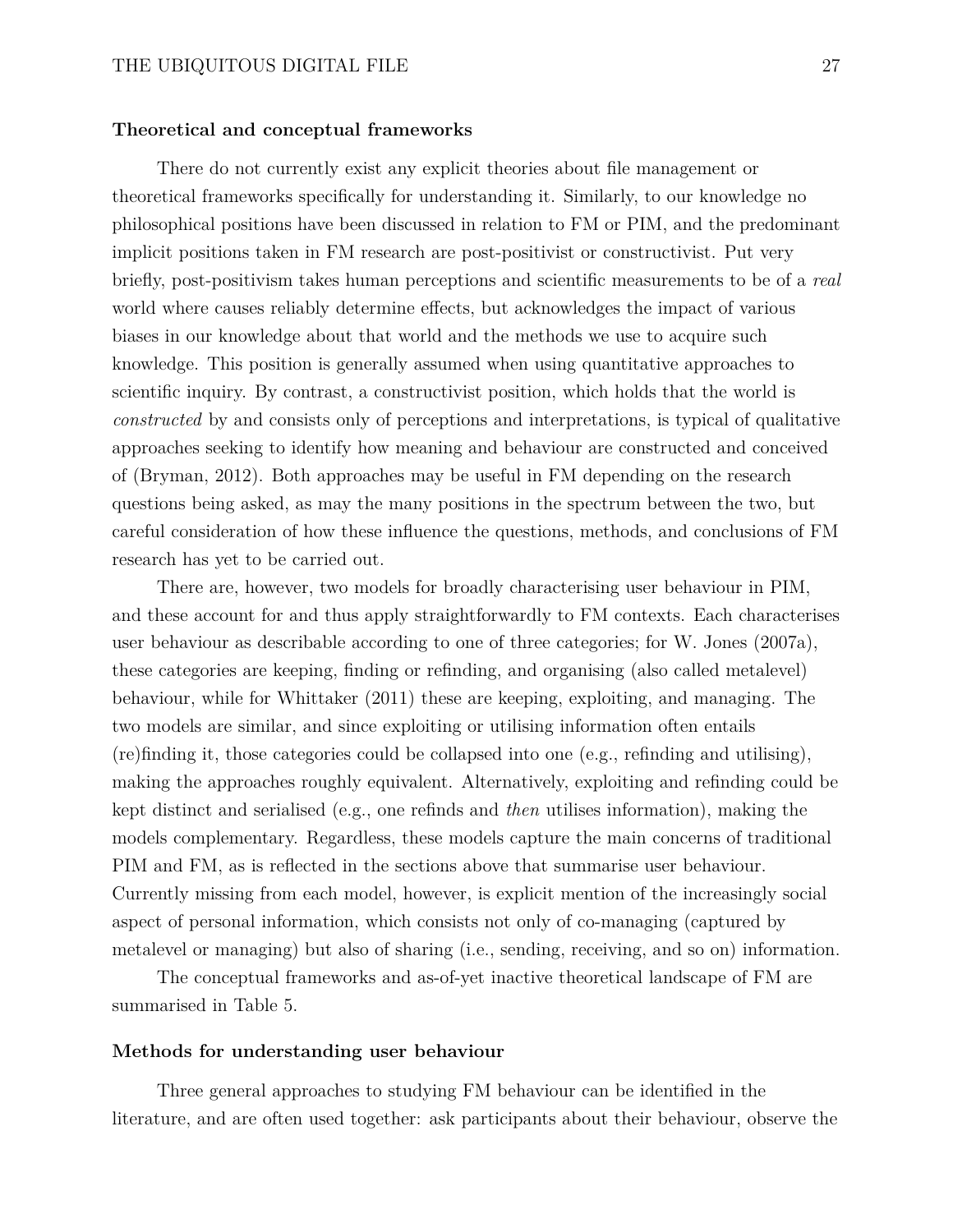## THE UBIQUITOUS DIGITAL FILE 28

| Concept                              | Summary                                                                                                                                                                                                                                                            |
|--------------------------------------|--------------------------------------------------------------------------------------------------------------------------------------------------------------------------------------------------------------------------------------------------------------------|
| Theories, philosophical positions    | There has not yet been discussion of theory or philosophical positions as they relate<br>to file management research. Philosophical positions are generally implicit, and<br>either post-positivist in quantitative studies or constructivist in qualitative ones. |
| Author                               | Conceptual framework of PIM                                                                                                                                                                                                                                        |
| W. Jones (2007b)<br>Whittaker (2011) | keeping, (re)finding, and managing (metalevel) information<br>keeping, exploiting, managing information                                                                                                                                                            |

## **Table 5**

*Conceptual and theoretical frameworks that have been discussed for PIM and are applicable to FM.*

behaviour directly, and infer the behaviour from the file system. We examine each in turn.

**Asking.** Asking participants about their file management behaviour has typically been done to discover user behaviour and challenges and understand the relevant contexts, usually by capturing participants' responses with digital questionnaires or recorded interviews. For example, studies using this approach have examined the challenge of coordinating files across multiple devices (Capra, 2009; Song & Ling, 2011), difficulties in managing files in Mac OS (Ravasio et al., 2004), students' habits in downloading documents (Huvila et al., 2014), opinions about graphical file management (Kaptelinin, 1996), and user perceptions about searching for files (Bergman, Beyth-Marom, Nachmias, et al., 2008; Teevan et al., 2004). It is rarely the only approach used in a study; rather, it is combined with the approaches described below when user perceptions are needed to understand the observed or inferred behaviour ((Whitham & Cruickshank, 2017) for example, combine all three approaches).

This approach is direct, as data about user perceptions and behaviour can be gleaned from participants rather than inferred from their behaviour. As with other forms of ethnographic study the data collected can be rich and useful for understanding contextual factors and informing the design of relevant systems and services. One disadvantage, however, is that users may not have accurate knowledge about their own behaviour: one study found a large discrepancy between users' attitudes about tagging their files (e.g., very positive) and their actual tagging behaviour (e.g., they typically did not tag files even when a good tagging system was presented and explained to them) (Bergman, Gradovitch, Bar-Ilan, & Beyth-Marom, 2013). Further, they may simply not be aware of any number of details about their own behaviour; for example, it is unlikely that anyone is cognisant of the number of redundant files they keep.

**Observing.** Observation is a popular approach to investigating fine-grained phenomena and specific challenges in FM. Studies using this approach have, for example, sought to understand if digital documents are organised like paper documents (Barreau,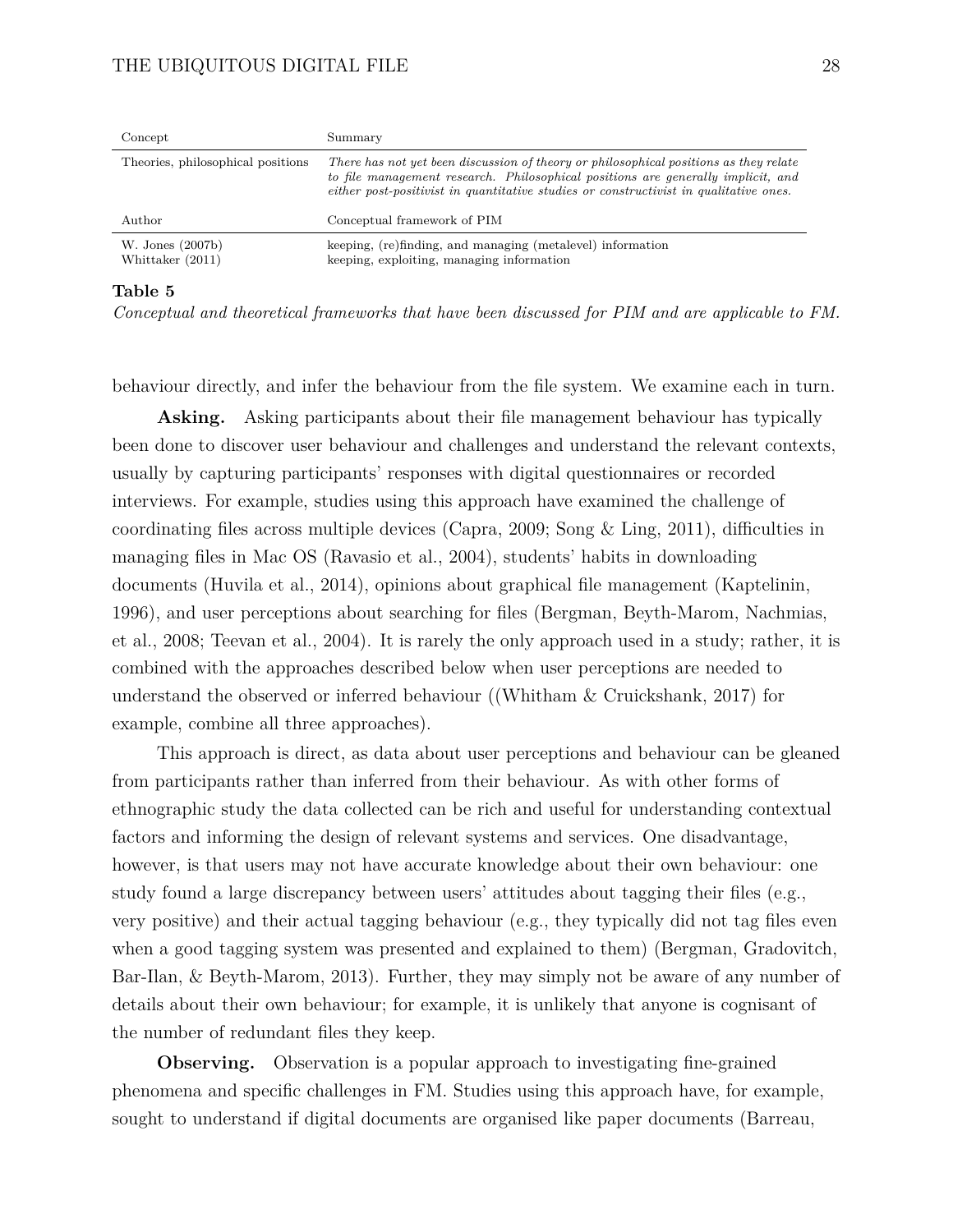1995), how information from the Web is stored in files (W. Jones et al., 2001; W. Jones et al., 2002), and various challenges of file retrieval (Bergman et al., 2014). This is typically done by recording participants as they perform ordinary work, prompted retrieval tasks (e.g., elicited personal information retrieval or EPIR tasks as in Bergman et al., 2018, among others), or a guided tour (Thomson, 2015), where they navigate and explain their folder arrangement to an observer and perform common file management tasks along the way. Observation notes stored on paper, video recordings, and screen shots are all relatively straightforward methods that have been used to capture data, although unclear recordings have resulted in lost data (Bergman et al., 2010). Complex methods for observing users in more fine-grained ways have also recently been used (Benn et al., 2015).

Using this approach, actions are observed as they occur semi-naturally (e.g., during work) or when solicited (e.g., in a structured task or guided tour). Observation of this sort always takes place during some time, however, and thus necessarily does not see what participants are doing when not observed. This may be alleviated by supplementing observations with logs and inferences drawn as discussed next; for example, file creation, access, and modify times stored by the operating system can provide evidence of what participants do between immediate observations.

Inferring. Users' actions determine properties of their file systems and the files and folders; for example, the folder hierarchy depth, the types of files stored, and the size of the collection in bytes and in total files and folders are each the result of specific user actions to store and organise their digital items, and their properties provide traces of this behaviour. The file system therefore serves as an artefact from which we may infer users' past behaviour, and studies have used this to study FM since the 1980s. They have, for example, observed files' sizes (A. J. Smith, 1981) and names (Carroll, 1982), examined how files are organised into folders (Khoo et al., 2007), explored the role of provenance in file retrieval (Jensen et al., 2010), studied the document management behaviour of students (Henderson & Srinivasan, 2011), and examined the effect of folder depth on file retrieval (Bergman, Whittaker, Sanderson, et al., 2012).

This approach has been implemented in two ways, which are used approximately as frequently and sometimes together. First, researchers have examined the file system as it appeared in the recordings of the interviews, guided tours, or structured tasks described above. This method is accessible as it does not require developing software, but given the large number of observable file system properties discussed below, manual notation of the properties is necessarily either highly laborious to collect and analyse or else limited to a small number, and it does not allow for capturing properties of portions of the file system not seen during the task or tour (Bergman et al., 2010). A second way is to use custom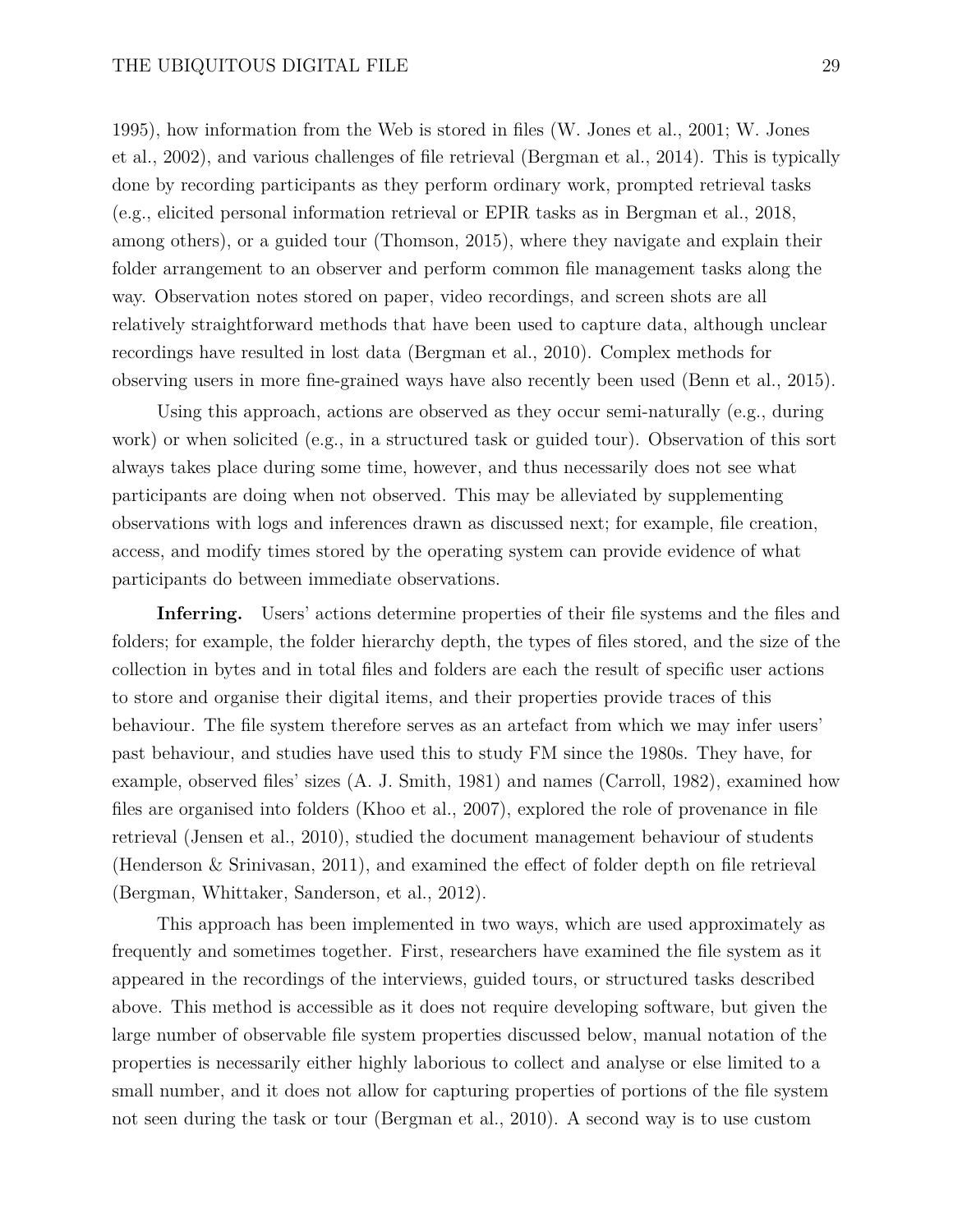software to traverse the folder tree, recording data about the files and folders encountered, or to log user actions or changes to files and folders.

Automated methods facilitate studying a large sample and many variables (e.g., file system properties), including temporal data, but are a technical challenge to develop and implement (Dinneen, Odoni, Frissen, & Julien, 2016). Both manual and automatic collection methods require participant trust to let the researcher, possibly perceived as an expert in PIM, see their digital organisation or perceived lack thereof (Barreau, 1995). Automatic methods may also require researcher supervision to use, thus restricting sample size by being difficult to administer, or may be an obstacle to recruitment because it is difficult to find users willing to expose and share their digital possessions and desktops, entailing that participants are from an available but niche group like trusting colleagues. It is also difficult to develop such software to support multiple operating systems; perhaps as a result, researchers have instead relied on tools packaged with the OS (e.g., Evans & Kuenning, 2002) that provide minimal functionality, and typically focused on a single OS (e.g., Khoo et al., 2007).

A look at thirty-one studies examining the file system reveals the use of these methods, the number of participants in the sample, and the file system properties examined (presented together in Table 6). It should be noted that a low number of file system properties or a small sample size does not necessarily indicate an ineffective FM study or researcher oversight, as studies have explored differing research questions requiring collecting data about only particular file system properties.

Twenty-eight properties of the file system have been examined across the studies mentioned above, regardless of the data collection method used. This includes five variables that are particularly important to general PIM contexts: collection size, folder depth, folder breadth, folder size, and redundancy (e.g., in file and folder names) (Bergman, 2013). Twelve additional properties were suggested by Dinneen, Odoni, Frissen, and Julien (2016), resulting in forty properties available for use in FM research (presented in Table 7).

Together, these properties characterise each category of FM behaviour discussed above, and in smaller groups provide insight into particular actions and challenges users regularly encounter. The most commonly made measurements include folder tree height, breadth, number of subfolders per folder (sometimes called *branching factor*), and consistency (usually defined as deviation of branches from the average), which inform us, respectively, of the maximum depth to which users may need to traverse to find a file, the maximum (breadth) and average (branching factor) number of folders competing for a user's attention at any depth, and the likelihood of the user encountering an unfamiliarly structured area (or branch) of the tree during navigation. The *time of last access* of files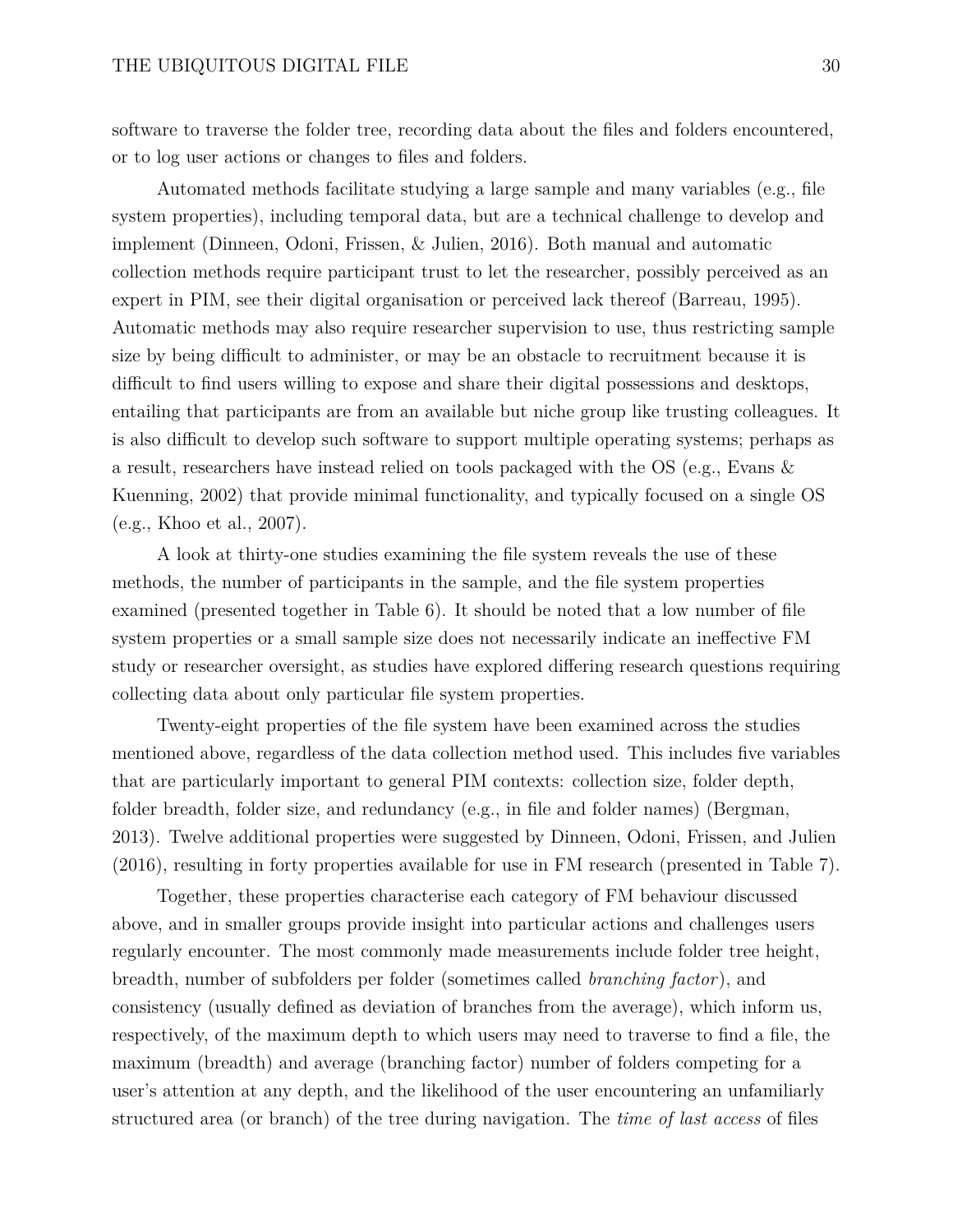| Study                                                                              | $n =$          | Data<br>collection<br>methods                  | FM properties examined                                                                                                                                  |
|------------------------------------------------------------------------------------|----------------|------------------------------------------------|---------------------------------------------------------------------------------------------------------------------------------------------------------|
| Satyanarayanan (1981)                                                              | 8              | simple software                                | collection size; file size                                                                                                                              |
| Carroll (1982)                                                                     | 22             | structured task                                | file type; collection size; file name; length of name                                                                                                   |
| Akin, Baykan, and Rao (1987)                                                       | 171            | structured task                                | branching factor; folder fullness; folder depth; file and folder names                                                                                  |
| Bennett, Bauer, and Kinchlea<br>(1991)                                             | 3              | simple software                                | collection size; file size; use of symbolic links; file types; number of folders                                                                        |
| Sienknecht, Friedrich,<br>Mar-<br>tinka, and Friedenbach (1994)                    | 267            | simple software                                | file size; collection size; files per folder; branching factor; file access                                                                             |
| Barreau (1995)                                                                     | $\overline{7}$ | guided tour                                    | file names; file access times; use of default locations                                                                                                 |
| Nardi, Anderson, and Erickson<br>(1995)                                            | 15             | guided tour                                    | file type (ephemeral, working, or archive)                                                                                                              |
| Douceur and Bolosky (1999)                                                         | 10,568         | simple software                                | file size; files per folder; folder depth; file creation and modification; file types;<br>leaf folders                                                  |
| Vogels (1999)                                                                      | 45             | simple software                                | file size; file type; collection size                                                                                                                   |
| Downey $(2001)$                                                                    | 562            | simple software                                | file size                                                                                                                                               |
| Evans and Kuenning (2002)                                                          | 22             | simple software                                | file type; file size                                                                                                                                    |
| Gonçalves and Jorge (2003)                                                         | 11             | simple software,                               | tree depth; total file count; branching factor; files per folder; file types; file                                                                      |
|                                                                                    |                | interview                                      | size; file creation, modified, accessed times; use of numbers, whitespace, and<br>punctuation in names; length of file names; use of shortcuts/symlinks |
| Boardman and Sasse (2004)                                                          | 31             | simple software,<br>guided tour, diary         | total folders; folder depth; unfiled files                                                                                                              |
| Ravasio, Schär, and Krueger<br>(2004)                                              | 16             | guided tour                                    | file age; files per folder; use of desktop                                                                                                              |
| Henderson (2005)                                                                   | 6              | simple software,<br>interview                  | total folders; file names; duplicate file names; duplicate folder names; branch<br>consistency                                                          |
| W. Jones, Phuwanartnurak,<br>Gill, and Bruce (2005)                                | 14             | guided tour                                    | branching factor; file types; file names                                                                                                                |
| Agrawal, Bolosky, Douceur,<br>and Lorch (2007)                                     | 62,744         | simple software                                | file size; collection size; file types; file creation and modification; files per folder;<br>use of default locations; file depth; folder count         |
| Khoo et al. $(2007)$                                                               | 12             | simple software,<br>interview                  | use of default folders; roots per user; use of desktop; tree height and breadth;<br>files per folder; file names                                        |
| Hicks, Dong,<br>Palmer,<br>and<br>McAlpine (2008)                                  | 40             | simple software,<br>questionnaire              | file names; tree depth; file depth; file size; collection size in bytes; file types;<br>file and folder duplication (by name); file access times        |
| Hardof-Jaffe,<br>Hershkovitz,<br>Abu-Kishk,<br>Bergman,<br>and<br>Nachmias (2009b) | 518            | custom online en-<br>vironment                 | collection size; tree dimensions; files per folder; file depth; unfiled files                                                                           |
| Srinivasan<br>Henderson<br>and<br>(2009)                                           | 73             | simple software                                | collection size; tree height; file depth; branching factors; root folders; file name<br>duplication, folder name duplication; empty folders             |
| Bergman, Whittaker, Sander-<br>son, Nachmias, and Ramamoor-<br>thy $(2010)$        | 296            | structured task                                | file depth; use of desktop; use of shortcuts; files per folder; branching factor;<br>use of default locations; files per folder                         |
| Henderson (2011)                                                                   | 73             | interview                                      | unfiled files; tree height; file name duplication; folder name duplication; use of<br>desktop; use of default locations                                 |
| Henderson<br>and<br>Srinivasan<br>(2011)                                           | 10             | interview, simple<br>software                  | unfiled files; tree height; file name duplication; folder name duplication; use of<br>desktop; use of default locations                                 |
| Bergman, Whittaker, Sander-<br>son, Nachmias, and Ramamoor-<br>thy $(2012)$        | 289            | structured task                                | file depth; files per folder; branching factor                                                                                                          |
| Bergman, Whittaker, and Falk<br>(2014)                                             | 275            | structured task                                | file depth; file type; file access time                                                                                                                 |
| Massey, TenBrook, Tatum, and<br>Whittaker (2014)                                   | 62             | simple software                                | total files; use of desktop; file types                                                                                                                 |
| H. Zhang and Hu $(2014)$                                                           | 12             | guided tour, sim-<br>ple software              | tree breadth, tree shape, files per folder, branching factor, total files, folder<br>depth                                                              |
| Fitchett and Cockburn (2015)                                                       | 26             | interview, logging                             | file access; file types; file name length; file depth; use of desktop                                                                                   |
| Benn et al. $(2015)$                                                               | 17             | structured task                                | folder depth                                                                                                                                            |
| Cruickshank<br>Whitham and<br>(2017)                                               | 12             | guided tour, scan<br>and logging soft-<br>ware | total files, total folders; file and folder access and modify times;                                                                                    |

# **Table 6**

*Studies observing participants' file systems, number of participants, data collection method, and file system measures reported. 'Simple' in this case is not evaluative but rather distinguishes, for example, data collection scripts from persistent logging software.*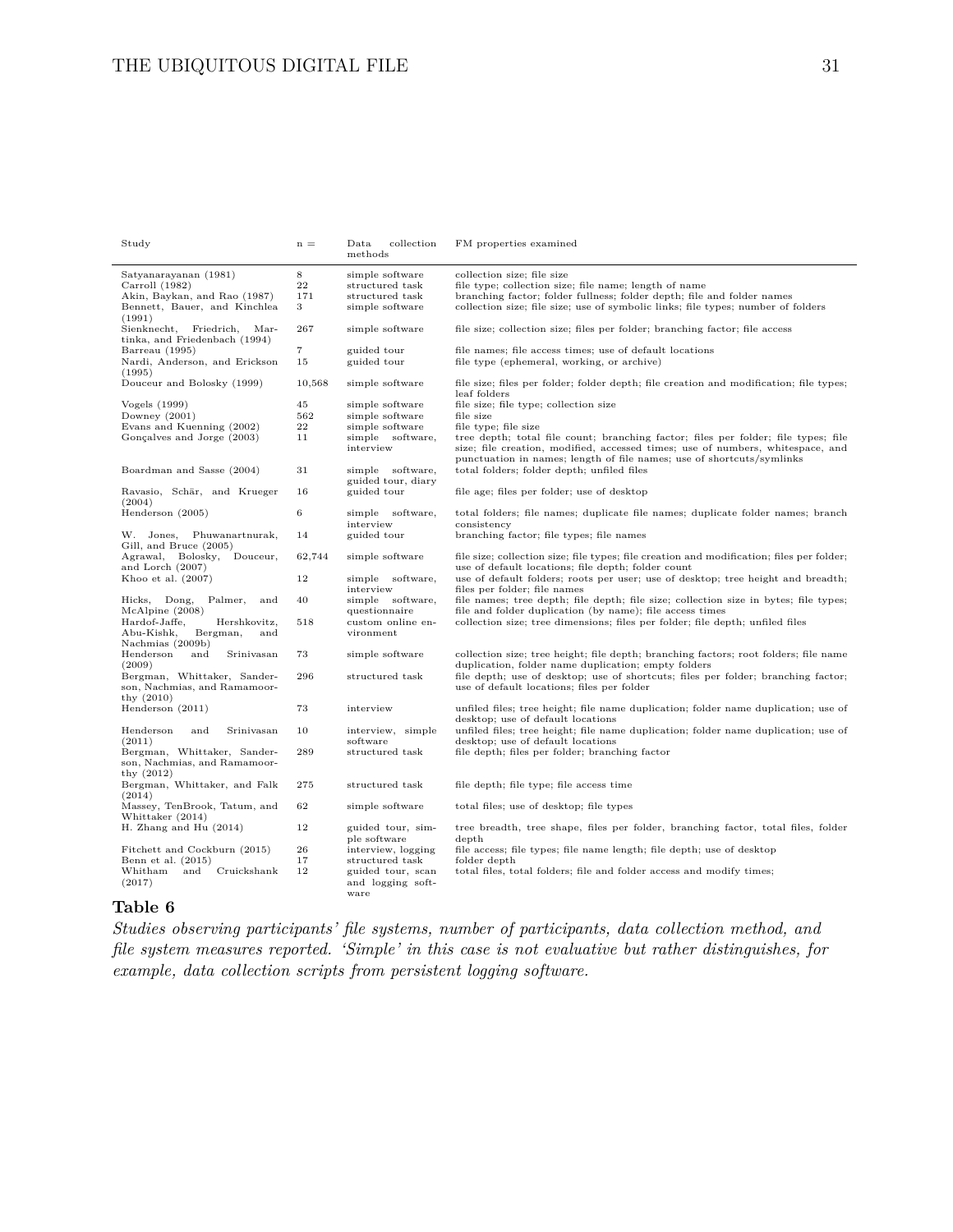and their depth in the folder hierarchy can help to quantitatively describe users' archiving habits, and the number of duplicated file and folder names indicate the difficulty they face in differentiating and naming similar items in their collections (Henderson, 2011). Properties can also be examined for correlation with individual difference and external factors, for example to see if certain occupations or personality styles correlate with the average length of file names or total number of files (Massey, TenBrook, et al., 2014). The varied goals and research questions present across studies of this type entail that despite collectively looking at many of these properties, a complete quantitative description of general FM behaviour (i.e., storage, organisation, retrieval...) does not yet exist and cannot be derived from cross-study analyses (e.g., meta-analyses). The implications of and suggested solution to this are discussed in the future research directions, below.

| FM topic             | Data about                        | Properties                                                                                                                                                                                                                                                                                                                                              |
|----------------------|-----------------------------------|---------------------------------------------------------------------------------------------------------------------------------------------------------------------------------------------------------------------------------------------------------------------------------------------------------------------------------------------------------|
| Storage              | Hardware (4)<br>Collection $(13)$ | $\#$ of available drives, hard drive capacity, use, and free space;<br>total files, total folders; collection size (in bytes), collection size (files $+$ folders); file exten-<br>sions/types; file sizes; file age, folder age; shortcuts/symlinks, hidden files, hidden folders;<br>duplicate files (by hard link), duplicate folders (by hard link) |
|                      | Semantics (7)                     | File or folder name, length of name, numbers in names, punctuation or special characters in<br>names, duplication of names; Letters in names, whitespace in names                                                                                                                                                                                       |
| organisation         | Structure $(12)$                  | Root folders; tree breadth, tree depth; folders in each folder (branching factor), files in each<br>folder; file depths, folder depths; branch consistency or skewness; use of desktop for storage,<br>use of default folders; inaccessible folders in user space; folders excluded by participants from<br>study                                       |
| Retrieval<br>Table 7 | File access $(4)$                 | File access times, file modify times; folder access times, folder modify times                                                                                                                                                                                                                                                                          |

*40 properties of file system (e.g., as measured to study personal digital collections and infer users' FM behaviour).*

## **Methods for designing and evaluating FM systems**

As noted above, the general process for improving existing and novel FM systems and approaches entails evaluating systems' performance or users' performance or preference, for example during structured tasks and in comparison to some baseline system. However, it is agreed among researchers that meaningfully evaluating and comparing PIM systems is extremely challenging (Kelly, 2006), due to four factors that apply as much to FM as they do to broader PIM contexts. First, PIM behaviour is complex and idiosyncratic, so the relative effects of the many factors can be difficult to understand and it is not always clear which tasks are best for an experiment (Capra & Perez-Quinones, 2006; Kelly, 2006). This is compounded when performing longitudinal studies, as user behaviour across time is not well understood; longitudinal approaches to evaluating FM are thus rare (Dinneen, Odoni, & Julien, 2016). Second, representative data sets (i.e., test collections) do not currently exist, preventing apples-to-apples comparisons in evaluating FM systems (e.g., system and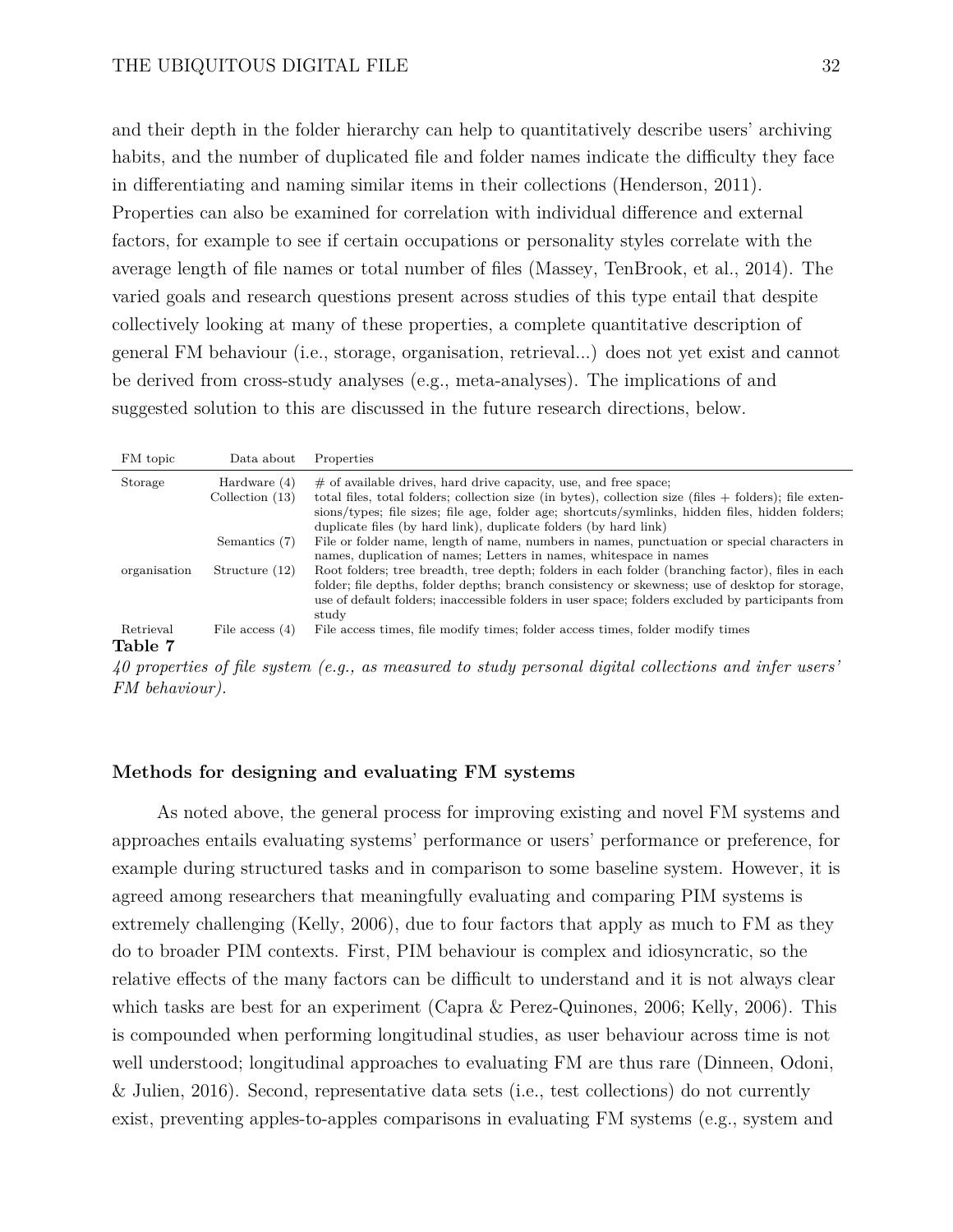user performance), and one may reasonably doubt the possibility (or usefulness) of generalised FM collections – and also of generalised PIM models – given that PIM is, by definition, such a highly personalised domain. Such efficacy may soon be empirically tested, however, as the possibility of creating such collections and models draws near: recent methodological contributions have enabled observing extensive file system properties across many participants (Dinneen, Odoni, Frissen, & Julien, 2016), thus constituting a step towards generating representative and generalised test collections, and activity logging may be used to model user behaviour (Chernov et al., 2008). Third, traditional evaluation measures do not apply straightforwardly to FM contexts; for example, recall and precision are of limited use in FM retrieval evaluation, as most FM retrievals are looking for a particular file rather than a large batch of files (Fitchett & Cockburn, 2015), and it is impractical to ask a single participant to make relevancy judgements for all of their documents and invalid to ask third parties to help in this (Gonçalves & Jorge, 2008b). Fourth, though it is essential for carrying out valid comparative evaluations, it can be difficult to make fair comparisons between systems and approaches when they are created with differing affordances and intended interactions (Voit, Andrews, & Slany, 2012a). One approach to comparing efficacy, efficiency, and usability across disparate systems is by doing an evaluation called GOMS model analysis (Kieras, 1997), which can provide an outcome-based comparison in cases where possible user behaviour can be enumerated and predicted with some confidence. This has been used, for example, for testing the efficiency in moving and deleting files in a new file manager as compared with the existing File Explorer (Sinha & Basu, 2012a).

Evaluation aside, an explicit approach to the general design of PIM systems that clearly applies to FM systems is the *user-subjective approach* (Bergman, Beyth-Marom, & Nachmias, 2003), which emphasises that PIM tool design should be concerned with what the users find important, rather than studying only how users behave with current, limited systems. This approach has been explicitly utilised in several studies (Bergman, 2012; Bergman, Beyth-Marom, & Nachmias, 2008; Bergman et al., 2009), and so shows promise for FM-specific software design. Examples of literature pertaining to reflection on the design and evaluation of FM systems are presented in Table 8.

Topic Examples

| Experiment, task, data set design | System design Bergman (2012), Bergman, Beyth-Marom, and Nachmias (2003, 2008)<br>Capra and Perez-Quinones (2006), Chernov, Demartini, Herder, Kopycki, and Nejdl               |
|-----------------------------------|--------------------------------------------------------------------------------------------------------------------------------------------------------------------------------|
|                                   | $(2008)$ , Dinneen, Odoni, Frissen, and Julien $(2016)$ , Dinneen, Odoni, and Julien $(2016)$ ,<br>Gonçalves and Jorge (2008b), Kelly (2006), Voit, Andrews, and Slany (2012a) |
|                                   |                                                                                                                                                                                |

#### **Table 8**

*Examples of literature relevant to the design and evaluation of FM systems.*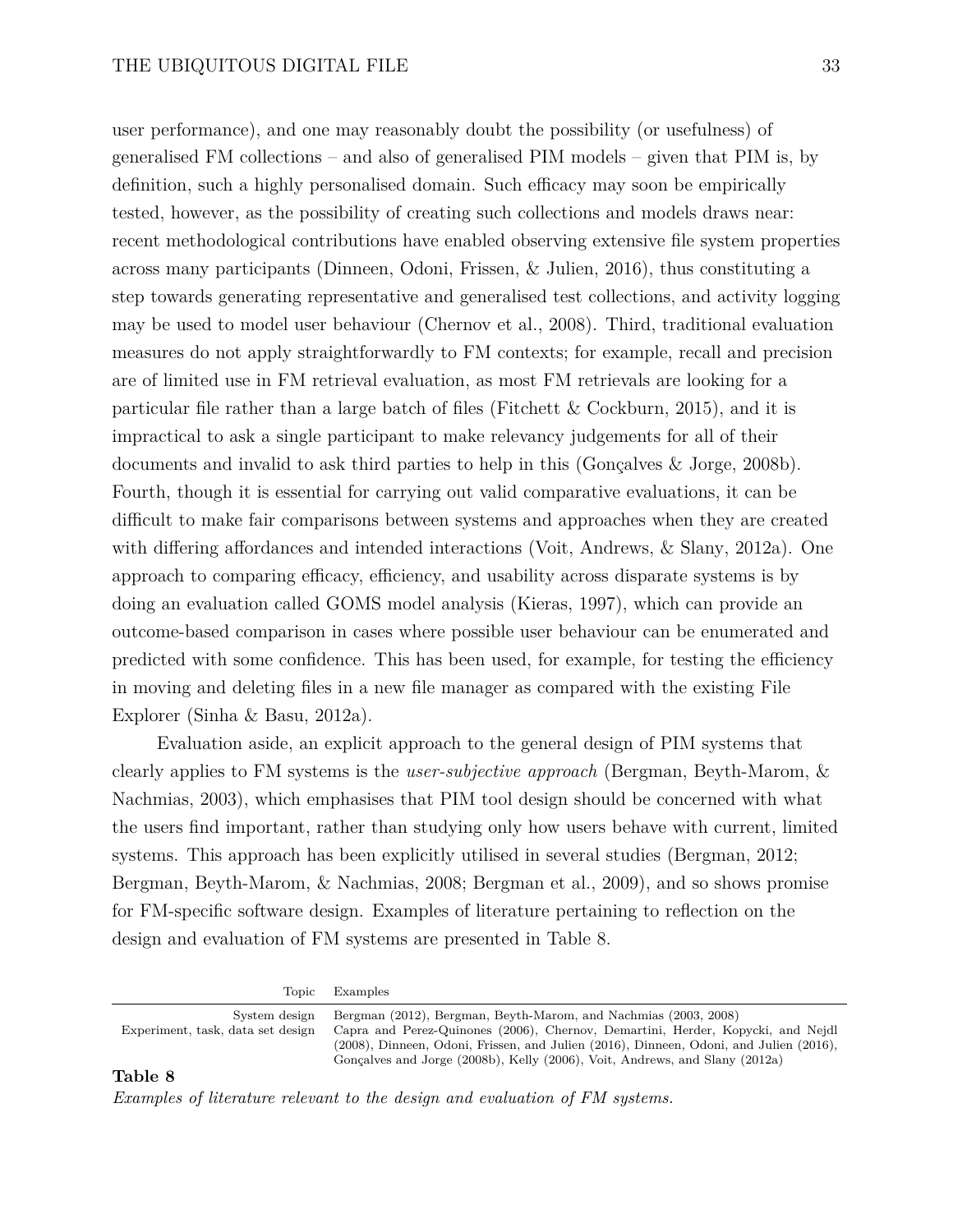## **Discussion**

We discuss here the importance and relation of FM research to various research areas, and then discuss the future directions and challenges facing FM research.

### **Importance to other research areas**

By virtue of studying how humans use computers to manage information, FM research shares the concerns and methods of research areas such as personal information management, computer supported collaborative work, information retrieval, and human-computer interaction. FM also has broad import for core subfields in information sciences, like information behaviour, information organisation, and personal archiving, and closely related fields like management information systems. Finally, its greater context and wide range of possible determining factors entail that it even has overlap and potential implications for psychology, computer science, and philosophy. To further explicate the importance of FM and begin suggesting future research directions, we discuss such overlaps in this section. Some particular topics within the overlaps have been suggested in past work, and some are newly proposed here, but most remain relatively unexamined; we hope discussing these topics here spurs readers to undertake work on them, thus realising potential value in FM research.

**Personal information management.** The research area most closely related to FM research is personal information management (PIM), which can be argued to be the broader *parent* topic to which FM research belongs, although this has not yet been explicitly posited and defended. For example, in this view FM can be seen as a subset of PIM focusing specifically on how people manage information at the file and folder level. The contexts of files and folders is arguably of crucial importance in PIM, given that much of the information of our daily lives resides in the digital domain, specifically in files. Indeed, the categories of research described above could be used to describe common concerns in PIM: to understand peoples' behaviour when personally managing information, to understand what gives rise to differences in this behaviour, and to improve the design of the relevant systems and services that support this. Typical FM activity accords with the various conceptions of *personal* fundamental to and used in PIM literature; for example, that *personal* includes being controlled by, owned by, about, directed toward, sent by, experienced by, or potentially relevant to an individual (W. Jones et al., 2017). Unsurprisingly, files and folders have been present in and are relevant to many PIM studies that focus on the management of digital items by type or format, including digital music collections (Brinegar & Capra, 2010, 2011), digital photo collections (Rodden & Wood, 2003), and scholarly references (Fastrez & Jacques, 2015). Though users have the option to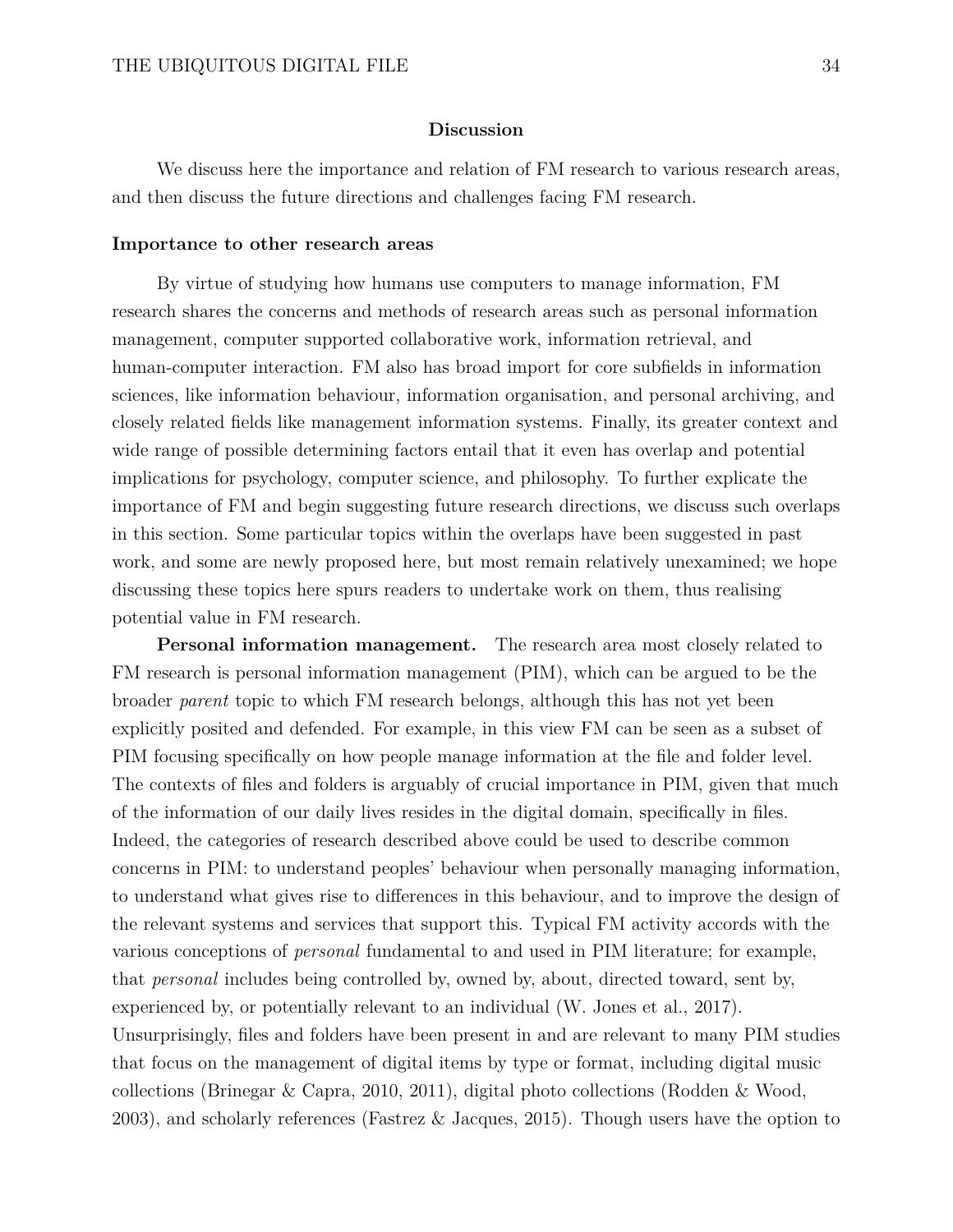manage these digital items within their respective format-specific applications, they may also manage them as files, and insights gleaned from FM studies have implications for their general management. More about these two modes of management, of digital items as files or as specific formats, is discussed below.

**Human-computer interaction, information retrieval, computer-supported cooperative work.** FM research has relevance to human-computer interaction (HCI), information retrieval (IR), and computer-supported cooperative (or collaborative) work (CSCW), and this is reflected in the presence of PIM workshops in the last decade at the relevant HCI (2008 at SIGCHI, 2016 at CHI), IR (SIGIR 2006), and CSCW (2012) workshops. Managing files is a required activity for anything beyond the simplest computer usage. Due to this ubiquity and fundamental nature, it is of considerable relevance to research in HCI, where the file-folder metaphor has been a common example of typical user interactions, for example in debates about digital design and manipulation philosophies (Frohlich, 1997) and the broader desktop metaphor (J. Johnson, 1987; Ravasio & Tscherter, 2007). It is within the HCI community primarily that the debate about the use of the file and folder metaphor, summarised above, has taken place. FM may also serve as an excellent context for advancing our knowledge of information foraging theory (Pirolli, 2007), which is of interest to those studying HCI and information behaviour (IB) alike; with folders and files serving as metaphorical bushes and berries, it is reasonable to describe users' FM behaviour as enriching their file systems by storing and organising, following scents by navigating, and foraging by retrieving.

Because much FM activity consists of retrieval or is done to support later retrieval, it is reasonable that FM research also has a close connection with IR research. The role of search (both for files and through files) in FM has been a focal point of FM research, and this has provided insights into how users retrieve files with search, navigation, or both, as discussed above. FM systems and their users benefit from innovations in IR research, for example in the retrieval and ranking algorithms and improved full-text and faceted search. Similarly, FM research may benefit from methods used in IR research; for example, by analysing desktop search logs to understand users' file search strategies (Jansen, Spink, & Saracevic, 2000). Because the findings and system augmentations in FM research may save users time when retrieving files, FM is also likely relevant to narrower, applied areas of HCI and IR – especially those dealing with time-sensitive tasks – such as browsing and retrieving medical documents (J. D. Baker, 2012).

FM is relevant also to research into CSCW and a topic within PIM known as group information management (GIM), as the opportunities, challenges, and implications of co-managing shared files, especially for collaborative work, are likely generalisable to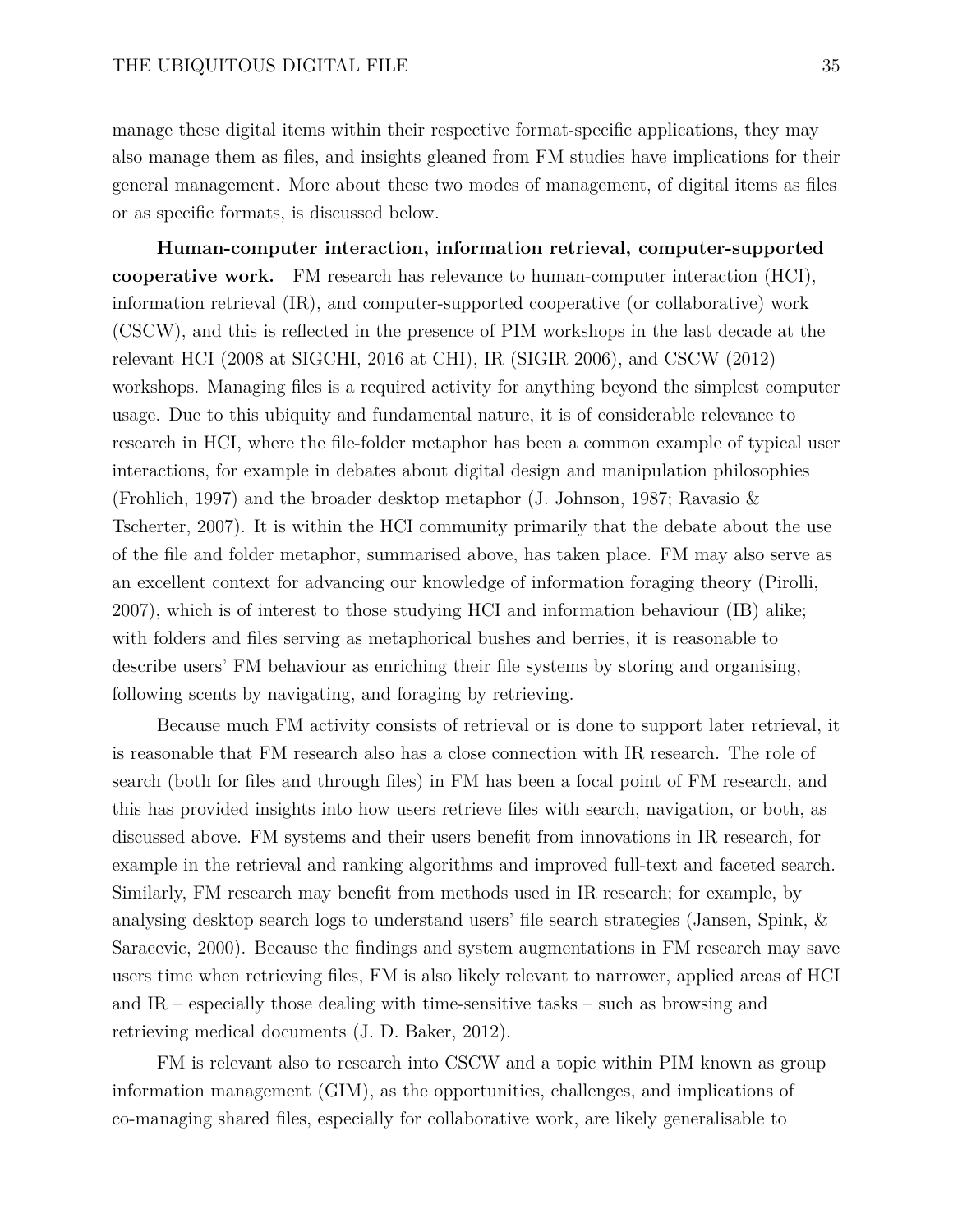broader contexts. For example, a study (Bergman et al., 2014) of the impact of shared files on retrieval success participates in and has implications for FM in understanding users' refinding behaviour, IR in supporting user behaviour with better file search algorithms, and CSCW in understanding how the shared files have supported shared tasks.

**Information behaviour and information seeking.** FM research also has relevance to core areas in information science, such as IB and information-seeking behaviour (ISB), as is reflected by the presence of two PIM workshops at the ASIS&T annual meeting (in 2009 and 2013). IB research, understood as investigating "how people need, seek, manage, give, and use information" (Fisher, Erdelez, & McKechnie, 2005, p. xix), is clearly related to both PIM and FM, where users create, manage, and retrieve information stored in files, thus exhibiting particular patterns of IB. Thus unsurprisingly, typical IB patterns like filing, archiving, and organising collected information (Meho & Tibbo, 2003) match very closely what users do with files as described in the FM strategies previously characterised (Berlin et al., 1993; Boardman & Sasse, 2004; Malone, 1983). The role files play in greater IB and ISB patterns has been touched upon tangentially in many studies of PIM and ISB, but given the prevalence of files this should be investigated further; changes in ubiquitous and fundamental information software such as a file manager will likely affect the information behaviour of various groups.

**Personal archiving.** File management research also has a promising but so far largely implicit overlap with work in personal archiving (PA) or personal digital archiving (PDA). One cause of this overlap is evident in the fact that:

"what we have written, what we have read, where we have been, who has met with us, who has communicated with us, what we have purchased, and much else is recorded digitally in increasingly greater detail in personal digital archives, whether they are held by individuals, institutions, or commercial organisations, and whether we are aware of those archives or not" (Hawkins, 2013, p.2).

For those digital archives that are personal in virtue of being managed or owned by an individual person, FM is very likely taking place, and may be done either neglectfully, thus under-facilitating later reuse, or painstakingly, and could thus benefit from thoughtfully designed software support.

Numerous studies consider a person's files as being part of their personal archive or digital possessions collection (Cushing, 2013; Kaye et al., 2006; C. C. Marshall, Bly, & Brun-Cottan, 2006; C. C. Marshall, McCown, & Nelson, 2007; Massey, TenBrook, et al., 2014; Siddiqui & Turley, 2006), and some have begun to describe problems shared by FM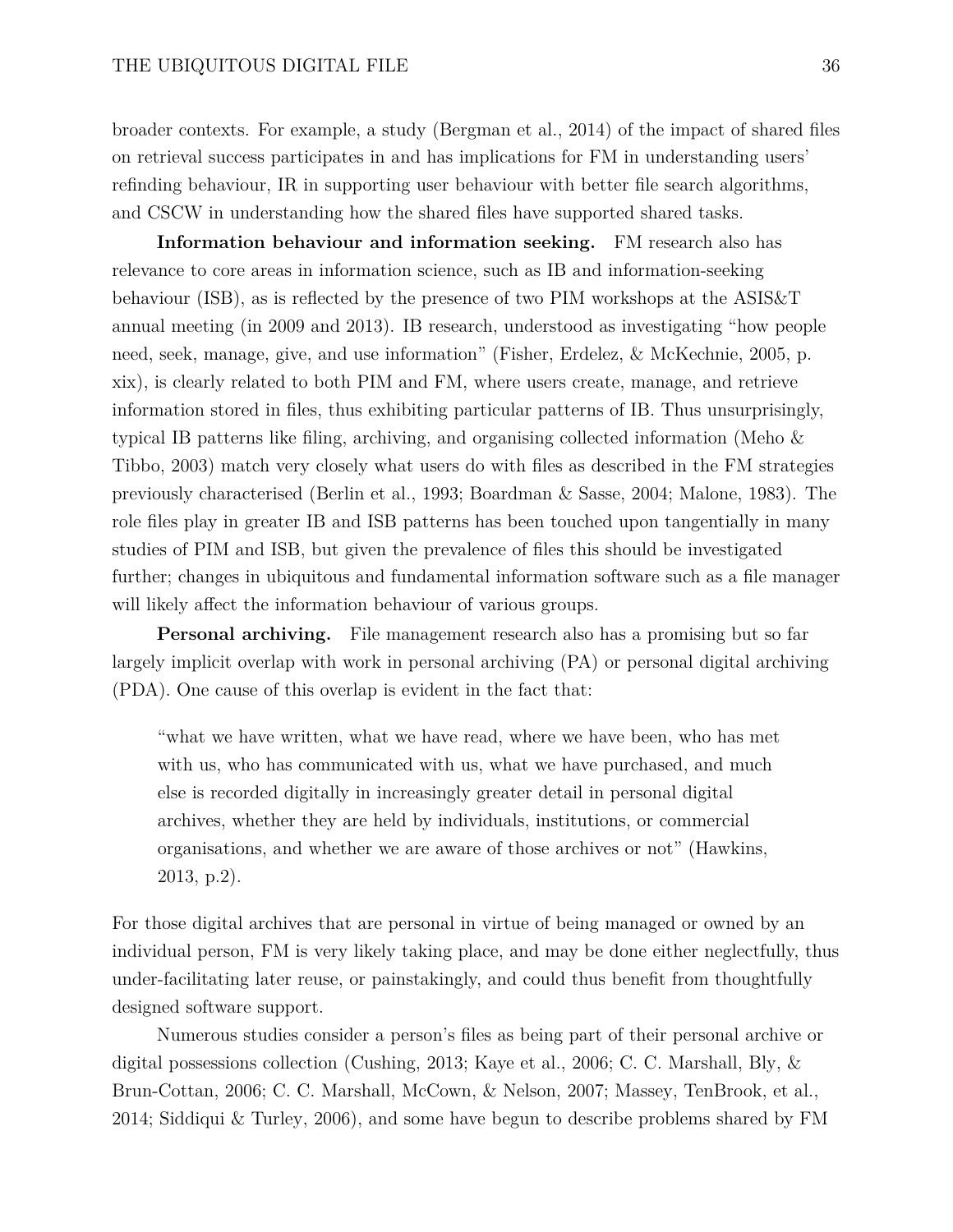and PA research alike, such as file ownership and disambiguation (Haun  $\&$  Nürnberger, 2013). That some files are kept and preserved is certainly of interest to FM research, and it is clear that, say, file management augmentations could be designed specifically to support personal archiving. The potential for PIM and FM research to increase understanding of personal digital archiving has previously been suggested (Bass, 2013), and the overlap between the fields is being increasingly explored (e.g., at the Personal Digital Archiving 2017 conference, wherein PIM was a topic of discussion).

**Knowledge organisation.** FM research also has potential import for research in the organisation of information or knowledge, also called knowledge organisation (KO), which is concerned with the nature and quality of systems used to organise knowledge (usually in documents). Labelled folders and their parent-child relationships present users with a free-form way to structure and name information as they want to, and so identifying how and why they do so may produce insights for KO systems design in general. Identifying trends across adequate numbers of users would mean establishing reflections of current practices and expectations of document organisation tools (folder trees in this specific case), which should be considered when designing KO systems. For example, there is an open question in KO about how to best organise knowledge structures to aid interactions like retrieval, browsing, and exploration (Julien, Tirilly, Dinneen, & Guastavino, 2013); FM studies characterising people's folder trees (e.g., mean depth and breadth) tell us what kind of structures they are most accustomed to navigating, and thus suggest what shape KO hierarchies could take to leverage that familiarity. Conversely, works in KO have demonstrated the benefits to users of making dynamic changes to unfamiliar knowledge structures (Dinneen, Asadi, Frissen, Shu, & Julien, 2018), and so perhaps similar dynamic changes could be made in file-folder contexts (e.g., to facilitate new users' familiarisation with and use of shared drives).

Research in KO has also been concerned with identifying highly skewed (e.g., power law) distributions (Smiraglia, 2002) in collections organised by groups of individuals; for example, the assignment of documents to Library of Congress subject headings is highly skewed, with most documents being assigned to a small number of subjects, and the many remaining (i.e., most) subjects therefore providing access to only a few documents each (Julien et al., 2013). Such distributions may be present in file systems as well (i.e., most folders may contain small numbers of files while a small group of folders contain most files), suggesting that structures created by an individual reflect those created by groups, or conversely, individually created structures may not be distributed like group-created structures, implying that group-made structures are unfamiliar in an additional way. Finally, the field of KO has begun to focus on individual differences relatively recently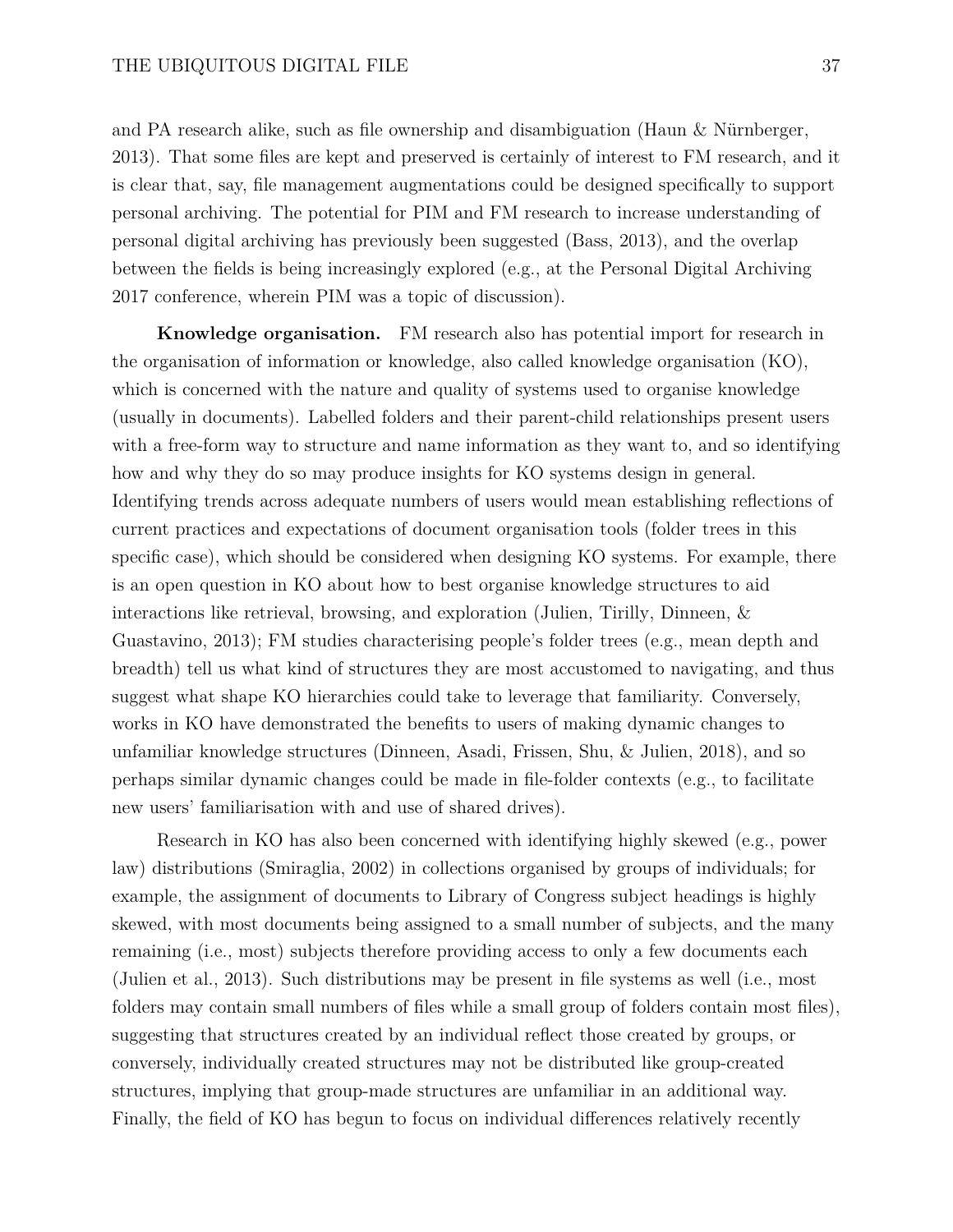(Rowley & Hartley, 2008), and so this too may be a valuable topic for which FM research could provide input (e.g., factors determining the creation and use of one's own folder structure may be relevant when browsing folder or subject heading structures made by others).

**Library services and cultural heritage institutions.** Many aspects of personal information management, including file management, and the resulting tasks, may manifest in the identification, use, and instruction of library services. Therefore, it is perhaps unsurprising that PIM and FM have explicitly concerned those looking to improve such services (Fourie, 2011, 2012; Otopah & Dadzie, 2013) even as long ago as 1989:

"It is a natural extension of the librarian's increasingly computer-oriented information managing skills to act as a consultant to his or her institution concerning personal file management (PFM) software. PFM software automates and greatly improves a physician's or researcher's manual system of filing and managing a reprint collection. These personal collections of medical literature are often depended upon as a primary information source... It is natural for the librarian rather than for others, such as the institution's computer department staff, to teach PFM skills" (Strube, Antoniewicz, Glick, & Asu, 1989).

To our knowledge, PIM is not a part of the instruction librarians receive (e.g., in a master's of information studies), but the works discussed here suggest such instruction would be useful. This suggests work remains to identify relevant PIM (or PFM) skills, determine how to best convey them to patrons or clients in a position to benefit from them, and evaluate the benefit of doing so.

Similarly, FM and personal archives likely interest cultural heritage institutions (especially *digital* cultural heritage institutions), which are concerned with, among other things, the personal collections of relevant individuals and the ways in which those collections are organised and therefore preserved (e.g., original order). This, in turn, influences what value can later be made of such collections by libraries, archives and museums. The potential overlap of FM research with library services and cultural heritage indicates the relative importance of FM for the study of such fields, or library and information sciences (LIS). While the exact relationship of LIS to the more general information studies (IS) is beyond the scope of the present discussion, it could be argued that considering the relevance of FM to LIS, and personal digital archiving and information behaviour, as discussed above, FM is therefore of broad import in information studies or sciences (IS).

**Information systems.** FM research may also be of import to information systems research (i.e., management information systems), where special attention is paid to the use,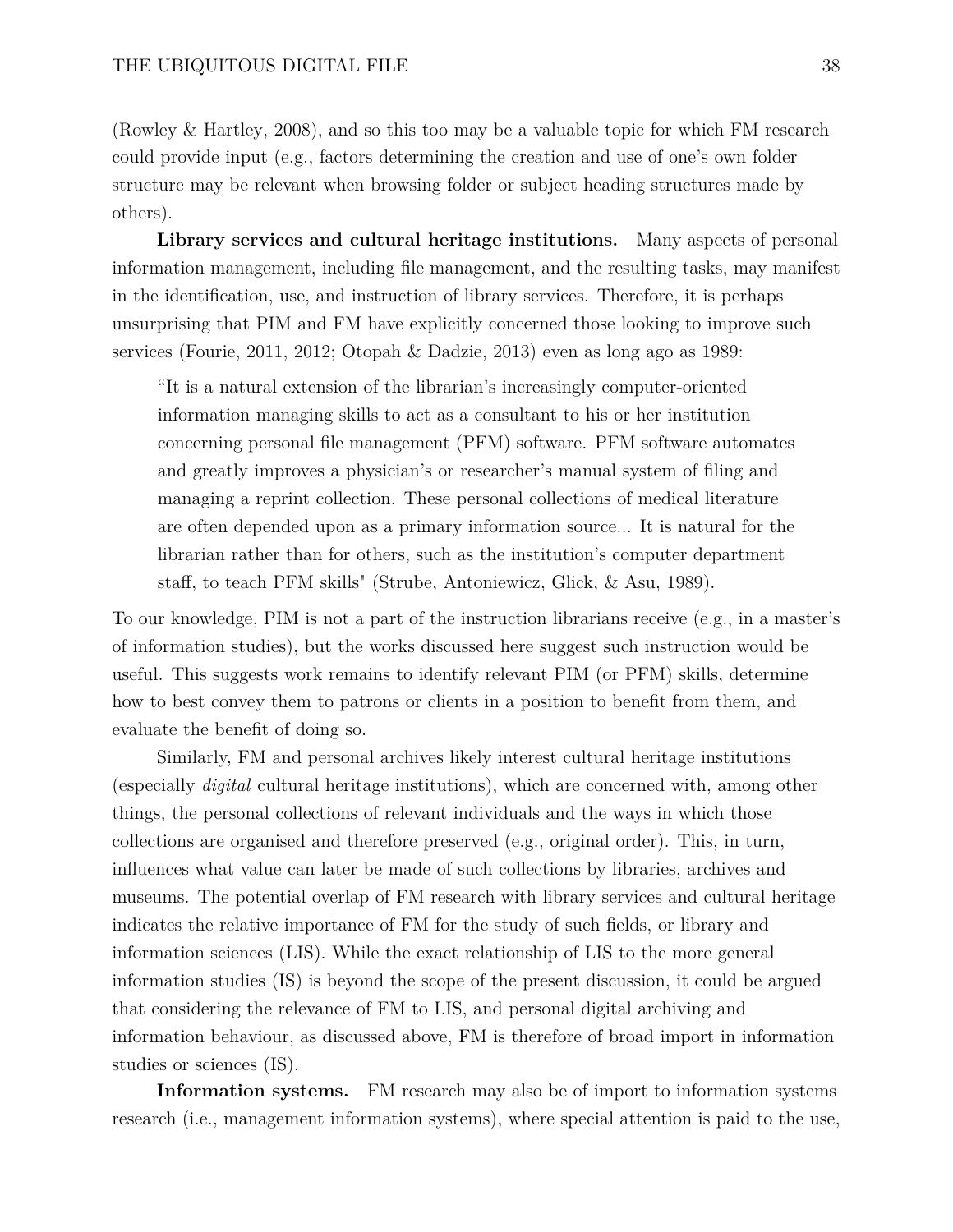adoption, implementation, and so on of IT, including software, in organisational contexts. Example topics likely of interest include the adoption or resistance to adoption of content management systems (M. L. Johnson et al., 2009) for securely sharing files, and decreasing onboarding time by simplifying shared drives (e.g., Dinneen et al., 2018). Conversely, influential information systems research examining the factors determining IT adoption, like the technology acceptance model and its recent extensions (Marangunić & Granić, 2015), may be useful in studying the adoption of file management software or cloud storage. The intersection of information systems and information behaviour has also received some attention (Johnstone, Bonner, & Tate, 2004), further suggesting the potential for IB, and consequently PIM and FM, in information systems research. It is perhaps unsurprising, then, that several of the works reviewed above have appeared in information systems venues like *ACM Transactions on Information Systems*.

**Computer science.** It is also reasonable to infer a possible relevance of FM to computer science, where a considerable body of existing literature aims to understand the contents and access patterns of file systems, such as file size distribution (Tanenbaum, Herder, & Bos, 2006), to optimise hardware, firmware, and software. FM studies focusing on real-world file systems that users have interacted with may provide valuable data sets for such design goals, especially given that most of such computer science studies have examined only files stored on servers and software development machines.

**Psychology and philosophy.** FM research and the file-folder paradigm may also be useful in fields beyond those concerned with the information and information systems. We have discussed above the psychological aspects of FM previously examined, but the relevance of FM to psychology may extend beyond this. For example, metaphors, metaphorical thinking, and categories and categorical thinking are common objects of study in psychology and prominent in FM (digital and analogue) and PIM generally (Case, 1991). It is not a stretch to think that other dimensions of individual difference are factors in FM, including those concerning psychology, like cognitive styles, and decision making processes (Kozhevnikov, 2007). At its broadest, general trends in file management studies may also be of interest to those studying topics like Philosophy of Information and Philosophy of Computing, which seek to understand what is possible in the digital realm, how much information we are storing as a society (Lyman & Varian, 2003), and to what extent humanity has moved into the infosphere (Floridi, 2010).

**Summary of importance to other research areas.** FM has significance and potential import for several fields, including those within and nearby to information science. The problem – and opportunity – of having implicit and unrealised connections to nearby areas, is perhaps inherited from PIM research: over a decade ago William Jones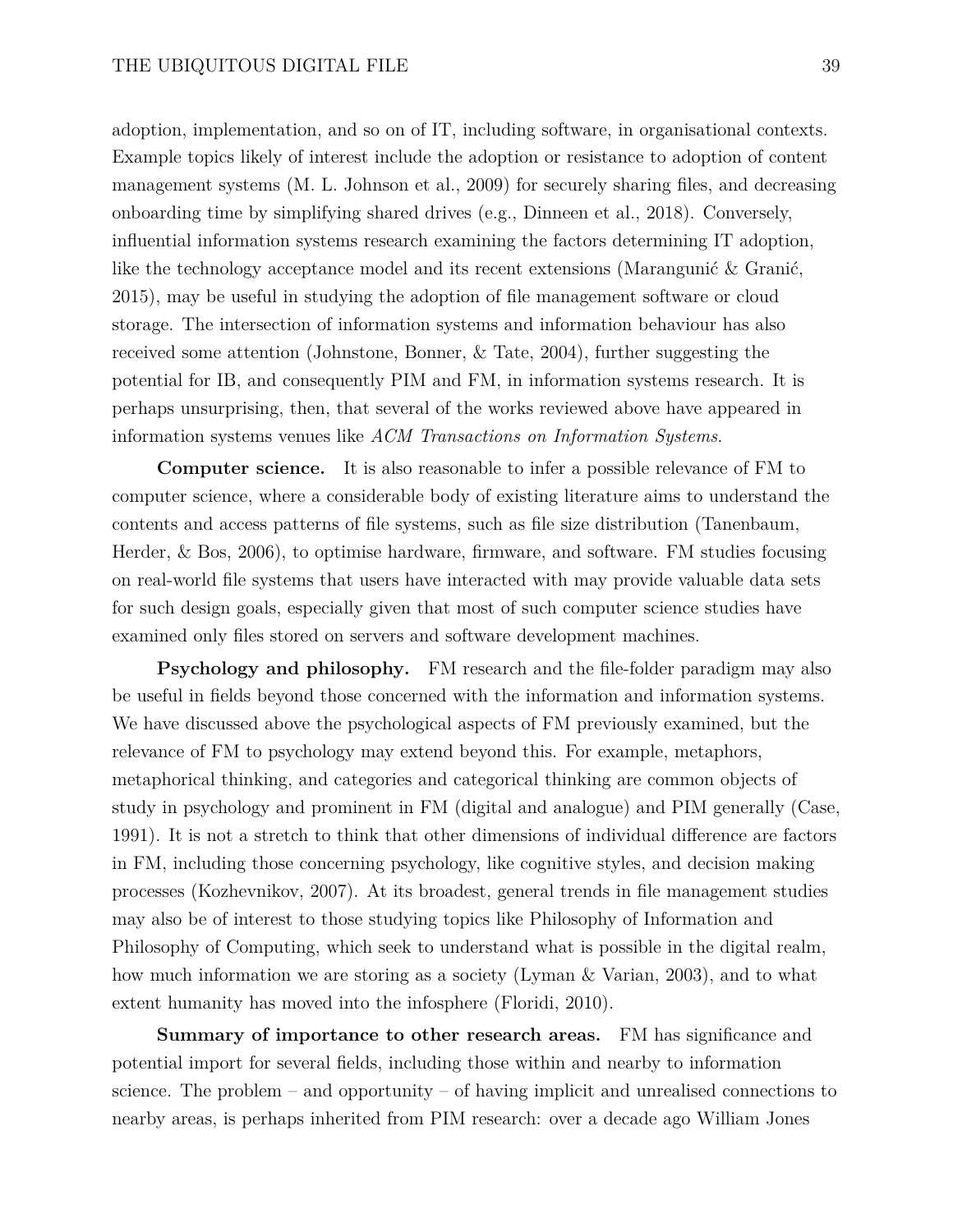commented on the unrealised synergies between PIM and other fields, pointing out in particular that works on information seeking (including sense-making) and information encountering have clear but unexplored import for PIM and vice versa (W. Jones, 2007b). Here we have identified further synergies between FM (and so PIM) and other topics; a crucial next step is to explore these potential synergies, both conceptually and in practice (e.g., by purposefully applying relevant information-seeking models to FM studies). Table 9 lists the fields and disciplines, discussed in this section, that have connections to FM research. We next discuss the future of FM and its study.

| Field or discipline related to FM                    | Abbreviation |
|------------------------------------------------------|--------------|
| Computer science                                     | CS           |
| Computer-supported cooperative work                  | CSCW         |
| Group information management                         | GIM          |
| Human-computer interaction                           | HCI          |
| Information behaviour, information-seeking behaviour | IB, ISB      |
| Information retrieval                                | IR.          |
| Information science or studies                       | ΙS           |
| Library and information sciences                     | LIS          |
| Organisation of information, knowledge organisation  | OI/IO, KO    |
| Personal archiving, personal digital archiving       | PA, PDA      |
| Personal information management                      | PIM          |

#### **Table 9**

*List of fields and disciplines connected to file management research, with field abbreviations used in this paper.*

# **Future challenges and research directions**

In this section we present a discussion of the future challenges and directions in FM research that is structured to reflect the existing areas of research identified above, and have included at the end a discussion of the future of files and their management systems.

**Improved understanding of user behaviour.** Future research into users' behaviour will likely benefit from combining complementary insights from qualitative and quantitative studies, providing a complete picture of the various aspects, scope, and contexts of behaviour. Particularly, a broad quantitative description of the artifact produced by such behaviour (i.e., the file collection) would be useful for complementing the rich characterisations of users' FM behaviour that has emerged from the many qualitative descriptions, and may unify the disparate quantitative descriptions discussed above. This could comprise, for example, an extensive quantitative description of digital file collections' scale, structure, and contents. The results of such a description may then enable further methods for understanding user behaviour, like principal component analysis, user modelling, and the generation of a standardised, representative data set (i.e., test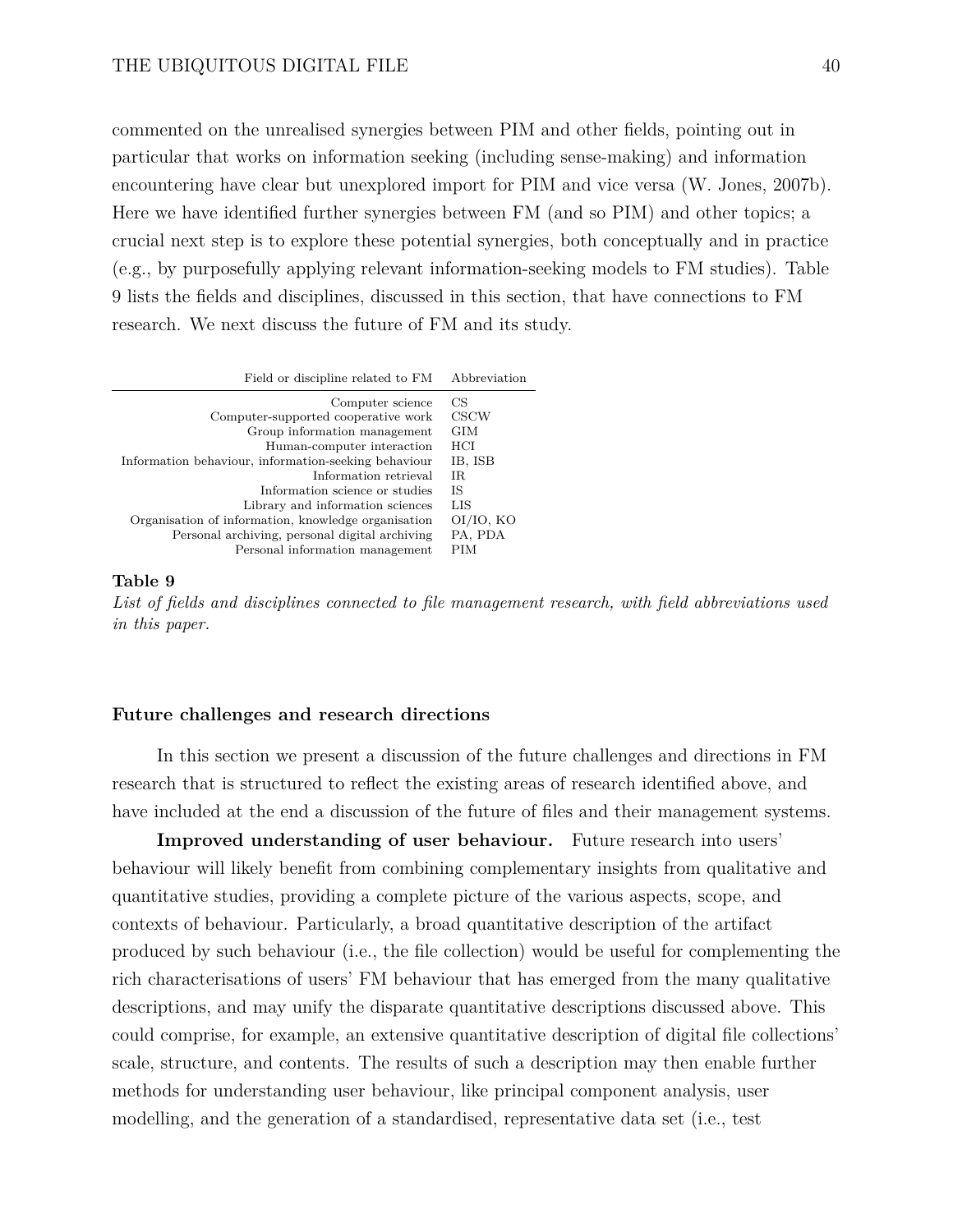collection) for FM system evaluation (Chernov et al., 2008).

Such a quantitative picture cannot currently be produced by meta-analysis or collation of results, however. As noted above, one consequence of the varying goals and research questions of previous studies is that many study contexts are fundamentally incomparable; for example, where one study examines the retrieval of recently used files seen during a controlled experiment (Bergman et al., 2010), another examines the folder structures created by students in an online learning environment during a class assignment (Hardof-Jaffe, Hershkovitz, Abu-Kishk, Bergman, & Nachmias, 2009a), and it is difficult to compare results across studies of public computers (Vogels, 1999) and servers (Sienknecht et al., 1994), or of only media files (Evans & Kuenning, 2002), shared files (Bergman et al., 2014), or recently accessed files (Fitchett & Cockburn, 2015). Another natural consequence of studies' varying goals is that even when contexts have been comparable, the measures collected and reported have typically differed; for example, studies of the file system have collectively looked at 28 of the 40 (or more) potential file system measures (Dinneen, Odoni, Frissen, & Julien, 2016), but typically with few measures per study (mean 4.4), and whereas one study reports (among other measures) the maximum depth at which folders are stored (Henderson & Srinivasan, 2011), another reports the average depth of currently used files (Fitchett & Cockburn, 2015).

While the description of digital collections outlined here cannot be derived from existing studies, it could be the explicit goal of future studies; specifically, future studies may examine as many of the available file system measures as possible, including those to help identify the scale, structure, and contents of collections, and in as generalisable of a context as possible. Such study will require data collection tools capable of overcoming or circumventing the limitations of current tools identified above. Once a more complete understanding of FM behaviour is achieved, fuelled by both qualitative and quantitative insights, it will be possible to compare aspects of FM user behaviour (e.g., the the structure of the collections created) to those in similar contexts, like the management of Web browser bookmarks (Kaye et al., 2006) or emails (Ducheneaut & Bellotti, 2001; Kalman & Ravid, 2015; Mackenzie, 2000).

Finally, time remains a challenge for understanding FM behaviour. Some of what is known about FM behaviour was established in studies that are now dated and possibly obsolete; for example, several (10) of the file system studies described above took place twenty years ago or more when the entire computing paradigm was drastically different: graphical interfaces were relatively new, storage was expensive, file name limits were much shorter, and perhaps more importantly, prior to the proliferation of Internet connections and individuals owning multiple computing devices, files were in greater isolation between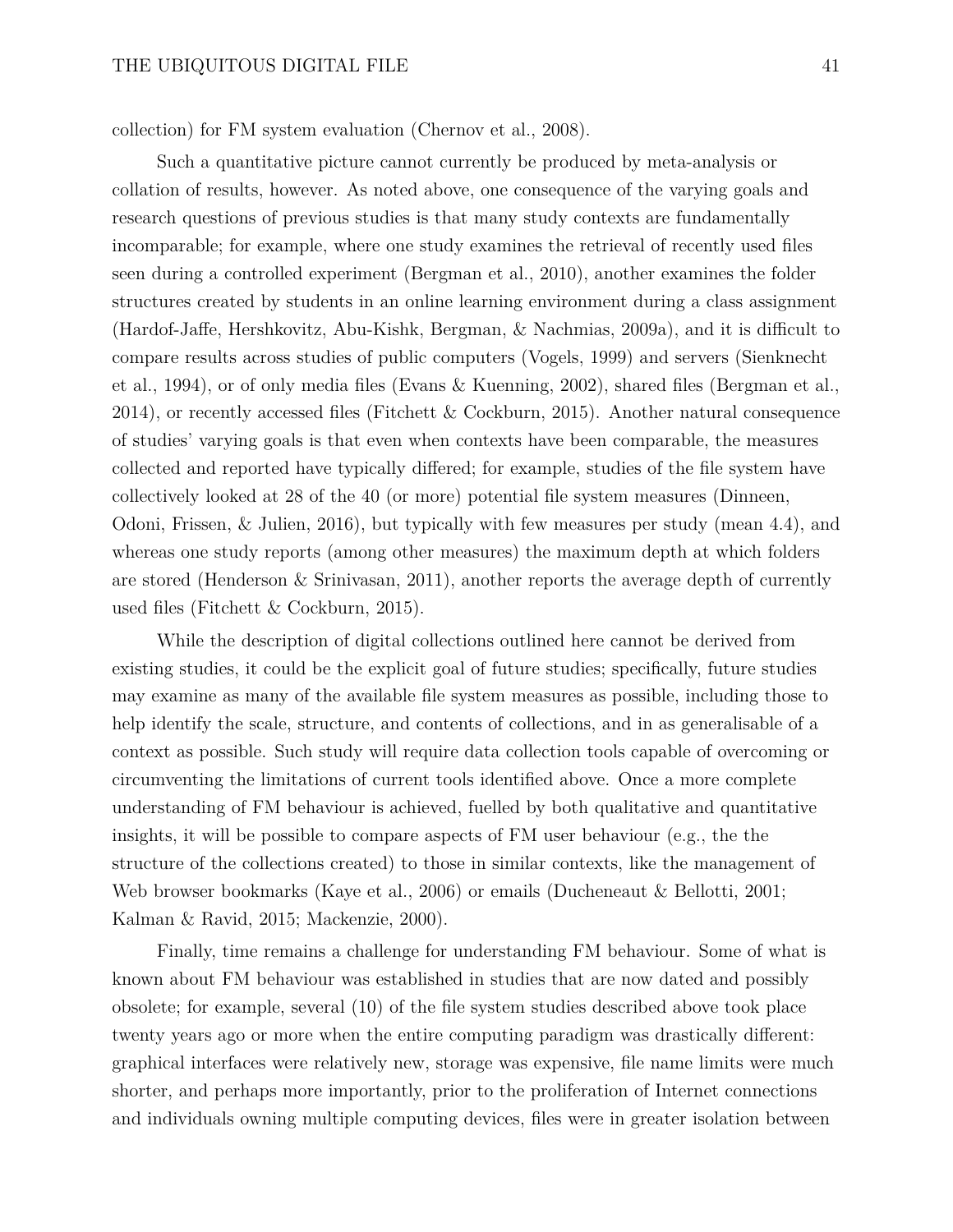machines. In other words, though the essential nature of file management has not changed, several aspects of it have; this is reflected in the now obscure media and terminology of older studies (e.g., tape storage; A. J. Smith, 1981). Beyond up-to-date studies, longitudinal studies will also help to address gaps in knowledge about how users' file collections and FM behaviour change over time. Although long-term management is a general concern of PIM (W. Jones, Bellotti, et al., 2016) and notable, longitudinal PIM studies reflect that concern (Boardman & Sasse, 2004; Čopič Pucihar et al., 2016; Dumais et al., 2016), longitudinal studies dedicated to FM have been scarce, perhaps because conducting such studies is a technical challenge (Dinneen, Odoni, & Julien, 2016).

**Improved understanding of determinant factors.** From the above summary of research into the individual differences and external factors influencing FM behaviour one may reasonably conclude that further research is needed to understand and support for these factors. Factors like occupational traits, task and information type, the operating system, computer literacy, spatial ability, and personality style are not yet well understood, but may play significant roles in how users struggle or succeed in managing their files. Even the principled differences between the OSes in how users *can* manage files has not been made explicit. The default FM presentation style differs between the OSes, and this seems to affect the retrieval of recently used files (Bergman et al., 2010), but what of other system-based differences? Most of the details of these differences are scattered across user manuals and release notes, and have not been at the forefront of FM research despite their obvious influence.

The effects of individual differences on FM behaviour are also good candidates for future FM research, as no specific difference is well understood. For example, the two previous studies of spatial ability suggest that file management is influenced by general spatial cognition (Vicente et al., 1987; Vicente & Williges, 1988), but it is unclear if this extends beyond folder navigation (e.g., to folder organisation) and to what extent spatial ability specifically is responsible for such influence. The full relationship between personality and file management also remains unclear, as discussed above, and further additional individual differences are also likely playing determining roles in FM (e.g., personal need for structure; Neuberg & Newsom, 1993).

One particularly notable individual difference that may affect FM, but has yet to receive research interest in that context, is cognitive style, or the general way people think about information (Sternberg & Sternberg, 2017). Cognitive style has been studied for how it affects learning (Tsianos, Germanakos, Lekkas, Mourlas, & Samaras, 2009), decision making (Kozhevnikov, 2007), information seeking behaviour (Ford, Wilson, Foster, Ellis, & Spink, 2002), Web browsing (Chen & Rada, 1996), and Web search behaviour (Hariri,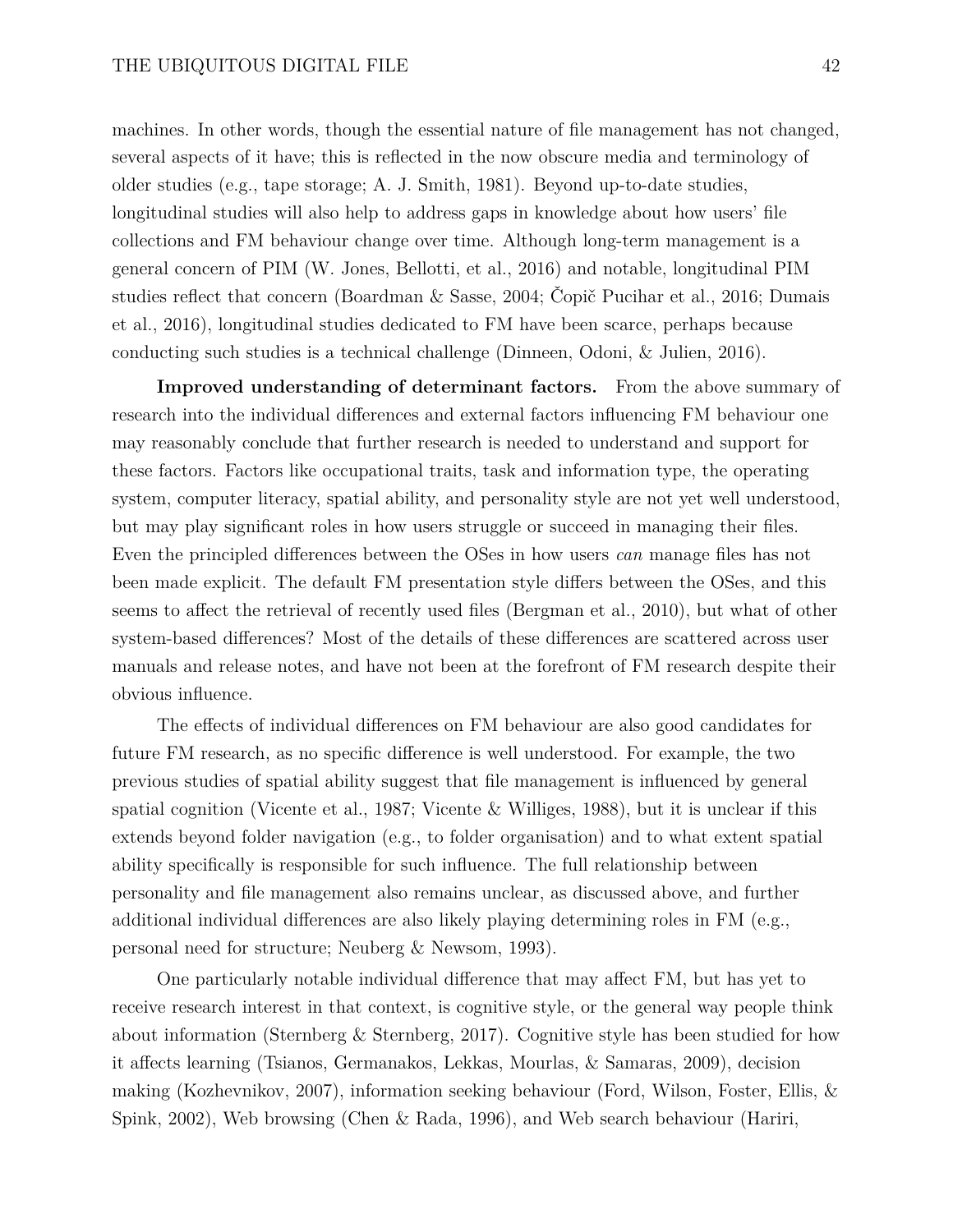Asadi, & Mansourian, 2014; Kinley, Tjondronegoro, Partridge, & Edwards, 2014). It is reasonable to infer that FM behaviour may be influenced by cognitive style, and in particular Riding's view of cognitive style, which integrates several views (Riding & Cheema, 1991), may be useful for examining this; it defines cognitive style as a preference for verbal- or image-based and analytic or wholistic information and thinking (Riding, 1997). This seems well-suited to studying FM, where users have opportunities to act on these styles and producing file and folder arrangements that reflect their style, for example by categorising files with many folders or synthesising them into a few, or by relying on folder names or images for retrieval.

**Improved systems and services.** Applying the findings of previous studies to improved systems is a fertile area for future FM research. One direction for this is in helping users understand, whether analytically through information literacy or intuitively through system transparency, the FM metaphor and FM system capabilities. Users often do not understand files, digital content, the actions that can be done with a file, when those actions are appropriate or reliable, or who owns and can access a file (Brostoff et al., 2005; Harper et al., 2013; Odom, Zimmerman, & Forlizzi, 2011). Future systems should therefore not only be faster, enabling greater productivity, but also simpler, either enabling more accurate and easier mental modeling or precluding the need for it. This, in turn, requires continuing to identify specific confusions.

The development of future FM systems may be guided by existing considerations and opinions, for example that systems should improve upon existing systems by facilitating flexible, familiar, *ad hoc* restructuring (Bondarenko & Janssen, 2005; Indratmo & Vassileva, 2008; W. Jones et al., 2005), further unify personal information items from various sources (Warren, 2014), and act as a prosthesis for human memory to support intuitive and natural interaction (Trullemans & Signer, 2014b). The usability of FM software has not been previously touched upon, and is thus a promising direction for improving FM systems. This may be achieved, for example using a GOMS model (Goals, Operators, Methods, Selection rules) or by designing FM software for specific uses or user groups, such as new and casual computer users (Sinha  $\&$  Basu, 2012a). Further, the design of such systems may benefit from being more deliberately and explicitly *design-like*, for example by applying the methods and iterative design cycles of design science research (e.g., as outlined by Peffers, Tuunanen, Rothenberger, & Chatterjee, 2007), which has, to our knowledge, not been explicitly done in FM or PIM research.

Though it has been identified as mainly supporting navigation rather than replacing it, search will likely continue to be an important research area. There are many potential improvements to be made to search, for example by improving the display and interactivity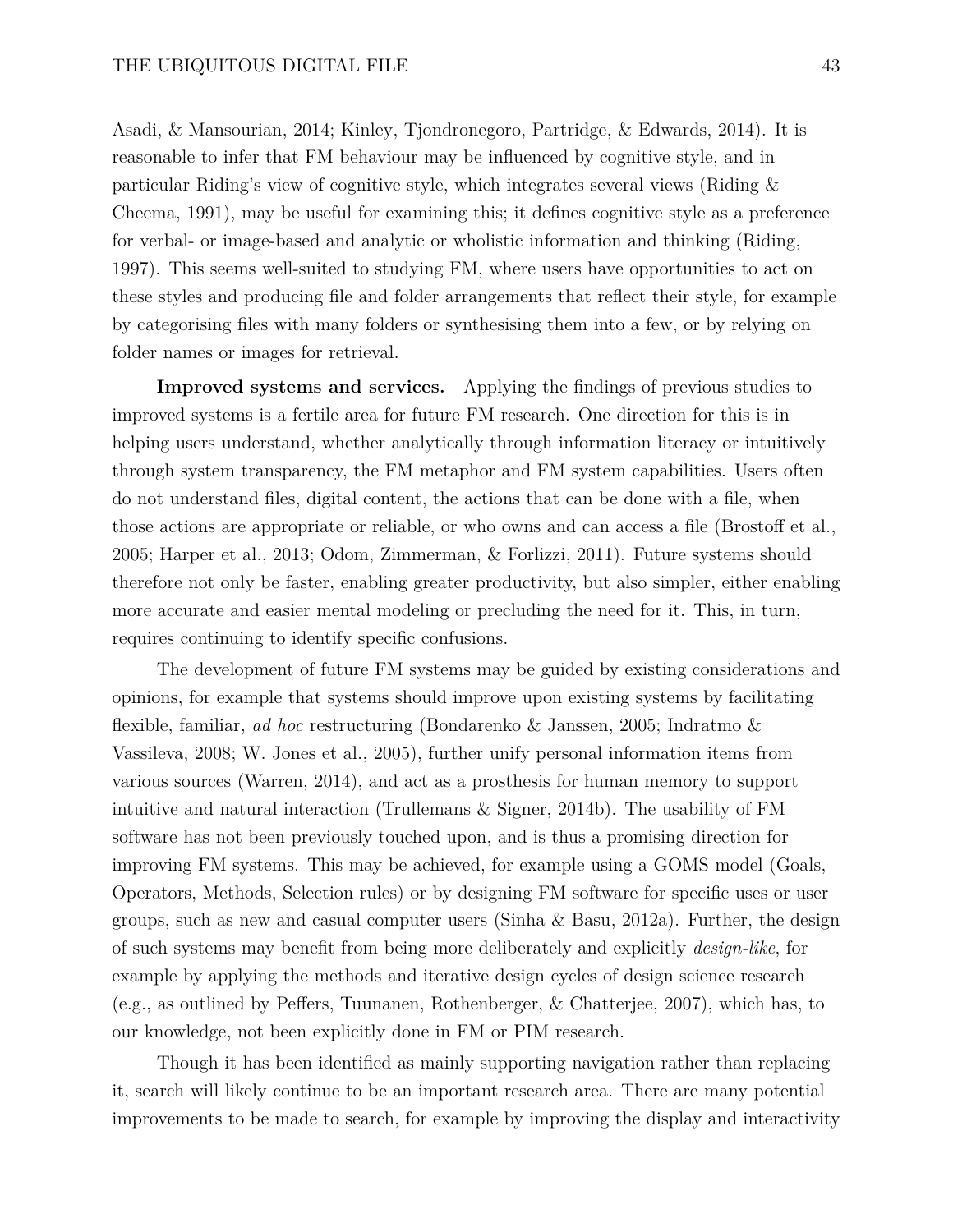of file search results (G. Smith et al., 2006), further integrating search with navigation by using queries to guide navigation (Fitchett et al., 2014), or further still, creating two-way interactions between the file tree and search results, as has been done with LCSH (Julien et al., 2016). The evaluation of desktop search, where recall and precision are imperfect measures for reasons discussed above, may find benefit in the application of alternative measures, like mean reciprocal rank.

Building systems to support GIM and the social aspects of FM is promising. Currently, Dropbox and such software allows for synchronisation of individual file spaces, but as discussed above users often misunderstand where exactly these files are and what can be done with them. Something like the Dogear social bookmarking system (Millen, Yang, Whittaker, & Feinberg, 2007), but with successful integration of files, would likely be valuable in supporting users in tasks requiring collaborative FM. Views, or on-the-fly, ephemeral display of sets of folders and files, may help with this and with overcoming problems of mutual intelligibility (Dourish, Lamping, & Rodden, 1999), especially if unfamiliar folder structures are modified with hierarchy pruning algorithms (e.g., Dinneen et al., 2018; Julien et al., 2013), but it remains to be verified if such systems would empower or confuse users.

Designing and improving services, such as library services (Fourie, 2011), to support PIM and FM is a promising but difficult future research direction. Though information literacy and education initiatives may be designed to include FM and other aspects of PIM, it is first necessary to identify best practices so that recommendations can be made. That few prescriptions are derived from PIM research is surprising given the vast array of strategies for categorising and filing paper records and documents that were present and promoted in the 1980s (Gill, 1988) and the subsequent proliferation of the digital computer file; some individuals now have more files in the digital domain than organisations once had in paper, but fewer resources for organising them. These office file management strategies of the past may serve as inspiration for future digital organisation strategies, as they could accommodate a wide range of organisational approaches, but would need to be updated to account for the current, digital format, and subsequently tested comparatively to establish their relative efficacy. To our knowledge, the contemporary works closest to achieving this goal are guides on how to use the file management features of a specific operating system (e.g., Moran, 2015), but these do not engage with the results of FM or PIM research.

**Mobile FM.** Although some research has examined the problem of the fragmentation of information across devices of varying kinds, and some PIM research has examined tasks like managing contacts on mobile phones (Bergman, Komninos, Liarokapis, & Clarke, 2012), very few works have explicitly examined FM in mobile contexts. When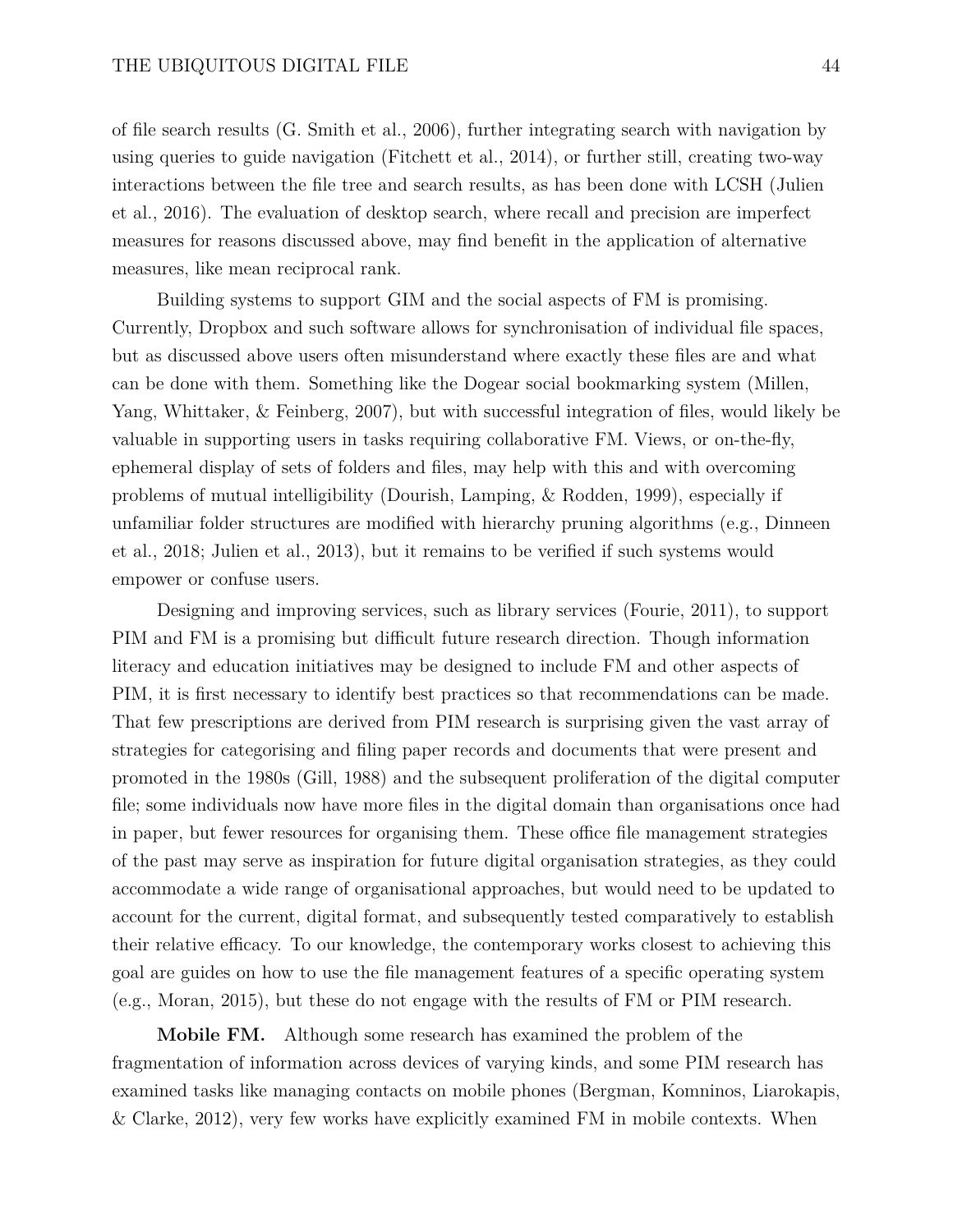mobile phones (specifically the kind capable of storing files, i.e., smartphones) were first popularised, it was not yet clear if traditional FM would be necessary nor how practical FM would be given the constraints of the device like its screen size, resolution, and input options (i.e., the interactions afforded by mobile devices entail unique challenges; Tungare & Perez-Quinones, 2008). Perhaps as a consequence, end-user file management software was initially scarcely available for mobile phones; early work on mobile FM thus looked to develop prototype mobile FM systems (e.g,. by taking inspiration from records management rather than typical desktop FM; Ballesteros & Moreno, 2007). When mobile FM software was largely unavilable, participants in a study of file synchronisation expressed the desire to have access to the file systems on their mobile devices (Santosa & Wigdor, 2013). Eventually such functionality was provided in default applications on some builds of Android (i.e., depending on the interface overlay) and Apple's iOS (e.g., the Files application on OS 11, iPad build), and is also provided by many third-party applications. To our knowledge only one study has examined mobile file management functionality, finding that file retrieval on phones fails more often and is less efficient than on the computer (Bergman & Yanai, 2017).

It is possible that for many users, cell phones and other mobile devices are used both for casual media consumption and intensive computing; this is suggested, for example, by the plethora of input peripherals for Android devices (e.g., device-specific docking stations with inbuilt keyboards), the availability of mobile versions of office software (e.g., Microsoft Word and Powerpoint), and more generally by device convergence. Consequently, it is possible that on such devices files are being obtained from the Web, email, and cloud storage applications and are stored, edited, backed up, shared, and so on. As the Internet of Things movement continues to grow, mobile FM will likely also expand in scope to include devices beyond mobile phones; for example, if your smart fridge takes a photograph (e.g., of its contents or of your kitchen), is the photo file stored on the fridge? In a folder? Will it later be moved to another device, and then into a folder? Can it be copied or renamed? How will users conceive of and interact with the photo if it is not presented as a file? The less a device resembles a traditional computer, the less straightforward it will be to help users understand and perform FM with that device. Mobile FM is therefore an important direction for future research.

**Improving theory, concepts, methods.** FM concepts, models, and theories all stand to benefit from refinement in future research. Even the most basic concepts used in FM research can and have reasonably been debated for their precise definitions and general usefulness and vocabulary (Harper et al., 2013): what is a file, what can be done with it, and how should we talk about it? This is no trivial task, as understanding and defining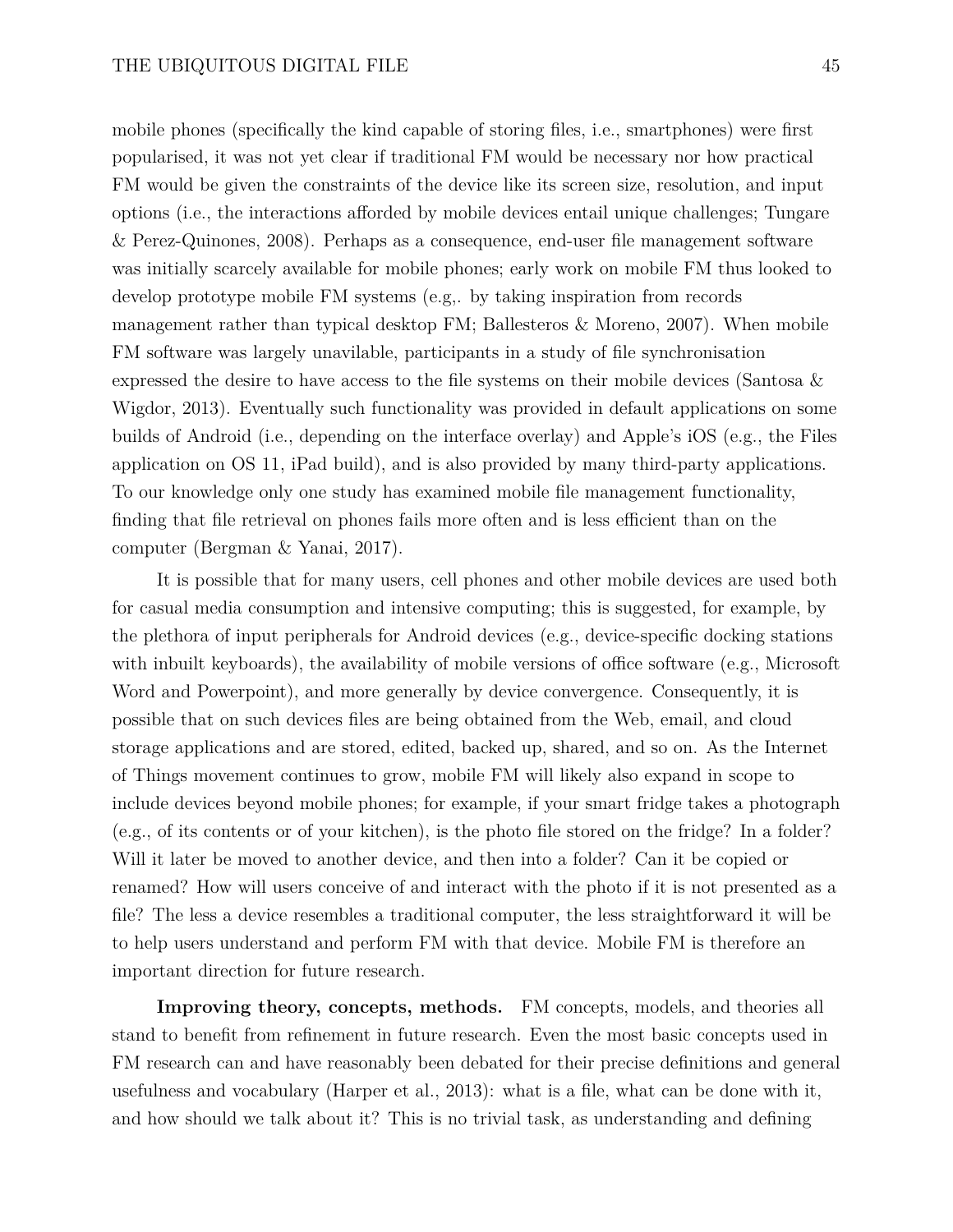digital objects is very challenging (Hui, 2012), but may be essential if we hope to present clear concepts to FM system users.

The creation of models and theories useful for understanding FM seems a desirable direction for future research. It is yet unclear if existing models or theories could be adapted to FM from broader fields or cognate areas of study; though there is currently no theory available in PIM research, because the basic phenomena of FM may be interesting to many fields (several of which are identified and discussed above) an exploration of the various potential theories seems both possible and valuable. For example, future work may consider adapting information foraging theory (as mentioned above) or and other models from nearby topics (e.g., the records continuum model, as explored by Huvila et al., 2014). Another interesting approach could be to generate theories from the data of FM studies with an inductive methodology (e.g., grounded theory).

We have noted above that most FM studies implicitly employ post-positivist or constructivist epistemologies. Though we do not see obvious problems this might imply for particular studies, differing philosophical assumptions do lend themselves to different interpretations of findings (Hjørland, 2005), and so FM research would likely benefit from careful consideration of this effect. An explication of how different epistemologies would result in different findings in FM research specifically could thus be helpful.

We discussed above the nature and limitations of various approaches to collecting data about users' FM behaviour (i.e., asking, observing, inferring). Dedicated efforts to improve data collection tools may help to overcome such limitations to the benefit of future research. For example, we noted above that the tools currently available for collecting quantitative data (i.e., used to infer user behaviour) do not collect data about many of the available file system properties, and that they are difficult to administer. Should new tools or improvements to existing tools be developed, sharing these for reuse in FM research would benefit the field.

FM research has seen some recent advances in data collection, including the use fMRI technology for observing users during navigation and search tasks (Benn et al., 2015) and dedicated software for collecting file system data (Dinneen, Odoni, Frissen, & Julien, 2016). Future research may further benefit from considering adapting sophisticated methods from HCI and computer science research, like logging and system traces, to record fine-grained data about user behaviour that a file scan does not reveal, like file open times and changes in the size of particular files (M. G. Baker, Hartman, Kupfer, Shirriff, & Ousterhout, 1991; Ousterhout et al., 1985; Roselli, Lorch, & Anderson, 2000). Above we noted that it is desirable to collect longitudinal, or at least time-stamped, FM data (e.g., logging data, file access times, and so on). If this challenge is met, new analytical techniques will be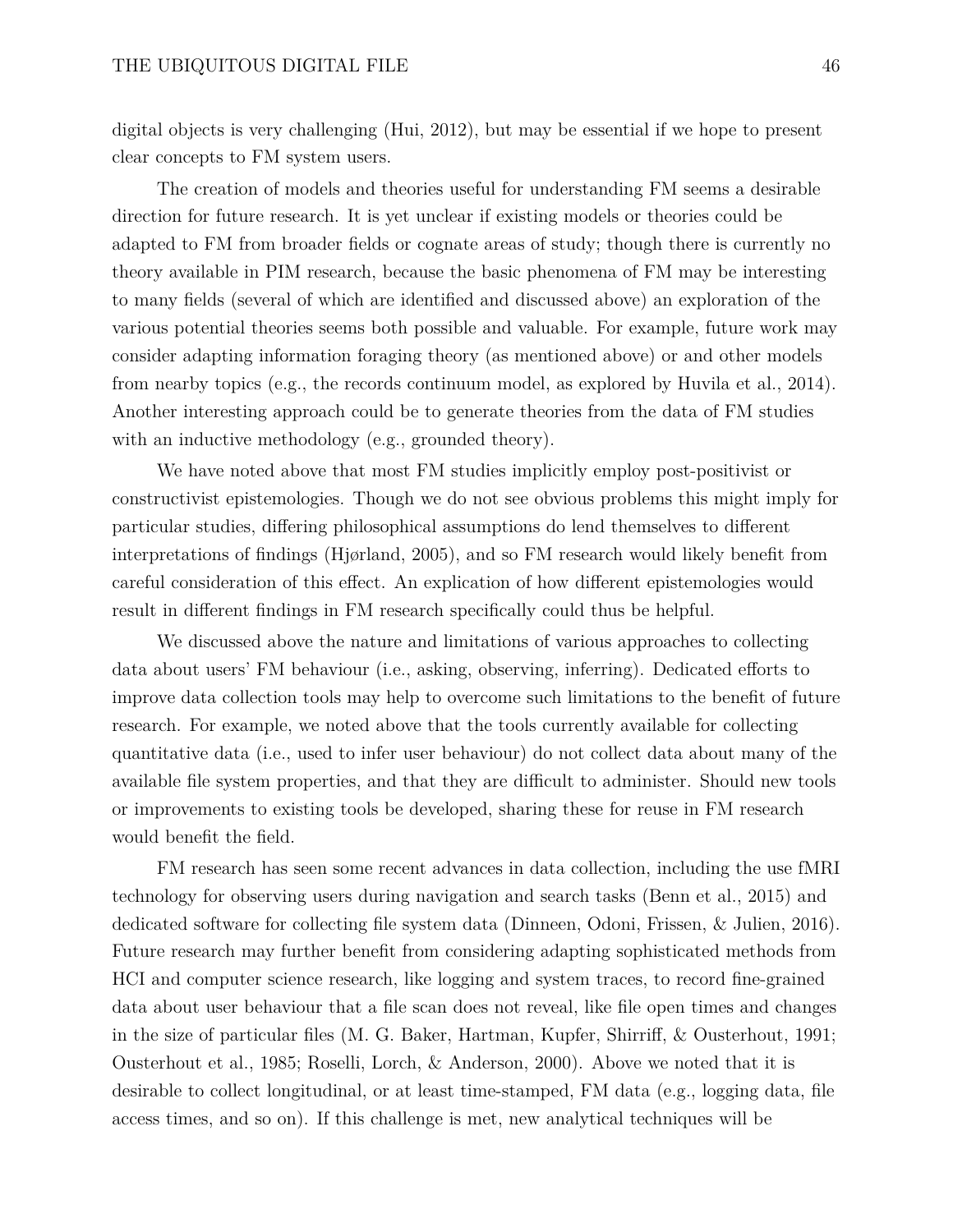available for analysing and finding insights within such data; for example, methods for tracking information flows across time (e.g., as provided by Luczak-Roesch, Tinati, Van Kleek, & Shadbolt, 2015) may be used to understand the movement of information over time within and across file collections.

**The future of files and FM systems.** In time, the ideas tested in FM prototypes trickle into both commonly used software and specialised PIM software (Kljun et al., 2015). This fact and the research areas described above might together imply that over the coming years FM software will simply continue to improve incrementally until all FM is performed optimally. But these improvements have come slowly and require a more detailed description of FM behaviour and its component and determining factors than is currently available, and changes in computing initiated by software developers may well modify or replace the FM metaphor before such knowledge is identified. Preliminary conceptions and rumours about such ideas have lead to some common questions (e.g., at scholarly conferences) about the future of file management, including:

- Desktop search is improving and my Mac now comes with support for tagging; won't this solve all of our FM problems and preclude the need for folders?
- I don't organise my music because iTunes does it for me; can't we take the same approach with every file format so that traditional file management becomes unnecessary?
- Organising folders is old fashioned haven't you heard of *System X*?

We discuss each of these potential future directions in turn.

That search, tagging, or any other feature will replace or preclude the need for folders and organising one's files is an alluring but likely specious hope for the majority of users. Consider the conclusion of the above discussion about search and navigation: though desktop search is undoubtedly useful when navigation fails, folders and navigation aid recognition and reminding more than searching, which lets memories become foggy and thus difficult to recall later. Further established drawbacks to search (e.g., insufficiently distinguishing similar project files) and advantages of folders (e.g., reminding about tasks) are summarised above. Ill-defined information needs, too, are better supported by navigation (or browsing) than by methods requiring the user to explicate that need (Julien et al., 2013) or remember an attribute of an item (e.g., its name or tag), and sense-making is supported by a division of the collection, achieved by folders and reinforced by navigation (W. Jones et al., 2005). Desktop search is powerful, especially when equipped with full-text indexing, but it lacks the dataset that makes Web searching so powerful (e.g., billions of pages and past queries).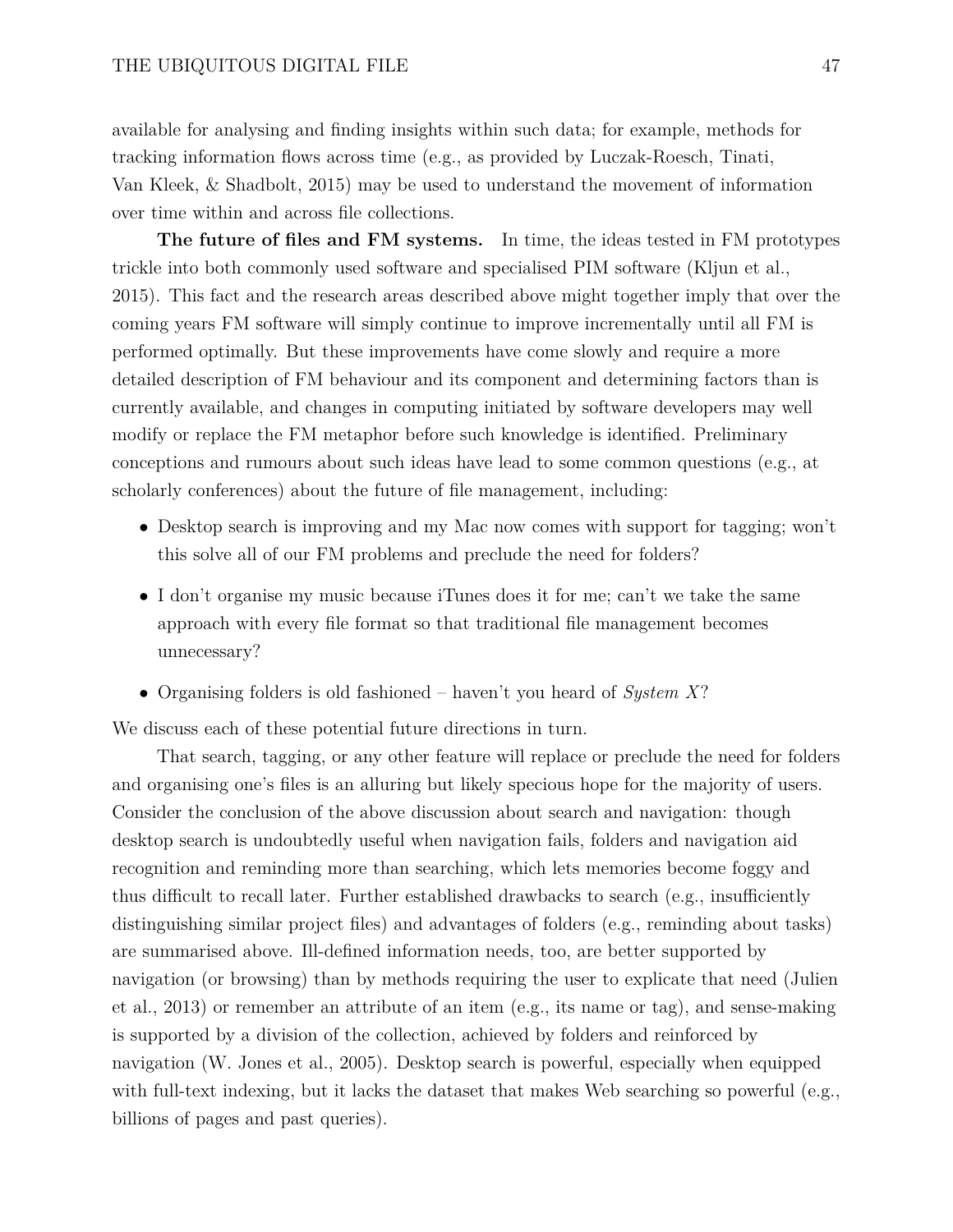### THE UBIQUITOUS DIGITAL FILE 48

Recent work provides further evidence towards this, finding that over a two week period of attempting to perform FM tasks without navigating their folders, some participants were unable to abstain from using folders, later claiming a dependency and implicating folders as essential in PIM task execution and the high-level conceptualisation of their collections (Whitham & Cruickshank, 2017). The previously discussed work by (Benn et al., 2015) provides clues about why folder arrangement may become so ingrained in user behaviour: the human brain has better built-in support for spatial cognition and recognition than for linguistic processing and recall. The likeliness that searching will replace navigating folders is therefore nicely summarised in the paper title *The perfect search is not enough* (Teevan et al., 2004).

In addition to search, other changes in specific computing contexts to how file management is done may lead some to think FM will soon be obsolete, and possibly therefore something that only power users do, like using the command line. This may be motivated by, for example, software that hides file management from the user in favour of managing at the level of a collection or format, like iTunes, as discussed in the introduction. The thought may go as such: why not forego file management entirely, and instead interact with files only when viewed as digital objects of a certain type, in the applications relevant to each type? This is the paradigm, for example, in Apple's mobile operating system, iOS: applications are generally *sandboxed*, or restricted to only seeing files they are responsible for.

It is telling that Apple has not implemented this approach in their desktop OS, and even added a file manager to the iPad in iOS 11. On the desktop, beyond iTunes, the Photos application, and a few other programs files are still interacted with as files, and the Finder file manager application is regularly updated. Arguably, a strict sandbox only moves the general problem of item organisation from the file manager to the format-specific application (e.g., iTunes): items of some format must still be stored, named, organised, assigned metadata, and so on, and once a sufficient number of such items has been stored, it becomes necessary to organise the items with various divisions (i.e., folders or something like them) to facilitate accessing individual items and understanding the whole collection. Interacting with such items without viewing them as files may also be inconvenient; for example, when being sent an email attachment to edit and return, iOS users must download it and hope it appears within the application they intend to use to edit it, and must then push it back to their email from that application. This may be why Google's Chrome OS, despite encouraging the user to do everything in Web-based applications within the Web browser, has a dedicated, if minimal, file manager application.

The guise of avoiding file management is thus lost once interactions beyond basic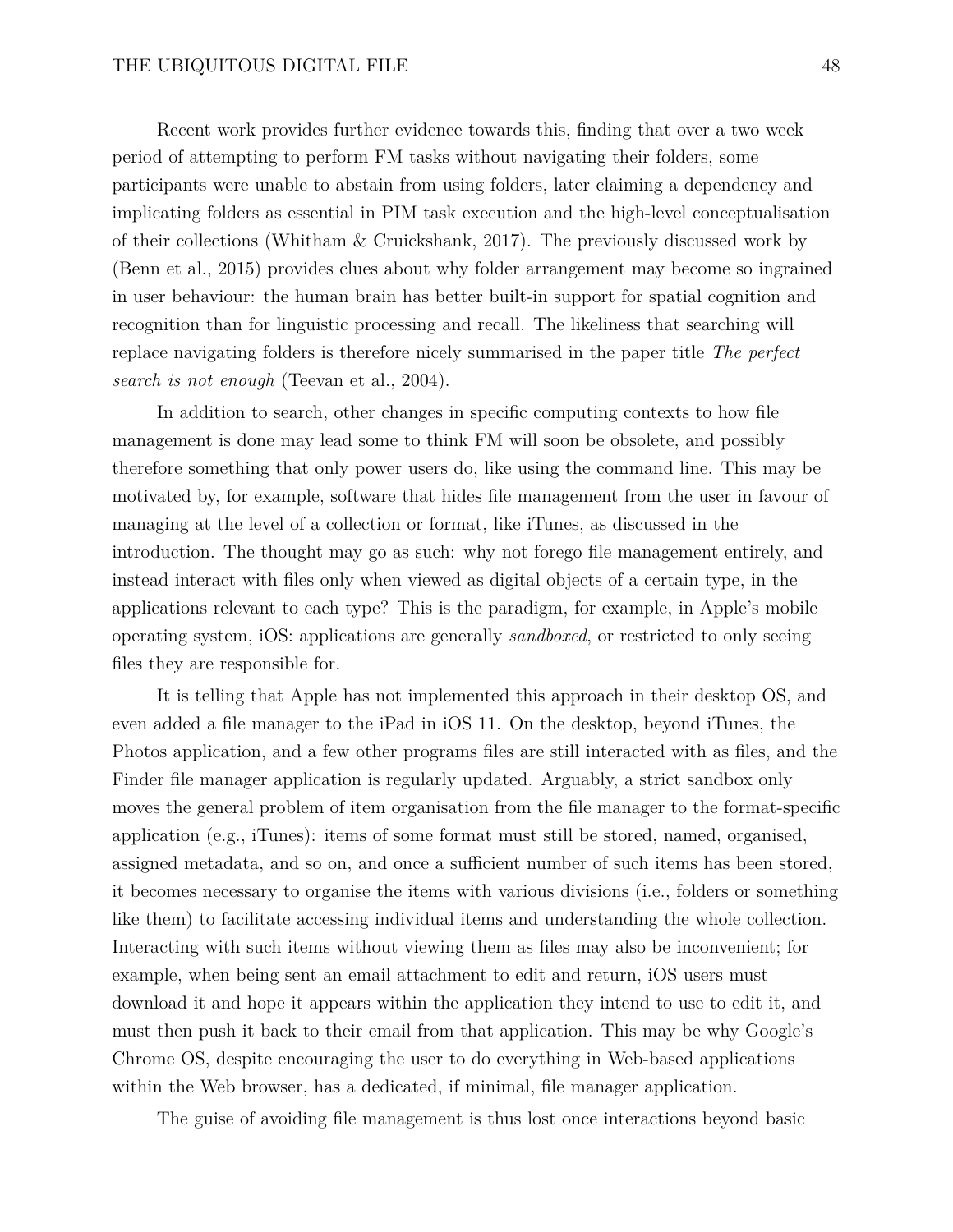access to items are desired: when a user wants to send specific songs or photos to another person or device, they may use Dropbox or a USB connection, and will be sending the items as files. But for users of iTunes, this is not a trivial task: the functionality for synchronisation provided by iTunes is to sync an entire collection, songs' file paths are not created by or familiar to the user, and flexible groups of file paths that would have been created by folders (such as an *Artist X* folder) are not readily available. Interestingly, the previously mentioned study by Whitham and Cruickshank (2017), in which participants failed a focused attempt to stop using their folders, took place exclusively in Mac OS. Sandboxing also entails design choices about file type associations, and these are typically motivated by political and commercial desires rather than usability concerns; for example, Apple's music application on iOS does not, without extensive modification, play FLAC format files, and so users must use another application or convert their FLAC files to Apple's proprietary lossless format.

Sandboxing may also make anything beyond lightweight, casual media consumption challenging. For example, in POSIX systems (Mac OS X, GNU/Linux, Unix, BSD; i.e., everything but Windows), everything is regarded as a file – even drives that read removable media. And so, at least for developers, there are too many digital items to not have some abstraction for interacting with, sorting, and accessing them.

Thus, the file and folder paradigm is not easily replaced: there is a need for a common method for interacting with digital items and for organising those items. Sandboxing seems to avoid some of the entailed difficulties of FM, and does so cleverly by drawing on rich file metadata (the sandbox approach works much better for music in standardised formats than for documents), but creates problems of its own for both user interaction (e.g., pushing content) and PIM (e.g., greater fragmentation of a project's files because of their differing formats). The file is a fundamental *cohering* concept between engineers and users that provides a common method for interacting with digital content, and thus "remains central to systems architecture and to the concerns of users" (Harper et al., 2013, p. 1125). Improving upon it therefore likely requires incremental change rather than abandonment: "new abstractions are needed, ones which reflect what users seek to do with their digital data" (Harper et al., 2013, p. 1125).

Finally, in light of the problems identified above in using FMs, it is reasonable to think that a revolutionary idea would be desirable for changing how we interact with digital content, and could come about at any moment. Such revolutions are present in the history of computing interfaces, including for example systems Jef Raskin built on his HCI principles (Raskin, 2000): Canon Cat avoided files by presenting data as a persistent and searchable stream, and Archy added an infinitely zoomable graphical interface. As is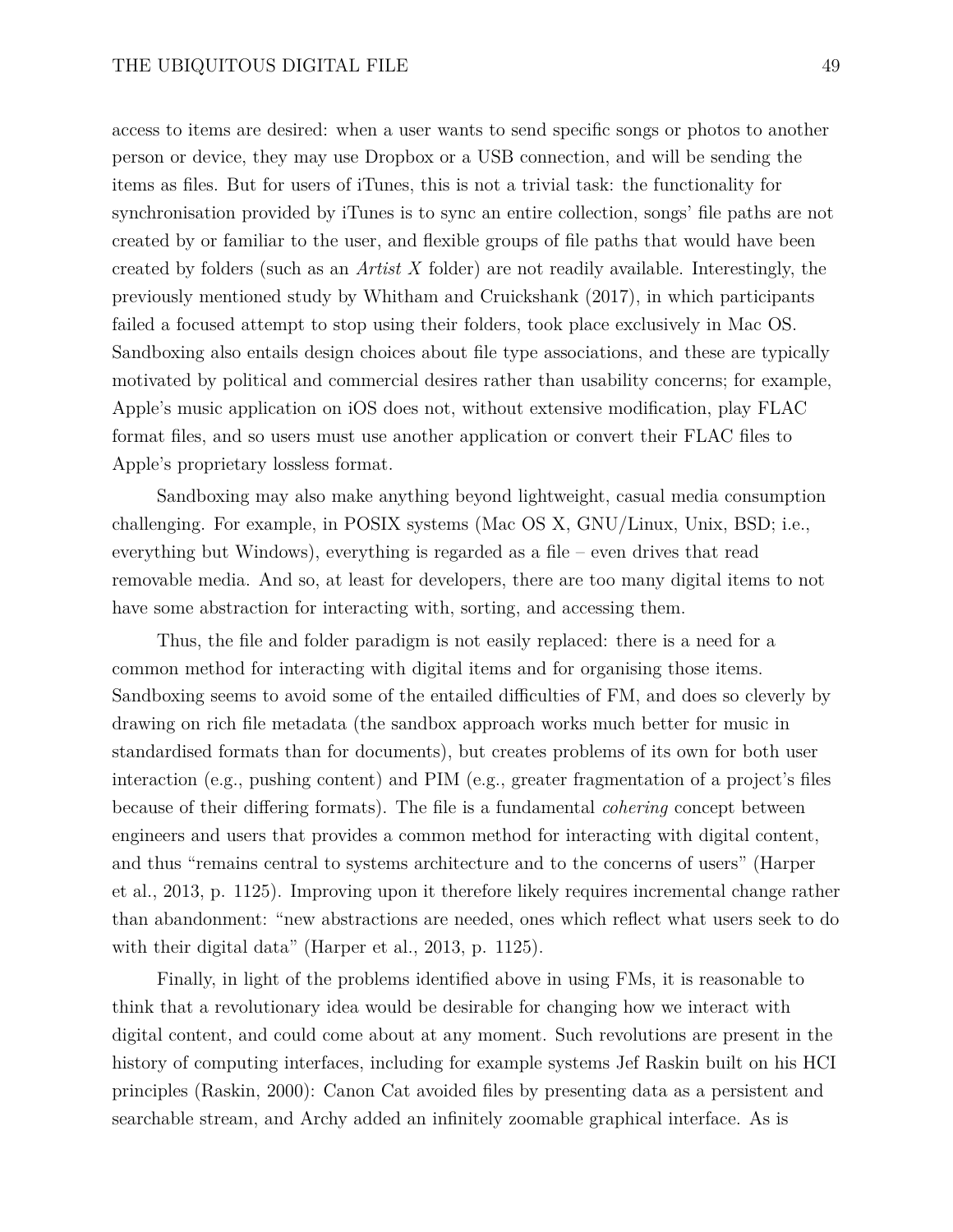common in revolutionary interaction paradigms, though promising, Raskin's projects were not widely adopted and development eventually ceased. Even as early as the 1960s, the controversial Project Xanadu (Nelson, 1965) aimed to avoid the paper metaphor by implementing a hypertext system, which was further revolutionary as it pre-dated the Web (Nelson, 1965). The original aim of Project Xanadu was to "make a file for writers and scientists, much like the personal side of Bush's Memex, that would do the things such people need with the richness they would want... [via] a simple and generalised building-block structure, user-oriented and wholly general-purpose" (Nelson, 1965, p. 84). Guided by 17 rules, documents in the Xanadu model contain any kind of digital content (precluding the need for *files* as such), are linked to other documents based on similar content, and are intended to be edited while being compared with such items; this is meant to utilise the digital nature of the documents to support non-sequential authoring and minimise writing efforts being doubled across documents. Project Xanadu has proven to be as complex as it is promising, and is still in development; it therefore remains unclear how the average user, struggling to meet the challenges of classical FM, would feel about using a *Xanalogical* (Nelson, 1999) interface.

In summary, several incremental and revolutionary prospects show promise for changing the nature of file management, but the traditional file and folder metaphor also seems likely to persist. It is tempting to feel that innovative software could at any moment dramatically change the way we interact with digital objects, and that files will therefore soon disappear, and yet the existence of equivalent speculation about FM in the 1980s (e.g., Burton, 1985) suggests this state of uncertainty and promise is not new. Perhaps the staying power of FM is a consequence of it being a standard, if imperfect, computing feature, much like the Sholes (i.e., QWERTY) keyboard layout, which has proven difficult to transition away from. While the above literature shows traditional FM is laden with challenges, it nonetheless provides an essential computing function by allowing users to store, organise, retrieve, share, and interact with many digital items, and FM and its challenges both seem to make for an interesting and productive object of study. Finally, as noted above, many novel and potentially beneficial FM augmentations and interfaces are never adopted by users or integrated into default FM applications. Increasing the use of such software, perhaps through more direct engagement with OS vendors, is therefore an outstanding long-term goal for the PIM and HCI research communities.

## **Conclusion**

File management is a ubiquitous and challenging activity. In this manuscript we have synthesised works from various disciplines examining this activity, and have identified that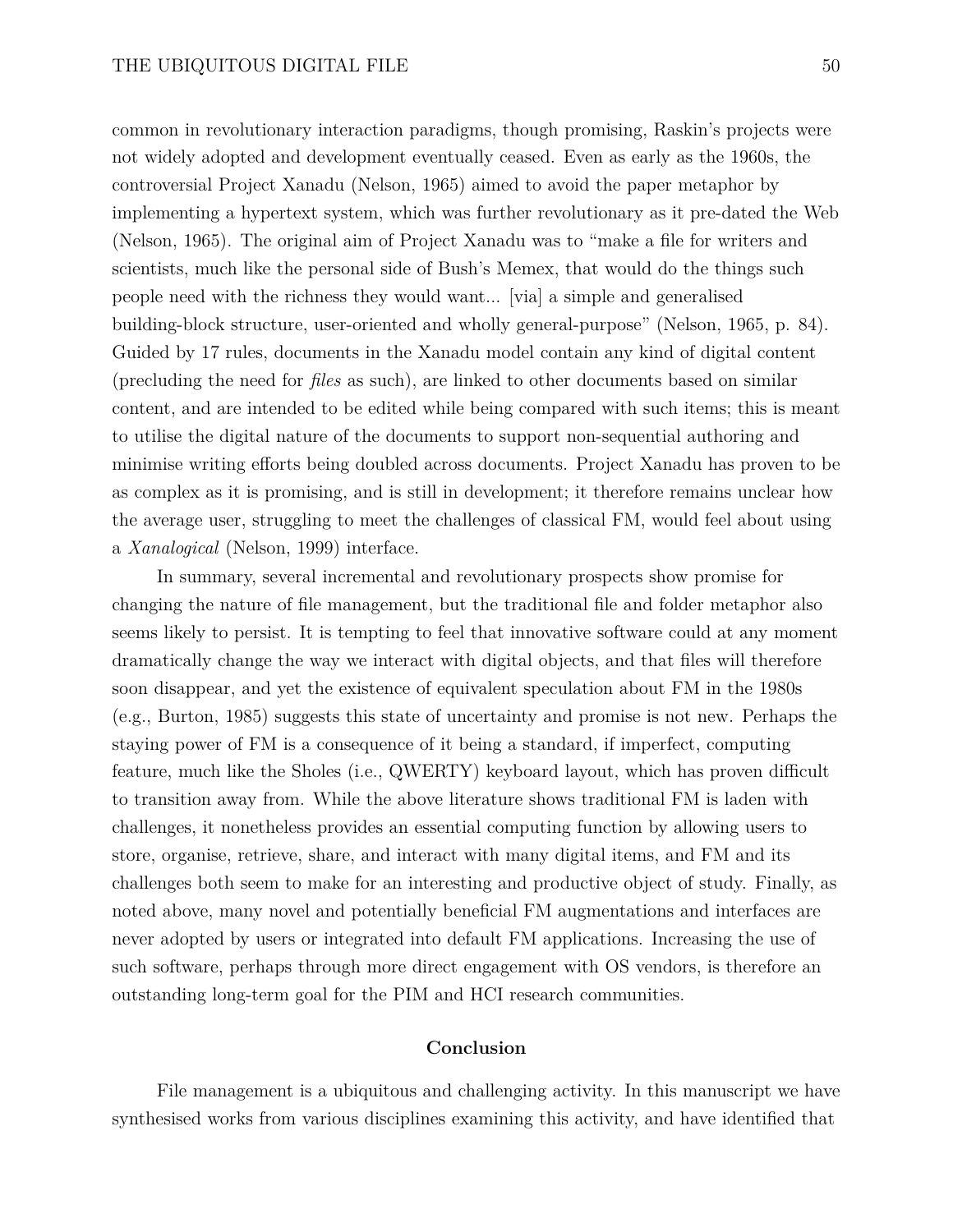such work typically aims to understand users' FM behaviour, the factors determining it, and how these results can be used to improve the relevant systems and services. Such works have been undertaken by researchers active in information science, personal information management, human-computer interaction, computer science, and more, and have drawn upon various methods from these fields; the study of FM is thus interdisciplinary and potentially highly impactful for these fields and those with overlapping interests, such as psychology and information visualisation, retrieval, and organisation. This is perhaps unsurprising, given the apparent fundamental nature of the file and folder context, where users manage items in bespoke information structures.

What the study of FM faces in the future is a shifting landscape where user behaviour is difficult to study, analyse, and support, because it is nuanced, private, personal, and changing along with its technological context. The implications of increases in use of the cloud, available storage space, fragmentation of information across devices, and complex social information management on FM are unclear. Several advances are needed to better understand and support users' FM activities: new data collection tools, further studies, models of user behaviour, and theories. Through such advances and the findings of FM studies (like those presented above), FM research holds connections to and implications for other areas of study surrounding information behaviour and structures, and shows promise for improving the ubiquitous task of file management through the informed designed of new software and services.

### **Acknowledgements**

The authors thank Jamshid Beheshti, Rob Capra, Ilja Frissen, Ben Hanrahan, Maja Krtaliç, and Shane McIntyre for their comments on drafts of this manuscript. The authors also thank Lauren Bennett and Rodreck David for their help in preparing the manuscript for submission.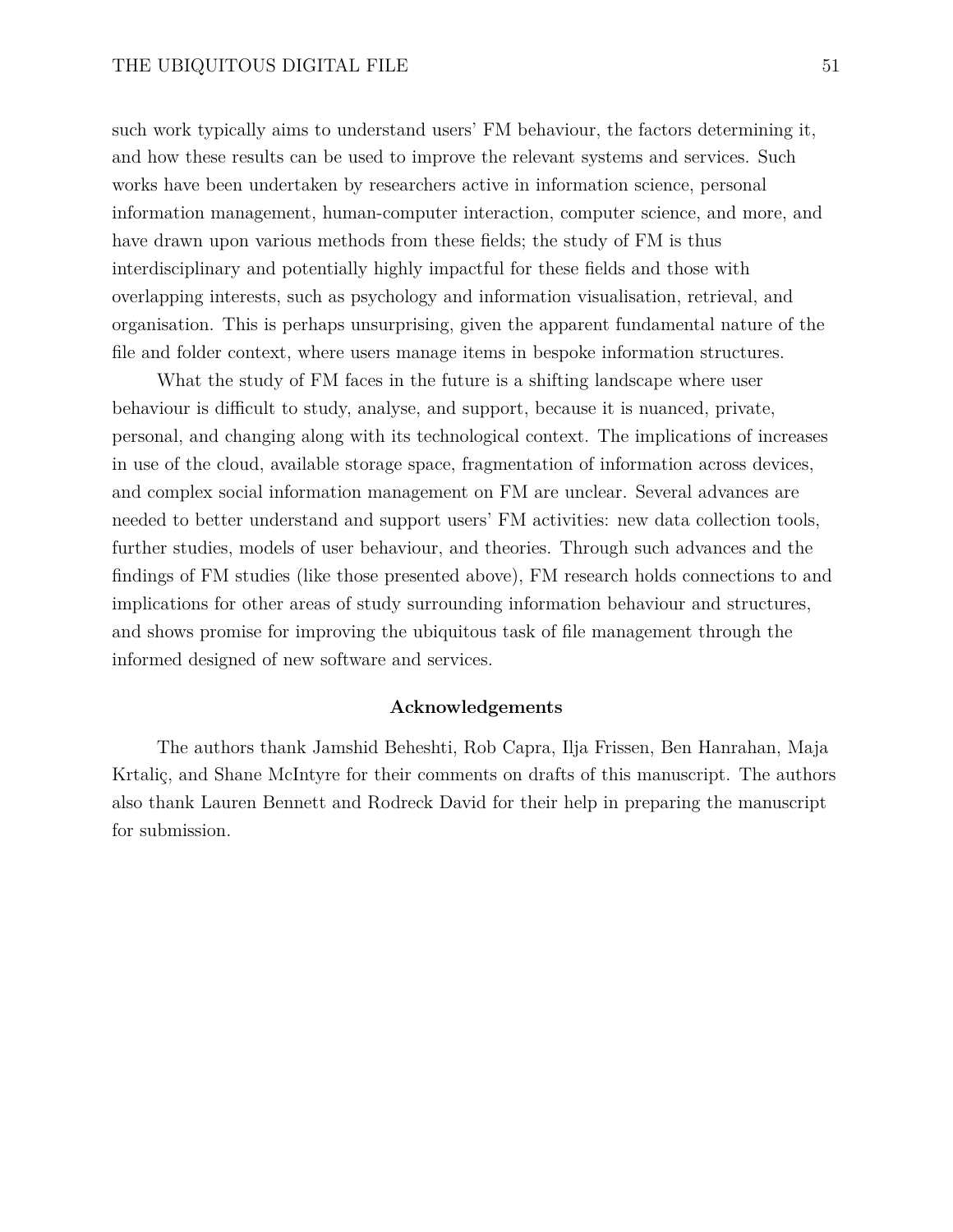### References

- Adrian, B., Klinkigt, M., Maus, H., & Dengel, A. (2009). Using iDocument for document categorization in Nepomuk Social Semantic Desktop. In *5th International Conference on Semantic Systems, Graz, Austria, September 2-4, 2009. Proceedings of I-SEMANTICS* (pp. 638–643).
- Adrian, B., Sauermann, L., & Roth-Berghofer, T. (2007). Contag: A semantic tag recommendation system. *Proceedings of I-Semantics*, *7*, 297–304.
- Agarawala, A., & Balakrishnan, R. (2006). Keepin'it real: pushing the desktop metaphor with physics, piles and the pen. In *Proceedings of the SIGCHI conference on Human Factors in computing systems* (pp. 1283–1292). ACM.
- Agrawal, N., Bolosky, W. J., Douceur, J. R., & Lorch, J. R. (2007). A five-year study of file-system metadata. *ACM Transactions on Storage (TOS)*, *3* (3), 9.
- Akin, O., Baykan, C., & Rao, D. R. (1987). Structure of a directory space: A case study with a UNIX operating system. *International journal of man-machine studies*, *26* (3), 361–382.
- Albadri, N., Watson, R., & Dekeyser, S. (2016). TreeTags: bringing tags to the hierarchical file system. In *Proceedings of the Australasian Computer Science Week Multiconference* (21:1–21:10). ACM.
- Altom, T., Buher, M., Downey, M., & Faiola, A. (2004). Using 3D landscapes to navigate file systems: the MountainView interface. In *Proceedings of the Eighth International Conference on Information Visualisation* (pp. 645–649). IEEE.
- Baker, J. D. (2012). Yellow pages: It is all about file management. *Perioperative Nursing Clinics*, *7* (2), 223–235.
- Baker, M. G., Hartman, J. H., Kupfer, M. D., Shirriff, K. W., & Ousterhout, J. K. (1991). Measurements of a distributed file system. In *ACM SIGOPS Operating Systems Review* (Vol. 25, *5*, pp. 198–212). ACM. Pacific Grove, California, USA.
- Ballesteros, A. R., & Moreno, L. A. G. (2007). Embedded file manager for mobile devices design and implementation. *IEEE Latin America Transactions*, *5* (8), 638–643.
- Barreau, D. (1995). Context as a factor in personal information management systems. *Journal of the American Society for Information Science*, *46* (5), 327–339.
- Barreau, D., & Nardi, B. A. (1995). Finding and reminding: File organization from the desktop. *ACM SigChi Bulletin*, *27* (3), 39–43.
- Bass, J. (2013). A PIM perspective: Leveraging personal information management research in the archiving of personal digital records. *Archivaria*, *75*, 49–76. Retrieved from https://archivaria.ca/archivar/index.php/archivaria/article/view/13433
- Bauer, D., Fastrez, P., & Hollan, J. (2005). Spatial tools for managing personal information collections. In *System Sciences, 2005. HICSS'05. Proceedings of the 38th Annual Hawaii International Conference on* (104b–104b). IEEE.
- Benn, Y., Bergman, O., Glazer, L., Arent, P., Wilkinson, I. D., Varley, R., & Whittaker, S. (2015). Navigating through digital folders uses the same brain structures as real world navigation. *Scientific reports*, *5*, 14719. doi:10.1038/srep14719
- Bennett, J. M., Bauer, M. A., & Kinchlea, D. (1991). Characteristics of files in NFS environments. In *Proceedings of the 1991 ACM SIGSMALL/PC Symposium on Small Systems* (pp. 33–40). ACM.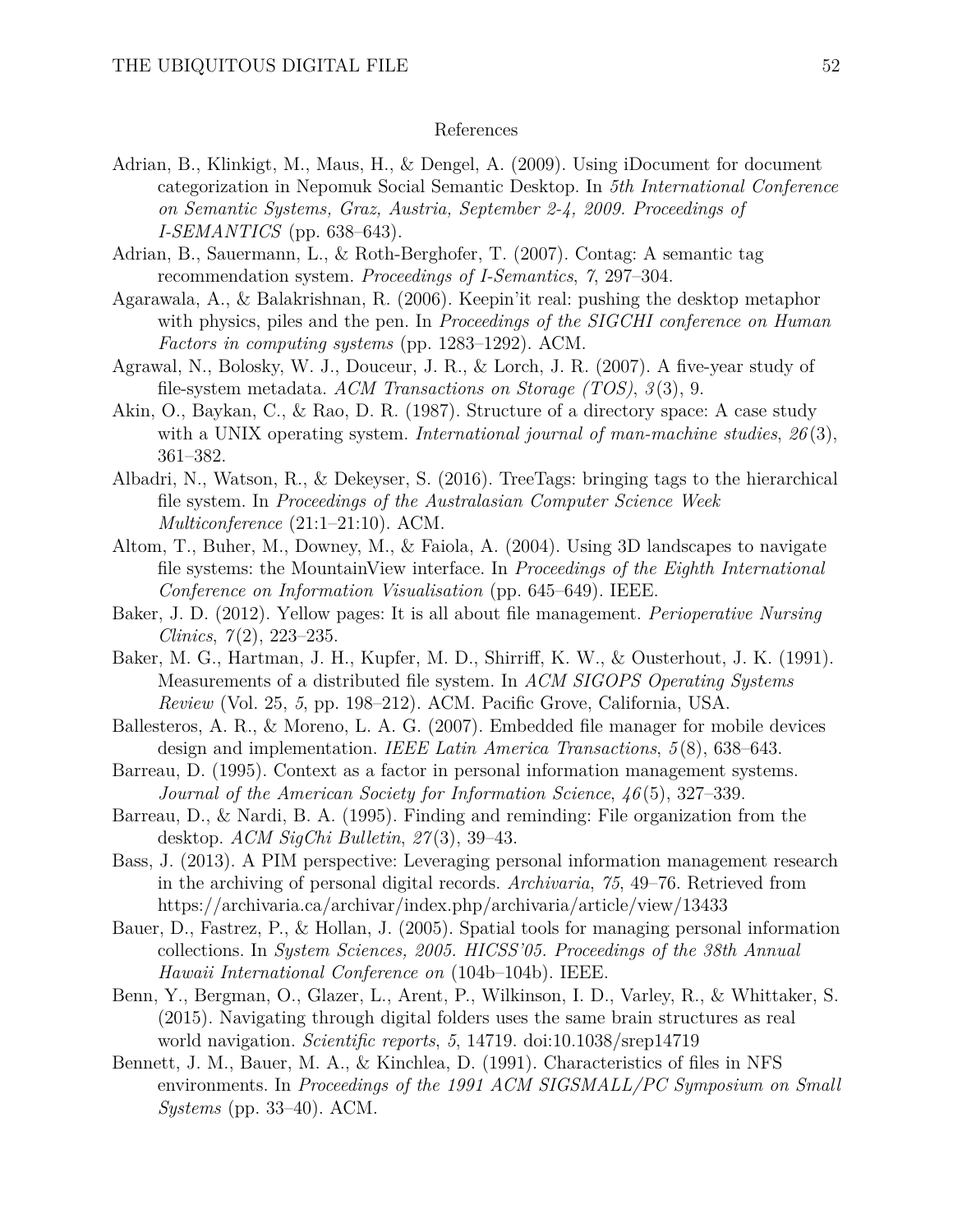- Bergman, O. (2012). The User-Subjective Approach to Personal Information Management: From Theory to Practice. In M. Zacarias & J. V. Oliveira (Eds.), *Human-Computer Interaction: The Agency Perspective* (Vol. 396, pp. 55–81). Studies in Computational Intelligence. Springer Berlin Heidelberg.
- Bergman, O. (2013). Variables for personal information management research. In *Aslib Proceedings* (Vol. 65, *5*, pp. 1–1). Emerald Group Publishing Limited.
- Bergman, O., & Benn, Y. (2018). A neuro-cognitive explanation for the prevalence of folder navigation and web browsing. In F. D. Davis, R. Riedl, J. vom Brocke, P.-M. Léger, & A. B. Randolph (Eds.), *Information systems and neuroscience* (pp. 93–99). New York, NY: Springer International Publishing.
- Bergman, O., Beyth-Marom, R., & Nachmias, R. (2003). The user-subjective approach to personal information management systems. *Journal of the American Society for Information Science and Technology*, *54* (9), 872–878.
- Bergman, O., Beyth-Marom, R., & Nachmias, R. (2006). The project fragmentation problem in personal information management. In *Proceedings of the SIGCHI Conference on Human Factors in Computing Systems* (pp. 271–274). ACM.
- Bergman, O., Beyth-Marom, R. [Ruth], & Nachmias, R. (2008). The user-subjective approach to personal information management systems design: Evidence and implementations. *Journal of the American Society for Information Science and Technology*, *59* (2), 235–246.
- Bergman, O., Beyth-Marom, R. [Ruth], Nachmias, R., Gradovitch, N., & Whittaker, S. (2008). Improved search engines and navigation preference in personal information management. *ACM Transactions on Information Systems (TOIS)*, *26* (4), 20.
- Bergman, O., Elyada, O., Dvir, N., Vaitzman, Y., & Ami, A. B. (2015). Spotting the Latest Version of a File with Old'nGray. *Interacting with Computers*, *27* (6), 630–639.
- Bergman, O., Gradovitch, N., Bar-Ilan, J., & Beyth-Marom, R. [Ruth]. (2013). Folder versus tag preference in personal information management. *Journal of the American Society for Information Science and Technology*, *64* (10), 1995–2012.
- Bergman, O., Gradovitch, N., Bar-Ilan, J., & Beyth-Marom, R. [Ruth.]. (2013). Tagging Personal Information: A Contrast between Attitudes and Behavior. In *ASIST 2013*, Montréal, Quebec, Canada.
- Bergman, O., Komninos, A., Liarokapis, D., & Clarke, J. (2012). You never call: Demoting unused contacts on mobile phones using DMTR. *Personal and Ubiquitous Computing*, *16* (6), 757–766.
- Bergman, O., Tene-Rubinstein, M., & Shalom, J. (2013). The use of attention resources in navigation versus search. *Personal and Ubiquitous Computing*, *17* (3), 583–590.
- Bergman, O., Tucker, S., Beyth-Marom, R., Cutrell, E., & Whittaker, S. (2009). It's not that important: demoting personal information of low subjective importance using GrayArea. In *Proceedings of the SIGCHI Conference on Human Factors in Computing Systems* (pp. 269–278). ACM.
- Bergman, O., Whittaker, S., & Falk, N. (2014). Shared files: The retrieval perspective. *Journal of the Association for Information Science and Technology*, *65* (10), 1949–1963. doi:10.1002/asi.23147
- Bergman, O., Whittaker, S., & Frishman, Y. (2018). Let's get personal: The little nudge that improves document retrieval in the cloud. *Journal of Documentation*, *Earlycite*.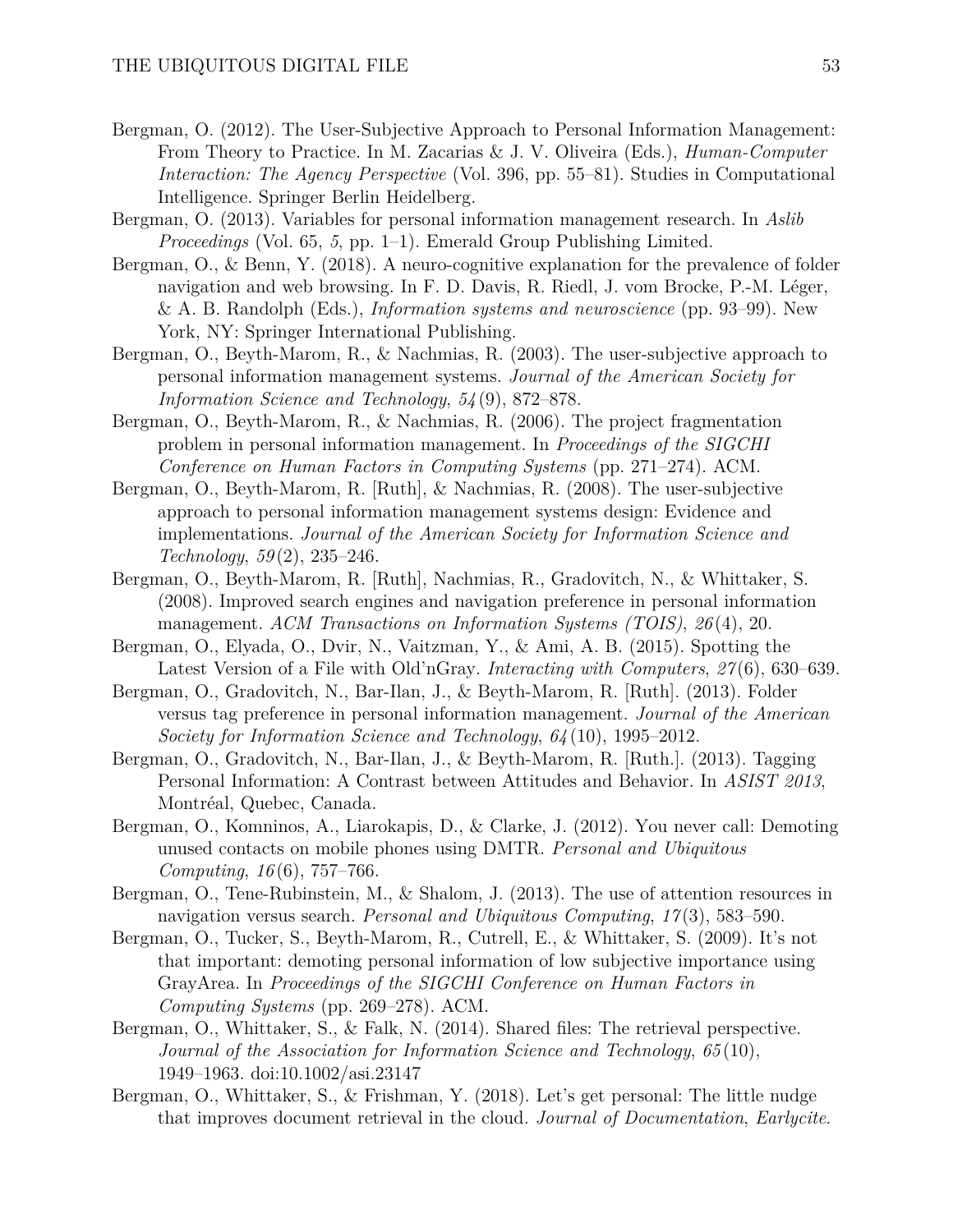- Bergman, O., Whittaker, S., Sanderson, M., Nachmias, R., & Ramamoorthy, A. (2010). The effect of folder structure on personal file navigation. *Journal of the American Society for Information Science and Technology*, *61* (12), 2426–2441.
- Bergman, O., Whittaker, S., Sanderson, M., Nachmias, R., & Ramamoorthy, A. (2012). How do we find personal files?: the effect of OS, presentation & depth on file navigation. In *Proceedings of the 2012 ACM Annual Conference on Human Factors in Computing Systems* (pp. 2977–2980). ACM.
- Bergman, O., & Yanai, N. (2017). Personal information retrieval: Smartphones vs. computers, emails vs. files. *Personal and Ubiquitous Computing*, 1–12. doi:10.1007/s00779-017-1101-6
- Berlin, L. M., Jeffries, R., O'Day, V. L., Paepcke, A., & Wharton, C. (1993). Where did you put it? Issues in the design and use of a group memory. In *Proceedings of the INTERACT'93 and CHI'93 conference on Human factors in computing systems* (pp. 23–30). ACM.
- Blanc-Brude, T., & Scapin, D. L. (2007). What do people recall about their documents?: implications for desktop search tools. In *Proceedings of the 12th International Conference on Intelligent User Interfaces* (pp. 102–111). ACM.
- Bloehdorn, S., & Völkel, M. (2006). TagFS tag semantics for hierarchical file systems. In *Proceedings of the 6th International Conference on Knowledge Management (I-KNOW 06), Graz, Austria* (Vol. 8). Citeseer.
- Boardman, R., & Sasse, M. A. (2004). Stuff goes into the computer and doesn't come out: a cross-tool study of personal information management. In *CHI '04 Proceedings of the SIGCHI Conference on Human factors in Computing Systems* (pp. 583–590). ACM.
- Bondarenko, O., & Janssen, R. (2005). Documents at hand: Learning from paper to improve digital technologies. In *CHI '05 Proceedings of the SIGCHI Conference on Human Factors in Computing Systems* (pp. 121–130). ACM.
- Bowman, C. M., Dharap, C., Baruah, M., Camargo, B., & Potti, S. (1994). A File System for Information Management. In *Proceedings of the Conference on Intelligent Information Management Systems, Washington, DC, USA* (pp. 66–71).
- Brinegar, J., & Capra, R. (2010). Understanding personal digital music collections. *Proceedings of the American Society for Information Science and Technology*, *47* (1), 1–2.
- Brinegar, J., & Capra, R. (2011). Managing music across multiple devices and computers. In *Proceedings of the 2011 iConference* (pp. 489–495). ACM. Seattle, Washington, USA.
- Brostoff, S., Sasse, M. A., Chadwick, D., Cunningham, J., Mbanaso, U., & Otenko, S. (2005). 'R-WHAT?' DEVELOPMENT OF A ROLE-BASED ACCESS CONTROL POLICY-WRITING TOOL FOR E-SCIENTISTS. *Software: Practice and Experience*, *35* (9), 835–856.
- Bryman, A. (2012). *Social research methods* (4th). Oxford: Oxford University Press.
- Burton, H. D. (1981). FAMULUS revisited: ten years of personal information systems. *Journal of the Association for Information Science and Technology*, *32* (6), 440–443.
- Burton, H. D. (1985). The changing environment of personal information systems. *Journal of the Association for Information Science and Technology*, *36* (1), 48–52.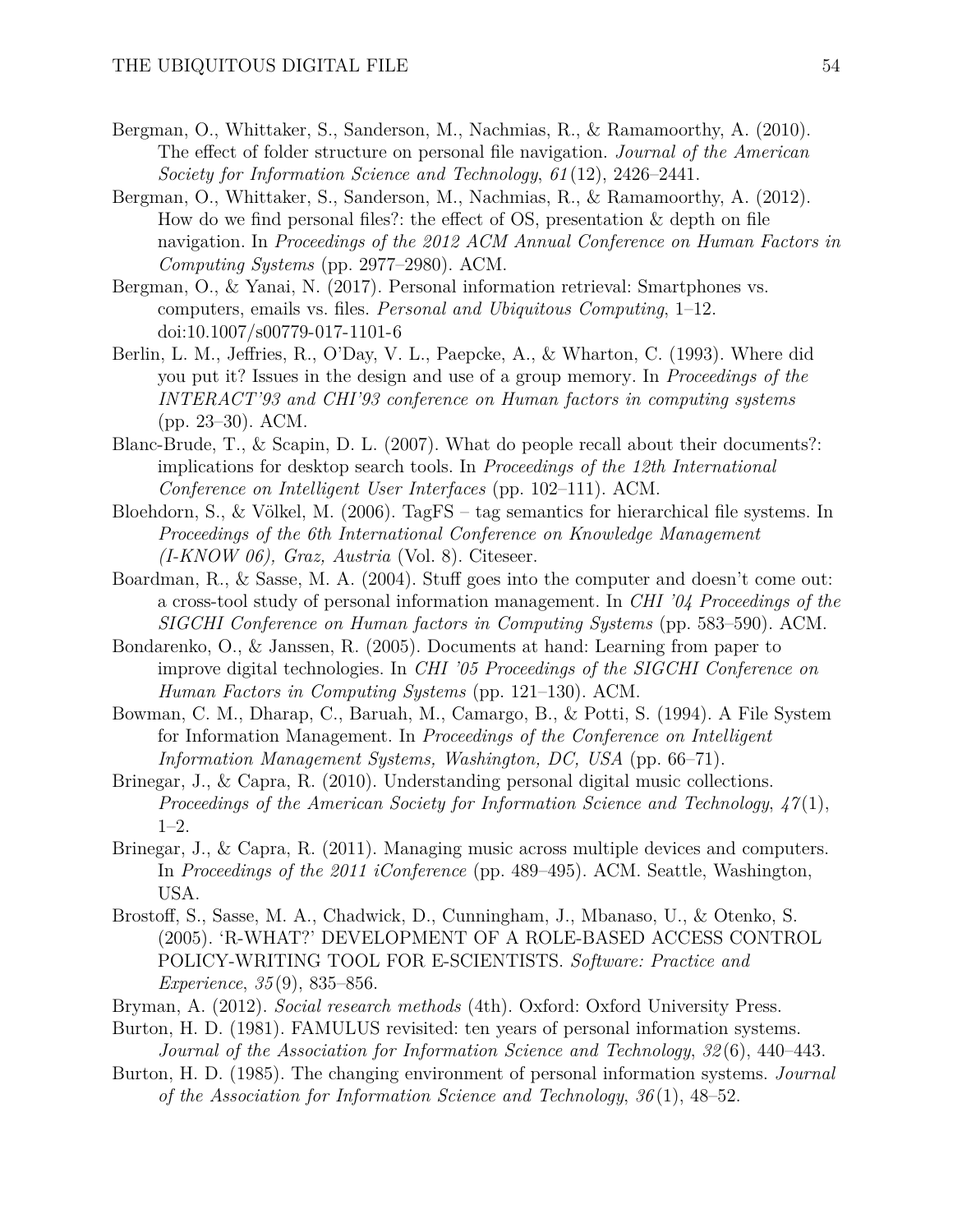- Burton, H. D., Russell, R. M., & Yerke, T. B. (1969). FAMULUS: a computer-based system for augmenting personal documentation efforts. *Proceedings of the American Society for Information Science*, *6*, 53–56.
- Bush, V. (1945). As we may think. *The Atlantic Monthly*, *176* (1), 101–108.
- Capra, R. (2009). A survey of personal information management practices. In *Pim workshop at asis&t 2009*, Vancouver, British Columbia, Canada.
- Capra, R., & Perez-Quinones, M. (2006). Factors and evaluation of refinding behaviors. In *Personal Information Management: Now that we're talking, what are we learning? A SIGIR 2006 Workshop on Personal Information Management* (pp. 16–19). Seattle, Washington, USA.
- Capra, R., Pinney, M., & Perez-Quinones, M. (2005). *Refinding is not finding again* (tech. rep. No. TR-05–10). Computer Science Department, Virginia Tech.
- Capra, R., Vardell, E., & Brennan, K. (2014). File synchronization and sharing: User practices and challenges. (161:1–161:10). Seattle, WA, USA.
- Carroll, J. M. (1982). Creative names for personal files in an interactive computing environment. *International Journal of Man-Machine Studies*, *16* (4), 405–438.
- Case, D. O. (1986). Collection and organization of written information by social scientists and humanists: a review and exploratory study. *Journal of Information Science*, *12* (3), 97–104.
- Case, D. O. (1991). Conceptual organization and retrieval of text by historians: The role of memory and metaphor. *Journal of the American Society for Information Science*, *42* (9), 657–668.
- Chalmers, M. (1993). Using a landscape metaphor to represent a corpus of documents. In *European conference on spatial information theory* (pp. 377–390). Springer.
- Chaudhry, A. S., Rehman, S. u., & Al-Sughair, L. (2015). Personal information management practices in the Kuwaiti corporate sector. *Malaysian Journal of Library and Information Science*, *20* (3), 27–42.
- Chen, C., & Rada, R. (1996). Interacting with hypertext: a meta-analysis of experimental studies. *Human-Computer Interaction*, *11* (2), 125–156.
- Chernov, S., Demartini, G., Herder, E., Kopycki, M., & Nejdl, W. (2008). Evaluating personal information management using an activity logs enriched desktop dataset. In *Proceedings of 3rd Personal Information Management Workshop (PIM 2008), Florence, Italy* (Vol. 155). Citeseer.
- Chirita, P.-A., Costache, S., Nejdl, W., & Paiu, R. (2006). Beagle  $++$ : Semantically enhanced searching and ranking on the desktop. In *The semantic web: Research and applications* (pp. 348–362). Berlin, Heidelberg: Springer Berlin Heidelberg.
- Civan, A., Jones, W., Klasnja, P., & Bruce, H. (2008). Better to organize personal information by folders or by tags?: The devil is in the details. *Proceedings of the American Society for Information Science and Technology*, *45* (1), 1–13.
- Cole, B. (2005). Search engines tackle the desktop. *Computer*, *38* (3), 14–17.
- Cole, I. (1982). Human aspects of office filing: Implications for the electronic office. In *Proceedings of the Human Factors and Ergonomics Society Annual Meeting* (Vol. 26, *1*, pp. 59–63). SAGE Publications.
- Collins, A. (2007). Exploring tabletop file system interaction. In *CHI'07: Extended Abstracts on Human Factors in Computing Systems* (pp. 2171–2176). ACM.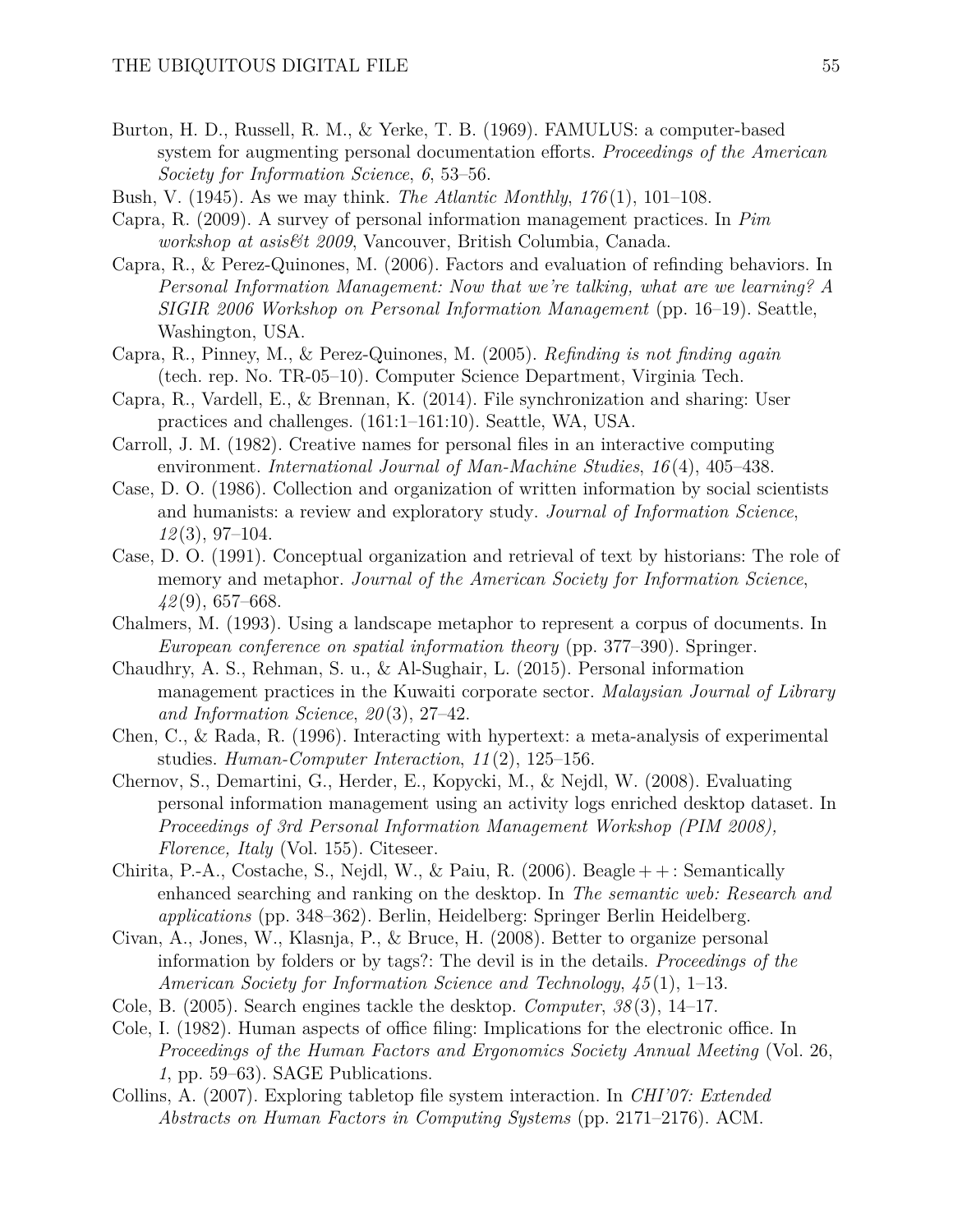- Collins, A., Apted, T., & Kay, J. (2007). Tabletop file system access: Associative and hierarchical approaches. In *TABLETOP'07: Second Annual IEEE International Workshop on Horizontal Interactive Human-Computer Systems* (pp. 113–120). IEEE.
- Collins, A., Bezerianos, A., McEwan, G., Rittenbruch, M., Wasinger, R., & Kay, J. (2009). Understanding file access mechanisms for embedded ubicomp collaboration interfaces. In *UBICOMP'09: Proceedings of the 11th International Conference on Ubiquitous Computing* (pp. 135–144). ACM.
- Čopič Pucihar, K., Kljun, M., Mariani, J., & Dix, A. J. (2016). An empirical study of long-term personal project information management. *Aslib Journal of Information Management*, *68* (4), 495–522.
- Corbató, F. J., Merwin-Daggett, M., & Daley, R. C. (1962). An experimental time-sharing system. In *Proceedings of the May 1-3, 1962, Spring Joint Computer Conference* (pp. 335–344). AIEE-IRE '62 (Spring). ACM. San Francisco, California, USA: ACM.
- Cox, L. P., Murray, C. D., & Noble, B. D. (2002). Pastiche: Making backup cheap and easy. *ACM SIGOPS Operating Systems Review*, *36* (SI), 285–298.
- Crowder, J. W., Marion, J. S., & Reilly, M. (2015). File naming in digital media research: Examples from the humanities and social sciences. *Journal of Librarianship and Scholarly Communication*, *3* (3), eP1260.
- Cushing, A. L. (2013). "it's stuff that speaks to me": Exploring the characteristics of digital possessions. *Journal of the American Society for Information Science and Technology*, *64* (8), 1723–1734.
- Cutrell, E. (2006). Search user interfaces for PIM. In *Personal Information Management: Now that we're talking, what are we learning? A SIGIR 2006 Workshop on Personal Information Management* (pp. 32–35). Seattle, Washington, USA.
- Cutrell, E., Dumais, S. T., & Teevan, J. (2006). Searching to eliminate personal information management. *Communications of the ACM*, *49* (1), 58–64.
- Cutrell, E., Robbins, D., Dumais, S., & Sarin, R. (2006). Fast, flexible filtering with phlat. In *Proceedings of the SIGCHI Conference on Human Factors in Computing systems* (pp. 261–270). ACM.
- De Chiara, R., Erra, U., & Scarano, V. (2003). VENNFS: a Venn-Diagram file manager. In *Proceedings on seventh international conference on information visualization, 2003* (pp. 120–125). Citeseer.
- Dearman, D., & Pierce, J. S. (2008). It's on my other computer!: computing with multiple devices. In *CHI '08 Proceedings of the SIGCHI Conference on Human Factors in Computing Systems* (pp. 767–776). ACM.
- Dinneen, J. D., Asadi, B., Frissen, I., Shu, F., & Julien, C.-A. (2018). Improving exploration of topic hierarchies: Comparative testing of simplified library of congress subject heading structures. In *CHIIR '18 Proceedings of the 2018 Conference on Human Information Interaction & Retrieval* (pp. 102–109). ACM.
- Dinneen, J. D., Odoni, F., Frissen, I., & Julien, C.-A. (2016). Cardinal: Novel software for studying file management behaviour. In *ASIST '16 Proceedings of the 79th ASIS&T Annual Meeting: Creating Knowledge, Enhancing Lives through Information & Technology* (62:1–62:10).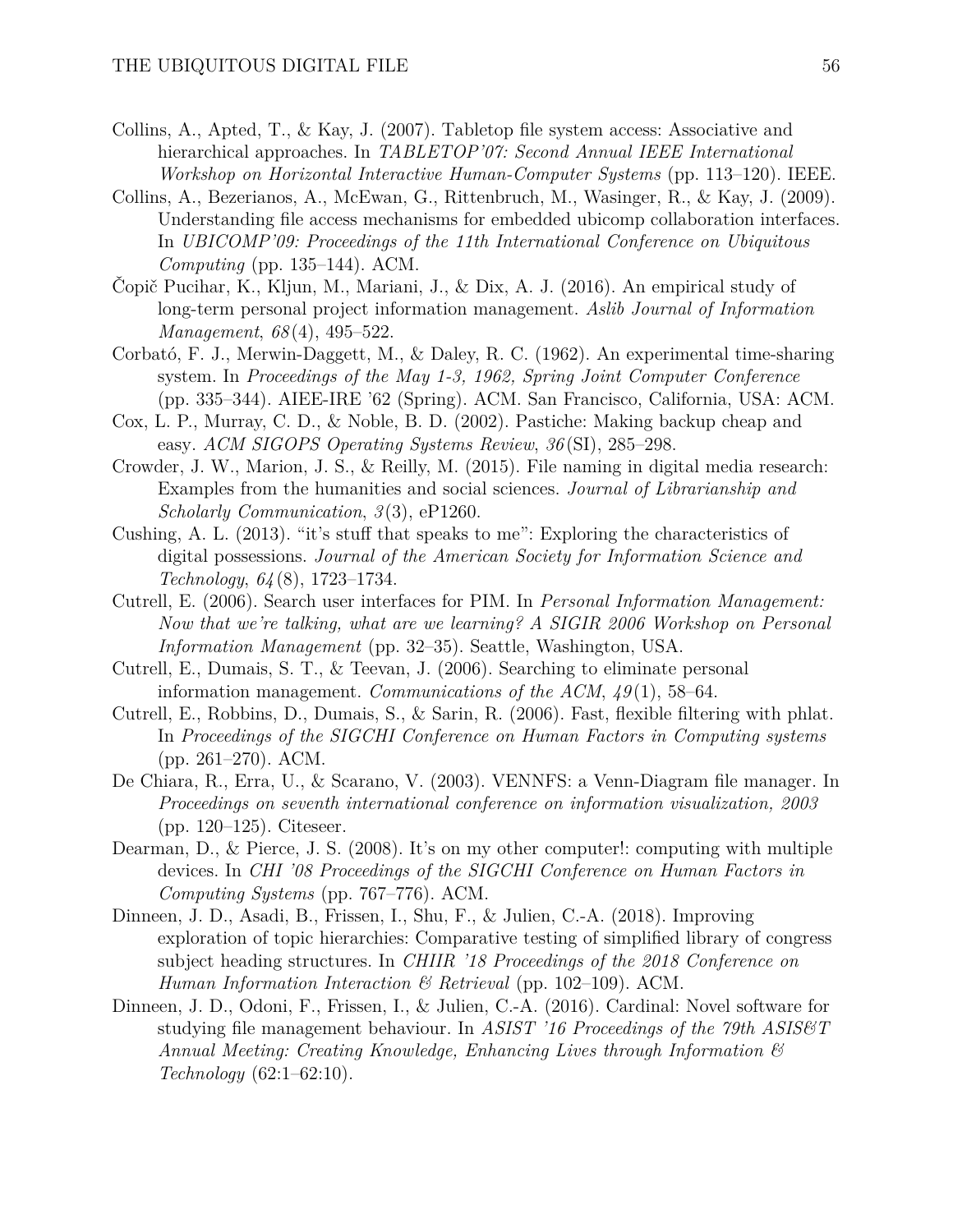- Dinneen, J. D., Odoni, F., & Julien, C.-A. (2016). Towards a desirable data collection tool for studying long-term pim. In *Personal Information Management workshop at CHI '16: ACM Conference on Human Factors in Computing Systems*. ACM.
- Dittrich, J.-P., & Salles, M. A. V. (2006). iDM: a unified and versatile data model for personal dataspace management. In *VLDB '06 Proceedings of the 32nd International Conference on Very Large Data Bases* (pp. 367–378). VLDB Endowment.
- Dong, X. L. (2005). A platform for personal information management and integration. In *Proceedings of VLDB 2005 PhD Workshop* (p. 26). Citeseer.
- Douceur, J. R., & Bolosky, W. J. (1999). A large-scale study of file-system contents. *ACM SIGMETRICS Performance Evaluation Review*, *27* (1), 59–70.
- Dourish, P., & Chalmers, M. (1994). Running out of space: Models of information navigation. In *Human computer interaction* (Vol. 94, pp. 23–26).
- Dourish, P., Edwards, W. K., LaMarca, A., Lamping, J., Petersen, K., Salisbury, M., . . . Thornton, J. (2000). Extending document management systems with user-specific active properties. *ACM Transactions on Information Systems (TOIS)*, *18* (2), 140–170.
- Dourish, P., Edwards, W. K., LaMarca, A., & Salisbury, M. (1999a). Presto: an experimental architecture for fluid interactive document spaces. *ACM Transactions on Computer-Human Interaction (TOCHI)*, *6* (2), 133–161.
- Dourish, P., Edwards, W. K., LaMarca, A., & Salisbury, M. (1999b). Using properties for uniform interaction in the Presto document system. In *Proceedings of the 12th Annual ACM symposium on User Interface Software and Technology* (pp. 55–64). ACM.
- Dourish, P., Lamping, J., & Rodden, T. (1999). Building bridges: customisation and mutual intelligibility in shared category management. In *Proceedings of the International ACM SIGGROUP Conference on Supporting Group Work* (pp. 11–20). ACM.
- Downey, A. B. (2001). The structural cause of file size distributions. In *MASCOTS 2001, Proceedings of the Ninth International Symposium on Modeling, Analysis and Simulation of Computer and Telecommunication Systems* (pp. 361–370). IEEE.
- Dragunov, A. N., Dietterich, T. G., Johnsrude, K., McLaughlin, M., Li, L., & Herlocker, J. L. (2005). TaskTracer: a desktop environment to support multi-tasking knowledge workers. In *Proceedings of the 10th International Conference on Intelligent User Interfaces* (pp. 75–82). ACM.
- Dubey, G., & Zhang, X. L. (2012). A personal information management scheme using shared labels and implication links. *Proceedings of the Association for Information Science and Technology*, *49* (1), 1–7.
- Ducheneaut, N., & Bellotti, V. (2001). E-mail as habitat: An exploration of embedded personal information management. *interactions*, *8* (5), 30–38.
- Dumais, S., Cutrell, E., Cadiz, J. J., Jancke, G., Sarin, R., & Robbins, D. C. (2016). Stuff I've seen: a system for personal information retrieval and re-use. *SIGIR Forum*, *49* (2), 28–35.
- Evans, K. M., & Kuenning, G. H. (2002). A study of irregularities in file-size distributions. In *Proceedings of the 2002 International Symposium on Performance Evaluation of Computer and Telecommunication Systems (SPECTS)*, San Diego, CA: IEEE.
- Fastrez, P., & Jacques, J. (2015). Managing references by filing and tagging: An exploratory study of personal information management by social scientists. In *Human interface*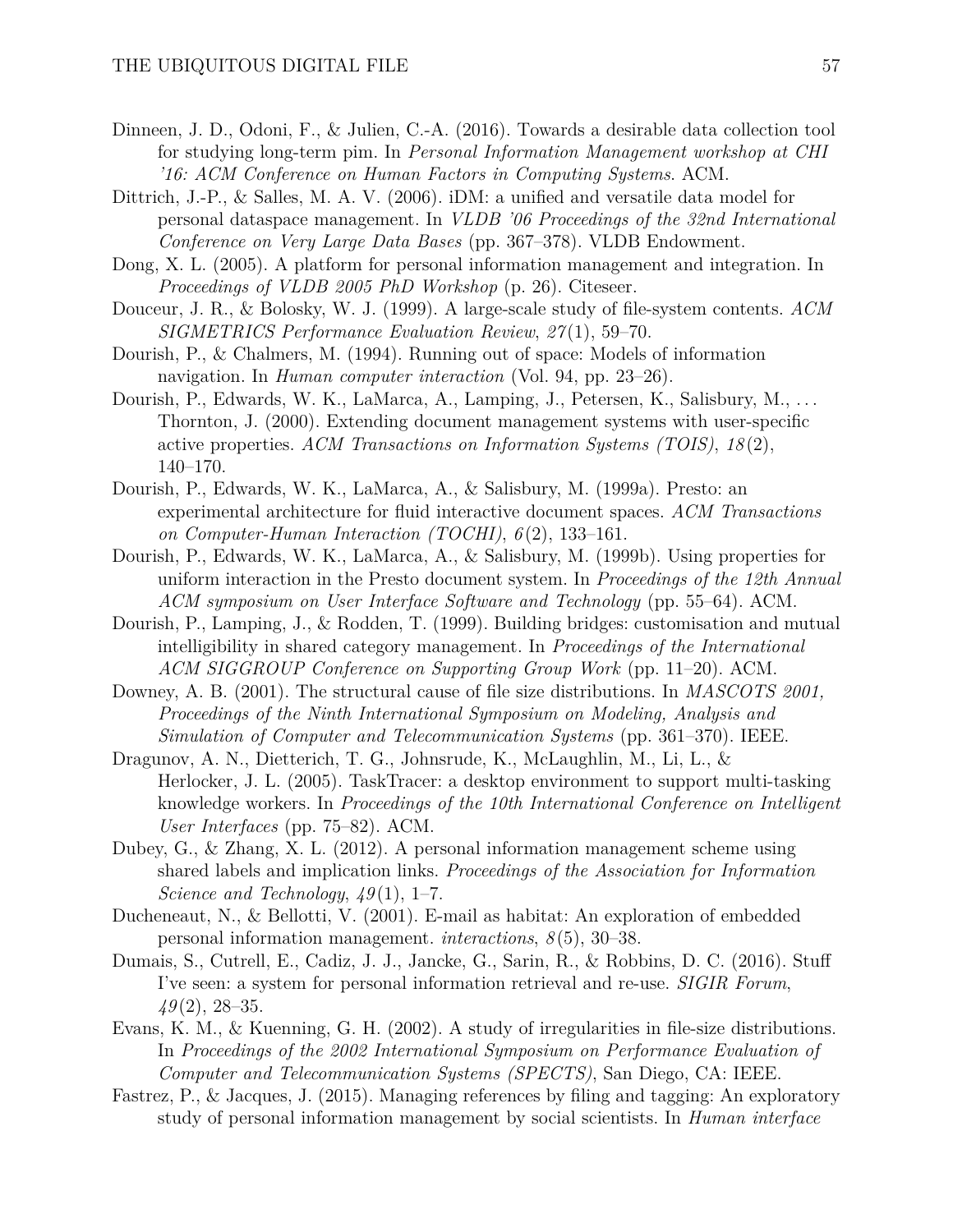*and the management of information. information and knowledge design. himi 2015. lecture notes in computer science, vol 9172* (pp. 463–488). Cham: Springer.

- Fertig, S., Freeman, E., & Gelernter, D. (1996a). "FINDING AND REMINDING" RECONSIDERED. *ACM SIGCHI Bulletin*, *28* (1), 66–69.
- Fertig, S., Freeman, E., & Gelernter, D. (1996b). Lifestreams: an alternative to the desktop metaphor. In *Conference companion on human factors in computing systems* (pp. 410–411). ACM.
- File, T., & Ryan, C. (2014). Computer and Internet use in the United States: 2013. *American Community Survey Reports*. Retrieved from https: //www.census.gov/content/dam/Census/library/publications/2014/acs/acs-28.pdf
- Fisher, K. E., Erdelez, S., & McKechnie, L. (2005). *Theories of information behavior*. Medford, N.J.: American Society for Information Science and Technology by Information Today.
- Fitchett, S., & Cockburn, A. (2015). An empirical characterisation of file retrieval. *International Journal of Human-Computer Studies*, *74*, 1–13.
- Fitchett, S., Cockburn, A., & Gutwin, C. (2013). Improving navigation-based file retrieval. In *Proceedings of the SIGCHI Conference on Human Factors in Computing Systems* (pp. 2329–2338). ACM.
- Fitchett, S., Cockburn, A., & Gutwin, C. (2014). Finder highlights: field evaluation and design of an augmented file browser. In *Proceedings of the 32nd annual acm conference on human factors in computing systems* (pp. 3685–3694). ACM.
- Floridi, L. (2010). *Information: A very short introduction*. Oxford: Oxford University Press.
- Ford, N., Wilson, T., Foster, A., Ellis, D., & Spink, A. (2002). Information seeking and mediated searching. Part 4. Cognitive styles in information seeking. *Journal of the American Society for Information Science and Technology*, *53* (9), 728–735.
- Fourie, I. (2011). Librarians alert: how can we exploit what is happening with personal information management (PIM), reference management and related issues? *Library Hi Tech*, *29* (3), 550–556.
- Fourie, I. (2012). Collaboration and personal information management (PIM). *Library Hi Tech*, *30* (1), 186–193.
- Freeman, E., & Gelernter, D. (1996). Lifestreams: A storage model for personal data. *ACM SIGMOD Record*, *25* (1), 80–86.
- Frohlich, D. M. (1997). Direct manipulation and other lessons. In *Handbook of human-computer interaction* (Second Edition, pp. 463–488). Amsterdam: North-Holland.
- Gao, Q. (2011). An empirical study of tagging for personal information organization: Performance, workload, memory, and consistency. *International Journal of Human-Computer Interaction*, *27* (9), 821–863.
- Gemmell, J., Bell, G., Lueder, R., Drucker, S., & Wong, C. (2002). MyLifeBits: fulfilling the Memex vision. In *Proceedings of the tenth acm international conference on multimedia* (pp. 235–238). ACM.
- Ghorashi, S., & Jensen, C. (2012). Leyline: Provenance-based search using a graphical sketchpad. In *Proceedings of the Symposium on Human-Computer Interaction and Information Retrieval* (2:1–2:10). ACM.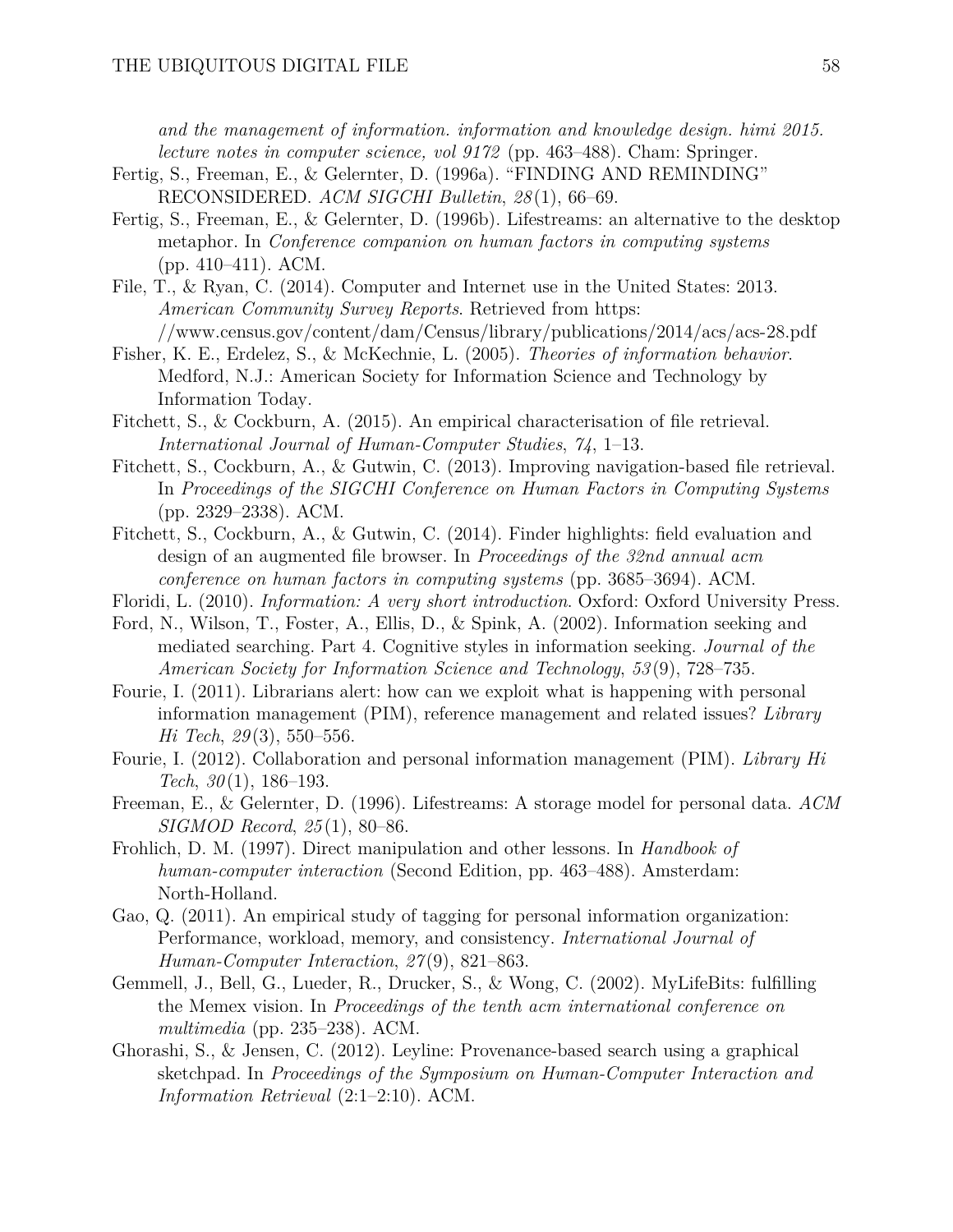- Gifford, D. K., Jouvelot, P., Sheldon, M. A., & O'Toole, J. W., Jr. (1991). Semantic file systems. *25* (5), 16–25.
- Gill, S. L. (1988). *File management and information retrieval systems: A manual for managers and technicians*. Englewood, Colorado, USA: Libraries Unlimited.
- Gonçalves, D. J., & Jorge, J. A. (2003). An empirical study of personal document spaces. In *Interactive systems. design, specification, and verification. dsv-is 2003. lecture notes in computer science* (Vol. 2844, pp. 46–60). Berlin: Springer.
- Gonçalves, D. J., & Jorge, J. A. (2006). Quill: A narrative-based interface for personal document retrieval. In *Chi'06 extended abstracts on human factors in computing systems* (pp. 327–332). ACM.
- Gonçalves, D. J., & Jorge, J. A. (2008a). In search of personal information: Narrative-based interfaces. In *Proceedings of the 13th international conference on intelligent user interfaces* (pp. 179–188). ACM.
- Gonçalves, D. J., & Jorge, J. A. (2008b). Now, it's personal! Evaluating PIM retrieval tools. In *PIM workshop, CHI 2008* (pp. 5–6).
- Gosling, S. D., Ko, S. J., Mannarelli, T., & Morris, M. E. (2002). A room with a cue: personality judgments based on offices and bedrooms. *Journal of Personality and Social Psychology*, *82* (3), 379.
- Gwizdka, J., & Chignell, M. (2007). Individual Differences. In W. Jones & J. Teevan (Eds.), *Personal information management* (pp. 206–220). Seattle, USA: University of Washington Press.
- Gyllstrom, K. (2009). *Enriching personal information management with document interaction histories* (Doctoral dissertation, University of North Carolina at Chapel Hill).
- Halasz, F., & Moran, T. P. (1982). Analogy considered harmful. In *Proceedings of the 1982 Conference on Human Factors in Computing Systems* (pp. 383–386). ACM.
- Haller, H., & Abecker, A. (2010). iMapping: a zooming user interface approach for personal and semantic knowledge management. In *Proceedings of the 21st acm conference on hypertext and hypermedia* (pp. 119–128). ACM.
- Handschuh, S., Möller, K., & Groza, T. (2007). The NEPOMUK project-on the way to the social semantic desktop. In *I-semantics 2007*, Graz, Austria.
- Hardof-Jaffe, S., Hershkovitz, A., Abu-Kishk, H., Bergman, O., & Nachmias, R. (2009a). How do students organize personal information spaces? *International Working Group on Educational Data Mining*.
- Hardof-Jaffe, S., Hershkovitz, A., Abu-Kishk, H., Bergman, O., & Nachmias, R. (2009b). Students' organization strategies of personal information space. *Journal of Digital Information*, *10* (5).
- Hardy, D. R., & Schwartz, M. F. (1993). Essence: A resource discovery system based on semantic file indexing. In *USENIX Winter* (pp. 361–374). Citeseer.
- Hariri, N., Asadi, M., & Mansourian, Y. (2014). The impact of users' verbal/imagery cognitive styles on their Web search behavior. *Aslib Journal of Information Management*, *66* (4), 401–423.
- Harper, R., Lindley, S., Thereska, E., Banks, R., Gosset, P., Smyth, G., ... Whitworth, E. (2013). What is a File? In *Proceedings of the 2013 Conference on Computer Supported Cooperative Work* (pp. 1125–1136). ACM.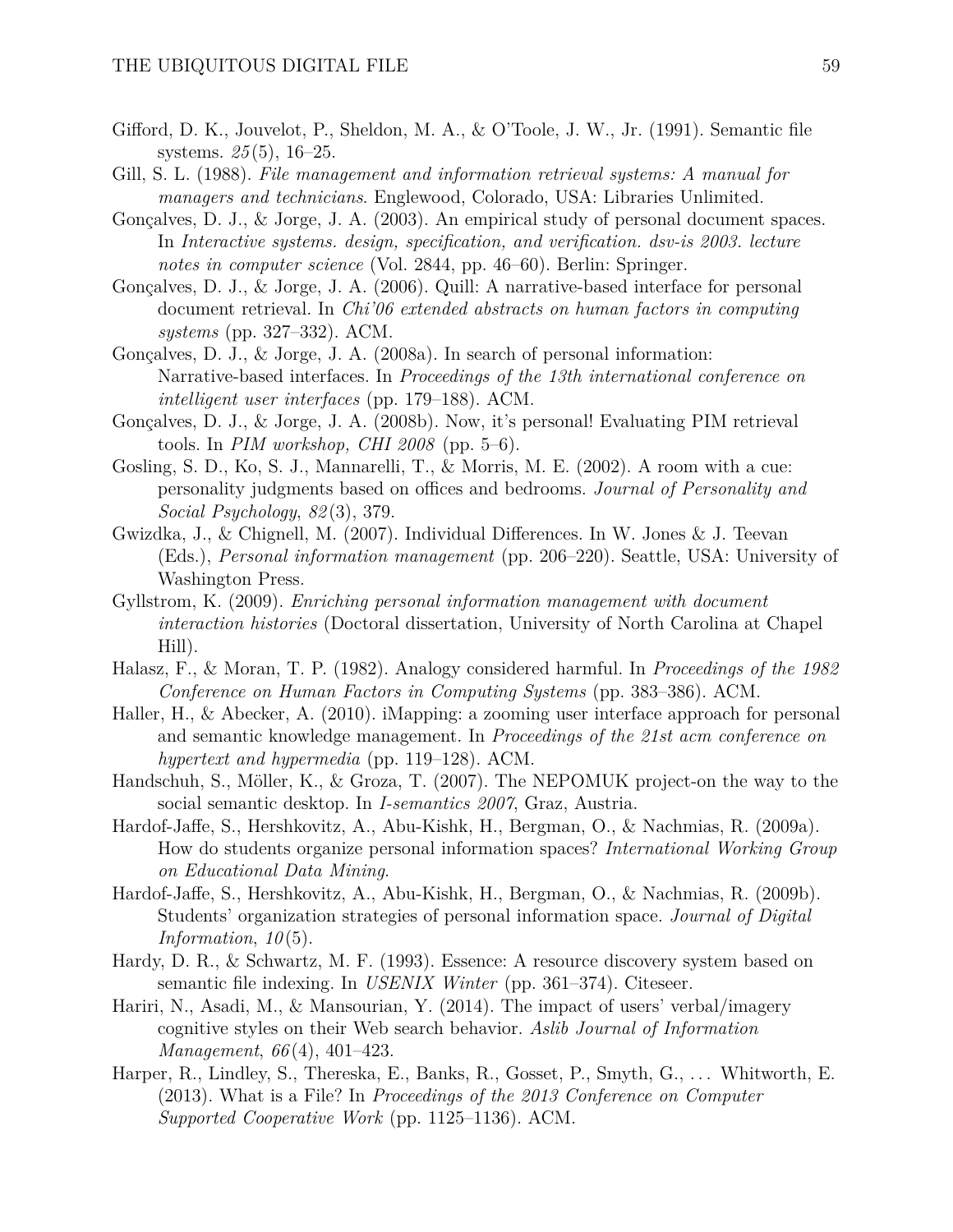- Harter, T., Dragga, C., Vaughn, M., Arpaci-Dusseau, A. C., & Arpaci-Dusseau, R. H. (2012). A file is not a file: Understanding the i/o behavior of apple desktop applications. *ACM Transactions on Computer Systems (TOCS)*, *30* (3), 10.
- Haun, S., & Nürnberger, A. (2013). Towards persistent identification of resources in personal information management. In *Proceedings of the 3rd international workshop on semantic digital archives sda* (pp. 73–80). Citeseer.
- Hawkins, D. (Ed.). (2013). *Personal archiving: preserving our digital heritage*. Medford, NJ, USA: Information Today.
- He, S., Li, J., & Shen, Z. (2013). F2R: Publishing file systems as linked data. In *10th international conference on fuzzy systems and knowledge discovery (fskd)* (pp. 767–772). IEEE.
- Henderson, S. (2005). Genre, task, topic and time: Facets of personal digital document management. In *Proceedings of the 6th acm sigchi new zealand chapter's international conference on computer-human interaction: Making chi natural* (pp. 75–82). ACM.
- Henderson, S. (2011). Document duplication: How users (struggle to) manage file copies and versions. *Proceedings of the American Society for Information Science and Technology*, *48* (1), 1–10.
- Henderson, S., & Srinivasan, A. (2009). An empirical analysis of personal digital document structures. In M. J. Smith & G. Salvendy (Eds.), *Human interface and the management of information. designing information environments. lecture notes in computer science, vol 5617.* (pp. 394–403). Berlin, Heidelberg: Springer.
- Henderson, S., & Srinivasan, A. (2011). Filing, piling & structuring: Strategies for personal document management. In *44th Hawaii International Conference on System Sciences (HICSS)* (pp. 1–10). IEEE.
- Hicks, B. J., Dong, A., Palmer, R., & McAlpine, H. C. (2008). Organizing and managing personal electronic files: A mechanical engineer's perspective. *ACM Transactions on Information Systems (TOIS)*, *26* (4), 23.
- Hirakawa, M., Mizumoto, S., Yoshitaka, A., & Ichikawa, T. (1998). A situation-sensitive interface for the management of personal documents. In *Proceedings international workshop on multimedia software engineering* (pp. 96–103). IEEE.
- Hjørland, B. (2005). Empiricism, rationalism and positivism in library and information science. *Journal of Documentation*, *61* (1), 130–155.
- Hsieh, J., Chen, C., Lin, I., & Sun, C. (2008). A web-based tagging tool for organizing personal documents on PCs. In *CHI 2008 Proceedings of the SIGCHI Conference on Human Factors in Computing Systems*.
- Hui, Y. (2012). What is a digital object? *Metaphilosophy*, *43* (4), 380–395.
- Huvila, I., Eriksen, J., Häusner, E.-M., & Jansson, I.-M. (2014). Continuum thinking and the contexts of personal information management. *Information Research*, *19* (1), paper 604.
- Indratmo, J., & Vassileva, J. (2008). A review of organizational structures of personal information management. *Journal of Digital Information*, *9* (1).
- Ishizawa, C., Andoh, Y., & Nishida, M. (2010). Detection method of the remaining files based on logs regarding changed directory and hash values. *IEEJ Transactions on Electronics, Information and Systems*, *130* (11), 2074–2083.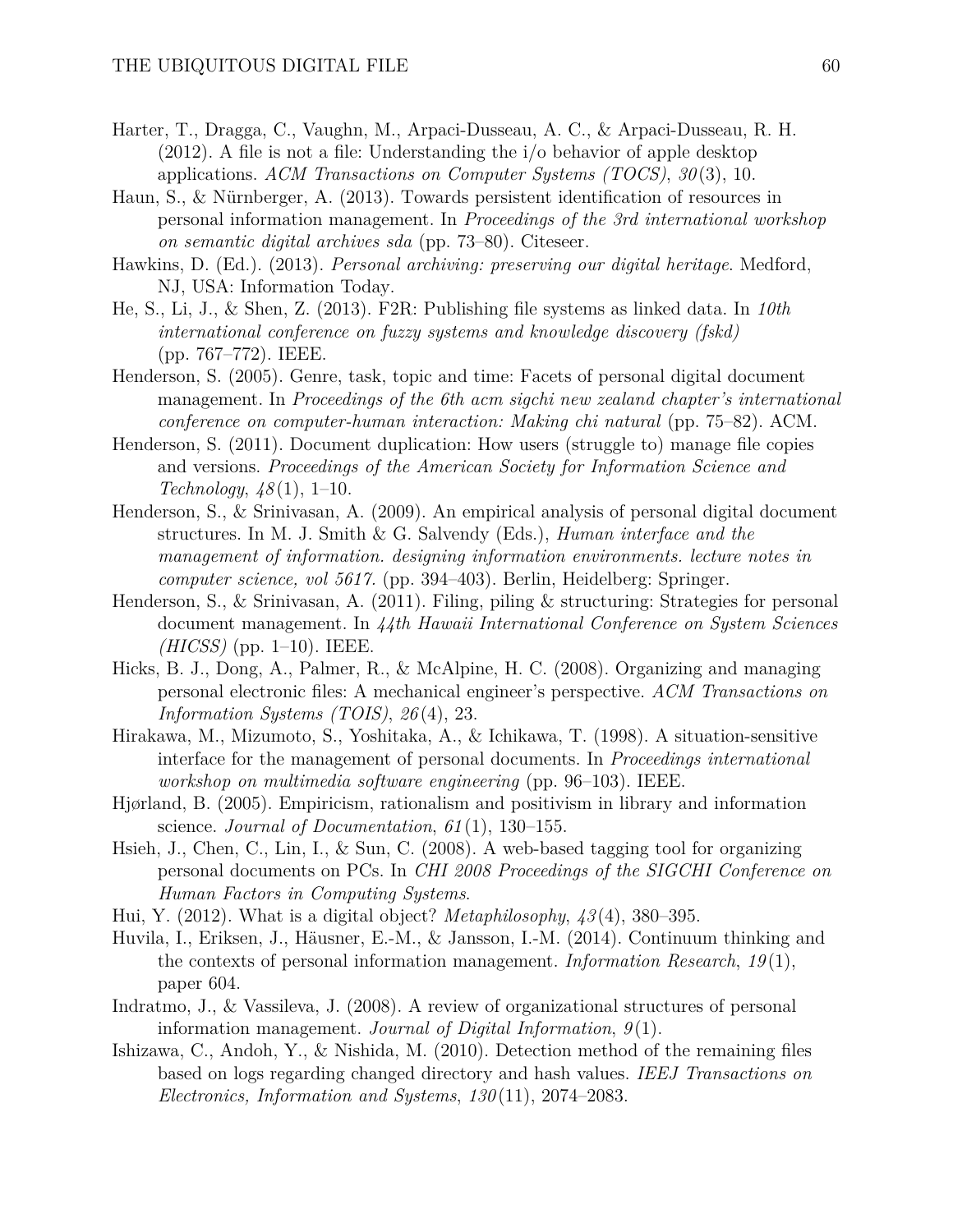- Jansen, B. J., Spink, A., & Saracevic, T. (2000). Real life, real users, and real needs: A study and analysis of user queries on the web. *Information Processing & Management*, *36* (2), 207–227.
- Jensen, C., Lonsdale, H., Wynn, E., Cao, J., Slater, M., & Dietterich, T. G. (2010). The life and times of files and information: a study of desktop provenance. In *Proceedings of the SIGCHI Conference on Human Factors in Computing Systems* (pp. 767–776). ACM.
- Jeuris, S., Houben, S., & Bardram, J. (2014). Laevo: a temporal desktop interface for integrated knowledge work. In *Proceedings of the 27th annual acm symposium on user interface software and technology* (pp. 679–688). ACM.
- Johnson, B., & Shneiderman, B. (1991). Tree-maps: A space-filling approach to the visualization of hierarchical information structures. In *Proceeding visualization '91* (pp. 284–291). IEEE.
- Johnson, J. (1987). How faithfully should the electronic office simulate real one? *ACM SIGCHI Bulletin*, *19* (2), 21–25.
- Johnson, M. L., Bellovin, S. M., Reeder, R. W., & Schechter, S. E. (2009). Laissez-faire file sharing. In *New Security Paradigms Workshop* (Vol. 2009).
- Johnstone, D., Bonner, M., & Tate, M. (2004). Bringing human information behaviour into information systems research: An application of systems modelling. *Information Research*, *9* (4).
- Jones, W. (2007a). *Keeping Found Things Found: The Study and Practice of Personal Information Management*. San Francisco, CA: Morgan Kaufmann Publishers Inc.
- Jones, W. (2007b). Personal information management. *Annual Review of Information Science and Technology*, *41* (1), 453–504.
- Jones, W., Bellotti, V., Capra, R., Dinneen, J. D., Mark, G., Marshall, C. C., . . . Van Kleek, M. (2016). For richer, for poorer, in sickness or in health...: The long-term management of personal information. In *Proceedings of the 2016 chi conference extended abstracts on human factors in computing systems* (pp. 3508–3515). ACM.
- Jones, W., Bruce, H., & Dumais, S. (2001). Keeping found things found on the web. In *Proceedings of the tenth international conference on information and knowledge management* (pp. 119–126). CIKM '01. ACM.
- Jones, W., Capra, R., Diekema, A., Teevan, J., Pérez-Quiñones, M., Dinneen, J. D., & Hemminger, B. (2015). "For Telling" the Present: Using the Delphi Method to Understand Personal Information Management Practices. In *CHI '15: Proceedings of the 33rd Annual ACM Conference on Human Factors in Computing Systems* (pp. 3513–3522). Seoul, Republic of Korea: ACM.
- Jones, W., Dinneen, J. D., Capra, R., Pérez-Quiñones, M., & Diekema, A. R. (2017). Personal Information Management (PIM). In J. McDonald & M. Levine-Clark (Eds.), *Encyclopedia of Library and Information Sciences* (4th). CRC Press.
- Jones, W., Dumais, S., & Bruce, H. (2002). Once found, what then? a study of "keeping" behaviors in the personal use of Web information. *Proceedings of the American Society for Information Science and Technology*, *39* (1), 391–402.
- Jones, W., Hou, D., Sethanandha, B. D., Bi, S., & Gemmell, J. (2010). Planz to put our digital information in its place. In *Chi'10 extended abstracts on human factors in computing systems* (pp. 2803–2812). ACM.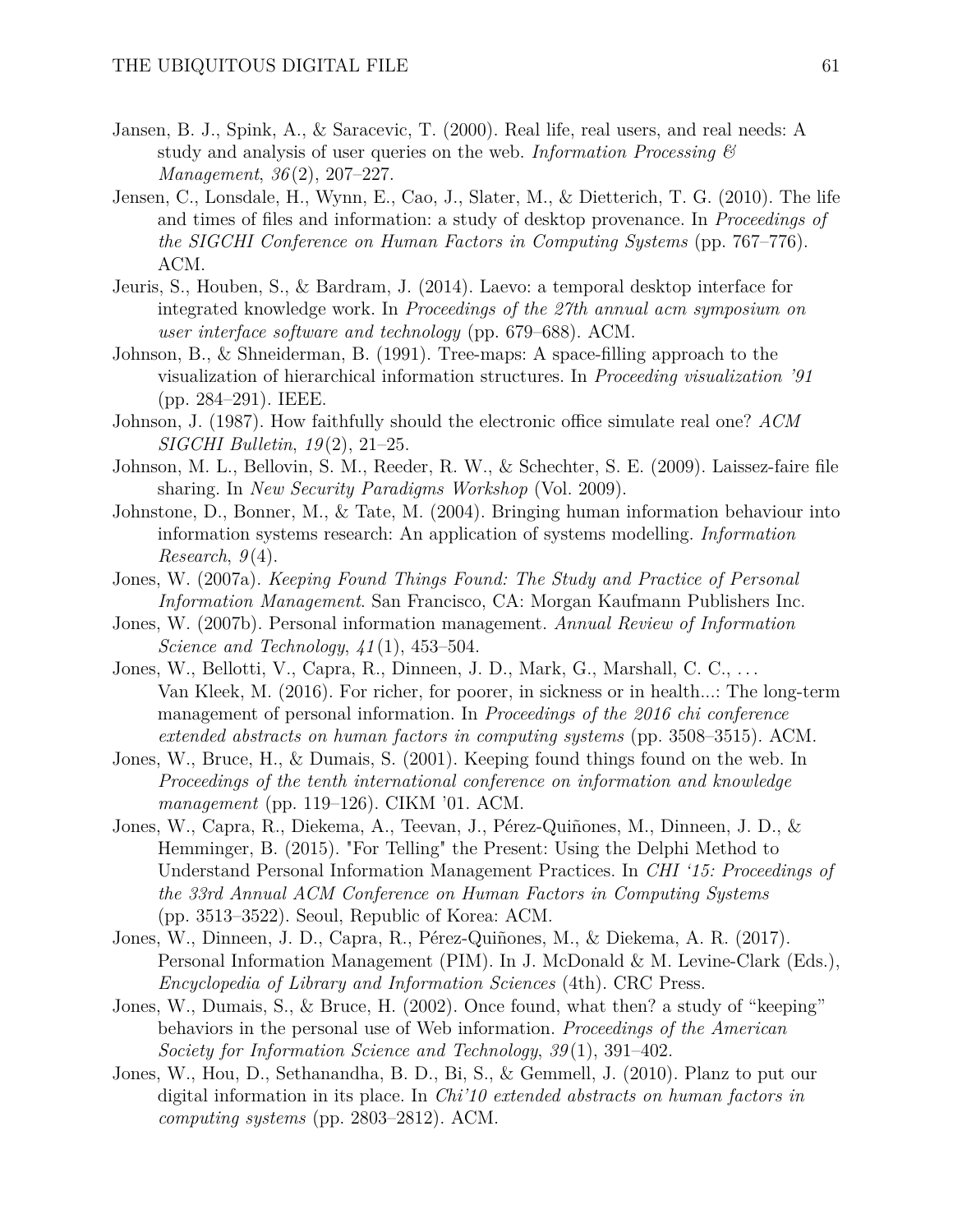- Jones, W., Phuwanartnurak, A. J., Gill, R., & Bruce, H. (2005). Don't take my folders away!: Organizing personal information to get things done. In *Chi '05 extended abstracts on human factors in computing systems* (pp. 1505–1508). ACM.
- Jones, W., Thorsteinson, C., Thepvongsa, B., & Garrett, T. (2016). Making it real: Towards practical progress in the management of personal information. In *Proceedings of the 2016 chi conference extended abstracts on human factors in computing systems* (pp. 571–582). ACM.
- Jones, W., Wenning, A., & Bruce, H. (2014). How do people re-find files, emails and web pages? In *iConference 2014 proceedings* (pp. 552–567). iSchools.
- Julien, C.-A., Asadi, B., Dinneen, J. D., & Shu, F. (2016). Library of Congress subject heading (LCSH) browsing and natural language searching. *Proceedings of the Association for Information Science and Technology*, *53* (1), 1–4.
- Julien, C.-A., Tirilly, P., Dinneen, J. D., & Guastavino, C. (2013). Reducing subject tree browsing complexity. *Journal of the American Society for Information Science and Technology*, *64* (11), 2201–2223.
- Kalman, Y. M., & Ravid, G. (2015). Filing, piling, and everything in between: The dynamics of E-mail inbox management. *Journal of the Association for Information Science and Technology*, *66* (12), 2540–2552.
- Kamaruddin, A., & Dix, A. (2010). To 'dump'or not to 'dump': Changing, supporting or distracting behavior. In *i-USEr 2010: International Conference on User Science and Engineering* (pp. 49–54). IEEE.
- Kamaruddin, A., Dix, A., & Martin, D. (2006). Why do you make a folder? In *Adjunct proceedings of HCI2006: the 20th BCS HCI Group Conference*. British Computer Society, London, UK.
- Kaptelinin, V. (1996). Creating computer-based work environments: an empirical study of Macintosh users. In *Proceedings of the 1996 ACM SIGCPR/SIGMIS Conference on Computer Personnel Research* (pp. 360–366). ACM.
- Kaptelinin, V. (2003). UMEA: Translating interaction histories into project contexts. In *Proceedings of the SIGCHI Conference on Human Factors in Computing Systems* (pp. 353–360). ACM.
- Kaye, J., Vertesi, J., Avery, S., Dafoe, A., David, S., Onaga, L., . . . Pinch, T. (2006). To have and to hold: exploring the personal archive. In *Proceedings of the SIGCHI Conference on Human Factors in Computing Systems* (pp. 275–284). ACM.
- Kearns, L. R., Frey, B. A., Tomer, C., & Alman, S. (2014). A study of personal information management strategies for online faculty. *Journal of Asynchronous Learning Network*, *18* (1).
- Kelly, D. (2006). Evaluating personal information management behaviors and tools. *Communications of the ACM*, *49* (1), 84–86.
- Khan, M. T., Hyun, M., Kanich, C., & Ur, B. (2018). Forgotten but not gone: Identifying the need for longitudinal data management in cloud storage. In *Proceedings of the 2018 CHI Conference on Human Factors in Computing Systems* (p. 543). ACM.
- Khoo, C., Luyt, B., Ee, C., Osman, J., Lim, H.-H., & Yong, S. (2007). How users organize electronic files on their workstations in the office environment: a preliminary study of personal information organization behaviour. *Information Research*, *12* (2), paper 293.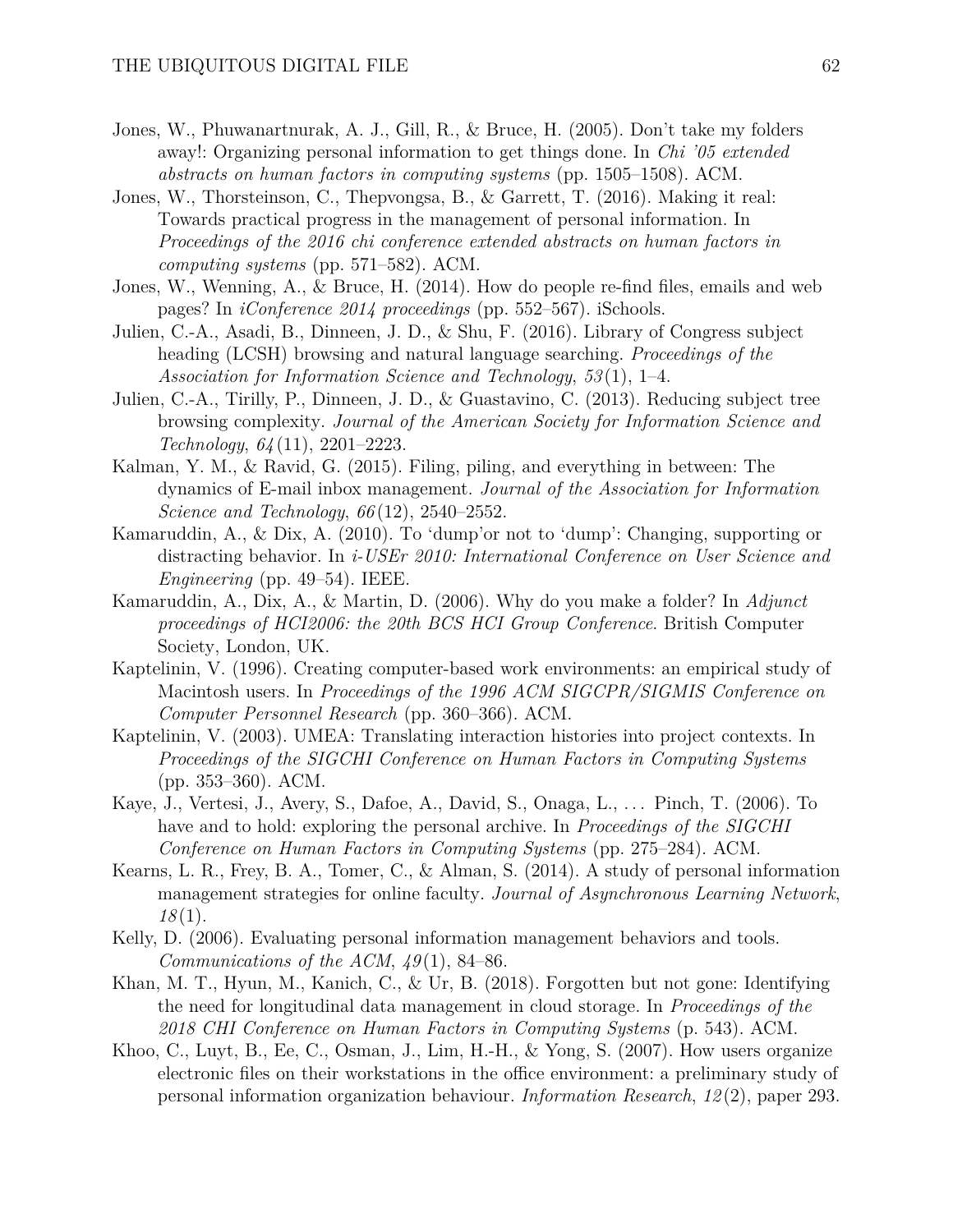- Kieras, D. (1997). A guide to goms model usability evaluation using ngomsl. In *Handbook of human-computer interaction (second edition)* (pp. 733–766). Elsevier.
- Kim, J., & Croft, W. B. (2010). Ranking using multiple document types in desktop search. In *Proceedings of the 33rd International ACM SIGIR Conference on Research and Development in Information Retrieval* (pp. 50–57). ACM.
- Kim, J., Croft, W. B., Smith, D., & Bakalov, A. (2011). Evaluating an associative browsing model for personal information. In *Proceedings of the 20th ACM International Conference on Information and Knowledge Management* (pp. 647–652). ACM.
- Kinley, K., Tjondronegoro, D., Partridge, H., & Edwards, S. (2014). Modeling users' web search behavior and their cognitive styles. *Journal of the Association for Information Science and Technology*, *65* (6), 1107–1123.
- Kljun, M., Mariani, J., & Dix, A. (2015). Transference of PIM research prototype concepts to the mainstream: successes or failures. *Interacting with Computers*, *27* (2), 73–98.
- Kljun, M., Mariani, J., & Dix, A. (2016). Toward understanding short-term personal information preservation: A study of backup strategies of end users. *Journal of the Association for Information Science and Technology*, *67* (12), 2947–2963.
- Kobsa, A. (2004). User experiments with tree visualization systems. In *IEEE Symposium on Information Visualization* (pp. 9–16). IEEE.
- Kozhevnikov, M. (2007). Cognitive styles in the context of modern psychology: toward an integrated framework of cognitive style. *Psychological Bulletin*, *133* (3), 464–481.
- Krishnan, A., & Jones, S. (2005). TimeSpace: activity-based temporal visualisation of personal information spaces. *Personal and Ubiquitous Computing*, *9* (1), 46–65.
- Kwaznik, B. H. (1991). The importance of factors that are not document attributes in the organisation of personal documents. *Journal of Documentation*, *47* (4), 389–398.
- Lansdale, M. W. (1988). The psychology of personal information management. *Applied Ergonomics*, *19* (1), 55–66.
- Lee, B., & Bederson, B. B. (2003). *Favorite folders: A configurable, scalable file browser* (tech. rep. No. CS-TR-4468). University of Maryland. Vancouver, BC, Canada.
- Liu, G., Jiang, B., & Feng, L. (2017). A PDF document re-finding system with a Q&A wizard interface. *Knowledge-Based Systems*, *131*, 1–9.
- Liu, W., Rioul, O., McGrenere, J., Mackay, W. E., & Beaudouin-Lafon, M. (2018). BIGFile: Bayesian information gain for fast file retrieval. In *Proceedings of the 2018 CHI Conference on Human Factors in Computing Systems*. ACM.
- Luczak-Roesch, M., Tinati, R., Van Kleek, M., & Shadbolt, N. (2015). From coincidence to purposeful flow? properties of transcendental information cascades. In *Advances in social networks analysis and mining (asonam), 2015 ieee/acm international conference on* (pp. 633–638). IEEE.
- Lyman, P., & Varian, H. R. (2003). *How much information*. Online; accessed 19-July-2008. Retrieved from http://groups.ischool.berkeley.edu/archive/how-much-info-2003/
- Ma, S., & Wiedenbeck, S. (2009). File management with hierarchical folders and tags. In *CHI'09 Extended Abstracts on Human Factors in Computing Systems* (pp. 3745–3750). ACM.
- Mackenzie, M. L. (2000). The personal organization of electronic mail messages in a business environment: An exploratory study. *Library & Information Science Research*, *22* (4), 405–426.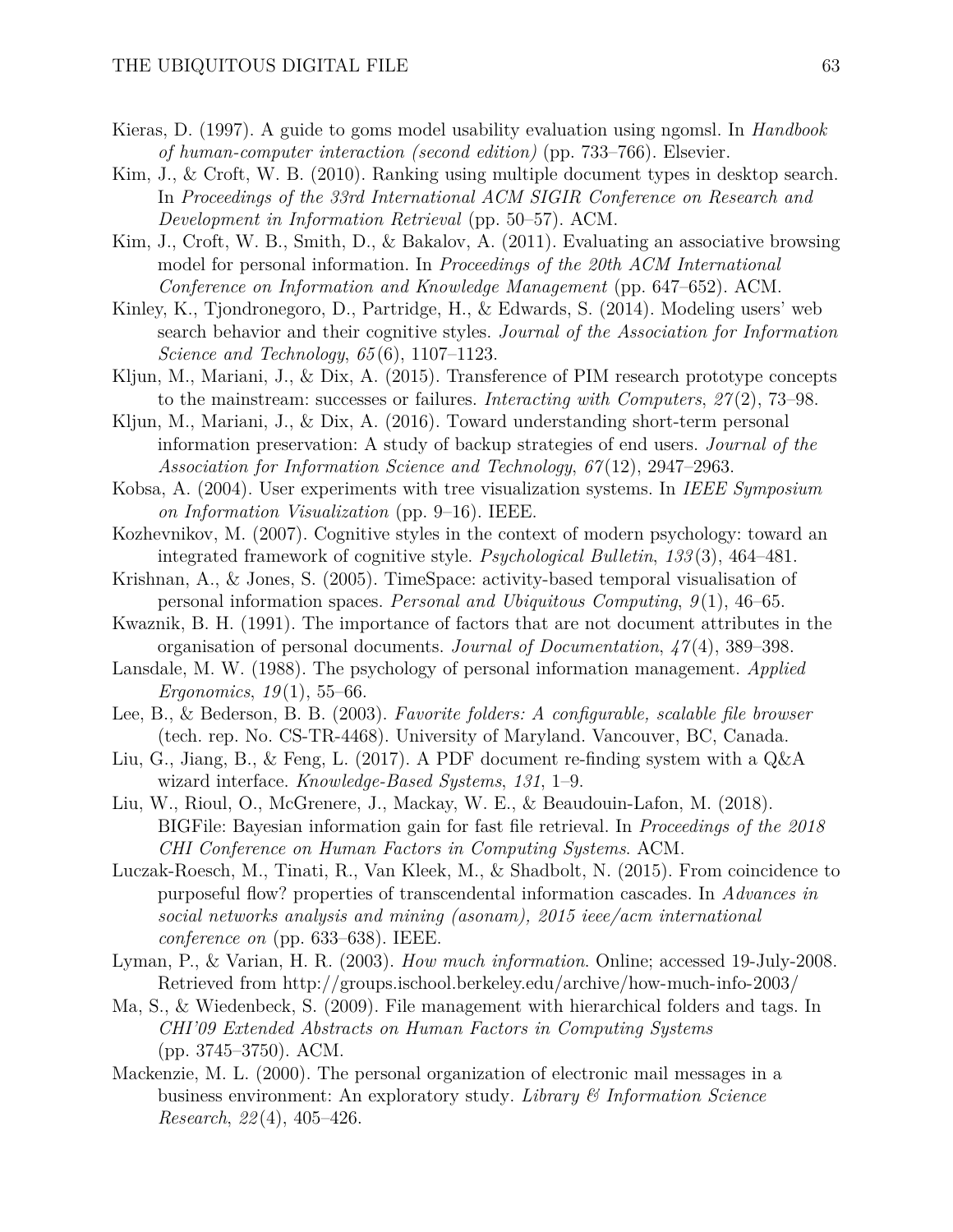- Malone, T. W. (1983). How do people organize their desks?: Implications for the design of office information systems. *ACM Transactions on Information Systems (TOIS)*, *1* (1), 99–112.
- Manber, U. (1994). Finding similar files in a large file system. In *Proceedings of the USENIX Winter 1994 Technical Conference on USENIX Winter 1994 Technical Conference* (pp. 2–2).
- Mander, R., Salomon, G., & Wong, Y. Y. (1992). A "pile" metaphor for supporting casual organization of information. In *Proceedings of the SIGCHI Conference on Human Factors in Computing Systems* (pp. 627–634). ACM.
- Marangunić, N., & Granić, A. (2015). Technology acceptance model: A literature review from 1986 to 2013. *Universal Access in the Information Society*, *14* (1), 81–95.
- Mark, G., & Prinz, W. (1997). What happened to our document in the shared workspace? The need for Groupware conventions. In S. Howard, J. Hammond, & G. Lindgaard (Eds.), *Human-Computer Interaction INTERACT'97* (pp. 413–420). Springer. Boston, USA.
- Marsden, G., & Cairns, D. E. (2003). Improving the usability of the hierarchical file system. In *Proceedings of the 2003 Annual Research Conference of the South African Institute of Computer Scientists and Information Technologists on Enablement Through Technology* (pp. 122–129). South African Institute for Computer Scientists and Information Technologists.
- Marshall, C. C., Bly, S., & Brun-Cottan, F. (2006). The long term fate of our digital belongings: Toward a service model for personal archives. In *Archiving Conference* (1, pp. 25–30). Society for Imaging Science and Technology.
- Marshall, C. C., McCown, F., & Nelson, M. L. (2007). Evaluating personal archiving strategies for Internet-based information. In *Archiving Conference* (1, pp. 151–156). Society for Imaging Science and Technology.
- Marshall, C. C., Wobber, T., Ramasubramanian, V., & Terry, D. B. (2012). Supporting research collaboration through bi-level file synchronization. In *Proceedings of the 17th ACM International Conference on Supporting Group Work* (pp. 165–174). ACM.
- Marshall, C., & Tang, J. C. (2012). That syncing feeling: Early user experiences with the cloud. In *Proceedings of the Designing Interactive Systems Conference* (pp. 544–553). ACM.
- Massey, C. (2017). *Does mood change how we organize digital files?* (Doctoral dissertation, UC Santa Cruz).
- Massey, C., Lennig, T., & Whittaker, S. (2014). Cloudy forecast: An exploration of the factors underlying shared repository use. In *Proceedings of the 32nd Annual ACM Conference on Human Factors in Computing Systems* (pp. 2461–2470). ACM.
- Massey, C., TenBrook, S., Tatum, C., & Whittaker, S. (2014). PIM and personality: What do our personal file systems say about us? In *Proceedings of the 32nd Annual ACM Conference on Human Factors in Computing Systems* (pp. 3695–3704). ACM.
- Meho, L. I., & Tibbo, H. R. (2003). Modeling the information-seeking behavior of social scientists: Ellis's study revisited. *Journal of the American Society for Information Science and Technology*, *54* (6), 570–587.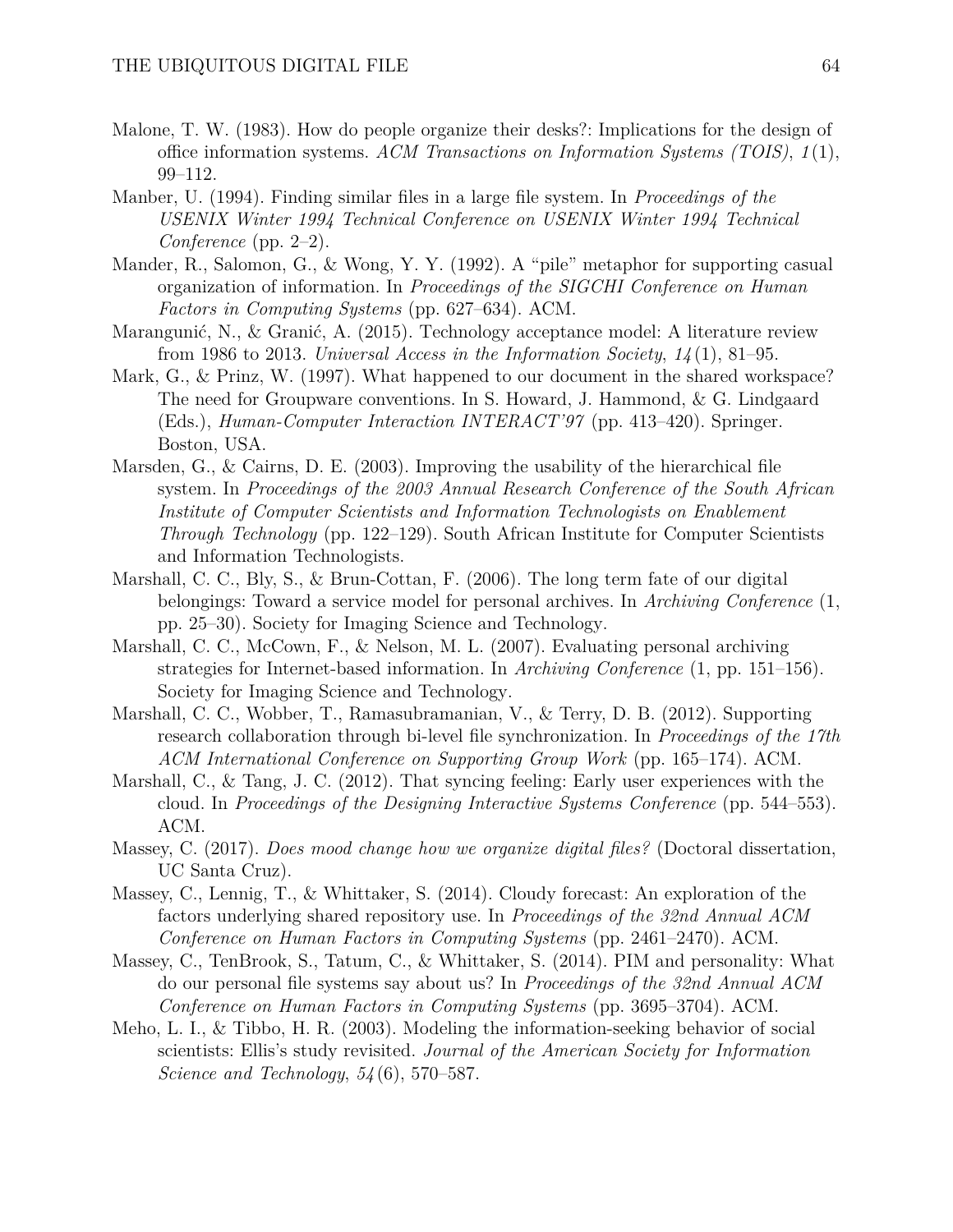- Merčun, T., & Žumer, M. (2013). User perception of 4 hierarchical layouts. In *Proceedings of the 76th ASIS&T Annual Meeting: Beyond the Cloud: Rethinking Information Boundaries* (127:1–127:3).
- Millen, D. R., Yang, M., Whittaker, S., & Feinberg, J. (2007). Social bookmarking and exploratory search. In L. J. Bannon, I. Wagner, C. Gutwin, R. H. R. Harper, & K. Schmidt (Eds.), *ECSCW 2007*, London: Springer.
- Moran, J. (2015). *File management made simple, windows edition*. Apress.
- Mosweunyane, G., Carr, L., & Gibbins, N. (2011). A tag-like, linked navigation approach for retrieval and discovery of desktop documents. In *Digital Information and Communication Technology and Its Applications. DICTAP 2011. Communications in Computer and Information Science* (Vol. 167, pp. 692–706). Berlin, Heidelberg: Springer.
- Narayan, B., & Olsson, M. (2013). Sense-making across space and time: Implications for the organization and findability of information. *Proceedings of the American Society for Information Science and Technology*, *50* (1), 1–9.
- Nardi, B., Anderson, K., & Erickson, T. (1995). Filing and finding computer files. In *Proceedings of the East-West HCI, Moscow, Russia* (pp. 162–179). Springer.
- Nelson, T. H. (1965). Complex information processing: A file structure for the complex, the changing and the indeterminate. In *Proceedings of the 1965 20th National Conference of the ACM* (pp. 84–100). ACM.
- Nelson, T. H. (1999). Xanalogical structure, needed now more than ever: Parallel documents, deep links to content, deep versioning, and deep re-use. *ACM Computing Surveys*, *31* (4es).
- Neuberg, S. L., & Newsom, J. T. (1993). Personal need for structure: Individual differences in the desire for simpler structure. *Journal of Personality and Social Psychology*, *65* (1), 113–131.
- Odom, W., Zimmerman, J., & Forlizzi, J. (2011). Teenagers and their virtual possessions: Design opportunities and issues. In *Proceedings of the SIGCHI Conference on Human Factors in Computing Systems* (pp. 1491–1500). ACM.
- Oh, K. E. (2012a). Exploring the process of organizing personal information. In *Proceedings of the 2012 iConference* (pp. 433–434). ACM.
- Oh, K. E. (2012b). What happens once you categorize files into folders? *Proceedings of the Association for Information Science and Technology*, *49* (1), 1–4.
- Oh, K. E. (2013). *The process of organizing personal information* (Doctoral dissertation, Rutgers).
- Oh, K. E. (2017). Types of personal information categorization: Rigid, fuzzy, and flexible. *Journal of the Association for Information Science and Technology*, *68* (6), 1491–1504.
- Oh, K. E., & Belkin, N. J. (2014). Understanding what personal information items make categorization difficult. *Proceedings of the American Society for Information Science and Technology*, *51* (1), 1–3.
- Oleksik, G., Wilson, M. L., Tashman, C., Mendes Rodrigues, E., Kazai, G., Smyth, G., . . . Jones, R. (2009). Lightweight tagging expands information and activity management practices. In *Proceedings of the SIGCHI Conference on Human Factors in Computing Systems* (pp. 279–288). ACM.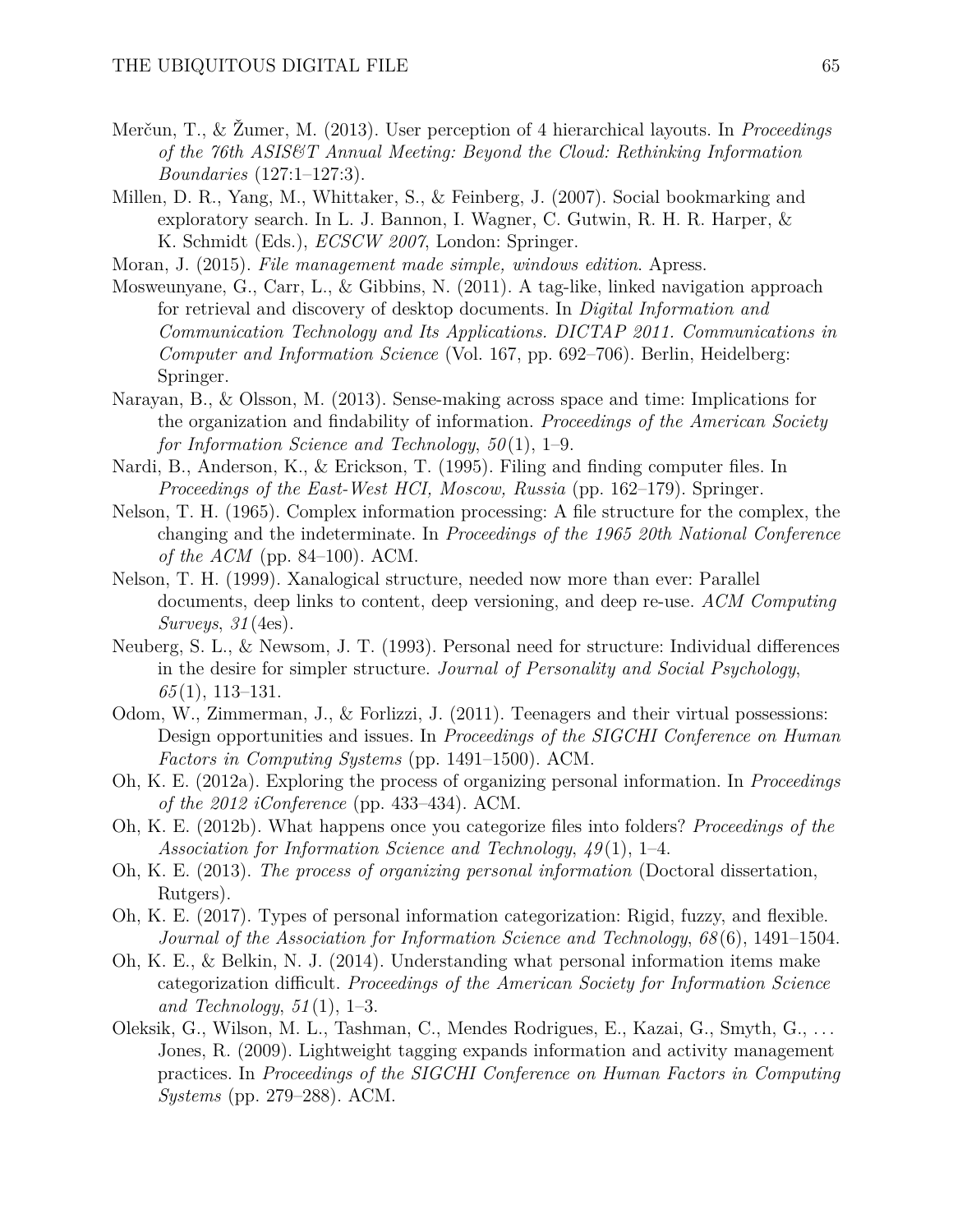- Otopah, F. O., & Dadzie, P. (2013). Personal information management practices of students and its implications for library services. *Aslib Proceedings*, *65* (2), 143–160.
- Ousterhout, J. K., Da Costa, H., Harrison, D., Kunze, J. A., Kupfer, M., & Thompson, J. G. (1985). A trace-driven analysis of the UNIX 4.2 BSD file system. *SIGOPS Operating Systems Revue*, *19* (5).
- Paré, F.-X. (2007). The many facets of document importance: A case study of office workers. In *CAIS 2007: Proceedings of the Annual Conference of the Canadian Association for Information Science - Actes du congrès annuel de l'ACSI*. Citeseer.
- Paré, F.-X. (2011). *Personal information management among office support staff in a university environment: An exploratory study* (Doctoral dissertation, McGill University, Montreal).
- Peffers, K., Tuunanen, T., Rothenberger, M. A., & Chatterjee, S. (2007). A design science research methodology for information systems research. *Journal of Management Information Systems*, *24* (3), 45–77.
- Pirolli, P. (2007). *Information foraging theory: Adaptive interaction with information*. Oxford: Oxford University Press.
- Plaisant, C., Grosjean, J., & Bederson, B. B. (2003). SpaceTree: Supporting exploration in large node link tree, design evolution and empirical evaluation. In *The craft of information visualization* (pp. 287–294). San Francisco: Morgan Kaufmann.
- Prinz, W., & Zaman, B. (2005). Proactive support for the organization of shared workspaces using activity patterns and content analysis. In *Proceedings of the 2005 International ACM SIGGROUP Conference on Supporting Group Work* (pp. 246–255). ACM.
- Quan, D., Bakshi, K., Huynh, D., & Karger, D. R. (2003). User interfaces for supporting multiple categorization. In M. Rauterberg, M. Menozzi, & J. Wesson (Eds.), *International Conference on Human-Computer Interaction, Proceedings of INTERACT* (pp. 228–235).
- Ramer, S. L. (2005). Site-ation pearl growing: Methods and librarianship history and theory. *Journal of the Medical Library Association*, *93* (3), 397–400.
- Raskin, J. (2000). *The humane interface: New directions for designing interactive systems*. Addison-Wesley Professional.
- Ravasio, P., Schär, S. G., & Krueger, H. (2004). In pursuit of desktop evolution: User problems and practices with modern desktop systems. *ACM Transactions on Computer-Human Interaction (TOCHI)*, *11* (2), 156–180.
- Ravasio, P., & Tscherter, V. (2007). *Users' theories of the desktop metaphor, or why we should seek metaphor-free interfaces*. Cambridge, MA: MIT Press.
- Riding, R. (1997). On the nature of cognitive style. *Educational Psychology*, *17* (1-2), 29–49.
- Riding, R., & Cheema, I. (1991). Cognitive styles—an overview and integration. *Educational Psychology*, *11* (3-4), 193–215.
- Robertson, G., Czerwinski, M., Larson, K., Robbins, D. C., Thiel, D., & van Dantzich, M. (1998). Data mountain: Using spatial memory for document management. In *Proceedings of the 11th Annual ACM Symposium on User Interface Software and Technology* (pp. 153–162). ACM.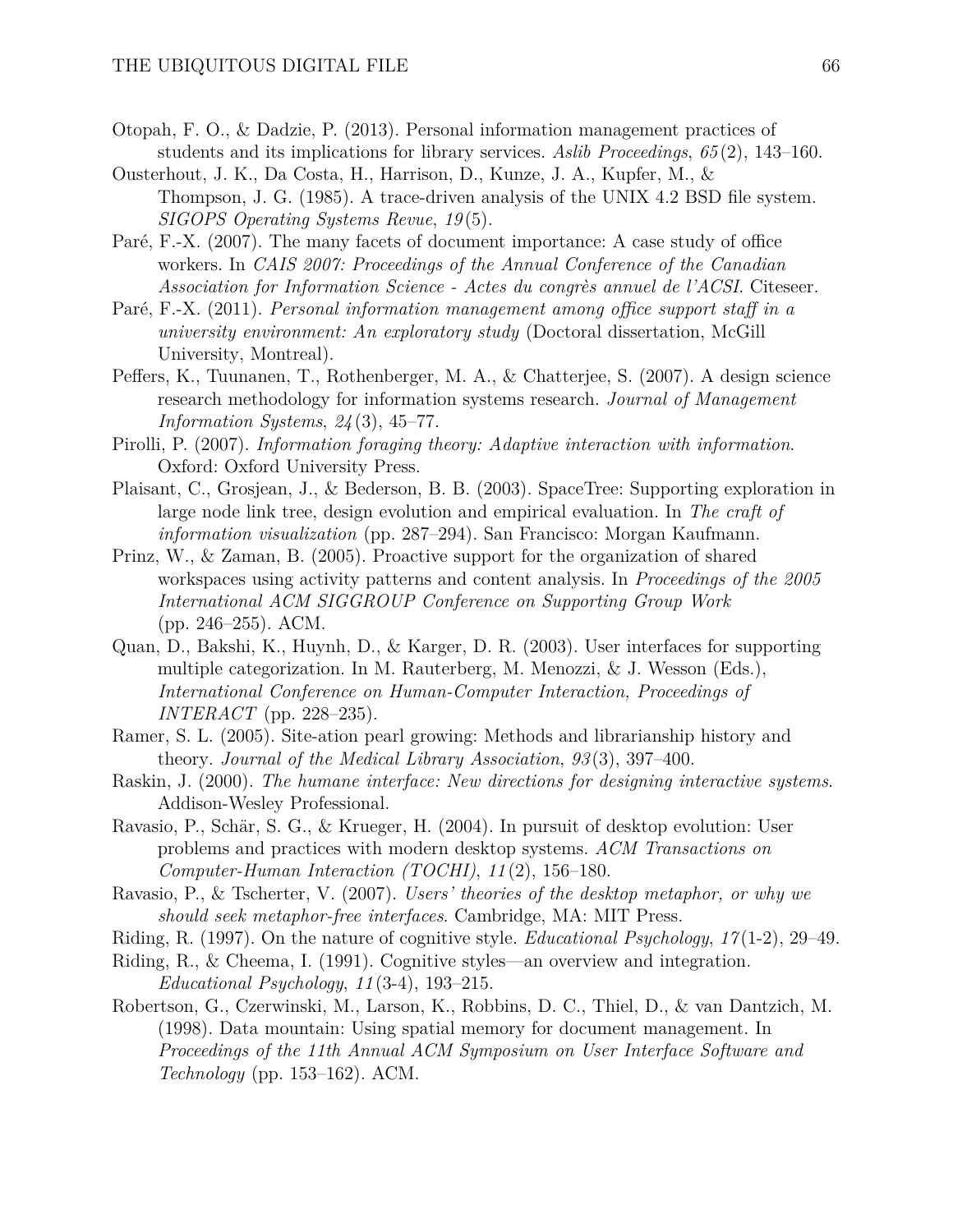- Robertson, G., Mackinlay, J. D., & Card, S. K. (1991). Cone Trees: animated 3D visualizations of hierarchical information. In *Proceedings of the SIGCHI Conference on Human Factors in Computing Systems* (pp. 189–194). ACM.
- Rodden, K., & Wood, K. R. (2003). How do people manage their digital photographs? In *Proceedings of the SIGCHI Conference on Human Factors in Computing Systems* (pp. 409–416). ACM.
- Rode, J., Johansson, C., DiGioia, P., Nies, K., Nguyen, D. H., Ren, J., ... Redmiles, D. (2006). Seeing further: Extending visualization as a basis for usable security. In *Proceedings of the Second Symposium on Usable Privacy and Security* (pp. 145–155). ACM.
- Roselli, D. S., Lorch, J. R., & Anderson, T. E. (2000). A comparison of file system workloads. In *USENIX Annual Technical Conference*.
- Rowley, J., & Hartley, R. (2008). *Organizing knowledge: An introduction to managing access to information*. London: Routledge.
- Roy, R. S., Singh, A., Chawla, P., Saxena, S., & Sinha, A. R. (2017). Automatic assignment of topical icons to documents for faster file navigation. In *14th IAPR International Conference on Document Analysis and Recognition (ICDAR)* (Vol. 1, pp. 1338–1345). IEEE.
- Sajedi, A., Afzali, S. H., & Zabardast, Z. (2012). Can you retrieve a file on the computer in your first attempt? Think to a new file manager for multiple categorization of your personal information. In *CSCW 2012 Workshop on Personal Information Management*.
- Salmon, B. W. (2009). *Putting home data management into perspective* (Doctoral dissertation, Carnegie Mellon University, Pittsburgh, PA).
- Santosa, S., & Wigdor, D. (2013). A field study of multi-device workflows in distributed workspaces. In *Proceedings of the 2013 ACM International Joint Conference on Pervasive and Ubiquitous Computing* (pp. 63–72). ACM.
- Satyanarayanan, M. (1981). A study of file sizes and functional lifetimes. *ACM SIGOPS Operating Systems Review*, *15* (5), 96–108.
- Sauermann, L., Bernardi, A., & Dengel, A. (2005). Overview and outlook on the semantic desktop. In *Proceedings of the 2005 International Conference on Semantic Desktop Workshop: Next Generation Information Management and Collaboration Infrastructure* (pp. 74–91).
- Sauermann, L., Grimnes, G. A., Kiesel, M., Fluit, C., Maus, H., Heim, D., . . . Dengel, A. (2006). Semantic desktop 2.0: The gnowsis experience. In *The semantic web - iswc 2006. lecture notes in computer science* (pp. 887–900). Berlin, Heidelberg: Springer.
- Schaffer, D., & Greenberg, S. (1993). Sifting through hierarchical information. In *INTERACT'93 and CHI'93 Conference Companion on Human Factors in Computing Systems* (pp. 173–174). ACM.
- Seebach, P. (2001). The cranky user: The principle of least astonishment. Retrieved from https://www.ibm.com/developerworks/web/library/us-cranky10/index.html
- Seenu, A., Rao, M. N., & Padma, U. (2014). A system for personal information management using an efficient multidimensional fuzzy search. *International Journal of Advanced Research in Computer Science*, *5* (2).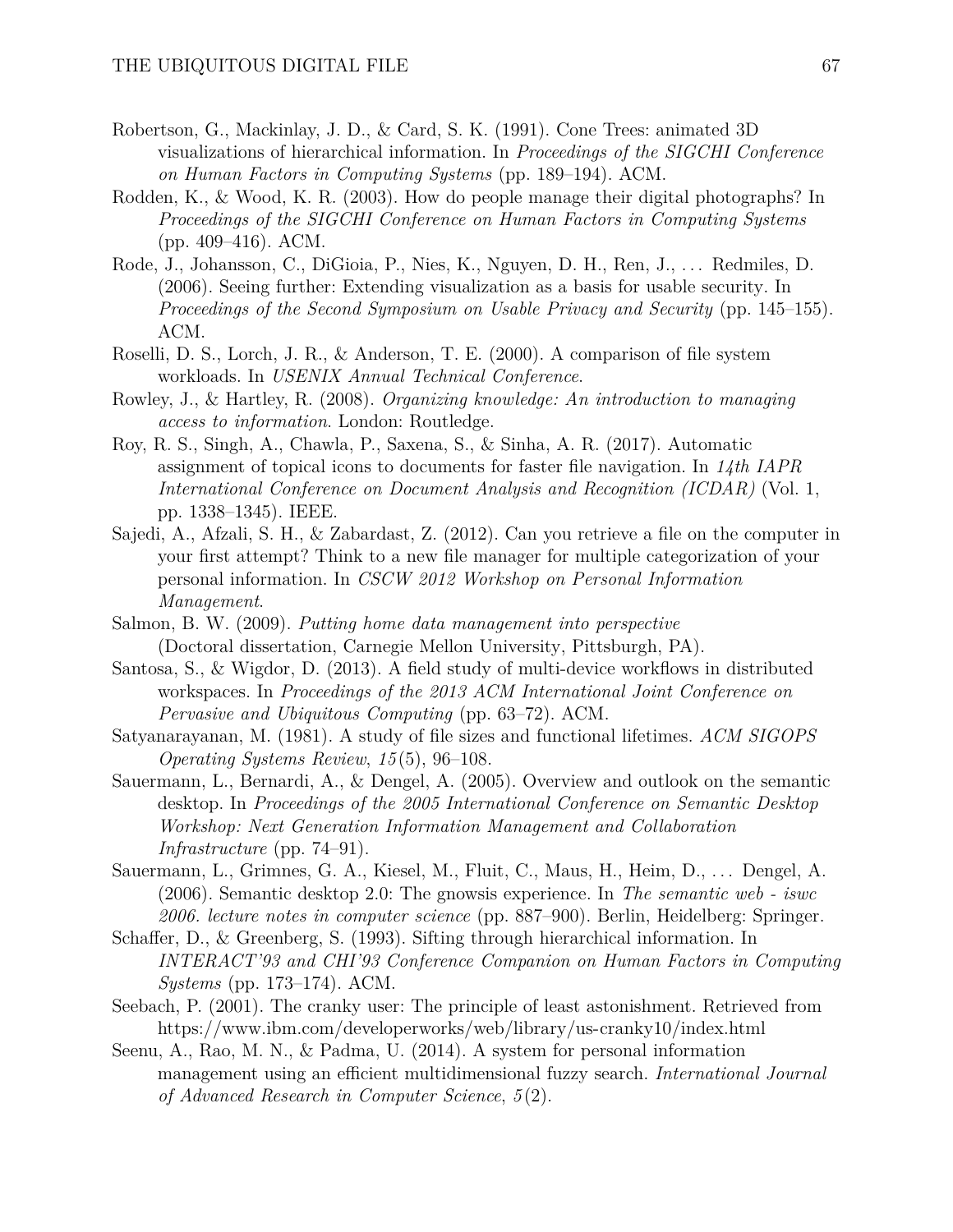- Seltzer, M. I., & Murphy, N. (2009). Hierarchical file systems are dead. In *Proceedings of the 12th Conference on Hot Topics in Operating Systems*.
- Shneiderman, B., & Plaisant, C. (1994). *The future of graphic user interfaces: Personal role managers*. Cambridge: Cambridge University Press.
- Siddiqui, S., & Turley, D. (2006). Extending the self in a virtual world. In C. Pechmann & L. Price (Eds.), *Na-advances in consumer research volume 33* (pp. 647–648). Duluth, MN, USA: Association for Consumer Research.
- Sienknecht, T. F., Friedrich, R. J., Martinka, J. J., & Friedenbach, P. M. (1994). The implications of distributed data in a commercial environment on the design of hierarchical storage management. *Performance Evaluation*, 20(1), 3-25.
- Sinha, D., & Basu, A. (2012a). Design and evaluation of a cognition aware file browser for users in rural India. In M. K. Kundu, S. Mitra, D. Mazumdar, & S. K. Pal (Eds.), *Perception and Machine Intelligence. PerMIn 2012. Lecture Notes in Computer Science, vol 7143* (pp. 129–136). Berlin, Heidelberg: Springer.
- Sinha, D., & Basu, A. (2012b). Gardener: A file browser assistant to help users maintaining semantic folder hierarchy. In *2012 4th International Conference on Intelligent Human Computer Interaction (IHCI)* (pp. 1–6). IEEE.
- Sinha, D., & Basu, A. (2012c). Natural arrangement: A novel and intuitive perspective on filesystem re-organization. In *2012 4th International Conference on Intelligent Human Computer Interaction (IHCI)* (pp. 1–4). IEEE.
- Smiraglia, R. P. (2002). The progress of theory in knowledge organization. *Library Trends*, *50* (3), 330–349.
- Smith, A. J. (1981). Analysis of long term file reference patterns for application to file migration algorithms. *IEEE Transactions on Software Engineering*, *SE-7* (4), 403–417.
- Smith, G., Czerwinski, M., Meyers, B., Robbins, D., Robertson, G., & Tan, D. S. (2006). FacetMap: A scalable search and browse visualization. *IEEE Transactions on Visualization and Computer Graphics*, *12* (5), 797–804.
- Song, G., & Ling, C. (2011). Users' attitude and strategies in information management with multiple computers. *International Journal of Human-Computer Interaction*, *27* (8), 762–792.
- Stasko, J., Catrambone, R., Guzdial, M., & McDonald, K. (2000). An evaluation of space-filling information visualizations for depicting hierarchical structures. *International Journal of Human-Computer Studies*, *53* (5), 663–694.
- Sternberg, R. J., & Sternberg, K. (2017). *Cognitive psychology*. Boston, MA: Cengage.
- Strube, K., Antoniewicz, C. M., Glick, J., & Asu, G. V. (1989). The librarian as consultant and educator for personal file management software. *Medical Reference Services Quarterly*, *8* (1), 33–43.
- Tanenbaum, A. S., Herder, J. N., & Bos, H. (2006). File size distribution on UNIX systems: then and now. *ACM SIGOPS Operating Systems Review*, *40* (1), 100–104.
- Tang, J. C., Brubaker, J. R., & Marshall, C. C. (2013). What do you see in the cloud? understanding the cloud-based user experience through practices. In P. Kotzé, G. Marsden, G. Lindgaard, J. Wesson, & M. Winckler (Eds.), *Human-Computer Interaction – INTERACT 2013. Lecture Notes in Computer Science, vol 8118* (pp. 678–695). Springer. Berlin, Heidelberg.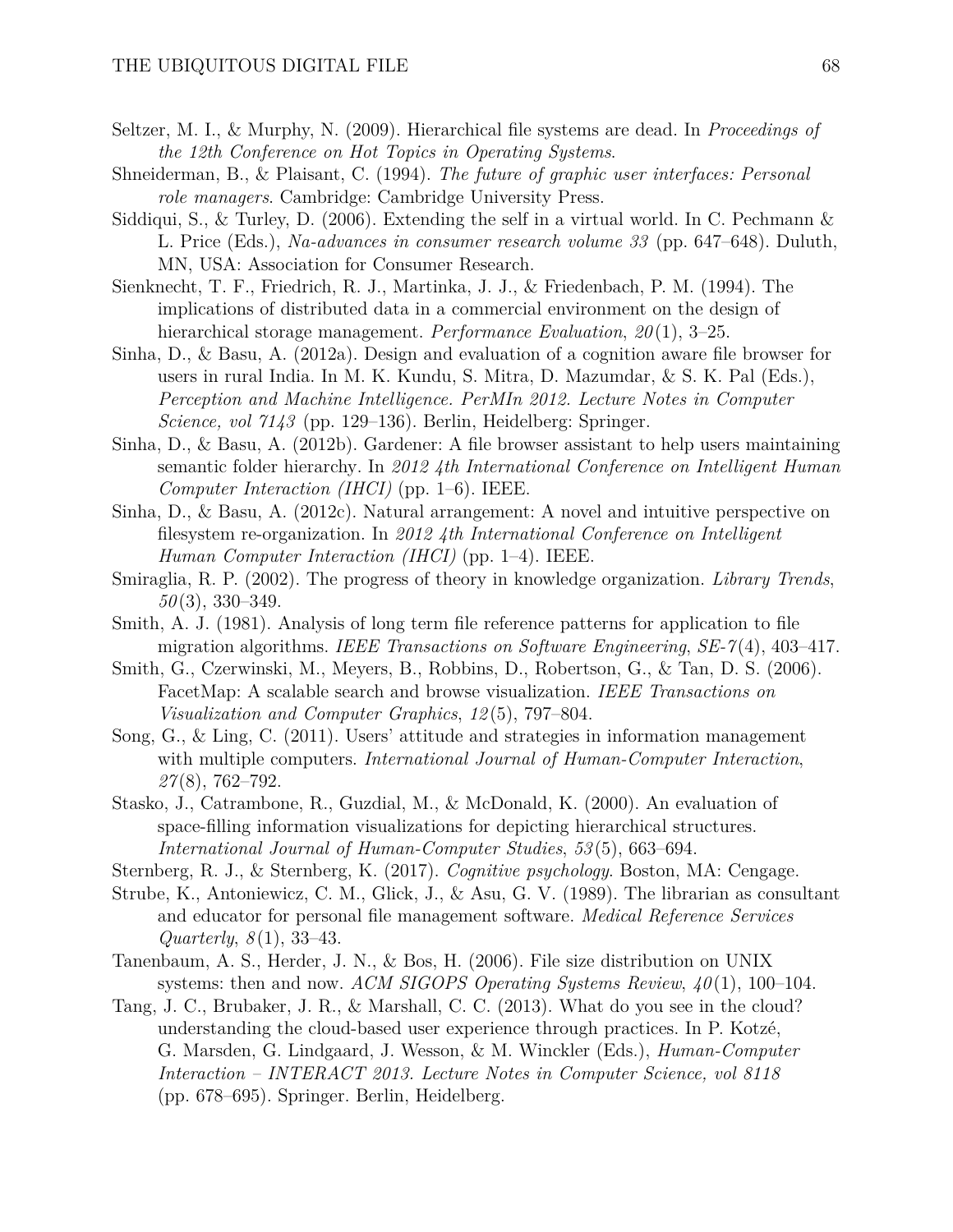- Tayeh, A. A. O., Ebrahimi, P., & Signer, B. (2018). Cross-media document linking and navigation. In *The 18th ACM Symposium on Document Engineering*.
- Tayeh, A. A. O., & Signer, B. (2018). An analysis of cross-document linking mechanisms. In *Proceedings of the 18th ACM/IEEE on Joint Conference on Digital Libraries*.
- Teevan, J., Alvarado, C., Ackerman, M. S., & Karger, D. R. (2004). The perfect search engine is not enough: A study of orienteering behavior in directed search. In *Proceedings of the SIGCHI Conference on Human Factors in Computing Systems* (pp. 415–422). ACM.
- Thai, V., Handschuh, S., & Decker, S. (2008). IVEA: An information visualization tool for personalized exploratory document collection analysis. In S. Bechhofer, M. Hauswirth, J. Hoffmann, & M. Koubarakis (Eds.), *The Semantic Web: Research and Applications. ESWC 2008. Lecture Notes in Computer Science, vol 5021*, Berlin, Heidelberg: Springer.
- Thomson, L. (2015). The guided tour technique in information science: Explained and illustrated. In *Proceedings of the 78th ASIS&T Annual Meeting* (135:1–135:5). St. Louis, MO, USA.
- Treglown, M. (2000). Embodiment and interface metaphors: Comparing computer filing systems. In S. McDonald, Y. Waern, & G. Cockton (Eds.), *People and Computers XIV—Usability or Else!* (pp. 341–355). London: Springer.
- Trullemans, S., & Signer, B. (2014a). From user needs to opportunities in personal information management: A case study on organisational strategies in cross-media information spaces. In *IEEE/ACM Joint Conference on Digital Libraries* (pp. 87–96). IEEE.
- Trullemans, S., & Signer, B. (2014b). Towards a Conceptual Framework and Metamodel for Context-Aware Personal Cross-Media Information Management Systems. In E. Yu, G. Dobbie, M. Jarke, & S. Purao (Eds.), *Conceptual Modeling. ER 2014. Lecture Notes in Computer Science, vol 8824* (pp. 313–320). Cham: Springer.
- Tsianos, N., Germanakos, P., Lekkas, Z., Mourlas, C., & Samaras, G. (2009). Eye-tracking users' behavior in relation to cognitive style within an e-learning environment. In *2009 Ninth IEEE International Conference on Advanced Learning Technologies* (pp. 329–333). IEEE.
- Tungare, M., & Perez-Quinones, M. (2008). Thinking outside the (beige) box: Personal information management beyond the desktop. In *Proceedings of the Workshop on Personal Information Management at SIGCHI 2008* (p. 8). Florence, Italy.
- Turo, D., & Johnson, B. (1992). Improving the visualization of hierarchies with treemaps: Design issues and experimentation. In *Proceedings of the 3rd conference on Visualization'92* (pp. 124–131). IEEE Computer Society Press.
- Vicente, K. J., Hayes, B. C., & Williges, R. C. (1987). Assaying and isolating individual differences in searching a hierarchical file system. *Human Factors*, *29* (3), 349–359.
- Vicente, K. J., & Williges, R. C. (1988). Accommodating individual differences in searching a hierarchical file system. *International Journal of Man-Machine Studies*, *29* (6), 647–668.
- Vogels, W. (1999). File system usage in Windows NT 4.0. *ACM SIGOPS Operating Systems Review*, *33* (5), 93–109.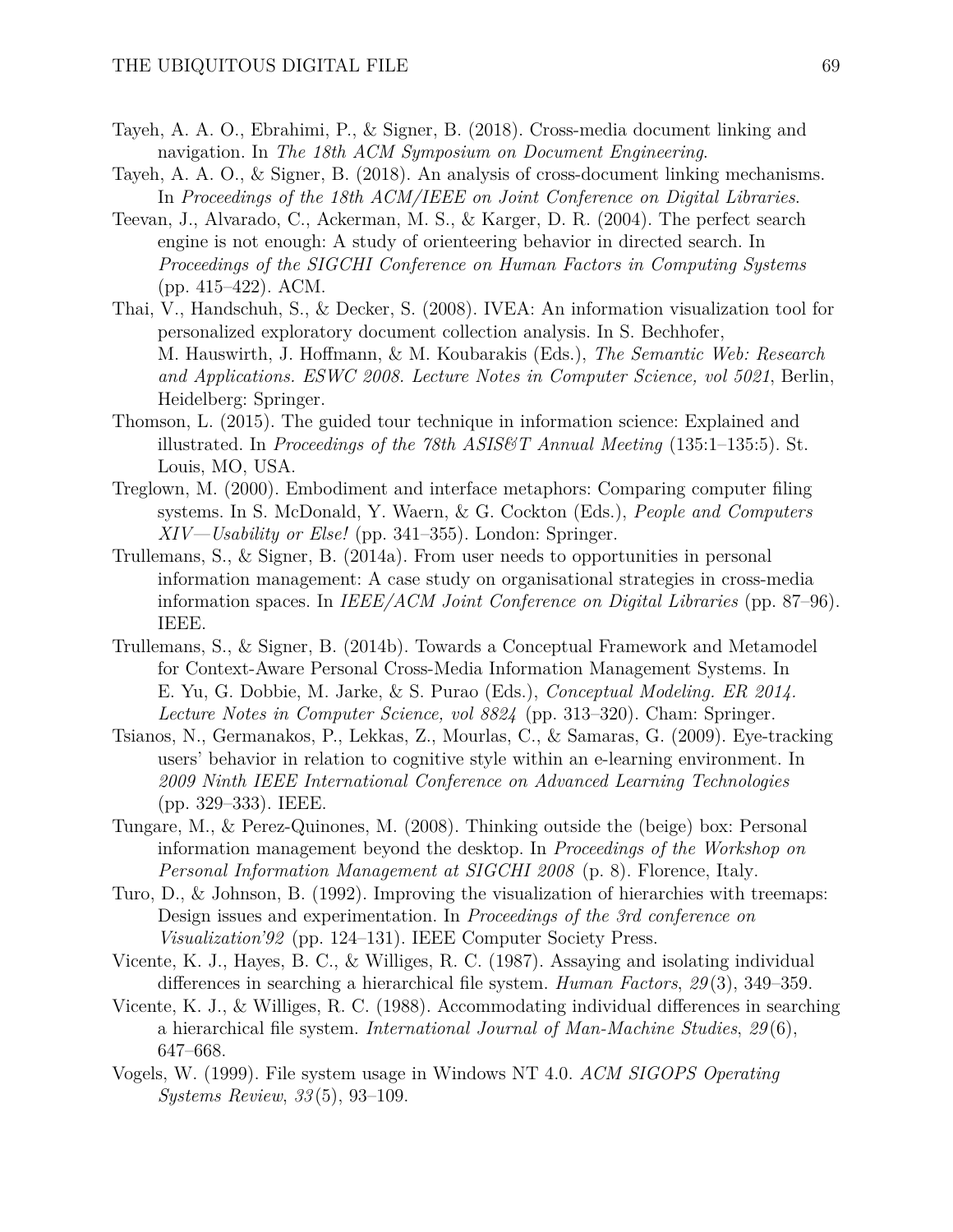- Voida, A., Olson, J. S., & Olson, G. M. (2013). Turbulence in the clouds: challenges of cloud-based information work. In *Proceedings of the SIGCHI Conference on Human Factors in Computing Systems* (pp. 2273–2282). ACM.
- Voida, S., Edwards, W. K., Newman, M. W., Grinter, R. E., & Ducheneaut, N. (2006). Share and share alike: Exploring the user interface affordances of file sharing. In *Proceedings of the SIGCHI Conference on Human Factors in Computing Systems* (pp. 221–230). ACM.
- Voida, S., & Greenberg, S. (2009). WikiFolders: augmenting the display of folders to better convey the meaning of files. In *Proceedings of the SIGCHI Conference on Human Factors in Computing Systems* (pp. 1679–1682). ACM.
- Voida, S., & Mynatt, E. D. (2009). It feels better than filing: everyday work experiences in an activity-based computing system. In *Proceedings of the SIGCHI Conference on Human Factors in Computing Systems* (pp. 259–268). ACM.
- Voida, S., Mynatt, E. D., & Edwards, W. K. (2008). Re-framing the desktop interface around the activities of knowledge work. In *Proceedings of the 21st Annual ACM Symposium on User Interface Software and Technology* (pp. 211–220). ACM.
- Voit, K., Andrews, K., & Slany, W. (2011). Tagtree: Storing and re-finding files using tags. In *Symposium of the austrian hci and usability engineering group* (pp. 471–481). Springer.
- Voit, K., Andrews, K., & Slany, W. (2012a). Creating a comparative environment for PIM evaluation. In *PIM12 CSCW 2012 Workshop*, Seattle, WA, USA.
- Voit, K., Andrews, K., & Slany, W. (2012b). Tagging might not be slower than filing in folders. In *CHI'12 Extended Abstracts on Human Factors in Computing Systems* (pp. 2063–2068). ACM.
- Völkel, M., & Haller, H. (2009). Conceptual data structures for personal knowledge management. *Online Information Review*, *33* (2), 298–315.
- Warren, P. (2014). Personal information management: The case for an evolutionary approach. *Interacting with Computers*, *26* (3), 208–237.
- Whalen, T., Toms, E. G., & Blustein, J. (2008). Information displays for managing shared files. In *Proceedings of the 2nd ACM Symposium on Computer Human Interaction for Management of Information Technology*. ACM.
- Whitham, R., & Cruickshank, L. (2017). The function and future of the folder. *Interacting with Computers*, *29* (5), 1–19.
- Whittaker, S. (2011). Personal information management: From information consumption to curation. *Annual Review of Information Science and Technology*, *45*, 1–62.
- Wideroos, K., & Pekkola, S. (2006). Presenting the past: A framework for facilitating the externalization and articulation of user activities in desktop environment. In *Proceedings of the 39th Annual Hawaii International Conference on System Sciences* (148a). IEEE.
- Wideroos, K., & Pekkola, S. (2007). Studying utility of personal usage-history: A software tool for enabling empirical research. In J. A. Jacko (Ed.), *Human-Computer Interaction. Interaction Design and Usability. HCI 2007. Lecture Notes in Computer Science, vol 4550* (pp. 976–984). Berlin, Heidelberg: Springer.
- Wulf, V. (1997). Storing and retrieving documents in a shared workspace: Experiences from the political administration. In S. Howard, J. Hammond, & G. Lindgaard (Eds.),